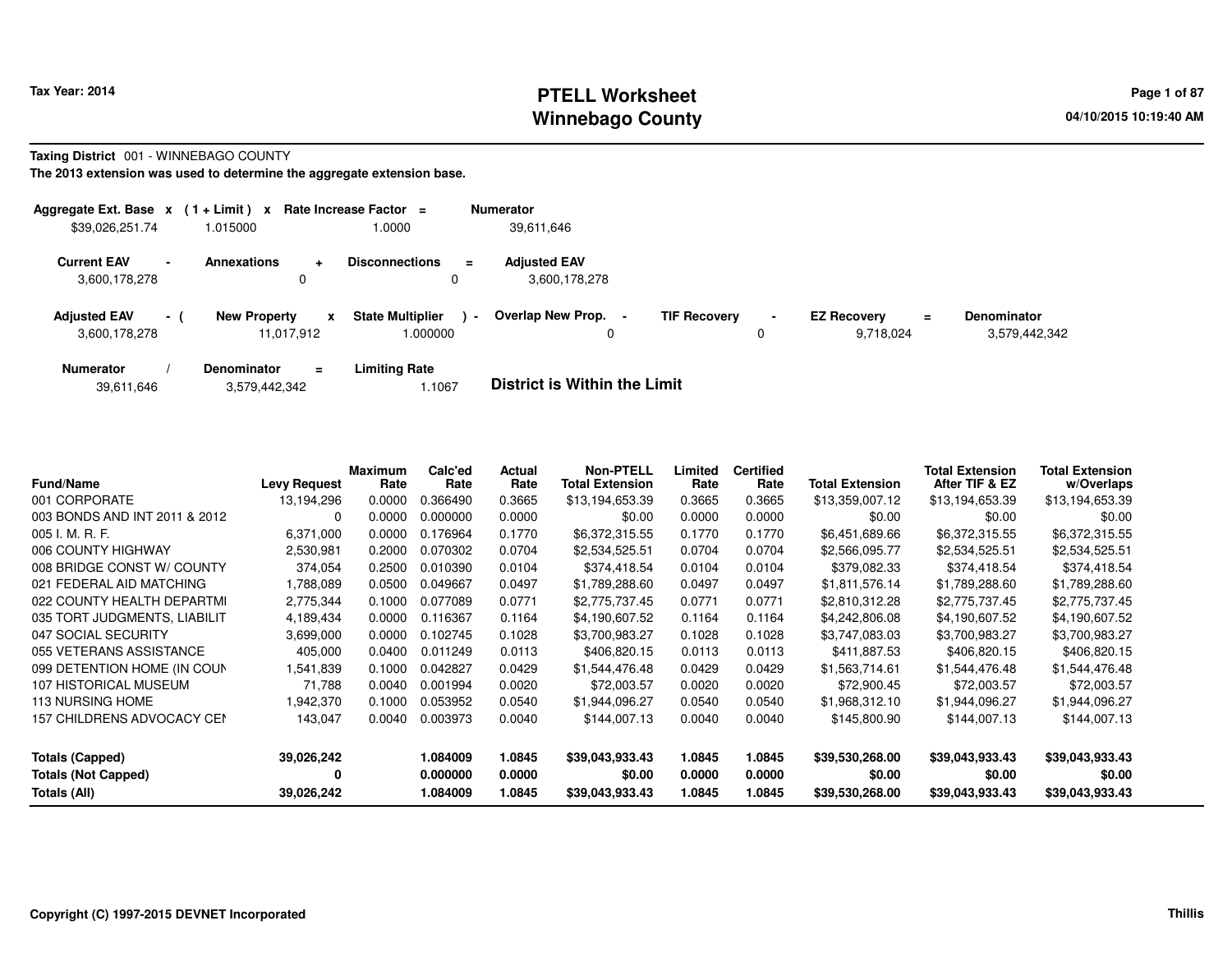### **PTELL Worksheet Tax Year: 2014 Page 2 of 87 Page 2 of 87 Winnebago County**

#### **Taxing District** 002 - FOREST PRESERVE

| Aggregate Ext. Base $x$ (1+Limit) $x$ |                |                                   |                | Rate Increase Factor =                 | <b>Numerator</b>                     |                     |                     |                    |               |                                     |
|---------------------------------------|----------------|-----------------------------------|----------------|----------------------------------------|--------------------------------------|---------------------|---------------------|--------------------|---------------|-------------------------------------|
| \$4,060,775.14                        |                | 1.015000                          |                | 1.0000                                 | 4,121,687                            |                     |                     |                    |               |                                     |
| <b>Current EAV</b><br>3,600,178,278   | $\blacksquare$ | <b>Annexations</b>                | $\ddot{}$<br>0 | <b>Disconnections</b><br>$\equiv$<br>0 | <b>Adjusted EAV</b><br>3,600,178,278 |                     |                     |                    |               |                                     |
| <b>Adiusted EAV</b><br>3,600,178,278  | $-1$           | <b>New Property</b><br>11.017.912 | x              | <b>State Multiplier</b><br>1.000000    | Overlap New Prop.<br>$\blacksquare$  | <b>TIF Recovery</b> | $\blacksquare$<br>0 | <b>EZ Recovery</b> | $\equiv$<br>0 | <b>Denominator</b><br>3,589,160,366 |
| <b>Numerator</b>                      |                | <b>Denominator</b>                | $=$            | <b>Limiting Rate</b>                   | _ _ _ _ _ _ _ _ _ _ _ _ _ _ _ _ _    |                     |                     |                    |               |                                     |

| 4,121,687 | 3,589,160,366 | 0.1149 | <b>District is Within the Limit</b> |
|-----------|---------------|--------|-------------------------------------|
|-----------|---------------|--------|-------------------------------------|

| Fund/Name                    | <b>Levy Request</b> | <b>Maximum</b><br>Rate | Calc'ed<br>Rate | <b>Actual</b><br>Rate | <b>Non-PTELL</b><br><b>Total Extension</b> | Limited<br>Rate | <b>Certified</b><br>Rate | <b>Total Extension</b> | <b>Total Extension</b><br>After TIF & EZ | <b>Total Extension</b><br>w/Overlaps |
|------------------------------|---------------------|------------------------|-----------------|-----------------------|--------------------------------------------|-----------------|--------------------------|------------------------|------------------------------------------|--------------------------------------|
| 001 CORPORATE                | 2,152,000           | 0.0600                 | 0.059775        | 0.0598                | \$2.152.906.61                             | 0.0598          | 0.0598                   | \$2,179,723.40         | \$2.152.906.61                           | \$2,152,906.61                       |
| 003 BONDS AND INTEREST       | 346,200             | 0.0000                 | 0.009616        | 0.0097                | \$349.217.29                               | 0.0097          | 0.0097                   | \$353,567.17           | \$349.217.29                             | \$349.217.29                         |
| $005$ J. M. R. F.            | 262,000             | 0.0000                 | 0.007277        | 0.0073                | \$262,813,01                               | 0.0073          | 0.0073                   | \$266,086,64           | \$262.813.01                             | \$262,813.01                         |
| 035 TORT JUDGMENTS, LIABILIT | 323,000             | 0.0000                 | 0.008972        | 0.0090                | \$324.016.05                               | 0.0090          | 0.0090                   | \$328.052.02           | \$324.016.05                             | \$324,016.05                         |
| 047 SOCIAL SECURITY          | 152,000             | 0.0000                 | 0.004222        | 0.0043                | \$154,807.67                               | 0.0043          | 0.0043                   | \$156,735.96           | \$154.807.67                             | \$154,807.67                         |
| 121 BOTANICAL GARDENS        | 173.000             | 0.0048                 | 0.004805        | 0.0048                | \$172,808.56                               | 0.0048          | 0.0048                   | \$174.961.08           | \$172,808.56                             | \$172,808.56                         |
| 137 DEV OF FORESTS & CONST   | 897,000             | 0.0250                 | 0.024915        | 0.0250                | \$900,044.57                               | 0.0250          | 0.0250                   | \$911.255.60           | \$900.044.57                             | \$900,044.57                         |
| <b>Totals (Capped)</b>       | 3,959,000           |                        | 0.109966        | 0.1102                | \$3,967,396.47                             | 0.1102          | 0.1102                   | \$4,016,814.69         | \$3,967,396.47                           | \$3,967,396.47                       |
| <b>Totals (Not Capped)</b>   | 346.200             |                        | 0.009616        | 0.0097                | \$349.217.29                               | 0.0097          | 0.0097                   | \$353,567.17           | \$349.217.29                             | \$349,217.29                         |
| Totals (All)                 | 4,305,200           |                        | 0.119582        | 0.1199                | \$4,316,613.76                             | 0.1199          | 0.1199                   | \$4,370,381.87         | \$4,316,613.76                           | \$4,316,613.76                       |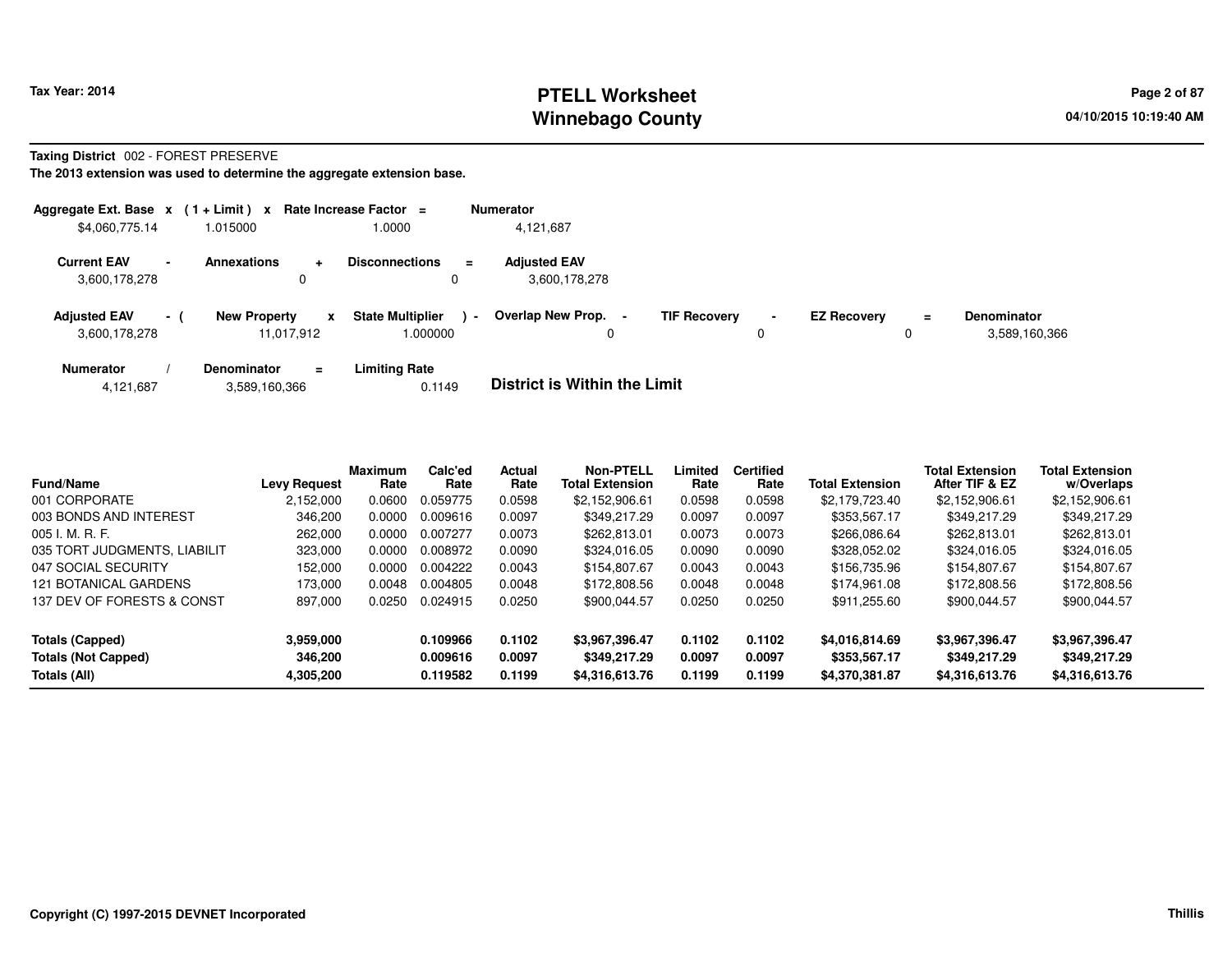# **PTELL Worksheet Tax Year: 2014 Page 3 of 87 Page 3 of 87 Winnebago County**

#### **Taxing District** 003 - BURRITT TOWNSHIP**The 2013 extension was used to determine the aggregate extension base.**

| Aggregate Ext. Base $x$ (1 + Limit) x Rate Increase Factor = |                                                 |                                                      | <b>Numerator</b>                  |                                            |                     |                          |                         |                                          |                                      |
|--------------------------------------------------------------|-------------------------------------------------|------------------------------------------------------|-----------------------------------|--------------------------------------------|---------------------|--------------------------|-------------------------|------------------------------------------|--------------------------------------|
| \$41,817.89                                                  | 1.015000                                        | 1.0000                                               | 42,445                            |                                            |                     |                          |                         |                                          |                                      |
| <b>Current EAV</b><br>$\blacksquare$<br>22,431,273           | <b>Annexations</b><br>$\ddot{\phantom{1}}$<br>0 | <b>Disconnections</b><br>$\equiv$<br>0               | <b>Adjusted EAV</b><br>22,431,273 |                                            |                     |                          |                         |                                          |                                      |
| <b>Adjusted EAV</b><br>- (<br>22,431,273                     | <b>New Property</b><br>$\mathbf{x}$<br>79,610   | <b>State Multiplier</b><br>$\rightarrow$<br>1.000000 | Overlap New Prop. -               | 0                                          | <b>TIF Recovery</b> | $\blacksquare$<br>0      | <b>EZ Recovery</b><br>0 | <b>Denominator</b><br>$=$                | 22,351,663                           |
| <b>Numerator</b><br>42,445                                   | <b>Denominator</b><br>$=$<br>22,351,663         | <b>Limiting Rate</b><br>0.1899                       | <b>District is Over the Limit</b> |                                            |                     |                          |                         |                                          |                                      |
| <b>Limiting Rate</b>                                         | <b>Computed Rate</b><br>$=$                     | <b>Reduction Factor</b>                              |                                   |                                            |                     |                          |                         |                                          |                                      |
| 0.1899                                                       | 0.195800                                        | 0.9699                                               |                                   |                                            |                     |                          |                         |                                          |                                      |
| <b>Fund/Name</b>                                             | <b>Levy Request</b>                             | Calc'ed<br><b>Maximum</b><br>Rate<br>Rate            | Actual<br>Rate                    | <b>Non-PTELL</b><br><b>Total Extension</b> | Limited<br>Rate     | <b>Certified</b><br>Rate | <b>Total Extension</b>  | <b>Total Extension</b><br>After TIF & EZ | <b>Total Extension</b><br>w/Overlaps |
| 001 CORPORATE                                                | 43,905                                          | 0.3700<br>0.195731                                   | 0.1958                            | \$43,920.43                                | 0.1899              | 0.1899                   | \$42,596.99             | \$42,596.99                              | \$42,596.99                          |
| <b>Totals (Capped)</b>                                       | 43,905                                          | 0.195731                                             | 0.1958                            | \$43,920.43                                | 0.1899              | 0.1899                   | \$42,596.99             | \$42,596.99                              | \$42,596.99                          |
| <b>Totals (Not Capped)</b><br>Totals (All)                   | 0<br>43,905                                     | 0.000000<br>0.195731                                 | 0.0000<br>0.1958                  | \$0.00<br>\$43,920.43                      | 0.0000<br>0.1899    | 0.0000<br>0.1899         | \$0.00<br>\$42,596.99   | \$0.00<br>\$42,596.99                    | \$0.00<br>\$42,596.99                |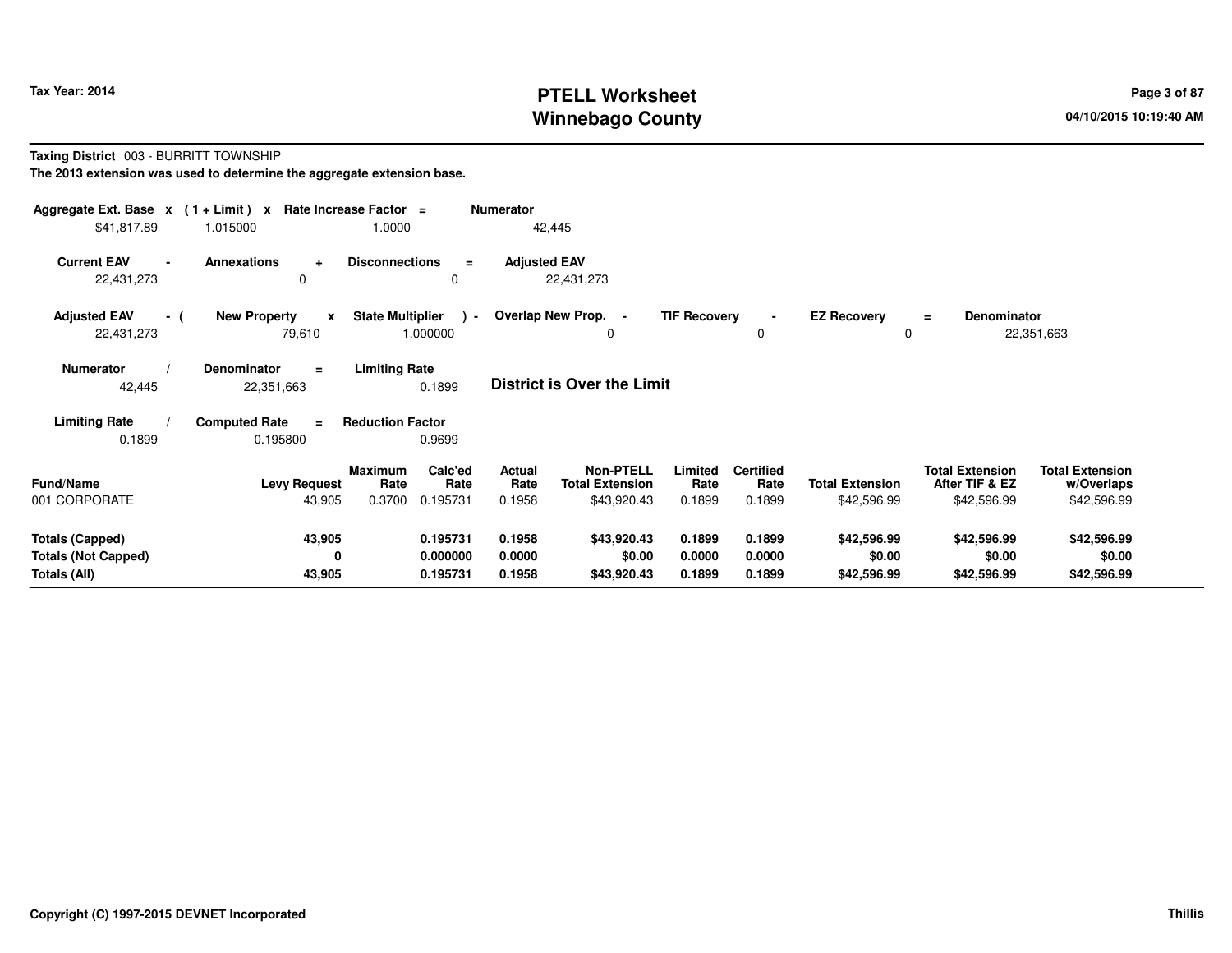# **PTELL Worksheet Tax Year: 2014 Page 4 of 87 Page 4 of 87 Winnebago County**

#### **Taxing District** 004 - CHERRY VALLEY TOWNSHIP**The 2012 extension was used to determine the aggregate extension base.**

| Aggregate Ext. Base $x$ (1+Limit) x<br>\$355,463.25 |                          | 1.015000                               | Rate Increase Factor $=$<br>1.0000            | <b>Numerator</b><br>360,795         |                     |                     |                    |               |                                   |
|-----------------------------------------------------|--------------------------|----------------------------------------|-----------------------------------------------|-------------------------------------|---------------------|---------------------|--------------------|---------------|-----------------------------------|
| <b>Current EAV</b><br>257,044,345                   | $\overline{\phantom{a}}$ | <b>Annexations</b><br>$\ddotmark$<br>0 | <b>Disconnections</b><br>$\equiv$<br>0        | <b>Adiusted EAV</b><br>257,044,345  |                     |                     |                    |               |                                   |
| <b>Adjusted EAV</b><br>257,044,345                  | - 1                      | <b>New Property</b><br>x<br>420.206    | <b>State Multiplier</b><br>$\sim$<br>000000.1 | Overlap New Prop. -<br>0            | <b>TIF Recovery</b> | $\blacksquare$<br>0 | <b>EZ Recovery</b> | $\equiv$<br>0 | <b>Denominator</b><br>256,624,139 |
| <b>Numerator</b>                                    |                          | Denominator<br>$\equiv$                | <b>Limiting Rate</b>                          | _ _ _ _ _ _ _ _ _ _ _ _ _ _ _ _ _ _ |                     |                     |                    |               |                                   |

360,795256,624,139 0.1406 **District is Within the Limit**

| <b>Fund/Name</b>           | <b>Levy Request</b> | <b>Maximum</b><br>Rate | Calc'ed<br>Rate | Actual<br>Rate | <b>Non-PTELL</b><br><b>Total Extension</b> | Limited<br>Rate | Certified<br>Rate | <b>Total Extension</b> | <b>Total Extension</b><br>After TIF & EZ | <b>Total Extension</b><br>w/Overlaps |  |
|----------------------------|---------------------|------------------------|-----------------|----------------|--------------------------------------------|-----------------|-------------------|------------------------|------------------------------------------|--------------------------------------|--|
| 001 CORPORATE              | 327.000             | 0.2500                 | 0.127215        | 0.1273         | \$327.217.45                               | 0.1273          | 0.1273            | \$327,236,46           | \$327,217.45                             | \$327,217.45                         |  |
| 054 GENERAL ASSISTANCE     | 28,000              | 0.0000                 | 0.010893        | 0.0109         | \$28,017.83                                | 0.0109          | 0.0109            | \$28,019.46            | \$28,017.83                              | \$28,017.83                          |  |
| Totals (Capped)            | 355,000             |                        | 0.138108        | 0.1382         | \$355.235.28                               | 0.1382          | 0.1382            | \$355,255.93           | \$355,235.28                             | \$355,235.28                         |  |
| <b>Totals (Not Capped)</b> |                     |                        | 0.000000        | 0.0000         | \$0.00                                     | 0.0000          | 0.0000            | \$0.00                 | \$0.00                                   | \$0.00                               |  |
|                            |                     |                        |                 |                |                                            |                 |                   |                        |                                          |                                      |  |
| Totals (All)               | 355,000             |                        | 0.138108        | 0.1382         | \$355,235.28                               | 0.1382          | 0.1382            | \$355,255.93           | \$355,235.28                             | \$355,235.28                         |  |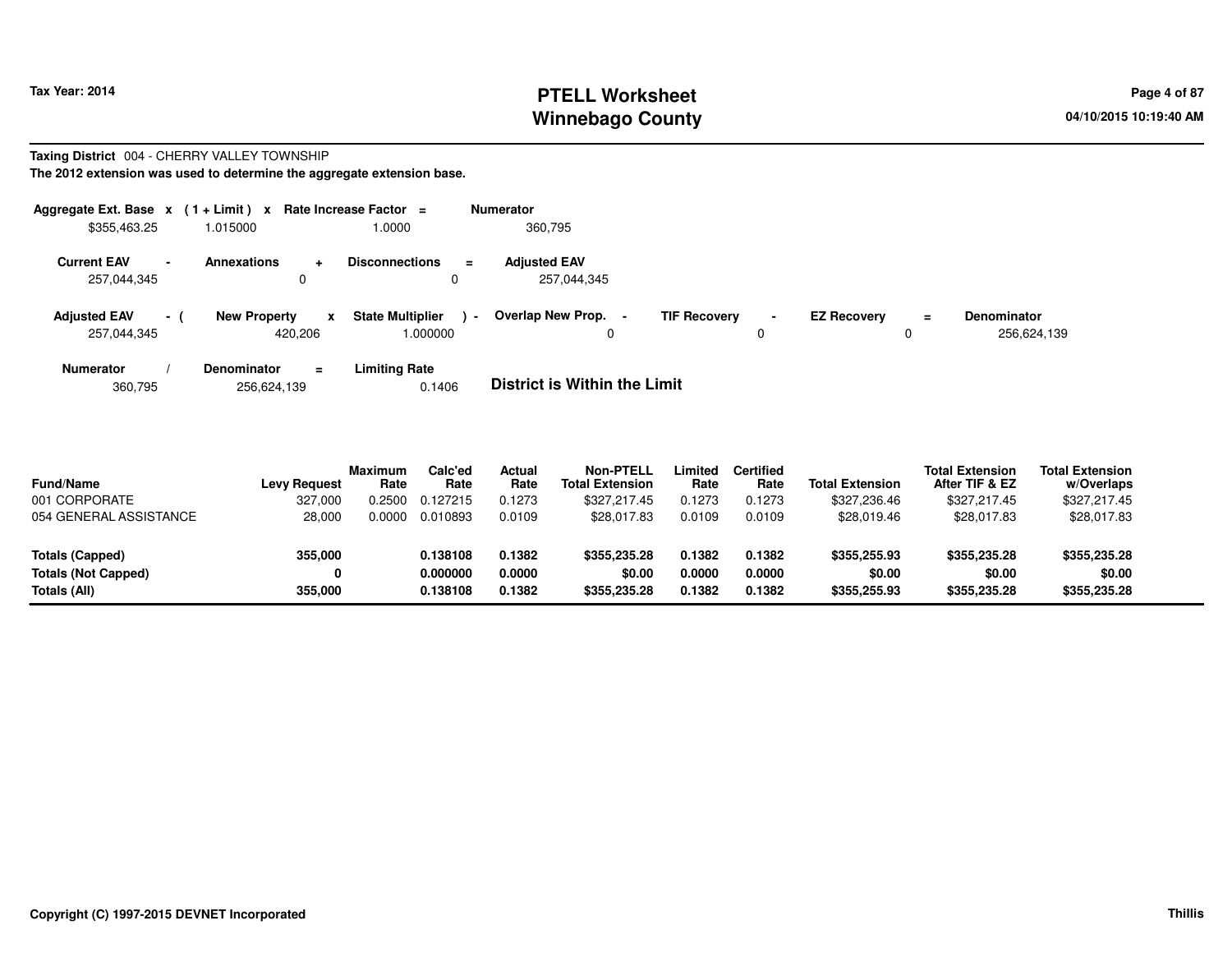# **PTELL Worksheet Tax Year: 2014 Page 5 of 87 Page 5 of 87 Winnebago County**

#### **Taxing District** 005 - DURAND TOWNSHIP**The 2012 extension was used to determine the aggregate extension base.**

| Aggregate Ext. Base $x$ (1 + Limit) $x$    |                                               | Rate Increase Factor =  |                           | <b>Numerator</b>    |                                            |                     |                          |                         |                                          |                                      |  |
|--------------------------------------------|-----------------------------------------------|-------------------------|---------------------------|---------------------|--------------------------------------------|---------------------|--------------------------|-------------------------|------------------------------------------|--------------------------------------|--|
| \$62,727.81                                | 1.015000                                      | 1.0000                  |                           |                     | 63,669                                     |                     |                          |                         |                                          |                                      |  |
| <b>Current EAV</b><br>$\sim$<br>36,291,743 | Annexations<br>÷<br>$\mathbf 0$               | <b>Disconnections</b>   | $\equiv$<br>0             | <b>Adjusted EAV</b> | 36,291,743                                 |                     |                          |                         |                                          |                                      |  |
| <b>Adjusted EAV</b><br>- (<br>36,291,743   | <b>New Property</b><br>$\mathbf{x}$<br>61,970 | <b>State Multiplier</b> | $\rightarrow$<br>1.000000 |                     | Overlap New Prop. -<br>0                   | <b>TIF Recovery</b> | $\blacksquare$<br>0      | <b>EZ Recovery</b><br>0 | <b>Denominator</b><br>$\equiv$           | 36,229,773                           |  |
| <b>Numerator</b><br>63,669                 | <b>Denominator</b><br>$=$<br>36,229,773       | <b>Limiting Rate</b>    | 0.1758                    |                     | <b>District is Over the Limit</b>          |                     |                          |                         |                                          |                                      |  |
| <b>Limiting Rate</b><br>0.1758             | <b>Computed Rate</b><br>$\equiv$<br>0.179300  | <b>Reduction Factor</b> | 0.9805                    |                     |                                            |                     |                          |                         |                                          |                                      |  |
| <b>Fund/Name</b>                           | <b>Levy Request</b>                           | <b>Maximum</b><br>Rate  | Calc'ed<br>Rate           | Actual<br>Rate      | <b>Non-PTELL</b><br><b>Total Extension</b> | Limited<br>Rate     | <b>Certified</b><br>Rate | <b>Total Extension</b>  | <b>Total Extension</b><br>After TIF & EZ | <b>Total Extension</b><br>w/Overlaps |  |
| 001 CORPORATE                              | 61,030                                        | 0.2500                  | 0.168165                  | 0.1682              | \$61,042.71                                | 0.1649              | 0.1649                   | \$60,256.21             | \$59,845.08                              | \$59,845.08                          |  |
| 054 GENERAL ASSISTANCE                     | 4,000                                         | 0.0000                  | 0.011022                  | 0.0111              | \$4,028.38                                 | 0.0109              | 0.0109                   | \$3,982.98              | \$3,955.80                               | \$3,955.80                           |  |
| <b>Totals (Capped)</b>                     | 65,030                                        |                         | 0.179187                  | 0.1793              | \$65,071.09                                | 0.1758              | 0.1758                   | \$64,239.18             | \$63,800.88                              | \$63,800.88                          |  |
| <b>Totals (Not Capped)</b>                 | 0                                             |                         | 0.000000                  | 0.0000              | \$0.00                                     | 0.0000              | 0.0000                   | \$0.00                  | \$0.00                                   | \$0.00                               |  |
| Totals (All)                               | 65,030                                        |                         | 0.179187                  | 0.1793              | \$65,071.09                                | 0.1758              | 0.1758                   | \$64,239.18             | \$63,800.88                              | \$63,800.88                          |  |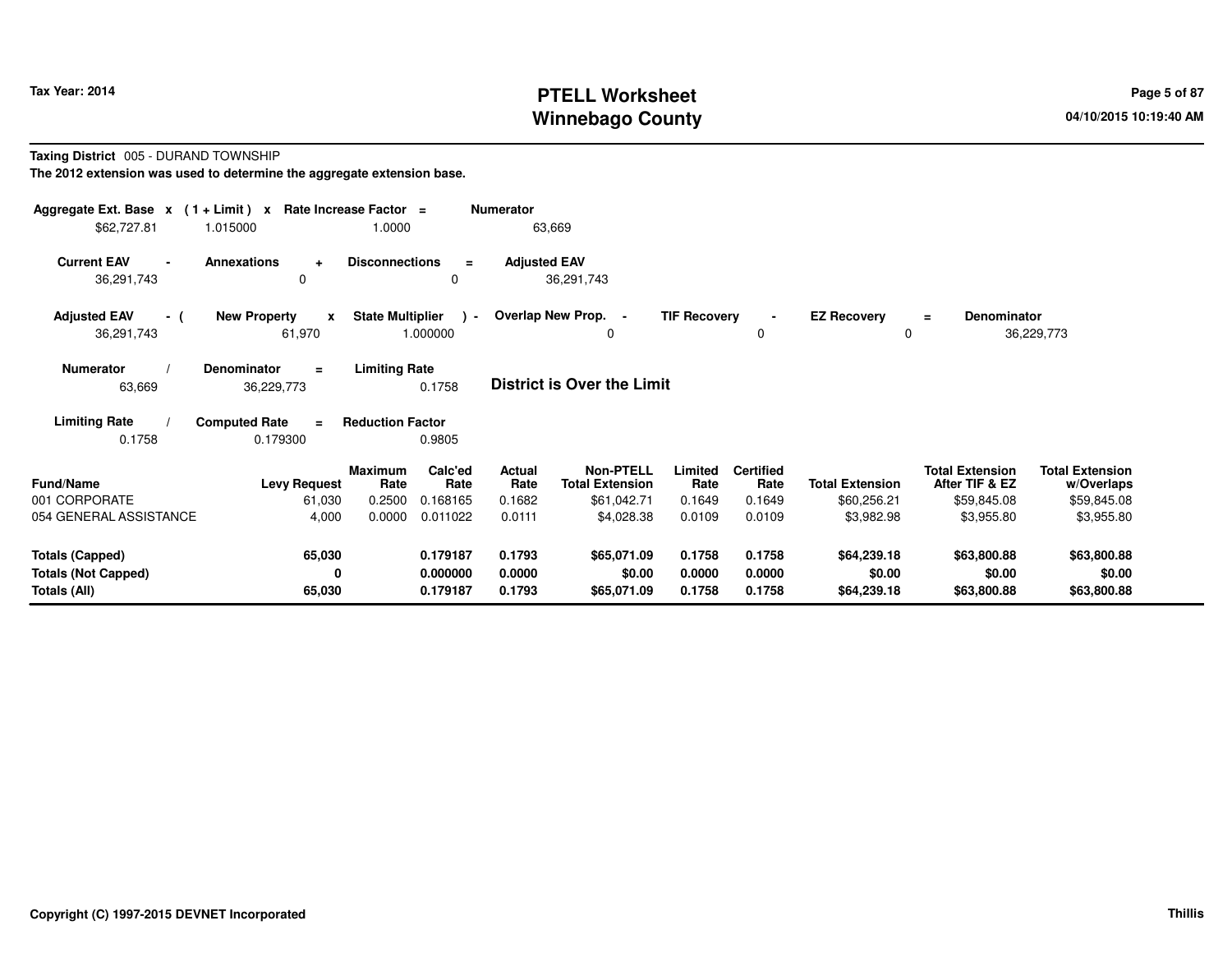# **PTELL Worksheet Tax Year: 2014 Page 6 of 87 Page 6 of 87 Winnebago County**

#### **Taxing District** 006 - HARLEM TOWNSHIP**The 2013 extension was used to determine the aggregate extension base.**

| Aggregate Ext. Base $x$ (1 + Limit) $x$ Rate Increase Factor =<br>\$593,650.17<br>1.015000 |                                              | 1.0000                                        | <b>Numerator</b><br>602,555 |                                            |                     |                          |                         |                                          |                                      |
|--------------------------------------------------------------------------------------------|----------------------------------------------|-----------------------------------------------|-----------------------------|--------------------------------------------|---------------------|--------------------------|-------------------------|------------------------------------------|--------------------------------------|
| <b>Current EAV</b><br><b>Annexations</b><br>531,419,665                                    | $\ddot{}$<br>0                               | <b>Disconnections</b><br>$\equiv$<br>0        | <b>Adjusted EAV</b>         | 531.419.665                                |                     |                          |                         |                                          |                                      |
| <b>Adjusted EAV</b><br>- (<br>531,419,665                                                  | <b>New Property</b><br>X<br>1,922,991        | <b>State Multiplier</b><br>$\sim$<br>1.000000 | Overlap New Prop. -         | 0                                          | <b>TIF Recovery</b> | $\blacksquare$<br>0      | <b>EZ Recovery</b><br>0 | Denominator<br>$=$<br>529,496,674        |                                      |
| <b>Numerator</b><br><b>Denominator</b><br>602,555                                          | $\equiv$<br>529,496,674                      | <b>Limiting Rate</b><br>0.1138                |                             | <b>District is Over the Limit</b>          |                     |                          |                         |                                          |                                      |
| <b>Limiting Rate</b><br>0.1138                                                             | <b>Computed Rate</b><br>$\equiv$<br>0.114600 | <b>Reduction Factor</b><br>0.9930             |                             |                                            |                     |                          |                         |                                          |                                      |
| Fund/Name                                                                                  | <b>Levy Request</b>                          | Calc'ed<br><b>Maximum</b><br>Rate<br>Rate     | <b>Actual</b><br>Rate       | <b>Non-PTELL</b><br><b>Total Extension</b> | Limited<br>Rate     | <b>Certified</b><br>Rate | <b>Total Extension</b>  | <b>Total Extension</b><br>After TIF & EZ | <b>Total Extension</b><br>w/Overlaps |
| 001 CORPORATE                                                                              | 460,000                                      | 0.2500<br>0.086561                            | 0.0866                      | \$460,209.43                               | 0.0858              | 0.0858                   | \$466,649.51            | \$455,958.07                             | \$455,958.07                         |
| 042 PARK/PARK MAINTENANCE                                                                  | 74,100                                       | 0.0200<br>0.013944                            | 0.0140                      | \$74.398.75                                | 0.0140              | 0.0140                   | \$76,143.28             | \$74,398.75                              | \$74,398.75                          |
| 054 GENERAL ASSISTANCE                                                                     | 74,100                                       | 0.0000<br>0.013944                            | 0.0140                      | \$74,398.75                                | 0.0140              | 0.0140                   | \$76,143.28             | \$74,398.75                              | \$74,398.75                          |
| <b>Totals (Capped)</b>                                                                     | 608,200                                      | 0.114449                                      | 0.1146                      | \$609,006.93                               | 0.1138              | 0.1138                   | \$618,936.07            | \$604,755.57                             | \$604,755.57                         |
| <b>Totals (Not Capped)</b>                                                                 | 0                                            | 0.000000                                      | 0.0000                      | \$0.00                                     | 0.0000              | 0.0000                   | \$0.00                  | \$0.00                                   | \$0.00                               |
| Totals (All)                                                                               | 608,200                                      | 0.114449                                      | 0.1146                      | \$609,006.93                               | 0.1138              | 0.1138                   | \$618,936.07            | \$604,755.57                             | \$604,755.57                         |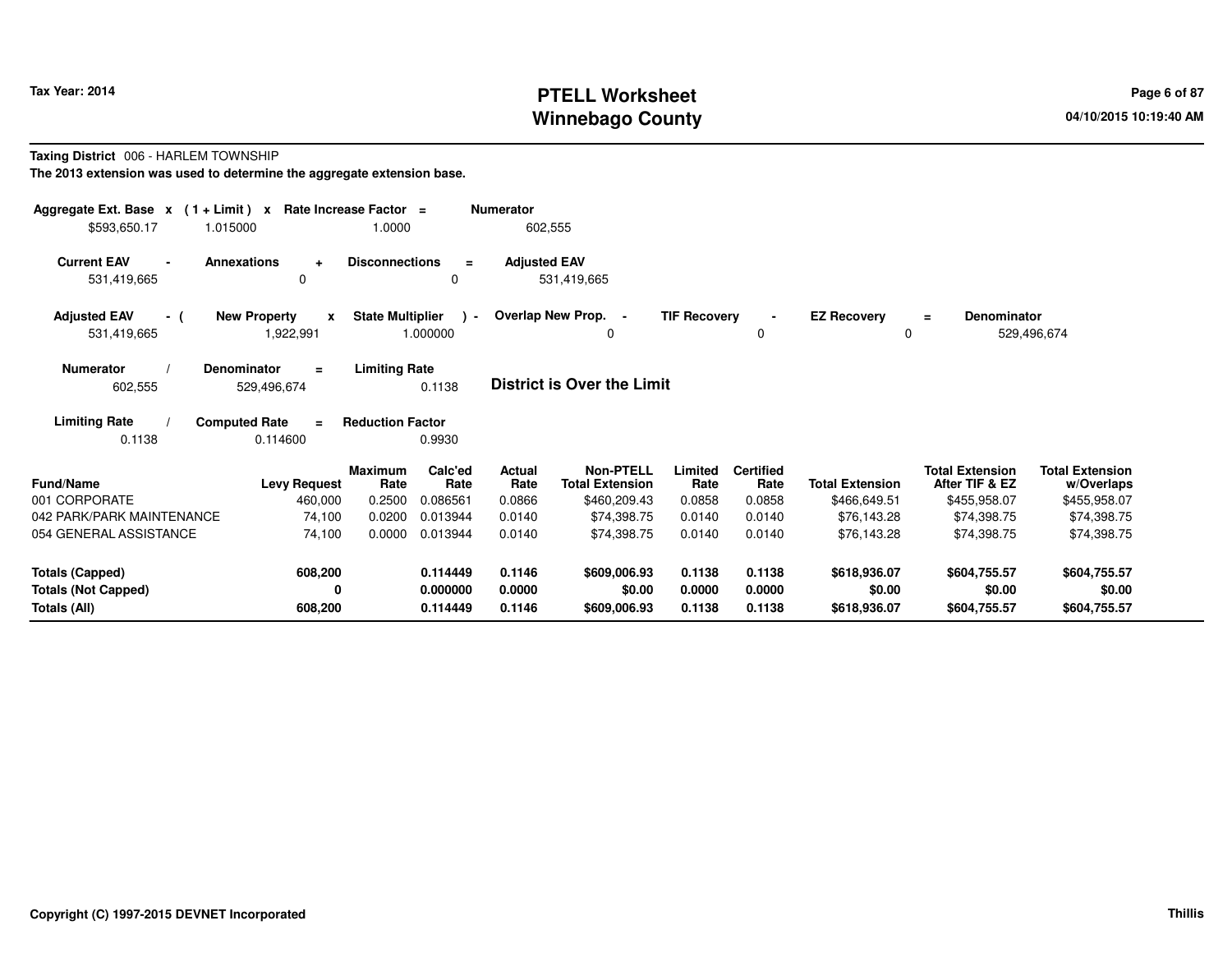# **PTELL Worksheet Tax Year: 2014 Page 7 of 87 Page 7 of 87 Winnebago County**

#### **Taxing District** 007 - HARRISON TOWNSHIP**The 2013 extension was used to determine the aggregate extension base.**

| Aggregate Ext. Base $x$ (1 + Limit) x Rate Increase Factor =<br>\$16,599.63 | 1.015000                                      | 1.0000                                                          | <b>Numerator</b><br>16,849        |                                                                                        |                                    |                                       |                                                         |                                                     |
|-----------------------------------------------------------------------------|-----------------------------------------------|-----------------------------------------------------------------|-----------------------------------|----------------------------------------------------------------------------------------|------------------------------------|---------------------------------------|---------------------------------------------------------|-----------------------------------------------------|
| <b>Current EAV</b><br>12,675,915                                            | <b>Annexations</b><br>$\ddot{}$<br>$\Omega$   | <b>Disconnections</b><br>$\equiv$<br>0                          | <b>Adjusted EAV</b><br>12,675,915 |                                                                                        |                                    |                                       |                                                         |                                                     |
| <b>Adjusted EAV</b><br>- (<br>12,675,915                                    | <b>New Property</b><br>$\mathbf{x}$<br>34,152 | <b>State Multiplier</b><br>$\sim$<br>1.000000                   | Overlap New Prop. -               | <b>TIF Recovery</b><br>0                                                               | $\blacksquare$<br>0                | <b>EZ Recovery</b>                    | Denominator<br>Ξ                                        | 12,641,763                                          |
| <b>Numerator</b><br>16,849                                                  | <b>Denominator</b><br>$=$<br>12,641,763       | <b>Limiting Rate</b><br>0.1333                                  | <b>District is Over the Limit</b> |                                                                                        |                                    |                                       |                                                         |                                                     |
| <b>Limiting Rate</b><br>0.1333                                              | <b>Computed Rate</b><br>$\equiv$<br>0.137400  | <b>Reduction Factor</b><br>0.9702                               |                                   |                                                                                        |                                    |                                       |                                                         |                                                     |
| <b>Fund/Name</b><br>001 CORPORATE                                           | <b>Levy Request</b><br>17,413                 | Calc'ed<br><b>Maximum</b><br>Rate<br>Rate<br>0.4500<br>0.137371 | Actual<br>Rate<br>0.1374          | <b>Non-PTELL</b><br>Limited<br><b>Total Extension</b><br>Rate<br>\$17,416.71<br>0.1333 | <b>Certified</b><br>Rate<br>0.1333 | <b>Total Extension</b><br>\$16,896.99 | <b>Total Extension</b><br>After TIF & EZ<br>\$16,896.99 | <b>Total Extension</b><br>w/Overlaps<br>\$16,896.99 |
| <b>Totals (Capped)</b><br><b>Totals (Not Capped)</b><br>Totals (All)        | 17,413<br>0<br>17,413                         | 0.137371<br>0.000000<br>0.137371                                | 0.1374<br>0.0000<br>0.1374        | \$17,416.71<br>0.1333<br>\$0.00<br>0.0000<br>\$17,416.71<br>0.1333                     | 0.1333<br>0.0000<br>0.1333         | \$16,896.99<br>\$0.00<br>\$16,896.99  | \$16,896.99<br>\$0.00<br>\$16,896.99                    | \$16,896.99<br>\$0.00<br>\$16,896.99                |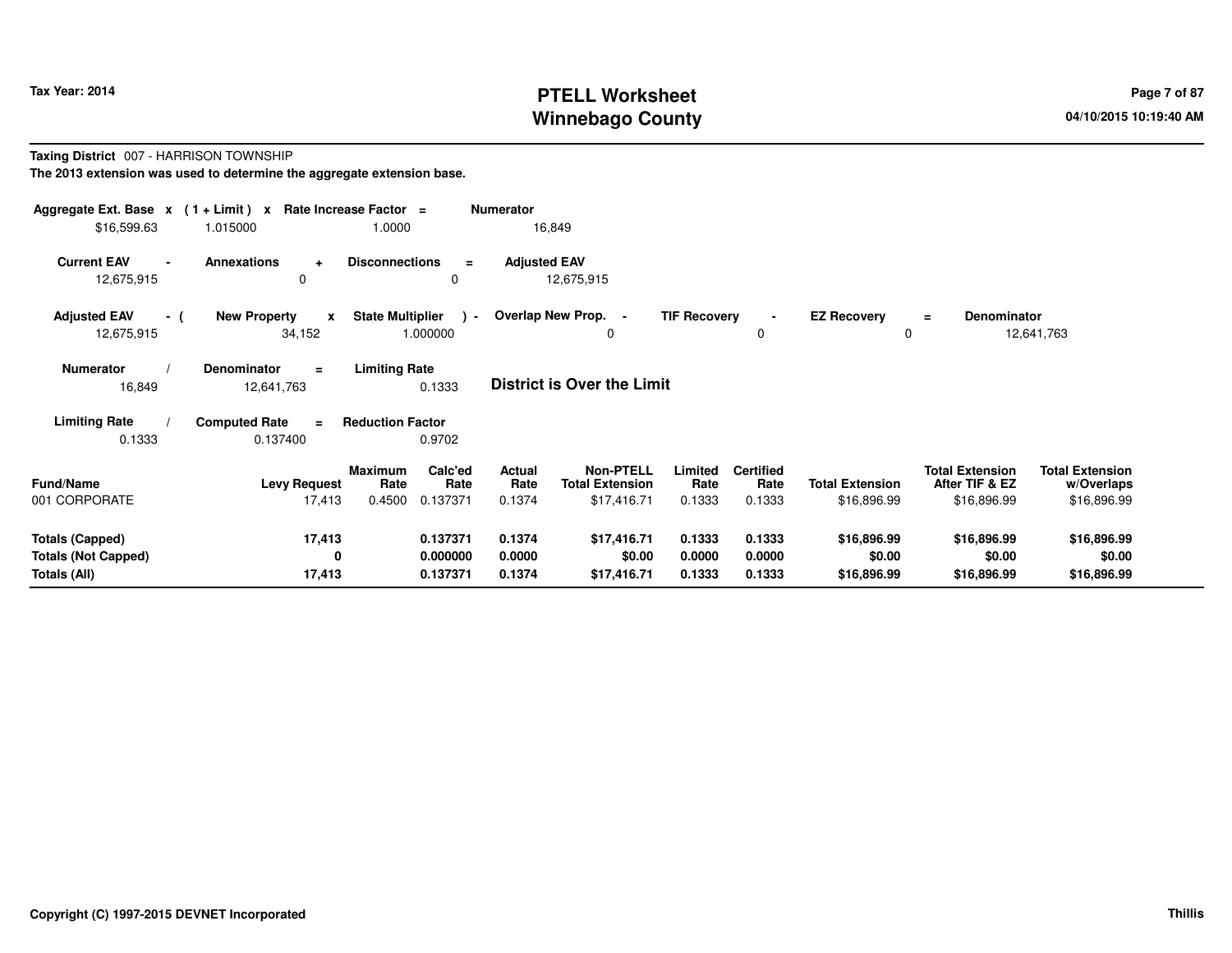# **PTELL Worksheet Tax Year: 2014 Page 8 of 87 Page 8 of 87 Winnebago County**

#### **Taxing District** 008 - LAONA TOWNSHIP

| Aggregate Ext. Base $x$ (1+Limit) $x$                | Rate Increase Factor =                                                  |                                                      | <b>Numerator</b>    |                                            |                     |                          |                         |                                          |                                      |
|------------------------------------------------------|-------------------------------------------------------------------------|------------------------------------------------------|---------------------|--------------------------------------------|---------------------|--------------------------|-------------------------|------------------------------------------|--------------------------------------|
| \$38,093.52<br>1.015000                              | 1.0000                                                                  |                                                      |                     | 38,665                                     |                     |                          |                         |                                          |                                      |
| <b>Current EAV</b><br>$\blacksquare$<br>32,354,799   | Annexations<br><b>Disconnections</b><br>÷<br>0                          | $\equiv$<br>0                                        | <b>Adjusted EAV</b> | 32,354,799                                 |                     |                          |                         |                                          |                                      |
| <b>Adjusted EAV</b><br>- (<br>32,354,799             | <b>New Property</b><br>$\mathbf{x}$<br>47,963                           | <b>State Multiplier</b><br>$\rightarrow$<br>1.000000 |                     | Overlap New Prop. -<br>0                   | <b>TIF Recovery</b> | $\sim$<br>0              | <b>EZ Recovery</b><br>0 | <b>Denominator</b><br>$\equiv$           | 32,306,836                           |
| <b>Numerator</b><br>38,665                           | <b>Limiting Rate</b><br><b>Denominator</b><br>$\equiv$<br>32,306,836    | 0.1197                                               |                     | <b>District is Over the Limit</b>          |                     |                          |                         |                                          |                                      |
| <b>Limiting Rate</b><br>0.1197                       | <b>Computed Rate</b><br><b>Reduction Factor</b><br>$\equiv$<br>0.123700 | 0.9677                                               |                     |                                            |                     |                          |                         |                                          |                                      |
| <b>Fund/Name</b>                                     | <b>Maximum</b><br>Rate<br><b>Levy Request</b>                           | Calc'ed<br>Rate                                      | Actual<br>Rate      | <b>Non-PTELL</b><br><b>Total Extension</b> | Limited<br>Rate     | <b>Certified</b><br>Rate | <b>Total Extension</b>  | <b>Total Extension</b><br>After TIF & EZ | <b>Total Extension</b><br>w/Overlaps |
| 001 CORPORATE                                        | 0.2500<br>39,995                                                        | 0.123614                                             | 0.1237              | \$40,022.89                                | 0.1197              | 0.1197                   | \$38,728.69             | \$38,728.69                              | \$38,728.69                          |
| 027 AUDIT                                            | 0.0050<br>0                                                             | 0.000000                                             | 0.0000              | \$0.00                                     | 0.0000              | 0.0000                   | \$0.00                  | \$0.00                                   | \$0.00                               |
| 035 TORT JUDGMENTS, LIABILIT                         | 0.0000<br>0                                                             | 0.000000                                             | 0.0000              | \$0.00                                     | 0.0000              | 0.0000                   | \$0.00                  | \$0.00                                   | \$0.00                               |
| 047 SOCIAL SECURITY                                  | 0.0000<br>0                                                             | 0.000000                                             | 0.0000              | \$0.00                                     | 0.0000              | 0.0000                   | \$0.00                  | \$0.00                                   | \$0.00                               |
| <b>Totals (Capped)</b><br><b>Totals (Not Capped)</b> | 39,995<br>0                                                             | 0.123614<br>0.000000                                 | 0.1237<br>0.0000    | \$40,022.89<br>\$0.00                      | 0.1197<br>0.0000    | 0.1197<br>0.0000         | \$38,728.69<br>\$0.00   | \$38,728.69<br>\$0.00                    | \$38,728.69<br>\$0.00                |
| <b>Totals (All)</b>                                  | 39,995                                                                  | 0.123614                                             | 0.1237              | \$40,022.89                                | 0.1197              | 0.1197                   | \$38,728.69             | \$38,728.69                              | \$38,728.69                          |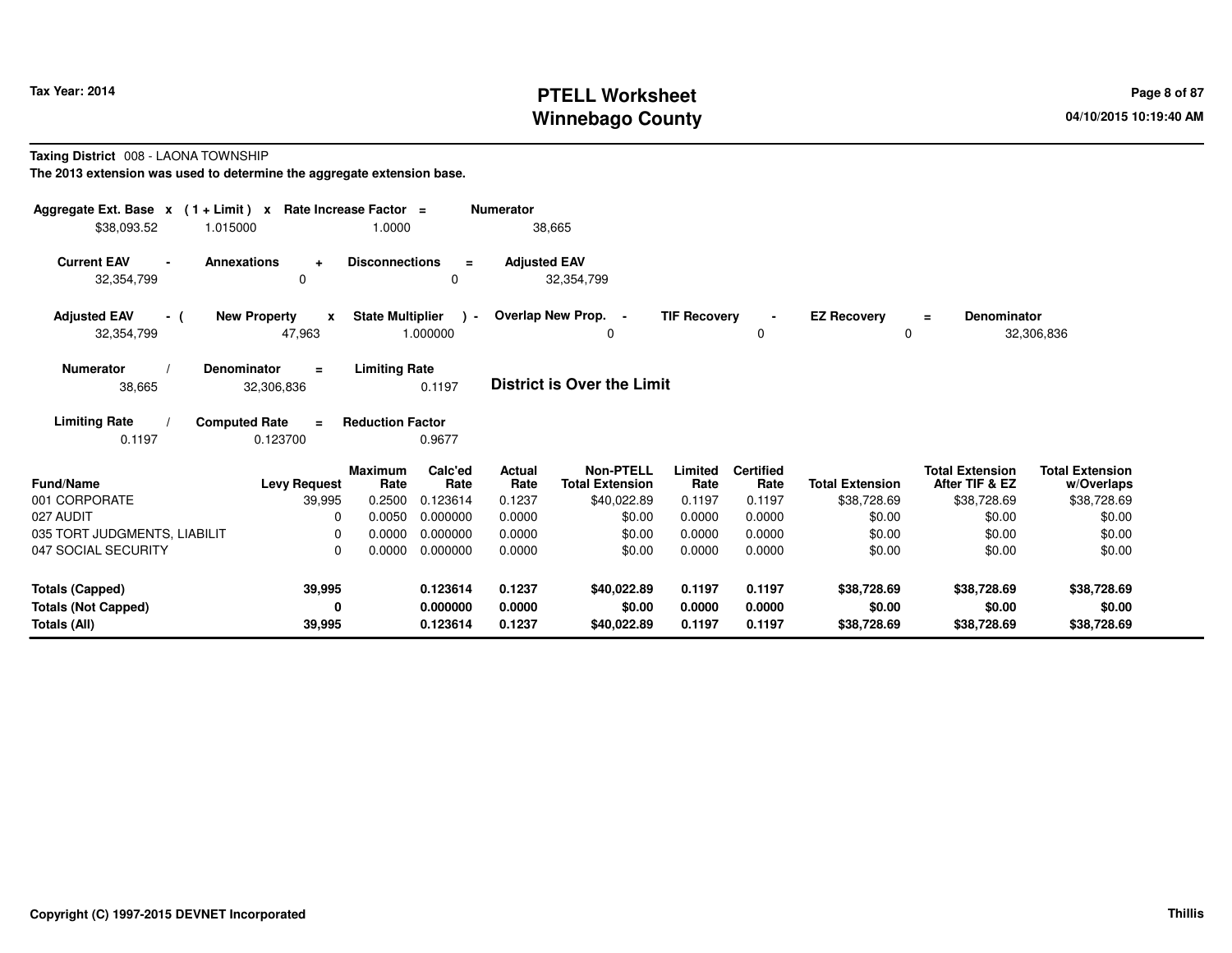# **PTELL Worksheet Tax Year: 2014 Page 9 of 87 Page 9 of 87 Winnebago County**

**Taxing District** 009 - OWEN TOWNSHIP

| Aggregate Ext. Base $x$ (1 + Limit) $x$<br>\$112,098.29 | 1.015000                                       | Rate Increase Factor =<br>1.0000 |                      | <b>Numerator</b><br>113,780 |                                            |                     |                          |                          |                                          |                                      |
|---------------------------------------------------------|------------------------------------------------|----------------------------------|----------------------|-----------------------------|--------------------------------------------|---------------------|--------------------------|--------------------------|------------------------------------------|--------------------------------------|
| <b>Current EAV</b><br>76,874,272                        | <b>Annexations</b><br>$\ddot{}$<br>0           | <b>Disconnections</b>            | $\equiv$<br>0        | <b>Adjusted EAV</b>         | 76,874,272                                 |                     |                          |                          |                                          |                                      |
| <b>Adjusted EAV</b><br>- (<br>76,874,272                | <b>New Property</b><br>$\mathbf{x}$<br>160,833 | <b>State Multiplier</b>          | $\sim$<br>1.000000   |                             | Overlap New Prop. -<br>0                   | <b>TIF Recovery</b> | $\blacksquare$<br>0      | <b>EZ Recovery</b><br>0  | <b>Denominator</b><br>$\equiv$           | 76,713,439                           |
| <b>Numerator</b><br>113,780                             | Denominator<br>$\equiv$<br>76,713,439          | <b>Limiting Rate</b>             | 0.1484               |                             | <b>District is Over the Limit</b>          |                     |                          |                          |                                          |                                      |
| <b>Limiting Rate</b><br>0.1484                          | <b>Computed Rate</b><br>$\equiv$<br>0.148500   | <b>Reduction Factor</b>          | 0.9993               |                             |                                            |                     |                          |                          |                                          |                                      |
| Fund/Name                                               | <b>Levy Request</b>                            | <b>Maximum</b><br>Rate           | Calc'ed<br>Rate      | Actual<br>Rate              | <b>Non-PTELL</b><br><b>Total Extension</b> | Limited<br>Rate     | <b>Certified</b><br>Rate | <b>Total Extension</b>   | <b>Total Extension</b><br>After TIF & EZ | <b>Total Extension</b><br>w/Overlaps |
| 001 CORPORATE                                           | 109,000                                        | 0.2500                           | 0.141790             | 0.1418                      | \$109,007.72                               | 0.1417              | 0.1417                   | \$108,930.84             | \$108,930.84                             | \$108,930.84                         |
| 047 SOCIAL SECURITY<br>054 GENERAL ASSISTANCE           | 3,000<br>2,000                                 | 0.0000<br>0.0000                 | 0.003903<br>0.002602 | 0.0040<br>0.0027            | \$3,074.97<br>\$2,075.61                   | 0.0040<br>0.0027    | 0.0040<br>0.0027         | \$3,074.97<br>\$2,075.61 | \$3,074.97<br>\$2,075.61                 | \$3,074.97<br>\$2,075.61             |
|                                                         |                                                |                                  |                      |                             |                                            |                     |                          |                          |                                          |                                      |
| <b>Totals (Capped)</b>                                  | 114,000                                        |                                  | 0.148295             | 0.1485                      | \$114,158.30                               | 0.1484              | 0.1484                   | \$114,081.42             | \$114,081.42                             | \$114,081.42                         |
| <b>Totals (Not Capped)</b>                              | 0                                              |                                  | 0.000000             | 0.0000                      | \$0.00                                     | 0.0000              | 0.0000                   | \$0.00                   | \$0.00                                   | \$0.00                               |
| Totals (All)                                            | 114,000                                        |                                  | 0.148295             | 0.1485                      | \$114,158.30                               | 0.1484              | 0.1484                   | \$114,081.42             | \$114,081.42                             | \$114,081.42                         |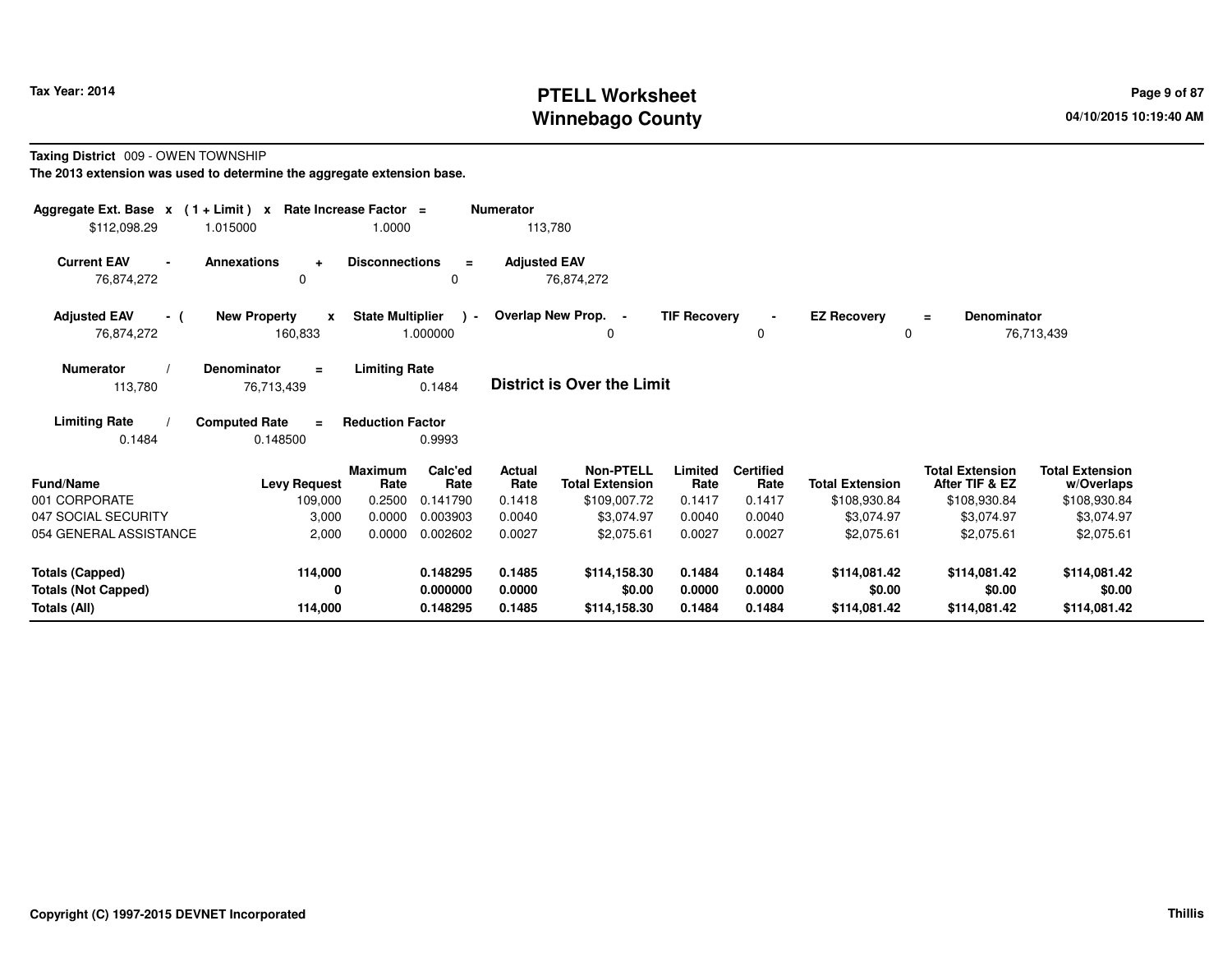# **PTELL Worksheet Tax Year: 2014 Page 10 of 87 PAGE 10 of 87 Page 10 of 87 Winnebago County**

#### **Taxing District** 010 - PECATONICA TOWNSHIP**The 2013 extension was used to determine the aggregate extension base.**

| Aggregate Ext. Base x (1 + Limit) x Rate Increase Factor =<br>\$115,242.49 | 1.015000                                      | 1.0000                              | <b>Numerator</b>                                        | 116,971                                                   |                           |                                    |                                       |                                                         |                                                     |
|----------------------------------------------------------------------------|-----------------------------------------------|-------------------------------------|---------------------------------------------------------|-----------------------------------------------------------|---------------------------|------------------------------------|---------------------------------------|---------------------------------------------------------|-----------------------------------------------------|
| <b>Current EAV</b><br>64,588,689                                           | <b>Annexations</b><br>$\ddot{}$<br>$\Omega$   | <b>Disconnections</b>               | $\equiv$<br>0                                           | <b>Adjusted EAV</b><br>64,588,689                         |                           |                                    |                                       |                                                         |                                                     |
| <b>Adjusted EAV</b><br>- (<br>64,588,689                                   | <b>New Property</b><br>$\mathbf{x}$<br>97,718 | <b>State Multiplier</b><br>1.000000 | $\lambda$ -                                             | Overlap New Prop. -<br>0                                  | <b>TIF Recovery</b>       | 0                                  | <b>EZ Recovery</b><br>0               | <b>Denominator</b><br>$=$                               | 64,490,971                                          |
| <b>Numerator</b><br>116,971                                                | <b>Denominator</b><br>$\equiv$<br>64,490,971  | <b>Limiting Rate</b><br>0.1814      |                                                         | <b>District is Over the Limit</b>                         |                           |                                    |                                       |                                                         |                                                     |
| <b>Limiting Rate</b><br>0.1814                                             | <b>Computed Rate</b><br>$=$<br>0.184700       | <b>Reduction Factor</b><br>0.9821   |                                                         |                                                           |                           |                                    |                                       |                                                         |                                                     |
| <b>Fund/Name</b><br>001 CORPORATE                                          | <b>Levy Request</b><br>94,000                 | <b>Maximum</b><br>Rate<br>0.2500    | Calc'ed<br>Actual<br>Rate<br>Rate<br>0.1456<br>0.145536 | <b>Non-PTELL</b><br><b>Total Extension</b><br>\$94,041.13 | Limited<br>Rate<br>0.1456 | <b>Certified</b><br>Rate<br>0.1456 | <b>Total Extension</b><br>\$94,041.13 | <b>Total Extension</b><br>After TIF & EZ<br>\$94,041.13 | <b>Total Extension</b><br>w/Overlaps<br>\$94,041.13 |
| 005 I. M. R. F.                                                            | $\Omega$                                      | 0.0000                              | 0.000000<br>0.0000                                      | \$0.00                                                    | 0.0000                    | 0.0000                             | \$0.00                                | \$0.00                                                  | \$0.00                                              |
| 027 AUDIT                                                                  | 5,000                                         | 0.0050                              | 0.007741<br>0.0050                                      | \$3,229.43                                                | 0.0050                    | 0.0050                             | \$3,229.43                            | \$3,229.43                                              | \$3,229.43                                          |
| 035 TORT JUDGMENTS, LIABILIT                                               | 12,000                                        | 0.0000                              | 0.018579<br>0.0186                                      | \$12,013.50                                               | 0.0183                    | 0.0183                             | \$11,819.73                           | \$11,819.73                                             | \$11,819.73                                         |
| 054 GENERAL ASSISTANCE                                                     | 10,000                                        | 0.0000                              | 0.015483<br>0.0155                                      | \$10.011.25                                               | 0.0125                    | 0.0125                             | \$8,073.59                            | \$8,073.59                                              | \$8,073.59                                          |
| <b>Totals (Capped)</b>                                                     | 121,000                                       |                                     | 0.187339<br>0.1847                                      | \$119,295.31                                              | 0.1814                    | 0.1814                             | \$117,163.88                          | \$117,163.88                                            | \$117,163.88                                        |
| <b>Totals (Not Capped)</b><br>Totals (All)                                 | 0<br>121,000                                  |                                     | 0.000000<br>0.0000<br>0.1847<br>0.187339                | \$0.00<br>\$119,295.31                                    | 0.0000<br>0.1814          | 0.0000<br>0.1814                   | \$0.00<br>\$117,163.88                | \$0.00<br>\$117,163.88                                  | \$0.00<br>\$117,163.88                              |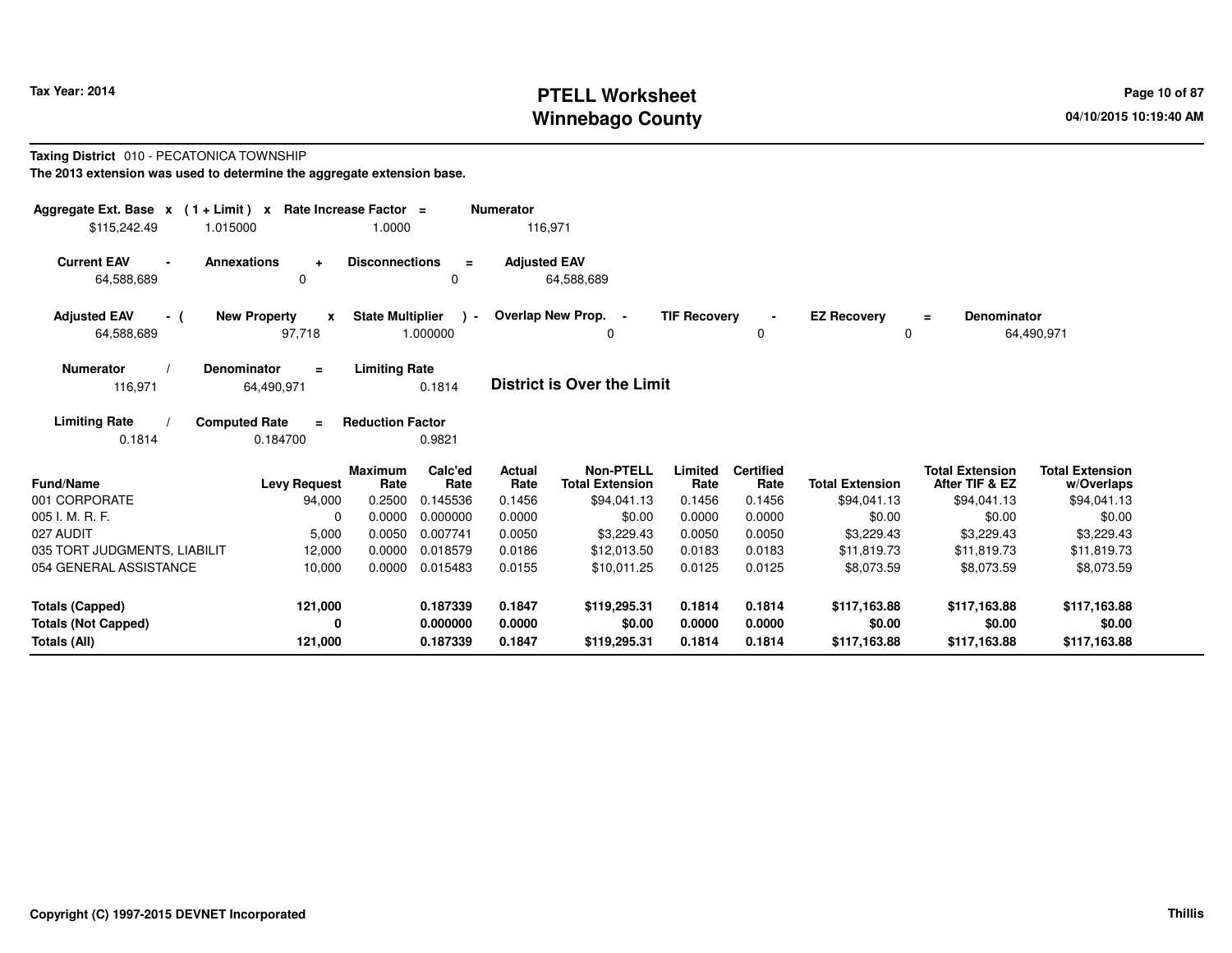# **PTELL Worksheet Tax Year: 2014 Page 11 of 87 Page 11 of 87 Winnebago County**

#### **Taxing District** 011 - ROCKFORD TOWNSHIP**The 2011 extension was used to determine the aggregate extension base.**

| Aggregate Ext. Base x<br>\$2,598,321.37               | $(1 + Limit) x$<br>1.015000                                   | Rate Increase Factor =<br>1.0000              | <b>Numerator</b><br>2,637,296         |                          |                                             |                                     |
|-------------------------------------------------------|---------------------------------------------------------------|-----------------------------------------------|---------------------------------------|--------------------------|---------------------------------------------|-------------------------------------|
| <b>Current EAV</b><br>$\blacksquare$<br>1,790,589,413 | <b>Annexations</b><br>0                                       | <b>Disconnections</b><br>$\equiv$<br>0        | <b>Adiusted EAV</b><br>790,589,413. ا |                          |                                             |                                     |
| <b>Adjusted EAV</b><br>$-1$<br>1,790,589,413          | <b>New Property</b><br>$\boldsymbol{\mathsf{x}}$<br>4,388,004 | <b>State Multiplier</b><br>$\sim$<br>1.000000 | Overlap New Prop. -<br>0              | <b>TIF Recovery</b><br>0 | <b>EZ Recovery</b><br>$\equiv$<br>9,727,120 | <b>Denominator</b><br>1,776,474,289 |
| <b>Numerator</b>                                      | <b>Denominator</b><br>$\equiv$                                | Limiting Rate                                 |                                       |                          |                                             |                                     |

| 2,637,296<br>1,776,474,289 | 0.1485 | <b>District is Within the Limit</b> |
|----------------------------|--------|-------------------------------------|
|----------------------------|--------|-------------------------------------|

| <b>Fund/Name</b>           | <b>Levy Request</b> | <b>Maximum</b><br>Rate | Calc'ed<br>Rate | Actual<br>Rate | <b>Non-PTELL</b><br><b>Total Extension</b> | Limited<br>Rate | <b>Certified</b><br>Rate | <b>Total Extension</b> | <b>Total Extension</b><br>After TIF & EZ | <b>Total Extension</b><br>w/Overlaps |  |
|----------------------------|---------------------|------------------------|-----------------|----------------|--------------------------------------------|-----------------|--------------------------|------------------------|------------------------------------------|--------------------------------------|--|
| 001 CORPORATE              | .745.878            | 0.2500                 | 0.097503        | 0.0976         | \$1,747,615.27                             | 0.0976          | 0.0976                   | \$1,775,953.43         | \$1,747,615.27                           | \$1,747,615.27                       |  |
| 054 GENERAL ASSISTANCE     | 748.233             | 0.0000                 | 0.041787        | 0.0418         | \$748.466.37                               | 0.0418          | 0.0418                   | \$760,603.01           | \$748.466.37                             | \$748,466.37                         |  |
| Totals (Capped)            | 2,494,111           |                        | 0.139290        | 0.1394         | \$2,496,081,64                             | 0.1394          | 0.1394                   | \$2,536,556.44         | \$2,496,081.64                           | \$2,496,081.64                       |  |
| <b>Totals (Not Capped)</b> | 0                   |                        | 0.000000        | 0.0000         | \$0.00                                     | 0.0000          | 0.0000                   | \$0.00                 | \$0.00                                   | \$0.00                               |  |
| Totals (All)               | 2,494,111           |                        | 0.139290        | 0.1394         | \$2,496,081.64                             | 0.1394          | 0.1394                   | \$2,536,556.44         | \$2,496,081.64                           | \$2,496,081.64                       |  |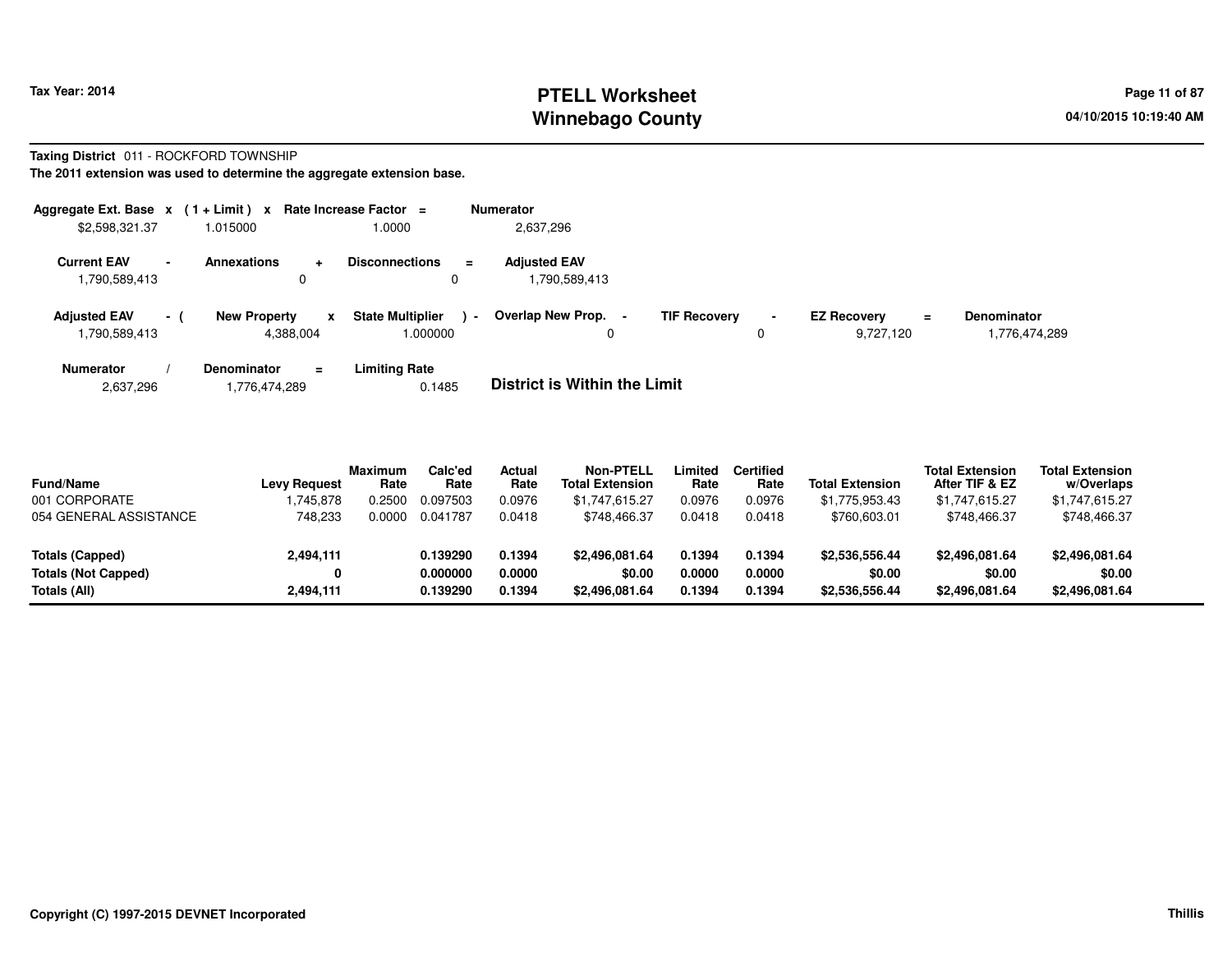# **PTELL Worksheet Tax Year: 2014 Page 12 of 87 Page 12 of 87 Winnebago County**

#### **Taxing District** 012 - ROCKTON TOWNSHIP**The 2013 extension was used to determine the aggregate extension base.**

| Aggregate Ext. Base $x$ (1 + Limit) $x$<br>\$459,889.43<br>1.015000       | Rate Increase Factor =                | 1.0000                  |                           | <b>Numerator</b><br>466,788 |                                            |                     |                          |                         |                                          |                                      |
|---------------------------------------------------------------------------|---------------------------------------|-------------------------|---------------------------|-----------------------------|--------------------------------------------|---------------------|--------------------------|-------------------------|------------------------------------------|--------------------------------------|
| <b>Current EAV</b><br><b>Annexations</b><br>$\blacksquare$<br>231,656,808 | $\ddot{\phantom{1}}$<br>0             | <b>Disconnections</b>   | $\equiv$<br>0             | <b>Adjusted EAV</b>         | 231,656,808                                |                     |                          |                         |                                          |                                      |
| <b>Adjusted EAV</b><br>- (<br>231,656,808                                 | <b>New Property</b><br>X<br>1,191,463 | <b>State Multiplier</b> | $\rightarrow$<br>1.000000 |                             | Overlap New Prop. -<br>0                   | <b>TIF Recovery</b> | $\blacksquare$<br>0      | <b>EZ Recovery</b><br>0 | Denominator<br>$\equiv$                  | 230,465,345                          |
| <b>Numerator</b><br><b>Denominator</b><br>466,788                         | $\equiv$<br>230,465,345               | <b>Limiting Rate</b>    | 0.2026                    |                             | <b>District is Over the Limit</b>          |                     |                          |                         |                                          |                                      |
| <b>Computed Rate</b><br><b>Limiting Rate</b><br>0.2026                    | $\equiv$<br>0.211700                  | <b>Reduction Factor</b> | 0.9570                    |                             |                                            |                     |                          |                         |                                          |                                      |
| <b>Fund/Name</b>                                                          | <b>Levy Request</b>                   | <b>Maximum</b><br>Rate  | Calc'ed<br>Rate           | <b>Actual</b><br>Rate       | <b>Non-PTELL</b><br><b>Total Extension</b> | Limited<br>Rate     | <b>Certified</b><br>Rate | <b>Total Extension</b>  | <b>Total Extension</b><br>After TIF & EZ | <b>Total Extension</b><br>w/Overlaps |
| 001 CORPORATE                                                             | 294,632                               | 0.2500                  | 0.127185                  | 0.1272                      | \$294,667.46                               | 0.1181              | 0.1181                   | \$277,395.35            | \$273,586.69                             | \$273,586.69                         |
| 005 I. M. R. F.                                                           | 35,000                                | 0.0000                  | 0.015109                  | 0.0152                      | \$35,211.83                                | 0.0152              | 0.0152                   | \$35,702.03             | \$35,211.83                              | \$35,211.83                          |
| 017 CEMETERY                                                              | 55,000                                | 0.2000                  | 0.023742                  | 0.0238                      | \$55,134.32                                | 0.0238              | 0.0238                   | \$55,901.86             | \$55,134.32                              | \$55,134.32                          |
| 035 TORT JUDGMENTS, LIABILIT                                              | 5,000                                 | 0.0000                  | 0.002158                  | 0.0022                      | \$5.096.45                                 | 0.0022              | 0.0022                   | \$5.167.40              | \$5.096.45                               | \$5,096.45                           |
| 042 PARK/PARK MAINTENANCE                                                 | 10,000                                | 0.0200                  | 0.004317                  | 0.0044                      | \$10,192.90                                | 0.0044              | 0.0044                   | \$10,334.80             | \$10,192.90                              | \$10,192.90                          |
| 047 SOCIAL SECURITY                                                       | 30,000                                | 0.0000                  | 0.012950                  | 0.0130                      | \$30,115.39                                | 0.0130              | 0.0130                   | \$30,534.63             | \$30,115.39                              | \$30,115.39                          |
| 054 GENERAL ASSISTANCE                                                    | 60,000                                | 0.0000                  | 0.025900                  | 0.0259                      | \$59,999.11                                | 0.0259              | 0.0259                   | \$60,834.37             | \$59,999.11                              | \$59,999.11                          |
| <b>Totals (Capped)</b>                                                    | 489,632                               |                         | 0.211361                  | 0.2117                      | \$490,417.46                               | 0.2026              | 0.2026                   | \$475,870.43            | \$469,336.69                             | \$469,336.69                         |
| <b>Totals (Not Capped)</b>                                                | 0                                     |                         | 0.000000                  | 0.0000                      | \$0.00                                     | 0.0000              | 0.0000                   | \$0.00                  | \$0.00                                   | \$0.00                               |
| Totals (All)                                                              | 489,632                               |                         | 0.211361                  | 0.2117                      | \$490,417.46                               | 0.2026              | 0.2026                   | \$475,870.43            | \$469,336.69                             | \$469,336.69                         |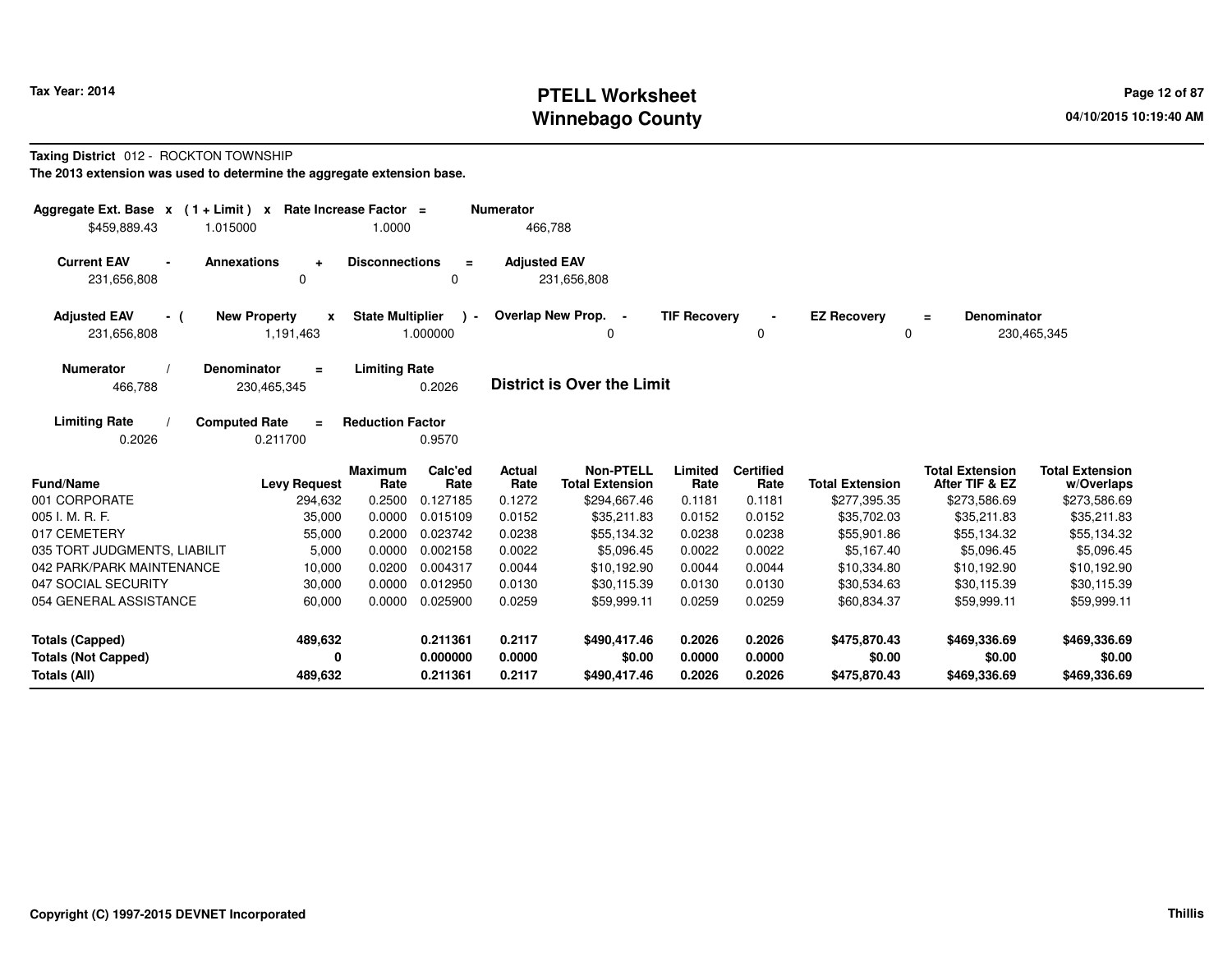# **PTELL Worksheet Tax Year: 2014 Page 13 of 87 Page 13 of 87 Winnebago County**

### **Taxing District** 013 - ROSCOE TOWNSHIP

| Aggregate Ext. Base $x$ (1 + Limit) $x$ Rate Increase Factor =<br>\$599,932.30 | 1.015000                                         | 1.0000                  |                           | <b>Numerator</b><br>608,931 |                                                           |                     |                          |                         |                                          |                                      |
|--------------------------------------------------------------------------------|--------------------------------------------------|-------------------------|---------------------------|-----------------------------|-----------------------------------------------------------|---------------------|--------------------------|-------------------------|------------------------------------------|--------------------------------------|
| <b>Current EAV</b><br>407,846,552                                              | <b>Annexations</b><br>$\ddot{}$<br>0             | <b>Disconnections</b>   | $\equiv$<br>$\Omega$      | <b>Adjusted EAV</b>         | 407,846,552                                               |                     |                          |                         |                                          |                                      |
| <b>Adjusted EAV</b><br>- (<br>407,846,552                                      | <b>New Property</b><br>$\mathbf{x}$<br>1,978,443 | <b>State Multiplier</b> | $\rightarrow$<br>1.000000 |                             | <b>Overlap New Prop.</b><br>$\overline{\phantom{a}}$<br>0 | <b>TIF Recovery</b> | $\blacksquare$<br>0      | <b>EZ Recovery</b><br>0 | <b>Denominator</b><br>$=$                | 405,868,109                          |
| <b>Numerator</b><br>608,931                                                    | <b>Denominator</b><br>$\equiv$<br>405,868,109    | <b>Limiting Rate</b>    | 0.1501                    |                             | District is Over the Limit                                |                     |                          |                         |                                          |                                      |
| <b>Limiting Rate</b><br>0.1501                                                 | <b>Computed Rate</b><br>$\equiv$<br>0.153000     | <b>Reduction Factor</b> | 0.9810                    |                             |                                                           |                     |                          |                         |                                          |                                      |
| <b>Fund/Name</b>                                                               | <b>Levy Request</b>                              | <b>Maximum</b><br>Rate  | Calc'ed<br>Rate           | <b>Actual</b><br>Rate       | <b>Non-PTELL</b><br><b>Total Extension</b>                | Limited<br>Rate     | <b>Certified</b><br>Rate | <b>Total Extension</b>  | <b>Total Extension</b><br>After TIF & EZ | <b>Total Extension</b><br>w/Overlaps |
| 001 CORPORATE                                                                  | 573,500                                          | 0.2500                  | 0.140617                  | 0.1407                      | \$573,840.10                                              | 0.1378              | 0.1378                   | \$562,019.31            | \$562,012.55                             | \$562,012.55                         |
| 017 CEMETERY                                                                   | 35,000                                           | 0.2000                  | 0.008582                  | 0.0086                      | \$35,074.80                                               | 0.0086              | 0.0086                   | \$35,075.23             | \$35,074.80                              | \$35,074.80                          |
| 054 GENERAL ASSISTANCE                                                         | 15,000                                           | 0.0000                  | 0.003678                  | 0.0037                      | \$15,090.32                                               | 0.0037              | 0.0037                   | \$15,090.50             | \$15,090.32                              | \$15,090.32                          |
| <b>Totals (Capped)</b>                                                         | 623,500                                          |                         | 0.152877                  | 0.1530                      | \$624,005.22                                              | 0.1501              | 0.1501                   | \$612,185.04            | \$612,177.67                             | \$612,177.67                         |
| <b>Totals (Not Capped)</b>                                                     | 0                                                |                         | 0.000000                  | 0.0000                      | \$0.00                                                    | 0.0000              | 0.0000                   | \$0.00                  | \$0.00                                   | \$0.00                               |
| Totals (All)                                                                   | 623,500                                          |                         | 0.152877                  | 0.1530                      | \$624,005.22                                              | 0.1501              | 0.1501                   | \$612,185.04            | \$612,177.67                             | \$612,177.67                         |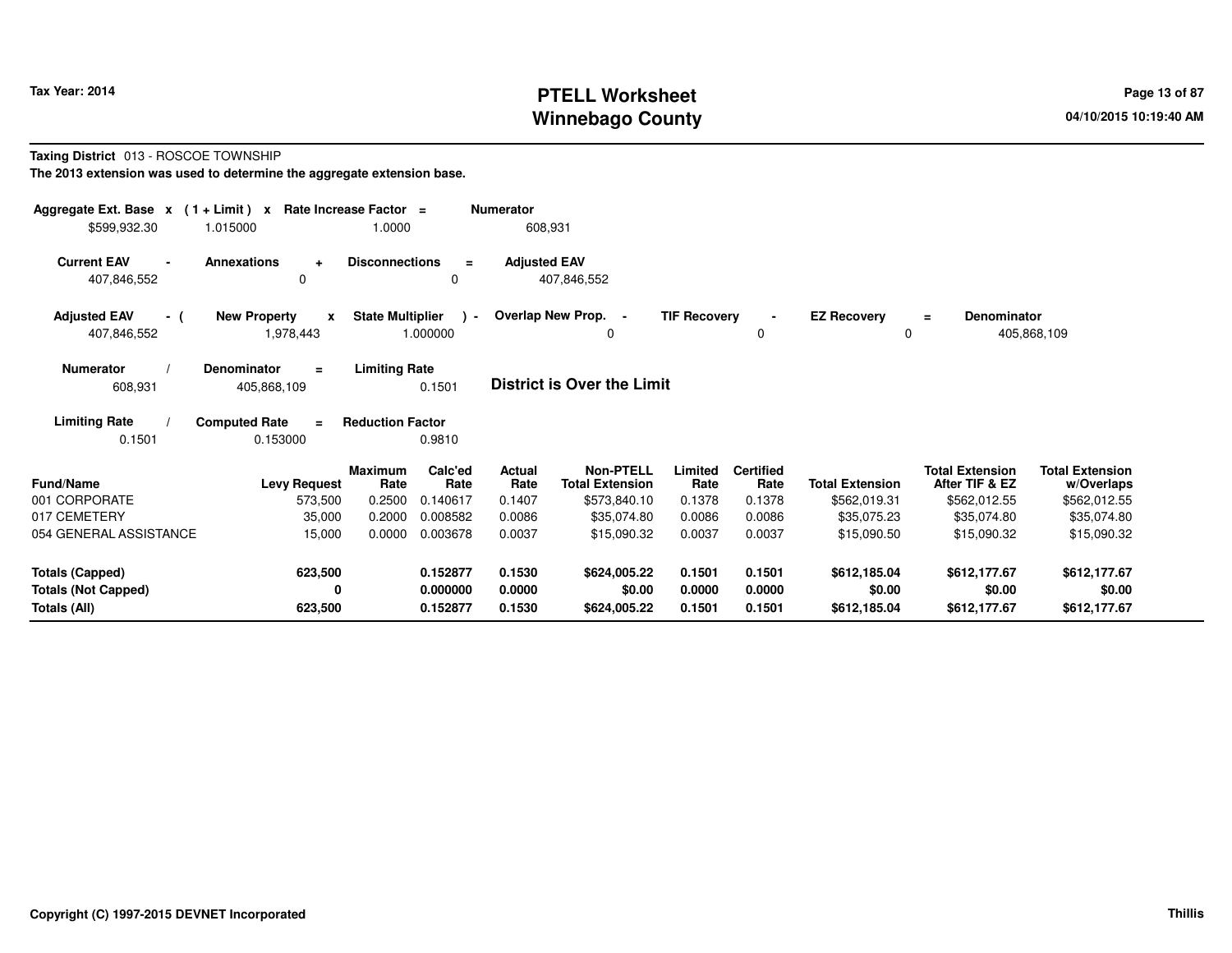# **PTELL Worksheet Tax Year: 2014 Page 14 of 87 Page 14 of 87 Winnebago County**

#### **Taxing District** 014 - SEWARD TOWNSHIP

| Aggregate Ext. Base $x$ (1+Limit) x Rate Increase Factor = |                                       |                                  |                             | <b>Numerator</b>         |                                                           |                           |                                    |                                       |                                                         |                                                     |
|------------------------------------------------------------|---------------------------------------|----------------------------------|-----------------------------|--------------------------|-----------------------------------------------------------|---------------------------|------------------------------------|---------------------------------------|---------------------------------------------------------|-----------------------------------------------------|
| \$104,729.27                                               | 1.015000                              | 1.0000                           |                             | 106,300                  |                                                           |                           |                                    |                                       |                                                         |                                                     |
| <b>Current EAV</b><br>$\blacksquare$<br>22,971,762         | <b>Annexations</b><br>$\ddot{}$<br>0  | <b>Disconnections</b>            | $\equiv$<br>$\Omega$        | <b>Adjusted EAV</b>      | 22,971,762                                                |                           |                                    |                                       |                                                         |                                                     |
| <b>Adjusted EAV</b><br>- (<br>22,971,762                   | <b>New Property</b><br>x<br>158,791   | <b>State Multiplier</b>          | $\cdot$<br>1.000000         |                          | Overlap New Prop. -<br>0                                  | <b>TIF Recovery</b>       | 0                                  | <b>EZ Recovery</b><br>$\Omega$        | <b>Denominator</b><br>$\equiv$                          | 22,812,971                                          |
| <b>Numerator</b><br>106,300                                | Denominator<br>$\equiv$<br>22,812,971 | <b>Limiting Rate</b>             | 0.4660                      |                          | <b>District is Over the Limit</b>                         |                           |                                    |                                       |                                                         |                                                     |
| <b>Limiting Rate</b>                                       | <b>Computed Rate</b><br>$\equiv$      | <b>Reduction Factor</b>          |                             |                          |                                                           |                           |                                    |                                       |                                                         |                                                     |
| 0.4660                                                     | 0.468200                              |                                  | 0.9953                      |                          |                                                           |                           |                                    |                                       |                                                         |                                                     |
| Fund/Name<br>001 CORPORATE                                 | <b>Levy Request</b><br>81,600         | <b>Maximum</b><br>Rate<br>0.3700 | Calc'ed<br>Rate<br>0.355219 | Actual<br>Rate<br>0.3553 | <b>Non-PTELL</b><br><b>Total Extension</b><br>\$81,618.67 | Limited<br>Rate<br>0.3535 | <b>Certified</b><br>Rate<br>0.3535 | <b>Total Extension</b><br>\$81,205.18 | <b>Total Extension</b><br>After TIF & EZ<br>\$81,205.18 | <b>Total Extension</b><br>w/Overlaps<br>\$81,205.18 |
| 027 AUDIT                                                  | 1,530                                 | 0.0050                           | 0.006660                    | 0.0050                   | \$1,148.59                                                | 0.0050                    | 0.0050                             | \$1.148.59                            | \$1,148.59                                              | \$1,148.59                                          |
| 035 TORT JUDGMENTS, LIABILIT                               | 11,220                                | 0.0000                           | 0.048843                    | 0.0489                   | \$11,233.19                                               | 0.0487                    | 0.0487                             | \$11,187.25                           | \$11.187.25                                             | \$11,187.25                                         |
| 047 SOCIAL SECURITY                                        | 5,610                                 | 0.0000                           | 0.024421                    | 0.0245                   | \$5.628.08                                                | 0.0244                    | 0.0244                             | \$5,605.11                            | \$5,605.11                                              | \$5,605.11                                          |
| 054 GENERAL ASSISTANCE                                     | 7,905                                 | 0.0000                           | 0.034412                    | 0.0345                   | \$7,925.26                                                | 0.0344                    | 0.0344                             | \$7,902.29                            | \$7,902.29                                              | \$7,902.29                                          |
| <b>Totals (Capped)</b>                                     | 107,865                               |                                  | 0.469555                    | 0.4682                   | \$107,553.79                                              | 0.4660                    | 0.4660                             | \$107,048.41                          | \$107,048.42                                            | \$107,048.42                                        |
| <b>Totals (Not Capped)</b><br>Totals (All)                 | 0<br>107,865                          |                                  | 0.000000<br>0.469555        | 0.0000<br>0.4682         | \$0.00<br>\$107,553.79                                    | 0.0000<br>0.4660          | 0.0000<br>0.4660                   | \$0.00<br>\$107,048.41                | \$0.00<br>\$107,048.42                                  | \$0.00<br>\$107,048.42                              |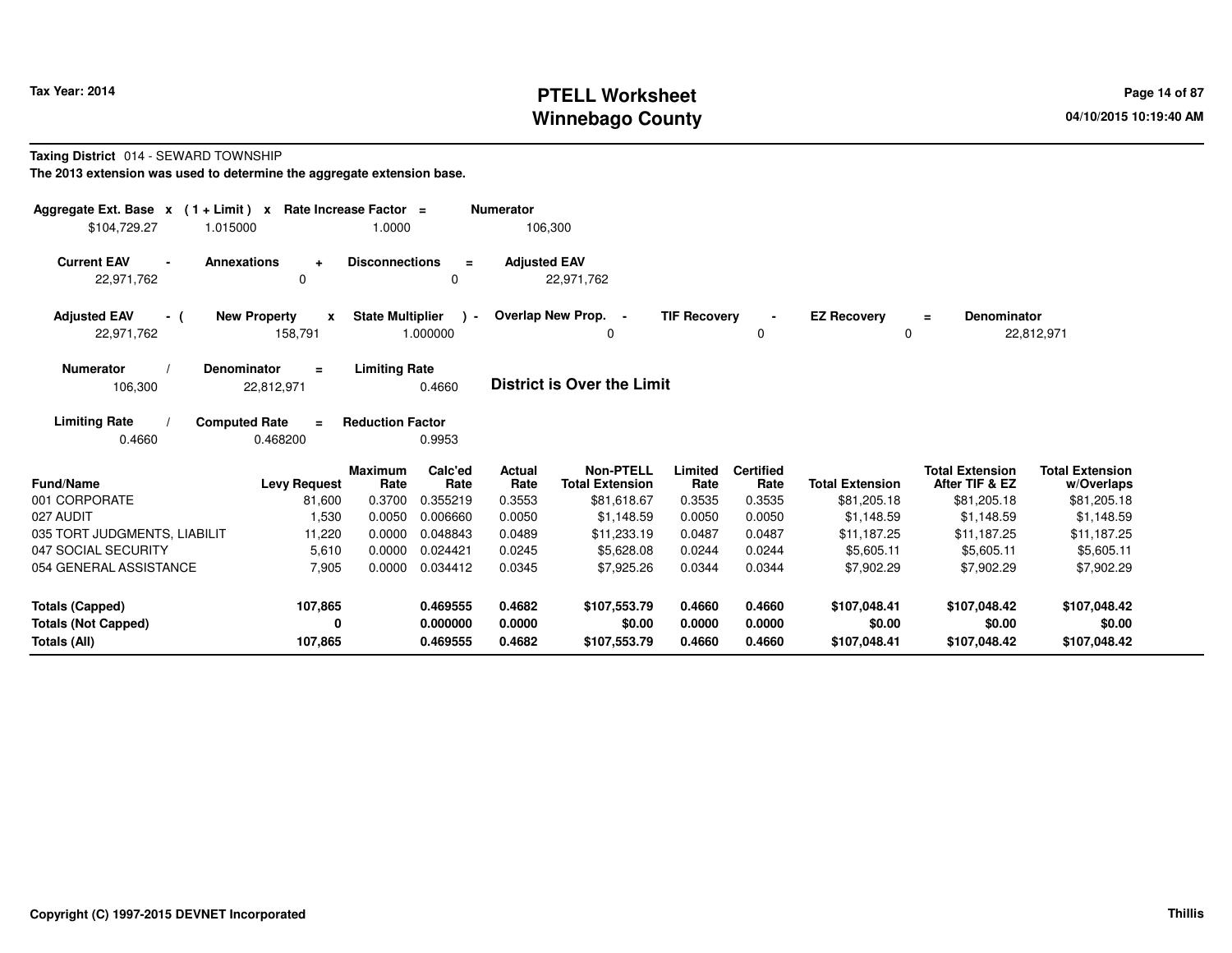# **PTELL Worksheet Tax Year: 2014 Page 15 of 87 PAGE 15 of 87 Page 15 of 87 Winnebago County**

#### **Taxing District** 015 - SHIRLAND TOWNSHIP

**The 2013 extension was used to determine the aggregate extension base.**

| Aggregate Ext. Base $x$ (1+Limit) $x$ |                          |                                |                      | Rate Increase Factor $=$            |                | <b>Numerator</b>                         |                     |                |                    |     |                                  |
|---------------------------------------|--------------------------|--------------------------------|----------------------|-------------------------------------|----------------|------------------------------------------|---------------------|----------------|--------------------|-----|----------------------------------|
| \$45,540.69                           |                          | 1.015000                       |                      | 1.0000                              |                | 46,224                                   |                     |                |                    |     |                                  |
| <b>Current EAV</b><br>21,029,688      | $\overline{\phantom{a}}$ | <b>Annexations</b><br>0        | $\ddot{\phantom{1}}$ | <b>Disconnections</b>               | $\equiv$       | <b>Adjusted EAV</b><br>21.029.688        |                     |                |                    |     |                                  |
| <b>Adjusted EAV</b><br>21,029,688     | $\sim$ 1                 | <b>New Property</b><br>268.838 | x                    | <b>State Multiplier</b><br>1.000000 | $\blacksquare$ | Overlap New Prop.<br>$\blacksquare$<br>0 | <b>TIF Recovery</b> | $\blacksquare$ | <b>EZ Recoverv</b> | $=$ | <b>Denominator</b><br>20,760,850 |
| <b>Numerator</b>                      |                          | <b>Denominator</b>             | $\equiv$             | <b>Limiting Rate</b>                |                | _ _ _ _ _ _ _ _ _ _ _ _ _ _ _ _ _        |                     |                |                    |     |                                  |

46,22420,760,850 0.2227 **District is Within the Limit**

| <b>Fund/Name</b><br>001 CORPORATE | <b>Levy Request</b><br>46.736 | <b>Maximum</b><br>Rate<br>0.3800 | Calc'ed<br>Rate<br>0.222238 | Actual<br>Rate<br>0.2223 | <b>Non-PTELL</b><br><b>Total Extension</b><br>\$46,749.00 | _imited<br>Rate<br>0.2223 | <b>Certified</b><br>Rate<br>0.2223 | <b>Total Extension</b><br>\$46,749.00 | <b>Total Extension</b><br>After TIF & EZ<br>\$46,749.00 | <b>Total Extension</b><br>w/Overlaps<br>\$46,749.00 |
|-----------------------------------|-------------------------------|----------------------------------|-----------------------------|--------------------------|-----------------------------------------------------------|---------------------------|------------------------------------|---------------------------------------|---------------------------------------------------------|-----------------------------------------------------|
| 034 GENERAL ASSISTANCE            |                               | <u>. 0000 </u>                   | 0.000000                    | 0.0000                   | \$0.00                                                    | 0.0000                    | 0.0000                             | \$0.00                                | \$0.00                                                  | \$0.00                                              |
| <b>Totals (Capped)</b>            | 46,736                        |                                  | 0.222238                    | 0.2223                   | \$46,749.00                                               | 0.2223                    | 0.2223                             | \$46,749,00                           | \$46,749.00                                             | \$46,749.00                                         |
| <b>Totals (Not Capped)</b>        | 0                             |                                  | 0.000000                    | 0.0000                   | \$0.00                                                    | 0.0000                    | 0.0000                             | \$0.00                                | \$0.00                                                  | \$0.00                                              |
| Totals (All)                      | 46.736                        |                                  | 0.222238                    | 0.2223                   | \$46,749.00                                               | 0.2223                    | 0.2223                             | \$46,749.00                           | \$46,749.00                                             | \$46,749.00                                         |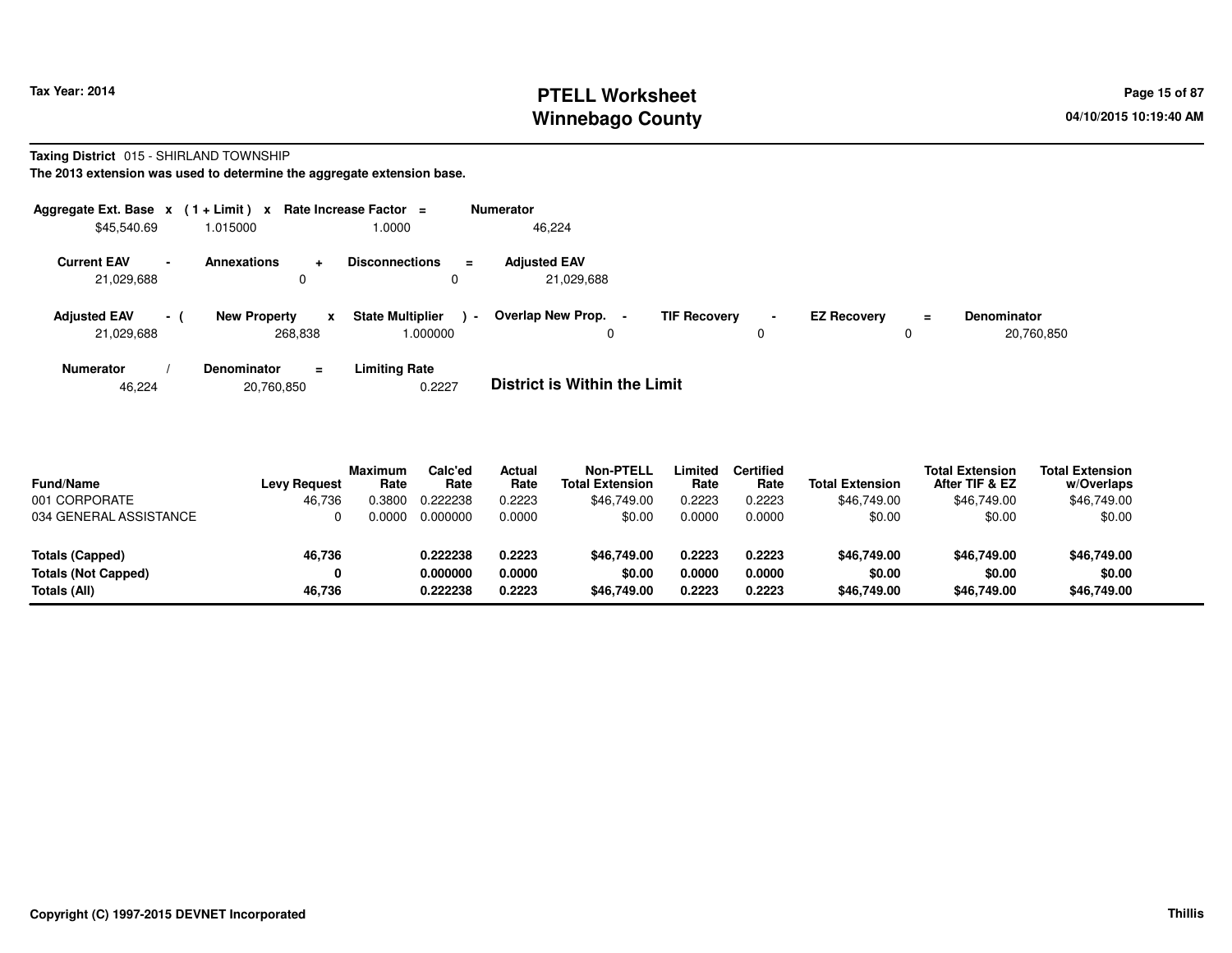# **PTELL Worksheet Tax Year: 2014 Page 16 of 87 Page 16 of 87 Winnebago County**

#### **Taxing District** 016 - WINNEBAGO TOWNSHIP**The 2013 extension was used to determine the aggregate extension base.**

| Aggregate Ext. Base $x$ (1+Limit) $x$<br>\$147,417.01 | 1.015000                                               | Rate Increase Factor =<br>1.0000                     | <b>Numerator</b><br>149,628 |                                            |                     |                          |                         |                                          |                                      |
|-------------------------------------------------------|--------------------------------------------------------|------------------------------------------------------|-----------------------------|--------------------------------------------|---------------------|--------------------------|-------------------------|------------------------------------------|--------------------------------------|
| <b>Current EAV</b><br>92,257,490                      | <b>Annexations</b><br>$\ddot{\phantom{1}}$<br>$\Omega$ | <b>Disconnections</b><br>$\equiv$<br>0               | <b>Adjusted EAV</b>         | 92,257,490                                 |                     |                          |                         |                                          |                                      |
| <b>Adjusted EAV</b><br>- (<br>92,257,490              | <b>New Property</b><br>$\mathbf{x}$<br>206,930         | <b>State Multiplier</b><br>$\rightarrow$<br>1.000000 | Overlap New Prop. -         | 0                                          | <b>TIF Recovery</b> | 0                        | <b>EZ Recovery</b><br>0 | <b>Denominator</b><br>$=$                | 92,050,560                           |
| <b>Numerator</b><br>149,628                           | <b>Denominator</b><br>$\equiv$<br>92,050,560           | <b>Limiting Rate</b><br>0.1626                       |                             | <b>District is Over the Limit</b>          |                     |                          |                         |                                          |                                      |
| <b>Limiting Rate</b>                                  | <b>Computed Rate</b><br>$\equiv$                       | <b>Reduction Factor</b>                              |                             |                                            |                     |                          |                         |                                          |                                      |
| 0.1626                                                | 0.167800                                               | 0.9690                                               |                             |                                            |                     |                          |                         |                                          |                                      |
| <b>Fund/Name</b>                                      | <b>Levy Request</b>                                    | Calc'ed<br><b>Maximum</b><br>Rate<br>Rate            | Actual<br>Rate              | <b>Non-PTELL</b><br><b>Total Extension</b> | Limited<br>Rate     | <b>Certified</b><br>Rate | <b>Total Extension</b>  | <b>Total Extension</b><br>After TIF & EZ | <b>Total Extension</b><br>w/Overlaps |
| 001 CORPORATE                                         | 154,787                                                | 0.2500<br>0.167777                                   | 0.1678                      | \$154,808.07                               | 0.1626              | 0.1626                   | \$150,010.68            | \$150,010.68                             | \$150,010.68                         |
| <b>Totals (Capped)</b>                                | 154,787                                                | 0.167777                                             | 0.1678                      | \$154,808.07                               | 0.1626              | 0.1626                   | \$150,010.68            | \$150,010.68                             | \$150,010.68                         |
| <b>Totals (Not Capped)</b><br>Totals (All)            | 0<br>154,787                                           | 0.000000<br>0.167777                                 | 0.0000<br>0.1678            | \$0.00<br>\$154,808.07                     | 0.0000<br>0.1626    | 0.0000<br>0.1626         | \$0.00<br>\$150,010.68  | \$0.00<br>\$150,010.68                   | \$0.00<br>\$150,010.68               |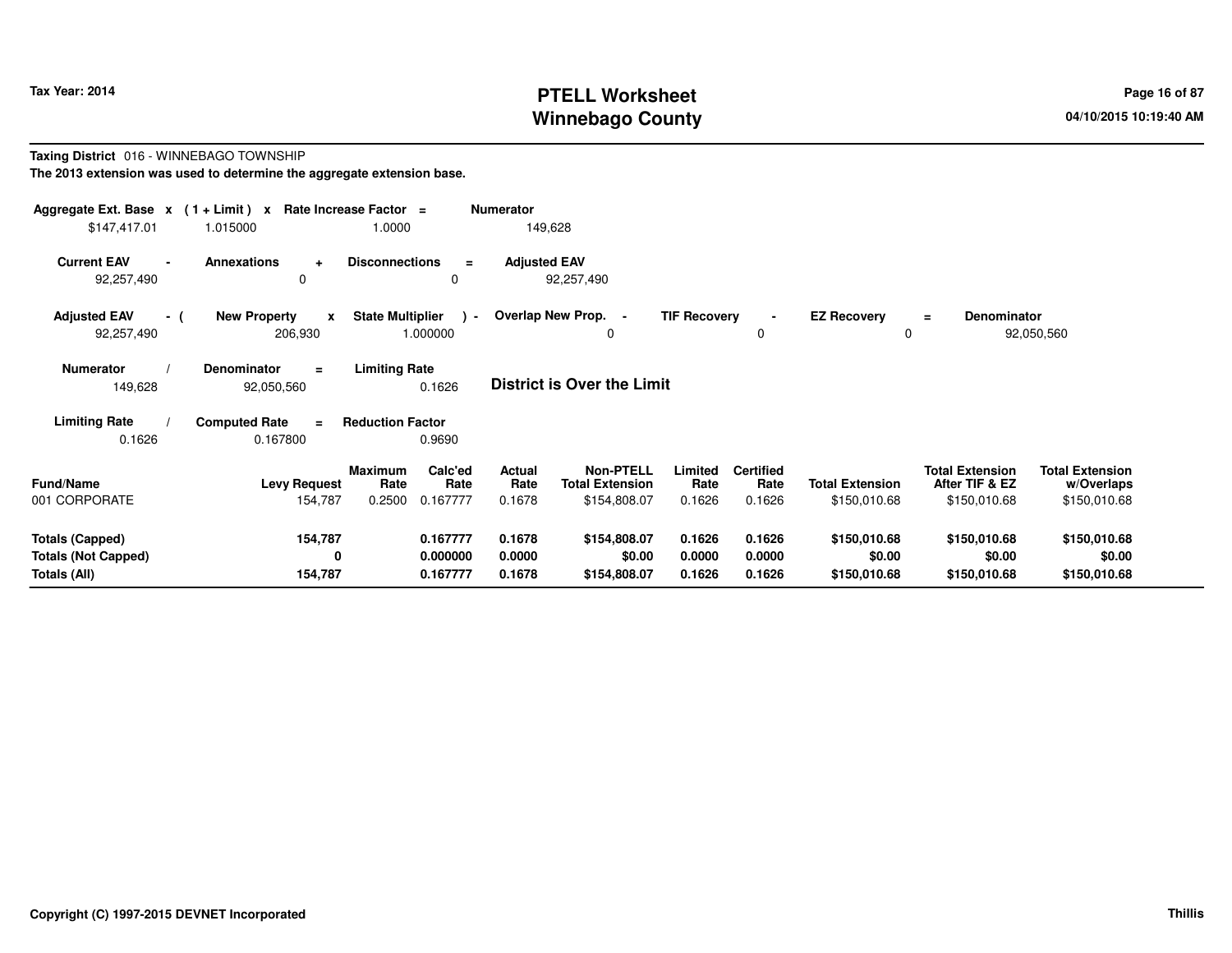## **PTELL Worksheet Tax Year: 2014 Page 17 of 87 Page 17 of 87 Winnebago County**

#### **Taxing District** 017 - CHERRY VALLEY VILLAGE

**The 2013 extension was used to determine the aggregate extension base.**

| Aggregate Ext. Base $x$ (1 + Limit) $x$ Rate Increase Factor = |                 |                     |                |                                     | <b>Numerator</b> |                                   |                     |                     |                    |          |                                  |
|----------------------------------------------------------------|-----------------|---------------------|----------------|-------------------------------------|------------------|-----------------------------------|---------------------|---------------------|--------------------|----------|----------------------------------|
| \$0.00                                                         |                 | 1.015000            |                | 0000.1                              |                  | 0                                 |                     |                     |                    |          |                                  |
| <b>Current EAV</b><br>76.995.542                               | $\sim$          | <b>Annexations</b>  | $\ddot{}$<br>0 | <b>Disconnections</b>               | $\equiv$         | <b>Adjusted EAV</b><br>76,995,542 |                     |                     |                    |          |                                  |
| <b>Adjusted EAV</b><br>76,995,542                              | $\sim$ 10 $\pm$ | <b>New Property</b> | x<br>41,476    | <b>State Multiplier</b><br>1.000000 | $\blacksquare$   | Overlap New Prop.<br>106.390      | <b>TIF Recovery</b> | $\blacksquare$<br>0 | <b>EZ Recovery</b> | $=$<br>0 | <b>Denominator</b><br>76,847,676 |
| <b>Numerator</b>                                               |                 | <b>Denominator</b>  | $\equiv$       | <b>Limiting Rate</b>                |                  | ________________________          | .                   |                     |                    |          |                                  |

076,847,676 0.0000 **District is Within the Limit**

| <b>Fund/Name</b>           | <b>Levy Request</b> | Maximum<br>Rate | Calc'ed<br>Rate | Actual<br>Rate | <b>Non-PTELL</b><br><b>Total Extension</b> | _imited<br>Rate | <b>Certified</b><br>Rate | <b>Total Extension</b> | <b>Total Extension</b><br>After TIF & EZ | <b>Total Extension</b><br>w/Overlaps |
|----------------------------|---------------------|-----------------|-----------------|----------------|--------------------------------------------|-----------------|--------------------------|------------------------|------------------------------------------|--------------------------------------|
| 001 CORPORATE              |                     | .2500           | 0.000000        | 0.0000         | \$0.00                                     | 0.0000          | 0.0000                   | \$0.00                 | \$0.00                                   | \$0.00                               |
| 003 BONDS & INTEREST       | 0                   | <u>. 0000 </u>  | 0.000000        | 0.0000         | \$0.00                                     | 0.0000          | 0.0000                   | \$0.00                 | \$0.00                                   | \$0.00                               |
| 207 ROAD & BRIDGE TRANSFER | 0                   | 0.0000          | 0.000000        | 0.0000         | \$0.00                                     | 0.0000          | 0.0000                   | \$0.00                 | \$0.00                                   | \$0.00                               |
| <b>Totals (Capped)</b>     | 0                   |                 | 0.000000        | 0.0000         | \$0.00                                     | 0.0000          | 0.0000                   | \$0.00                 | \$0.00                                   | \$0.00                               |
| <b>Totals (Not Capped)</b> | 0                   |                 | 0.000000        | 0.0000         | \$0.00                                     | 0.0000          | 0.0000                   | \$0.00                 | \$0.00                                   | \$0.00                               |
| Totals (All)               | 0                   |                 | 0.000000        | 0.0000         | \$0.00                                     | 0.0000          | 0.0000                   | \$0.00                 | \$0.00                                   | \$0.00                               |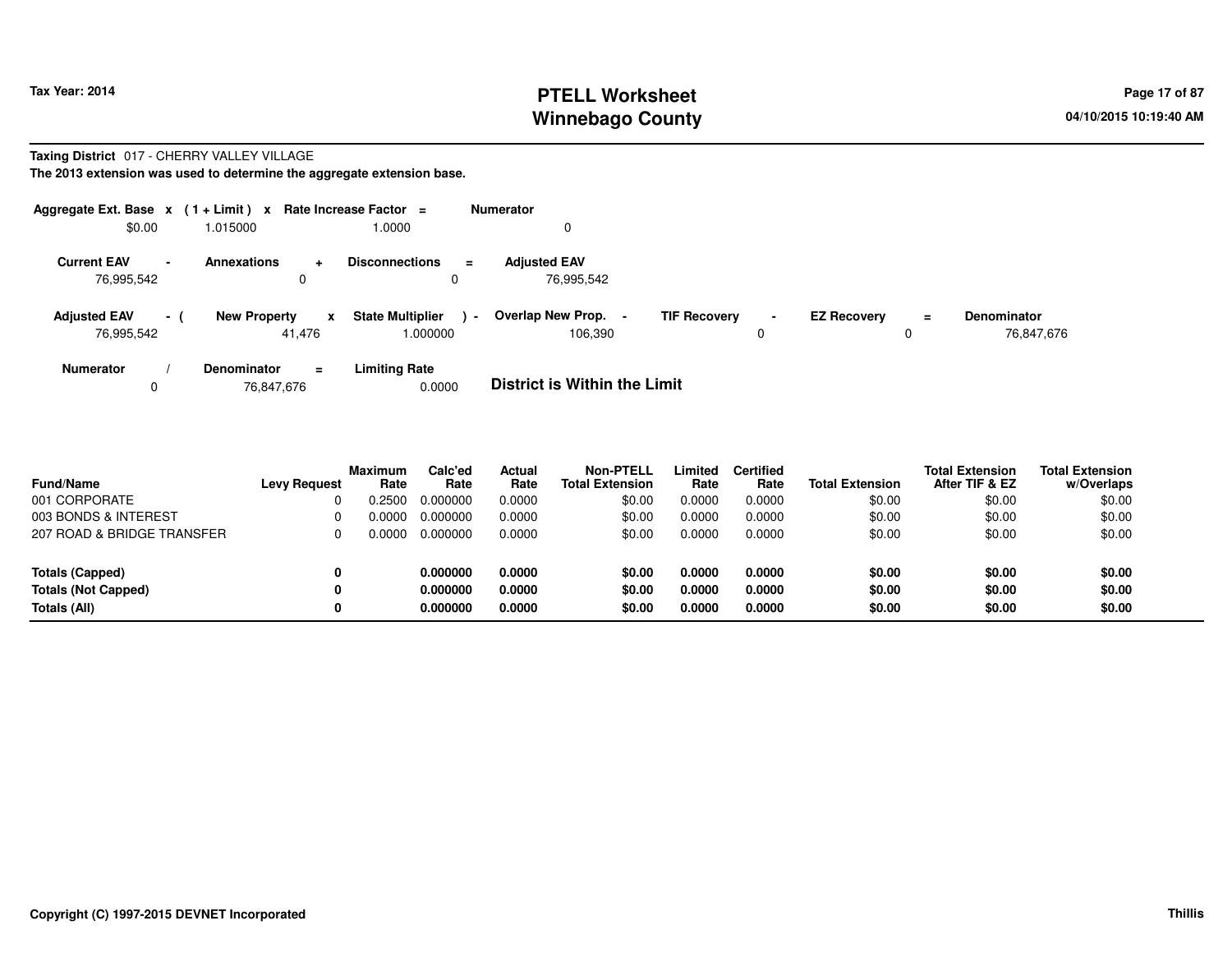# **PTELL Worksheet Tax Year: 2014 Page 18 of 87 PAGE 18 of 87 PAGE 18 of 87 Page 18 of 87 Winnebago County**

**Taxing District** 018 - DURAND VILLAGE

| Aggregate Ext. Base $x$ (1 + Limit) x Rate Increase Factor =<br>\$51,573.62 | 1.015000                                     | 1.0000                  |                                  | <b>Numerator</b><br>52,347 |                                      |                            |                            |                                      |                                          |                                      |
|-----------------------------------------------------------------------------|----------------------------------------------|-------------------------|----------------------------------|----------------------------|--------------------------------------|----------------------------|----------------------------|--------------------------------------|------------------------------------------|--------------------------------------|
| <b>Current EAV</b><br>$\blacksquare$<br>16,422,405                          | <b>Annexations</b><br>$\ddot{}$<br>41,285    | <b>Disconnections</b>   | $\equiv$<br>0                    | <b>Adjusted EAV</b>        | 16,381,120                           |                            |                            |                                      |                                          |                                      |
| <b>Adjusted EAV</b><br>- (<br>16,381,120                                    | <b>New Property</b><br>$\mathbf{x}$<br>0     | <b>State Multiplier</b> | $\rightarrow$<br>1.000000        |                            | Overlap New Prop. -<br>0             | <b>TIF Recovery</b>        | $\blacksquare$<br>0        | <b>EZ Recoverv</b><br>0              | Denominator<br>$\equiv$                  | 16,381,120                           |
| <b>Numerator</b><br>52,347                                                  | <b>Denominator</b><br>$=$<br>16,381,120      | <b>Limiting Rate</b>    | 0.3196                           |                            | <b>District is Over the Limit</b>    |                            |                            |                                      |                                          |                                      |
| <b>Limiting Rate</b><br>0.3196                                              | <b>Computed Rate</b><br>$\equiv$<br>0.320400 | <b>Reduction Factor</b> | 0.9975                           |                            |                                      |                            |                            |                                      |                                          |                                      |
| <b>Fund/Name</b>                                                            | <b>Levy Request</b>                          | <b>Maximum</b><br>Rate  | Calc'ed<br>Rate                  | Actual<br>Rate             | Non-PTELL<br><b>Total Extension</b>  | Limited<br>Rate            | <b>Certified</b><br>Rate   | <b>Total Extension</b>               | <b>Total Extension</b><br>After TIF & EZ | <b>Total Extension</b><br>w/Overlaps |
| 001 CORPORATE                                                               | 43,500                                       | 0.4375                  | 0.264882                         | 0.2649                     | \$43,502.95                          | 0.2642                     | 0.2642                     | \$44,046.69                          | \$43,387.99                              | \$43,387.99                          |
| 003 BONDS & INT 2014                                                        | $\Omega$                                     | 0.0000                  | 0.000000                         | 0.0000                     | \$0.00                               | 0.0000                     | 0.0000                     | \$0.00                               | \$0.00                                   | \$0.00                               |
| 014 POLICE PROTECTION                                                       | 9,100                                        | 0.6000                  | 0.055412                         | 0.0555                     | \$9,114.43                           | 0.0554                     | 0.0554                     | \$9,236.13                           | \$9,098.01                               | \$9,098.01                           |
| 207 ROAD AND BRIDGE TRANSF                                                  | $\Omega$                                     | 0.0000                  | 0.000000                         | 0.0000                     | \$0.00                               | 0.0000                     | 0.0000                     | \$0.00                               | \$0.00                                   | \$0.00                               |
| <b>Totals (Capped)</b><br><b>Totals (Not Capped)</b><br>Totals (All)        | 52,600<br>0<br>52,600                        |                         | 0.320294<br>0.000000<br>0.320294 | 0.3204<br>0.0000<br>0.3204 | \$52,617.38<br>\$0.00<br>\$52,617.38 | 0.3196<br>0.0000<br>0.3196 | 0.3196<br>0.0000<br>0.3196 | \$53,282.82<br>\$0.00<br>\$53,282.82 | \$52,486.00<br>\$0.00<br>\$52,486.00     | \$52,486.00<br>\$0.00<br>\$52,486.00 |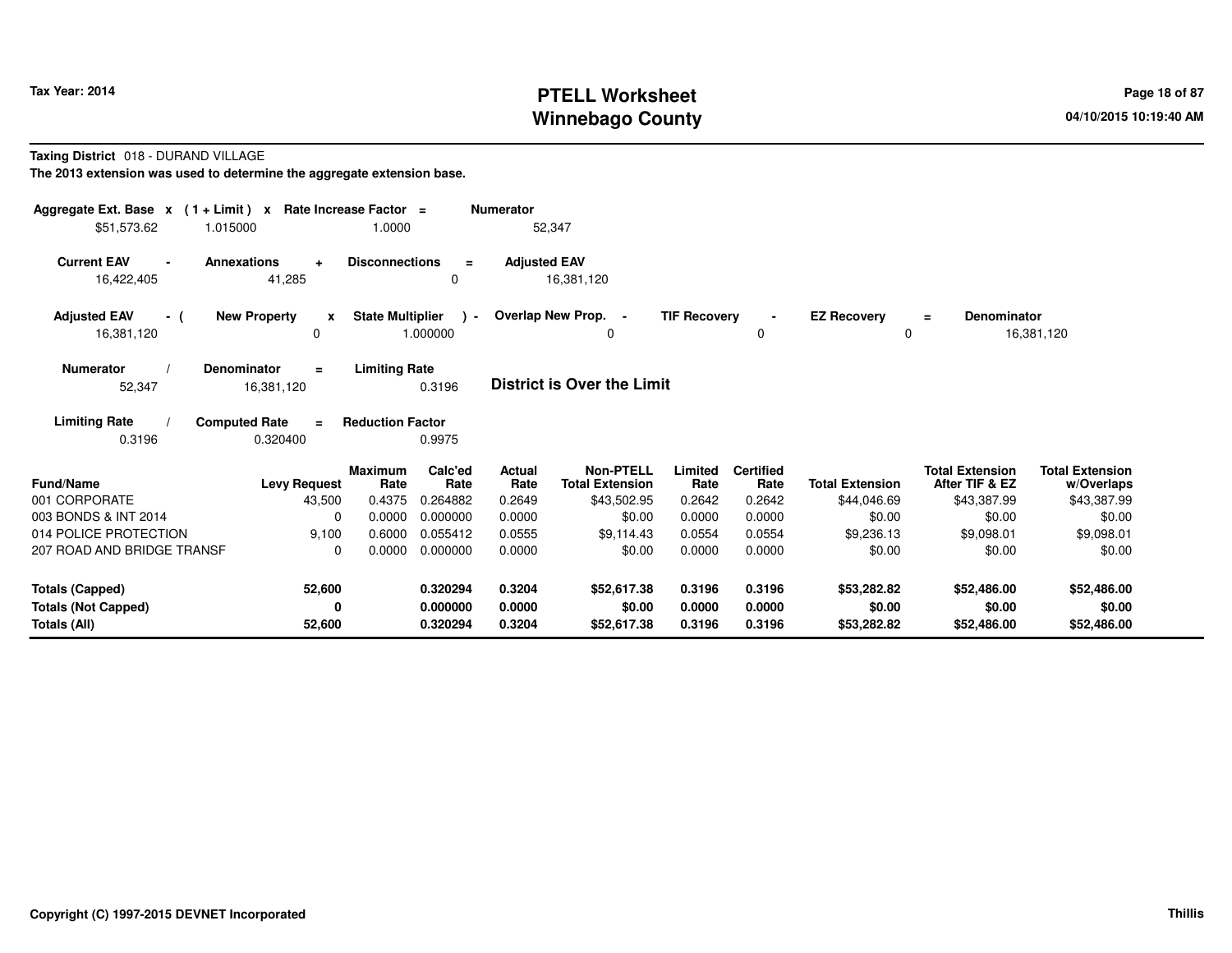## **PTELL Worksheet Tax Year: 2014 Page 19 of 87 PAGE 19 of 87 Page 19 of 87 Winnebago County**

**Taxing District** 019 - LOVES PARK CITY

**The 2013 extension was used to determine the aggregate extension base.**

|                                    |                 | Aggregate Ext. Base $x$ (1+Limit) x Rate Increase Factor = |                                          | <b>Numerator</b> |                                    |                     |                     |                    |          |                                   |
|------------------------------------|-----------------|------------------------------------------------------------|------------------------------------------|------------------|------------------------------------|---------------------|---------------------|--------------------|----------|-----------------------------------|
| \$0.00                             |                 | 1.015000                                                   | 1.0000                                   |                  | 0                                  |                     |                     |                    |          |                                   |
| <b>Current EAV</b><br>345,268,368  | $\blacksquare$  | Annexations<br>$\ddot{}$<br>0                              | <b>Disconnections</b>                    | $\equiv$         | <b>Adjusted EAV</b><br>345.268.368 |                     |                     |                    |          |                                   |
| <b>Adjusted EAV</b><br>345,268,368 | $\sim$ 10 $\pm$ | <b>New Property</b><br>409.676                             | <b>State Multiplier</b><br>x<br>000000.1 | $\blacksquare$   | Overlap New Prop. -<br>470.476     | <b>TIF Recovery</b> | $\blacksquare$<br>0 | <b>EZ Recovery</b> | $=$<br>0 | <b>Denominator</b><br>344,388,216 |
| <b>Numerator</b>                   |                 | Denominator<br>$\equiv$                                    | <b>Limiting Rate</b>                     |                  | _ _ _ _ _ _ _ _ _ _ _ _ _ _ _ _ _  |                     |                     |                    |          |                                   |

0344,388,216 0.0000 **District is Within the Limit**

| <b>Fund/Name</b>           | <b>Levy Request</b> | <b>Maximum</b><br>Rate | Calc'ed<br>Rate | Actual<br>Rate | <b>Non-PTELL</b><br><b>Total Extension</b> | Limited<br>Rate | <b>Certified</b><br>Rate | <b>Total Extension</b> | <b>Total Extension</b><br>After TIF & EZ | <b>Total Extension</b><br>w/Overlaps |
|----------------------------|---------------------|------------------------|-----------------|----------------|--------------------------------------------|-----------------|--------------------------|------------------------|------------------------------------------|--------------------------------------|
| 001 CORPORATE              |                     | .2500                  | 0.000000        | 0.0000         | \$0.00                                     | 0.0000          | 0.0000                   | \$0.00                 | \$0.00                                   | \$0.00                               |
| 003 BONDS AND INTEREST     |                     | .0000                  | 0.000000        | 0.0000         | \$0.00                                     | 0.0000          | 0.0000                   | \$0.00                 | \$0.00                                   | \$0.00                               |
| 207 ROAD AND BRIDGE TRANSF |                     | 0.0000.                | 0.000000        | 0.0000         | \$0.00                                     | 0.0000          | 0.0000                   | \$0.00                 | \$0.00                                   | \$0.00                               |
| <b>Totals (Capped)</b>     | 0                   |                        | 0.000000        | 0.0000         | \$0.00                                     | 0.0000          | 0.0000                   | \$0.00                 | \$0.00                                   | \$0.00                               |
| <b>Totals (Not Capped)</b> | 0                   |                        | 0.000000        | 0.0000         | \$0.00                                     | 0.0000          | 0.0000                   | \$0.00                 | \$0.00                                   | \$0.00                               |
| Totals (All)               | 0                   |                        | 0.000000        | 0.0000         | \$0.00                                     | 0.0000          | 0.0000                   | \$0.00                 | \$0.00                                   | \$0.00                               |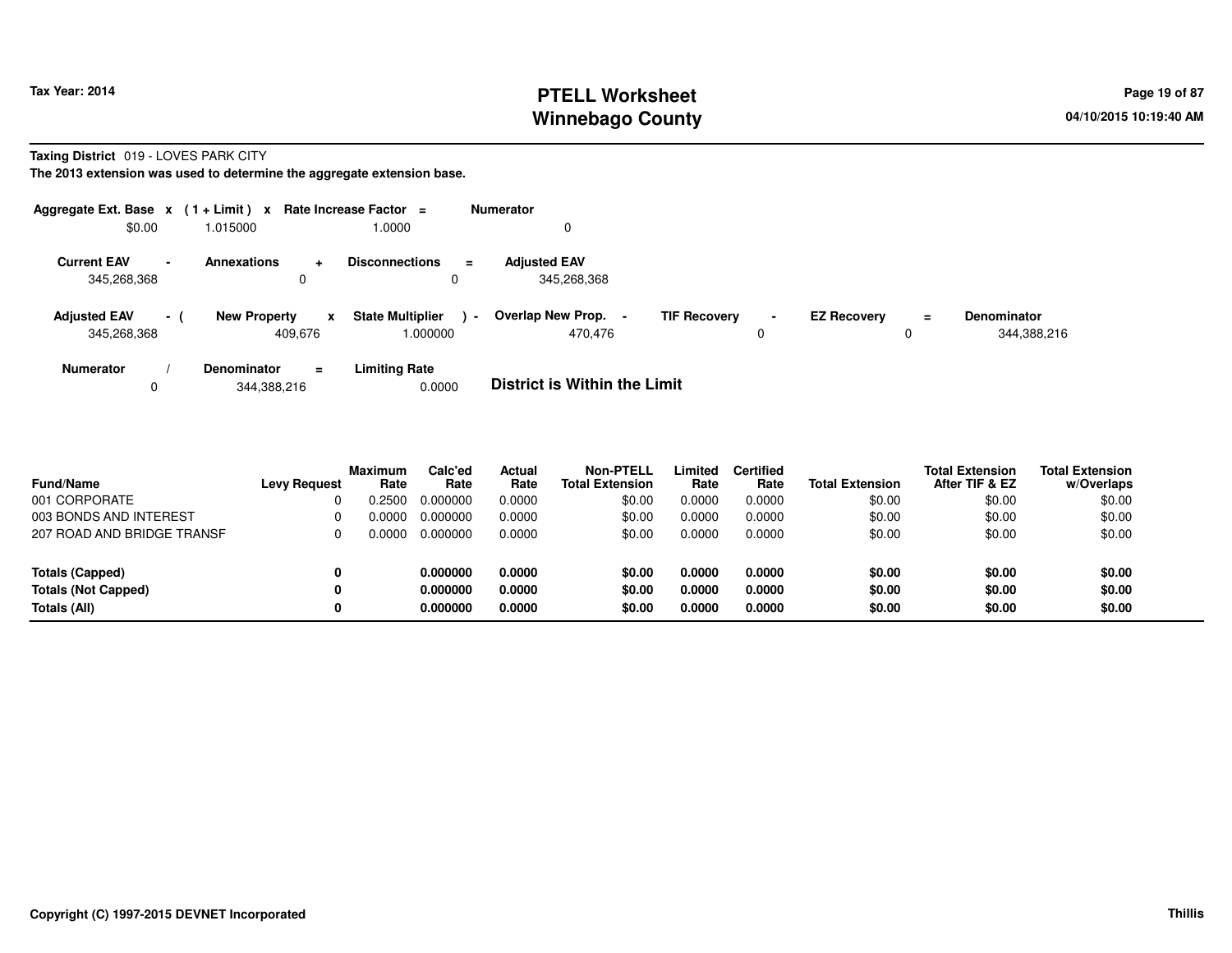# **PTELL Worksheet Tax Year: 2014 Page 20 of 87 Page 20 of 87 Winnebago County**

#### **Taxing District** 020 - MACHESNEY PARK VILLAGE**The 2013 extension was used to determine the aggregate extension base.**

| Aggregate Ext. Base $x$ (1+Limit) $x$<br>\$0.00 |      | 1.015000                                     | Rate Increase Factor =<br>1.0000              | <b>Numerator</b>                   |                     |                     |                    |         |                                   |
|-------------------------------------------------|------|----------------------------------------------|-----------------------------------------------|------------------------------------|---------------------|---------------------|--------------------|---------|-----------------------------------|
| <b>Current EAV</b><br>298,983,211               |      | <b>Annexations</b><br>$\ddot{}$<br>1,056,128 | <b>Disconnections</b><br>$=$                  | <b>Adjusted EAV</b><br>297,927,083 |                     |                     |                    |         |                                   |
| <b>Adjusted EAV</b><br>297,927,083              | $-1$ | <b>New Property</b><br>x<br>1,601,048        | <b>State Multiplier</b><br>$\sim$<br>000000.1 | Overlap New Prop. -<br>0           | <b>TIF Recovery</b> | $\blacksquare$<br>0 | <b>EZ Recovery</b> | Ξ.<br>0 | <b>Denominator</b><br>296,326,035 |
| <b>Numerator</b>                                |      | <b>Denominator</b><br>$=$                    | <b>Limiting Rate</b>                          | _ _ _ _ _ _ _ _ _ _ _ _ _ _ _ _ _  |                     |                     |                    |         |                                   |

0296,326,035 0.0000 **District is Within the Limit**

| <b>Fund/Name</b>           | <b>Levy Request</b> | <b>Maximum</b><br>Rate | Calc'ed<br>Rate | Actual<br>Rate | Non-PTELL<br><b>Total Extension</b> | Limited<br>Rate | <b>Certified</b><br>Rate | <b>Total Extension</b> | <b>Total Extension</b><br>After TIF & EZ | <b>Total Extension</b><br>w/Overlaps |
|----------------------------|---------------------|------------------------|-----------------|----------------|-------------------------------------|-----------------|--------------------------|------------------------|------------------------------------------|--------------------------------------|
| 001 CORPORATE              |                     | .2500                  | 0.000000        | 0.0000         | \$0.00                              | 0.0000          | 0.0000                   | \$0.00                 | \$0.00                                   | \$0.00                               |
| 207 ROAD AND BRIDGE TRANSF |                     | 0.0000                 | 0.000000        | 0.0000         | \$0.00                              | 0.0000          | 0.0000                   | \$0.00                 | \$0.00                                   | \$0.00                               |
| Totals (Capped)            | 0                   |                        | 0.000000        | 0.0000         | \$0.00                              | 0.0000          | 0.0000                   | \$0.00                 | \$0.00                                   | \$0.00                               |
| <b>Totals (Not Capped)</b> | 0                   |                        | 0.000000        | 0.0000         | \$0.00                              | 0.0000          | 0.0000                   | \$0.00                 | \$0.00                                   | \$0.00                               |
| Totals (All)               | 0                   |                        | 0.000000        | 0.0000         | \$0.00                              | 0.0000          | 0.0000                   | \$0.00                 | \$0.00                                   | \$0.00                               |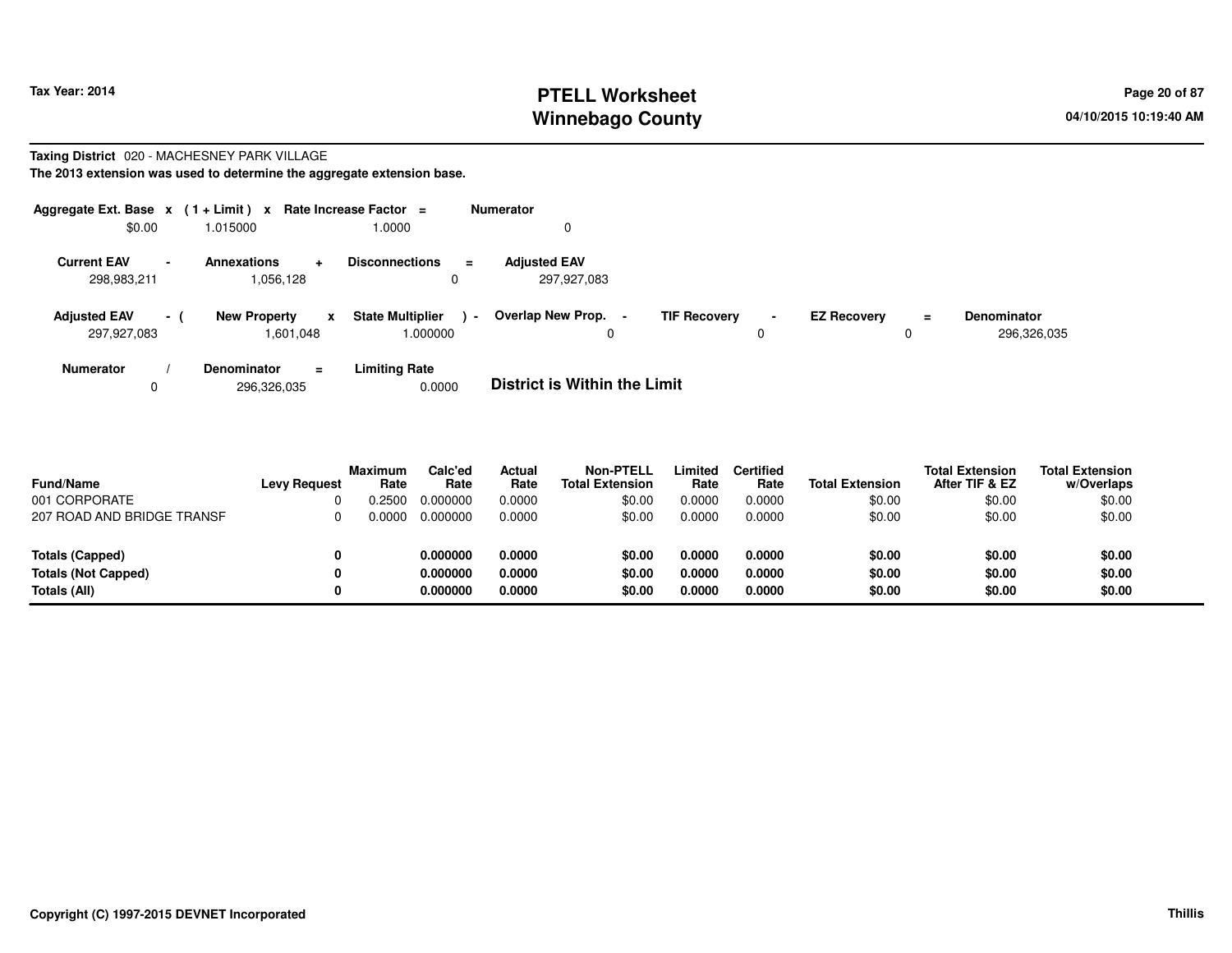## **PTELL Worksheet Tax Year: 2014 Page 21 of 87 Page 21 of 87 Winnebago County**

#### **Taxing District** 021 - NEW MILFORD VILLAGE**The 2013 extension was used to determine the aggregate extension base.**

| Aggregate Ext. Base $x$ (1 + Limit) $x$<br>\$0.00 |     | 1.015000                                          | <b>Rate Increase Factor</b><br>$\equiv$<br>1.0000 | <b>Numerator</b><br>U                                             |                     |                    |          |                                 |
|---------------------------------------------------|-----|---------------------------------------------------|---------------------------------------------------|-------------------------------------------------------------------|---------------------|--------------------|----------|---------------------------------|
| <b>Current EAV</b><br>8,474,251                   |     | <b>Annexations</b><br>$\ddot{}$<br>344,578        | <b>Disconnections</b><br>$\equiv$<br>0            | <b>Adjusted EAV</b><br>8,129,673                                  |                     |                    |          |                                 |
| <b>Adjusted EAV</b><br>8,129,673                  | - ( | <b>New Property</b><br>$\boldsymbol{x}$<br>22,407 | <b>State Multiplier</b><br>1.000000               | Overlap New Prop.<br><b>TIF Recovery</b><br>$\sim$<br>$\sim$<br>0 | $\blacksquare$<br>υ | <b>EZ Recovery</b> | $\equiv$ | <b>Denominator</b><br>8,107,266 |
| <b>Numerator</b>                                  |     | <b>Denominator</b><br>$=$                         | <b>Limiting Rate</b>                              | _ _ _ _ _ _ _ _ _ _ _ _ _ _ _ _ _ _                               |                     |                    |          |                                 |

08,107,266 0.0000 **District is Within the Limit**

| <b>Fund/Name</b>           | <b>Levy Request</b> | <b>Maximum</b><br>Rate | Calc'ed<br>Rate | <b>Actual</b><br>Rate | Non-PTELL<br><b>Total Extension</b> | Limited<br>Rate | <b>Certified</b><br>Rate | <b>Total Extension</b> | <b>Total Extension</b><br>After TIF & EZ | <b>Total Extension</b><br>w/Overlaps |
|----------------------------|---------------------|------------------------|-----------------|-----------------------|-------------------------------------|-----------------|--------------------------|------------------------|------------------------------------------|--------------------------------------|
| 001 CORPORATE              |                     | .2500                  | 0.000000        | 0.0000                | \$0.00                              | 0.0000          | 0.0000                   | \$0.00                 | \$0.00                                   | \$0.00                               |
| 207 ROAD AND BRIDGE TRANSF |                     | .0000                  | 0.000000        | 0.0000                | \$0.00                              | 0.0000          | 0.0000                   | \$0.00                 | \$0.00                                   | \$0.00                               |
| <b>Totals (Capped)</b>     |                     |                        | 0.000000        | 0.0000                | \$0.00                              | 0.0000          | 0.0000                   | \$0.00                 | \$0.00                                   | \$0.00                               |
| <b>Totals (Not Capped)</b> | 0                   |                        | 0.000000        | 0.0000                | \$0.00                              | 0.0000          | 0.0000                   | \$0.00                 | \$0.00                                   | \$0.00                               |
| Totals (All)               | 0                   |                        | 0.000000        | 0.0000                | \$0.00                              | 0.0000          | 0.0000                   | \$0.00                 | \$0.00                                   | \$0.00                               |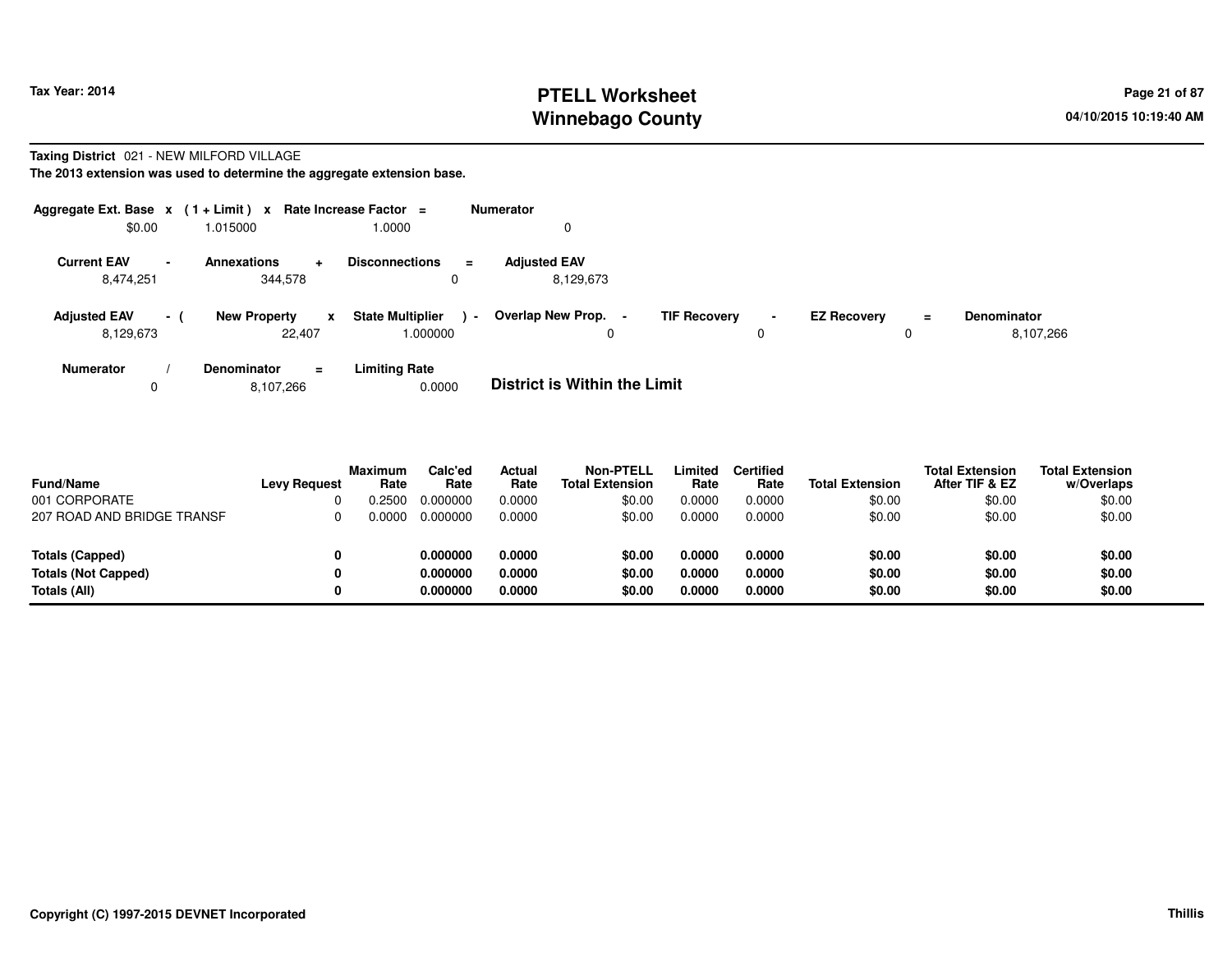## **PTELL Worksheet Tax Year: 2014 Page 22 of 87 Page 22 of 87 Winnebago County**

#### **Taxing District** 022 - PECATONICA VILLAGE

| Aggregate Ext. Base $x$ (1+Limit) x |                          |                     |                            | Rate Increase Factor $=$            |                          | <b>Numerator</b>                                |                     |                               |                    |               |                                  |
|-------------------------------------|--------------------------|---------------------|----------------------------|-------------------------------------|--------------------------|-------------------------------------------------|---------------------|-------------------------------|--------------------|---------------|----------------------------------|
| \$119,566.95                        |                          | 1.015000            |                            | 1.0000                              |                          | 121,360                                         |                     |                               |                    |               |                                  |
| <b>Current EAV</b><br>26,213,090    | $\overline{\phantom{a}}$ | <b>Annexations</b>  | ÷<br>0                     | <b>Disconnections</b>               | $=$                      | <b>Adjusted EAV</b><br>26,213,090               |                     |                               |                    |               |                                  |
| <b>Adjusted EAV</b><br>26,213,090   | - 1                      | <b>New Property</b> | $\boldsymbol{x}$<br>31.789 | <b>State Multiplier</b><br>1.000000 | $\overline{\phantom{a}}$ | Overlap New Prop.<br>$\blacksquare$<br>$\Omega$ | <b>TIF Recovery</b> | $\overline{\phantom{a}}$<br>0 | <b>EZ Recovery</b> | $\equiv$<br>0 | <b>Denominator</b><br>26,181,301 |
| <b>Numerator</b>                    |                          | Denominator         | $\equiv$                   | <b>Limiting Rate</b>                |                          | _ _ _ _ _ _ _ _ _ _ _ _ _ _ _ _ _               |                     |                               |                    |               |                                  |

| 121,360 | 26,181,301 | 0.4636 | <b>District is Within the Limit</b> |
|---------|------------|--------|-------------------------------------|
|---------|------------|--------|-------------------------------------|

| <b>Fund/Name</b>                                     | <b>Levy Request</b> | <b>Maximum</b><br>Rate | Calc'ed<br>Rate      | Actual<br>Rate   | <b>Non-PTELL</b><br><b>Total Extension</b> | Limited<br>Rate  | <b>Certified</b><br>Rate | <b>Total Extension</b> | <b>Total Extension</b><br>After TIF & EZ | <b>Total Extension</b><br>w/Overlaps |
|------------------------------------------------------|---------------------|------------------------|----------------------|------------------|--------------------------------------------|------------------|--------------------------|------------------------|------------------------------------------|--------------------------------------|
| 001 CORPORATE                                        | 14,211              | 0.4375                 | 0.054213             | 0.0543           | \$14,233.71                                | 0.0543           | 0.0543                   | \$14,233.71            | \$14,233.71                              | \$14,233.71                          |
| 003 BONDS & INT 1995                                 | 0                   | 0.0000                 | 0.000000             | 0.0000           | \$0.00                                     | 0.0000           | 0.0000                   | \$0.00                 | \$0.00                                   | \$0.00                               |
| 005 I. M. R. F.                                      | 32,000              | 0.0000                 | 0.122076             | 0.1221           | \$32,006.18                                | 0.1221           | 0.1221                   | \$32,006.18            | \$32,006.18                              | \$32,006.18                          |
| 014 POLICE PROTECTION                                | 11.500              | 0.6000                 | 0.043871             | 0.0439           | \$11.507.55                                | 0.0439           | 0.0439                   | \$11.507.55            | \$11.507.55                              | \$11,507.55                          |
| 026 SEWAGE/TREATMENT & DIS                           | 13,500              | 0.0750                 | 0.051501             | 0.0516           | \$13,525.95                                | 0.0516           | 0.0516                   | \$13,525.95            | \$13,525.95                              | \$13,525.95                          |
| 040 STREET & BRIDGE                                  | 12,500              | 0.1000                 | 0.047686             | 0.0043           | \$1,127.16                                 | 0.0043           | 0.0043                   | \$1,127.16             | \$1,127.16                               | \$1,127.16                           |
| 047 SOCIAL SECURITY                                  | 32,200              | 0.0000                 | 0.122839             | 0.1229           | \$32,215.89                                | 0.1229           | 0.1229                   | \$32,215.89            | \$32,215.89                              | \$32,215.89                          |
| 060 UNEMPLOYMENT INSURANC                            | 0                   | 0.0000                 | 0.000000             | 0.0000           | \$0.00                                     | 0.0000           | 0.0000                   | \$0.00                 | \$0.00                                   | \$0.00                               |
| 207 ROAD AND BRIDGE TRANSF                           | 0                   | 0.0000                 | 0.000000             | 0.0000           | \$0.00                                     | 0.0000           | 0.0000                   | \$0.00                 | \$0.00                                   | \$0.00                               |
| <b>Totals (Capped)</b><br><b>Totals (Not Capped)</b> | 115,911<br>0        |                        | 0.442186<br>0.000000 | 0.3991<br>0.0000 | \$104.616.44<br>\$0.00                     | 0.3991<br>0.0000 | 0.3991<br>0.0000         | \$104.616.44<br>\$0.00 | \$104,616.44<br>\$0.00                   | \$104,616.44<br>\$0.00               |
| Totals (All)                                         | 115,911             |                        | 0.442186             | 0.3991           | \$104.616.44                               | 0.3991           | 0.3991                   | \$104.616.44           | \$104,616.44                             | \$104,616.44                         |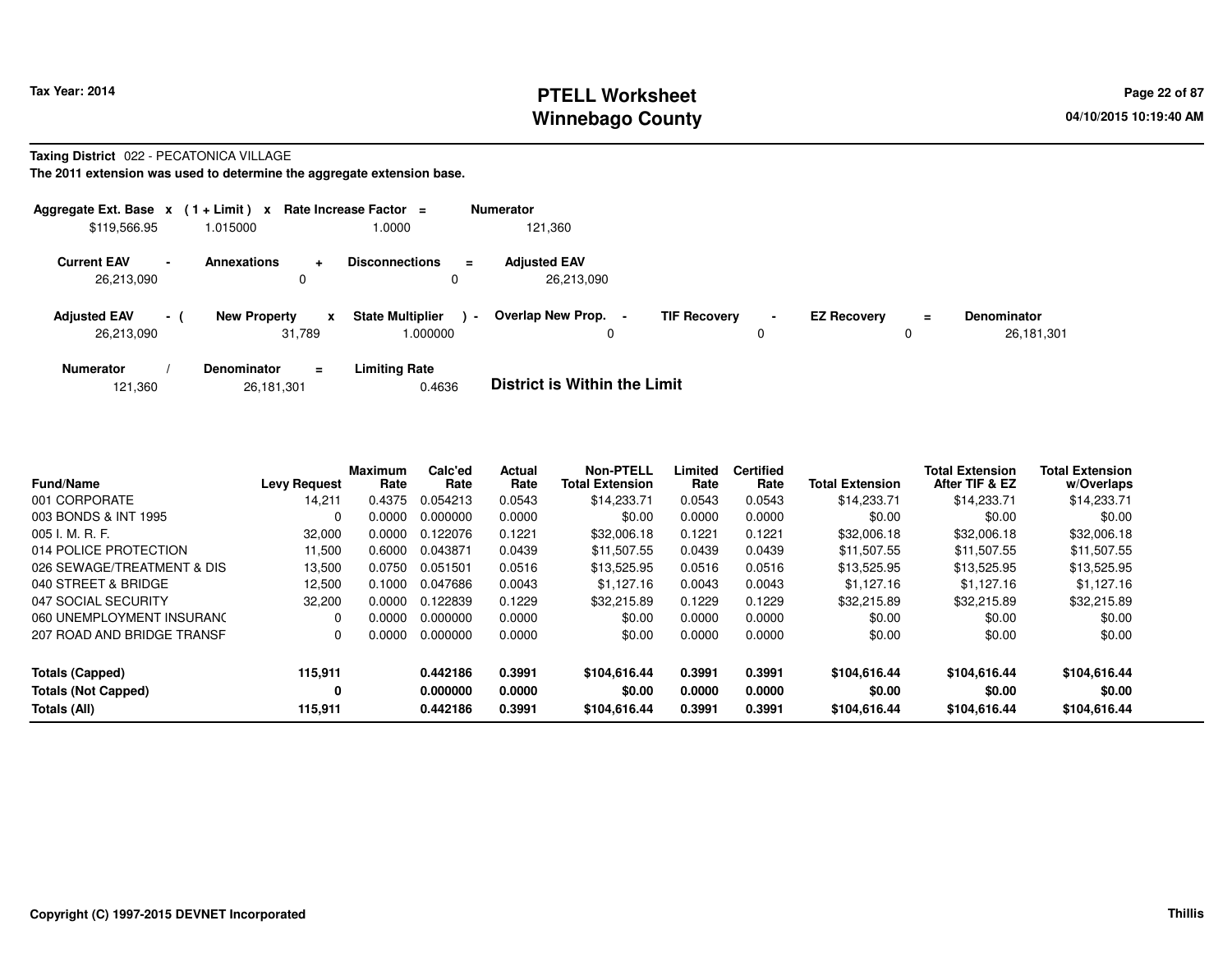# **PTELL Worksheet Tax Year: 2014 Page 23 of 87 Page 23 of 87 Winnebago County**

**Taxing District** 023 - ROCKFORD CITY

| Aggregate Ext. Base x (1+Limit) x           |                                              | Rate Increase Factor =  |                          | <b>Numerator</b>      |                                            |                     |                          |                                 |                                                 |                                      |
|---------------------------------------------|----------------------------------------------|-------------------------|--------------------------|-----------------------|--------------------------------------------|---------------------|--------------------------|---------------------------------|-------------------------------------------------|--------------------------------------|
| \$43.065.419.37                             | 1.015000                                     | 1.0000                  |                          | 43,711,401            |                                            |                     |                          |                                 |                                                 |                                      |
| <b>Current EAV</b><br>1,452,026,645         | <b>Annexations</b><br>÷<br>128,257           | <b>Disconnections</b>   | $\blacksquare$<br>30,839 | <b>Adjusted EAV</b>   | 1,451,929,227                              |                     |                          |                                 |                                                 |                                      |
| <b>Adjusted EAV</b><br>- (<br>1,451,929,227 | <b>New Property</b><br>X<br>3,831,003        | <b>State Multiplier</b> | 1.000000                 |                       | Overlap New Prop.<br>$\sim$<br>0           | <b>TIF Recovery</b> | 0                        | <b>EZ Recovery</b><br>9,727,120 | <b>Denominator</b><br>$\equiv$<br>1,438,371,104 |                                      |
| <b>Numerator</b><br>43,711,401              | Denominator<br>$\equiv$<br>1,438,371,104     | <b>Limiting Rate</b>    | 3.0390                   |                       | <b>District is Over the Limit</b>          |                     |                          |                                 |                                                 |                                      |
| <b>Limiting Rate</b><br>3.0390              | <b>Computed Rate</b><br>$\equiv$<br>3.156100 | <b>Reduction Factor</b> | 0.9629                   |                       |                                            |                     |                          |                                 |                                                 |                                      |
| <b>Fund/Name</b>                            | <b>Levy Request</b>                          | <b>Maximum</b><br>Rate  | Calc'ed<br>Rate          | <b>Actual</b><br>Rate | <b>Non-PTELL</b><br><b>Total Extension</b> | Limited<br>Rate     | <b>Certified</b><br>Rate | <b>Total Extension</b>          | <b>Total Extension</b><br>After TIF & EZ        | <b>Total Extension</b><br>w/Overlaps |
| 001 CORPORATE                               | 6,366,702                                    | 0.4375                  | 0.438470                 | 0.4375                | \$6,352,083.13                             | 0.4375              | 0.4375                   | \$6,476,138.80                  | \$6,352,083.13                                  | \$6,352,616.57                       |
| 003A BONDS & INT 2009 A-G                   | $\mathbf 0$                                  | 0.0000                  | 0.000000                 | 0.0000                | \$0.00                                     | 0.0000              | 0.0000                   | \$0.00                          | \$0.00                                          | \$0.00                               |
| 003B BONDS & INT 2014 A, B, C               | 959,700                                      | 0.0000                  | 0.066094                 | 0.0661                | \$959,709.02                               | 0.0661              | 0.0661                   | \$978,452.06                    | \$959,709.02                                    | \$959,789.61                         |
| 003D BONDS & INT 2004 A-H                   | 0                                            | 0.0000                  | 0.000000                 | 0.0000                | \$0.00                                     | 0.0000              | 0.0000                   | \$0.00                          | \$0.00                                          | \$0.00                               |
| 003H BONDS & INT 2007 A-G                   | $\mathbf 0$                                  | 0.0000                  | 0.000000                 | 0.0000                | \$0.00                                     | 0.0000              | 0.0000                   | \$0.00                          | \$0.00                                          | \$0.00                               |
| 003J BONDS & INT 2005 A-D                   | 800,800                                      | 0.0000                  | 0.055151                 | 0.0552                | \$801,451.40                               | 0.0552              | 0.0552                   | \$817,103.68                    | \$801,451.40                                    | \$801,518.71                         |
| 003K BONDS & INT 2006 A&B                   | 0                                            | 0.0000                  | 0.000000                 | 0.0000                | \$0.00                                     | 0.0000              | 0.0000                   | \$0.00                          | \$0.00                                          | \$0.00                               |
| 003L BONDS & INT 2008 A-C                   | $\mathbf 0$                                  | 0.0000                  | 0.000000                 | 0.0000                | \$0.00                                     | 0.0000              | 0.0000                   | \$0.00                          | \$0.00                                          | \$0.00                               |
| 003M BONDS & INT 2010                       | $\mathbf 0$                                  | 0.0000                  | 0.000000                 | 0.0000                | \$0.00                                     | 0.0000              | 0.0000                   | \$0.00                          | \$0.00                                          | \$0.00                               |
| 003N BONDS & INT 2012 A, B, C               | 1,669,100                                    | 0.0000                  | 0.114950                 | 0.1150                | \$1,669,690.42                             | 0.1150              | 0.1150                   | \$1,702,299.34                  | \$1,669,690.42                                  | \$1,669,830.64                       |
| 005 I. M. R. F.                             | 3,258,354                                    | 0.0000                  | 0.224400                 | 0.2244                | \$3,258,074.18                             | 0.2244              | 0.2244                   | \$3,321,704.10                  | \$3,258,074.18                                  | \$3,258,347.79                       |
| 012 FIRE PROTECTION                         | 8,731,477                                    | 0.6000                  | 0.601330                 | 0.6000                | \$8,711,428.30                             | 0.6000              | 0.6000                   | \$8,881,561.78                  | \$8,711,428.30                                  | \$8,712,159.87                       |
| 013 FIREFIGHTERS PENSION                    | 5,050,296                                    | 0.0000                  | 0.347810                 | 0.3479                | \$5,051,176.51                             | 0.3478              | 0.3478                   | \$5,148,345.31                  | \$5,049,724.60                                  | \$5,050,148.67                       |
| 013A FIRE PENSION 93-689                    | 581,986                                      | 0.0000                  | 0.040081                 | 0.0401                | \$582,213.79                               | 0.0401              | 0.0401                   | \$593,584.38                    | \$582,213.79                                    | \$582,262.68                         |
| 014 POLICE PROTECTION                       | 8,731,477                                    | 0.6000                  | 0.601330                 | 0.6000                | \$8,711,428.30                             | 0.6000              | 0.6000                   | \$8,881,561.78                  | \$8,711,428.30                                  | \$8,712,159.87                       |
| 015 POLICE PENSION                          | 4,666,855                                    | 0.0000                  | 0.321403                 | 0.3215                | \$4,667,873.66                             | 0.3214              | 0.3214                   | \$4,757,556.59                  | \$4,666,421.76                                  | \$4,666,813.64                       |
| 020 TB SANITARIUM                           | 161,404                                      | 0.0750                  | 0.011116                 | 0.0112                | \$162,613.33                               | 0.0111              | 0.0111                   | \$164,308.89                    | \$161,161.42                                    | \$161,174.96                         |
| 025 GARBAGE DISPOSAL                        | 35,695                                       | 0.2000                  | 0.002458                 | 0.0025                | \$36,297.62                                | 0.0025              | 0.0025                   | \$37,006.51                     | \$36,297.62                                     | \$36,300.67                          |
| 027 AUDIT                                   | 186,236                                      | 0.0000                  | 0.012826                 | 0.0129                | \$187,295.71                               | 0.0128              | 0.0128                   | \$189,473.32                    | \$185,843.80                                    | \$185,859.41                         |
| 035 TORT JUDGMENTS, LIABILIT                | 4,559,296                                    | 0.0000                  | 0.313995                 | 0.3140                | \$4,558,980.81                             | 0.2404              | 0.2404                   | \$3,558,545.75                  | \$3,490,378.94                                  | \$3,490,672.05                       |
| 040 STREET & BRIDGE                         | 1,455,246                                    | 0.1000                  | 0.100222                 | 0.1000                | \$1,451,904.72                             | 0.0347              | 0.0347                   | \$513,650.32                    | \$503,810.94                                    | \$503,853.25                         |
| 048 SCHOOL CROSSING GUARD                   | 62,416                                       | 0.0200                  | 0.004299                 | 0.0043                | \$62,431.90                                | 0.0043              | 0.0043                   | \$63,651.19                     | \$62,431.90                                     | \$62,437.15                          |
| 060 UNEMPLOYMENT INSURANC                   | 145,885                                      | 0.0000                  | 0.010047                 | 0.0101                | \$146,642.38                               | 0.0100              | 0.0100                   | \$148,026.03                    | \$145,190.47                                    | \$145,202.66                         |
| 062 WORKERS COMPENSATION                    | 2,465,201                                    | 0.0000                  | 0.169777                 | 0.1698                | \$2,465,334.21                             | 0.1698              | 0.1698                   | \$2,513,481.98                  | \$2,465,334.21                                  | \$2,465,541.24                       |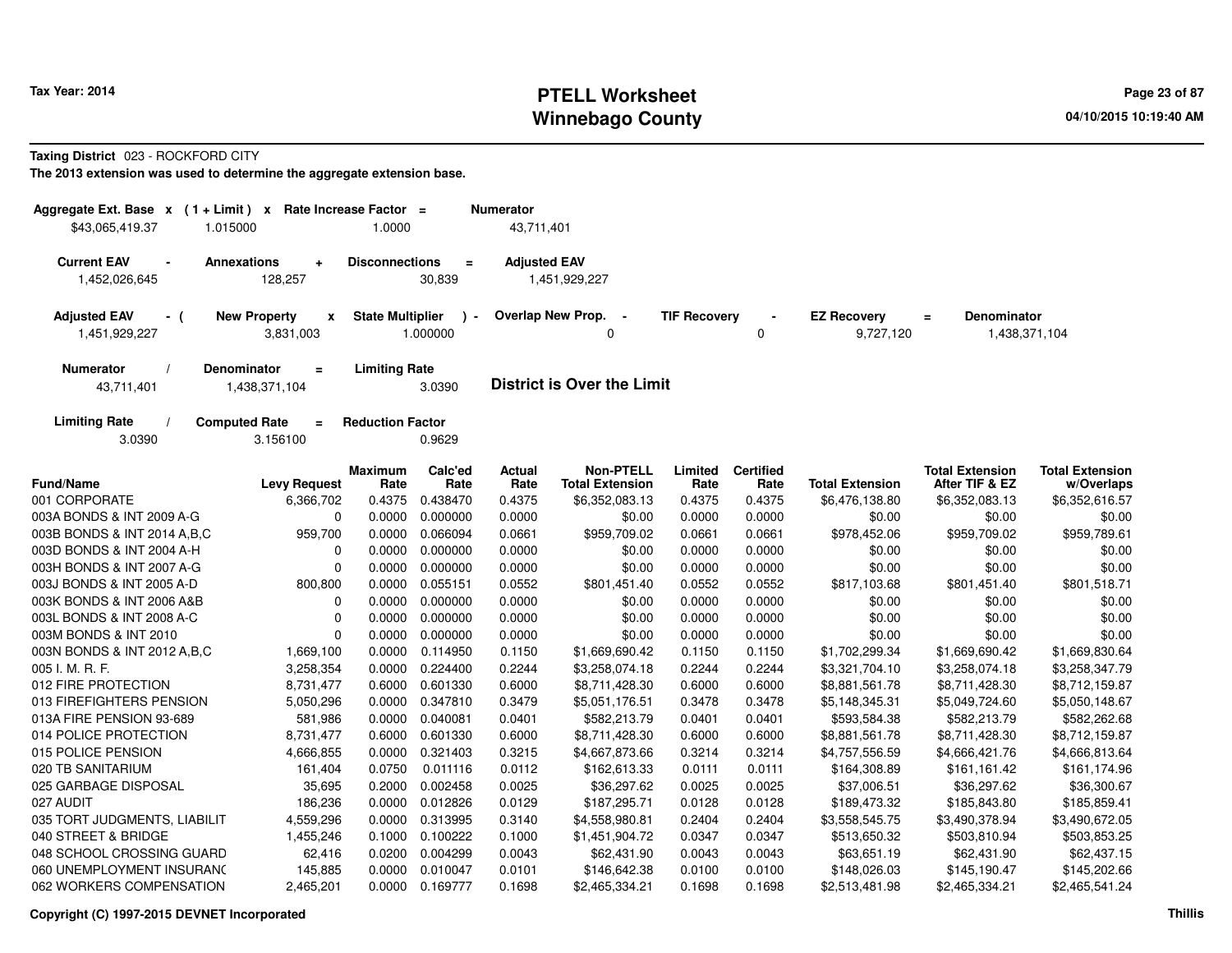#### **PTELL Worksheet Tax Year: 2014 Page 24 of 87 Page 24 of 87 Winnebago County**

**04/10/2015 10:19:40 AM**

| <b>Fund/Name</b>           | <b>Levy Request</b> | <b>Maximum</b><br>Rate | Calc'ed<br>Rate | Actual<br>Rate | <b>Non-PTELL</b><br><b>Total Extension</b> | Limited<br>Rate | <b>Certified</b><br>Rate | <b>Total Extension</b> | <b>Total Extension</b><br>After TIF & EZ | <b>Total Extension</b><br>w/Overlaps |
|----------------------------|---------------------|------------------------|-----------------|----------------|--------------------------------------------|-----------------|--------------------------|------------------------|------------------------------------------|--------------------------------------|
| 207 ROAD AND BRIDGE TRANSF |                     | 0.0000                 | 0.000000        | 0.0000         | \$0.00                                     | 0.0000          | 0.0000                   | \$0.00                 | \$0.00                                   | \$0.00                               |
|                            |                     |                        |                 |                |                                            |                 |                          |                        |                                          |                                      |
| <b>Totals (Capped)</b>     | 45,876,540          |                        | 3.159483        | 3.1561         | \$45,823,564.76                            | 3.0167          | 3.0167                   | \$44,655,012.35        | \$43,799,609.57                          | \$43,803,287.80                      |
| <b>Totals (Not Capped)</b> | 4,011,586           |                        | 0.276276        | 0.2764         | \$4,013,064.63                             | 0.2764          | 0.2764                   | \$4,091,439.46         | \$4,013,064.63                           | \$4,013,401.64                       |
| Totals (All)               | 49,888,126          |                        | 3.435759        | 3.4325         | \$49,836,629.39                            | 3.2931          | 3.2931                   | \$48,746,451.81        | \$47,812,674.20                          | \$47,816,689.44                      |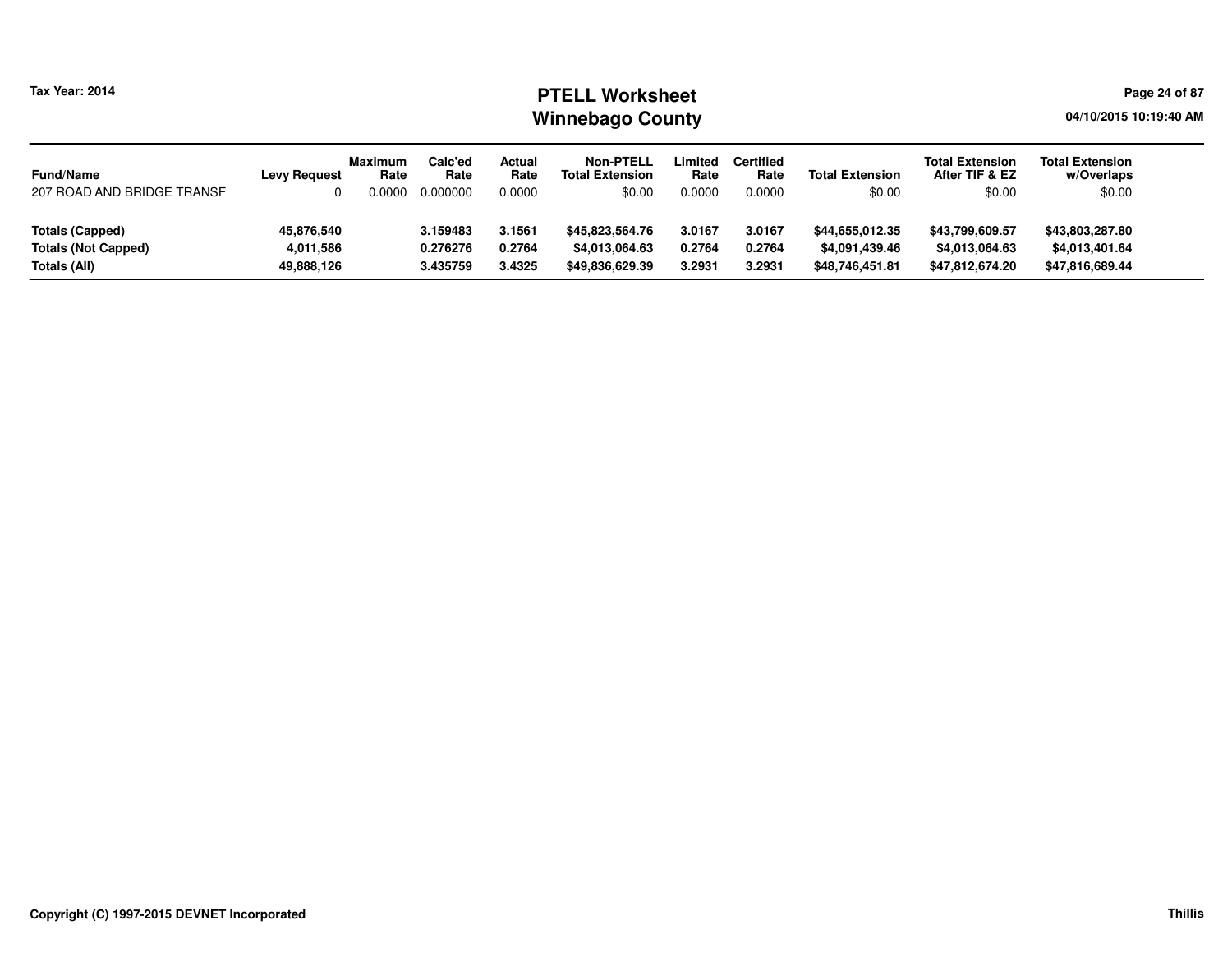## **PTELL Worksheet Tax Year: 2014 Page 25 of 87 Page 25 of 87 Winnebago County**

#### **Taxing District** 024 - ROCKTON VILLAGE

| Aggregate Ext. Base $x$ (1 + Limit) $x$ |                          |                                    | Rate Increase Factor =                   |                | <b>Numerator</b>                    |                     |                     |                    |          |                                   |
|-----------------------------------------|--------------------------|------------------------------------|------------------------------------------|----------------|-------------------------------------|---------------------|---------------------|--------------------|----------|-----------------------------------|
| \$959,664.86                            |                          | 1.015000                           | 1.0000                                   |                | 974.060                             |                     |                     |                    |          |                                   |
| <b>Current EAV</b><br>136,630,544       | $\overline{\phantom{a}}$ | <b>Annexations</b><br>÷<br>132,798 | <b>Disconnections</b><br>0               | $\equiv$       | <b>Adjusted EAV</b><br>136,497,746  |                     |                     |                    |          |                                   |
| <b>Adjusted EAV</b><br>136,497,746      | $\sim$                   | <b>New Property</b><br>1,851,872   | <b>State Multiplier</b><br>X<br>1.000000 | $\blacksquare$ | <b>Overlap New Prop.</b><br>0       | <b>TIF Recovery</b> | $\blacksquare$<br>0 | <b>EZ Recovery</b> | $\equiv$ | <b>Denominator</b><br>134.645.874 |
| <b>Numerator</b>                        |                          | <b>Denominator</b><br>$\equiv$     | <b>Limiting Rate</b>                     |                | _ _ _ _ _ _ _ _ _ _ _ _ _ _ _ _ _ _ |                     |                     |                    |          |                                   |

|  | 974,060 | 134,645,874 | 0.7235 | <b>District is Within the Limit</b> |
|--|---------|-------------|--------|-------------------------------------|
|--|---------|-------------|--------|-------------------------------------|

| <b>Fund/Name</b>             | <b>Levy Request</b> | <b>Maximum</b><br>Rate | Calc'ed<br>Rate | Actual<br>Rate | <b>Non-PTELL</b><br><b>Total Extension</b> | Limited<br>Rate | <b>Certified</b><br>Rate | <b>Total Extension</b> | <b>Total Extension</b><br>After TIF & EZ | <b>Total Extension</b><br>w/Overlaps |
|------------------------------|---------------------|------------------------|-----------------|----------------|--------------------------------------------|-----------------|--------------------------|------------------------|------------------------------------------|--------------------------------------|
| 001 CORPORATE                | 316,697             | 0.4375                 | 0.231791        | 0.2318         | \$316,709.60                               | 0.2318          | 0.2318                   | \$324,185.02           | \$316,709.60                             | \$316,709.60                         |
| 003 BONDS & INT 2012 ABC     | 0                   | 0.0000                 | 0.000000        | 0.0000         | \$0.00                                     | 0.0000          | 0.0000                   | \$0.00                 | \$0.00                                   | \$0.00                               |
| 005 I. M. R. F.              | 38,000              | 0.0000                 | 0.027812        | 0.0279         | \$38,119.92                                | 0.0279          | 0.0279                   | \$39,019.68            | \$38,119.92                              | \$38,119.92                          |
| 014 POLICE PROTECTION        | 121,500             | 0.6000                 | 0.088926        | 0.0890         | \$121,601.18                               | 0.0890          | 0.0890                   | \$124,471.38           | \$121,601.18                             | \$121,601.18                         |
| 015 POLICE PENSION           | 223,068             | 0.0000                 | 0.163264        | 0.1633         | \$223,117.68                               | 0.1633          | 0.1633                   | \$228,384.01           | \$223,117.68                             | \$223,117.68                         |
| 025 GARBAGE DISPOSAL         | 10,000              | 0.2000                 | 0.007319        | 0.0074         | \$10,110.66                                | 0.0074          | 0.0074                   | \$10,349.31            | \$10,110.66                              | \$10,110.66                          |
| 027 AUDIT                    | 11,000              | 0.0000                 | 0.008051        | 0.0081         | \$11,067.07                                | 0.0081          | 0.0081                   | \$11,328.29            | \$11,067.07                              | \$11,067.07                          |
| 035 TORT JUDGMENTS, LIABILIT | 41,000              | 0.0000                 | 0.030008        | 0.0301         | \$41,125.79                                | 0.0301          | 0.0301                   | \$42,096.50            | \$41,125.79                              | \$41,125.79                          |
| 040 STREET & BRIDGE          | 75,500              | 0.1000                 | 0.055259        | 0.0389         | \$53,149.28                                | 0.0389          | 0.0389                   | \$54,403.78            | \$53,149.28                              | \$53,149.28                          |
| 047 SOCIAL SECURITY          | 118,900             | 0.0000                 | 0.087023        | 0.0871         | \$119,005.20                               | 0.0871          | 0.0871                   | \$121,814.13           | \$119,005.20                             | \$119,005.20                         |
| 048 SCHOOL CROSSING GUARD    | 3.000               | 0.0200                 | 0.002196        | 0.0022         | \$3,005.87                                 | 0.0022          | 0.0022                   | \$3.076.82             | \$3,005.87                               | \$3,005.87                           |
| 057 LEASE/PURCHASE/RENTAL    | O                   | 0.0000                 | 0.000000        | 0.0000         | \$0.00                                     | 0.0000          | 0.0000                   | \$0.00                 | \$0.00                                   | \$0.00                               |
| 060 UNEMPLOYMENT INSURANC    | 1,000               | 0.0000                 | 0.000732        | 0.0008         | \$1,093.04                                 | 0.0008          | 0.0008                   | \$1,118.84             | \$1,093.04                               | \$1,093.04                           |
| 207 ROAD AND BRIDGE TRANSF   | 0                   | 0.0000                 | 0.000000        | 0.0000         | \$0.00                                     | 0.0000          | 0.0000                   | \$0.00                 | \$0.00                                   | \$0.00                               |
| <b>Totals (Capped)</b>       | 959,665             |                        | 0.702381        | 0.6866         | \$938,105.29                               | 0.6866          | 0.6866                   | \$960,247.78           | \$938,105.29                             | \$938,105.29                         |
| <b>Totals (Not Capped)</b>   | 0                   |                        | 0.000000        | 0.0000         | \$0.00                                     | 0.0000          | 0.0000                   | \$0.00                 | \$0.00                                   | \$0.00                               |
| Totals (All)                 | 959,665             |                        | 0.702381        | 0.6866         | \$938,105.29                               | 0.6866          | 0.6866                   | \$960,247.78           | \$938,105.29                             | \$938,105.29                         |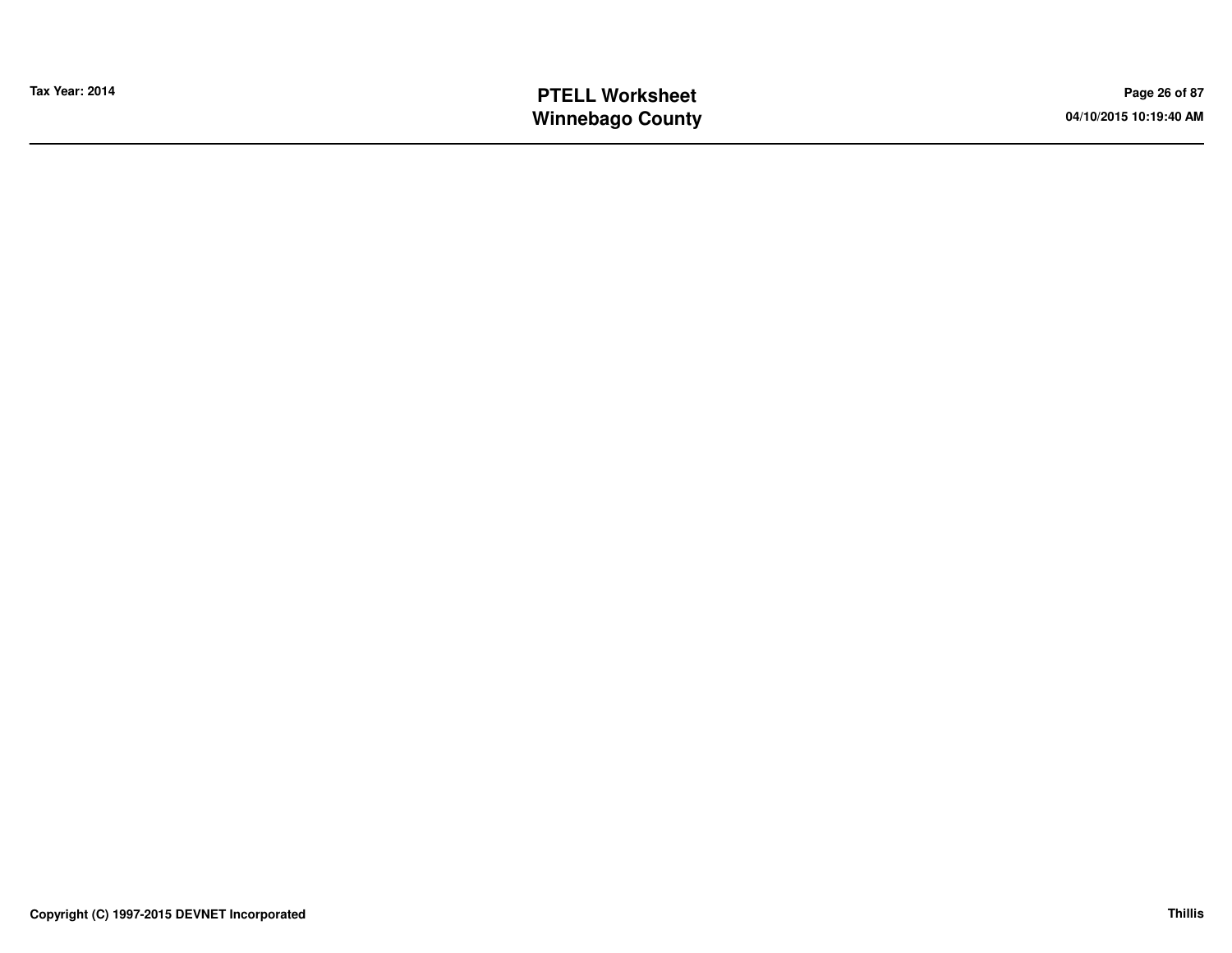# **PTELL Worksheet Tax Year: 2014 Page 27 of 87 Page 27 of 87 Winnebago County**

**Taxing District** 025 - ROSCOE VILLAGE

| Aggregate Ext. Base $x$ (1 + Limit) $x$ |                |                                     | Rate Increase Factor =                        | <b>Numerator</b>                                                                                                                                   |
|-----------------------------------------|----------------|-------------------------------------|-----------------------------------------------|----------------------------------------------------------------------------------------------------------------------------------------------------|
| \$1,268,021.77                          |                | 1.015000                            | 1.0000                                        | 1,287,042                                                                                                                                          |
| <b>Current EAV</b><br>188,586,215       | $\blacksquare$ | Annexations<br>÷<br>8,971           | <b>Disconnections</b><br>$\equiv$<br>0        | <b>Adjusted EAV</b><br>188.577.244                                                                                                                 |
| <b>Adjusted EAV</b><br>188,577,244      | - (            | <b>New Property</b><br>X<br>292.691 | <b>State Multiplier</b><br>$\sim$<br>1.000000 | Overlap New Prop.<br><b>TIF Recovery</b><br><b>EZ Recovery</b><br><b>Denominator</b><br>$\blacksquare$<br>$\equiv$<br>188,284,553<br>0<br>$\Omega$ |
| <b>Numerator</b><br>,287,042            |                | Denominator<br>$=$<br>188.284.553   | <b>Limiting Rate</b><br>0.6836                | <b>District is Within the Limit</b>                                                                                                                |

| <b>Fund/Name</b>             | <b>Levy Request</b> | <b>Maximum</b><br>Rate | Calc'ed<br>Rate | Actual<br>Rate | Non-PTELL<br><b>Total Extension</b> | Limited<br>Rate | <b>Certified</b><br>Rate | <b>Total Extension</b> | <b>Total Extension</b><br>After TIF & EZ | <b>Total Extension</b><br>w/Overlaps |
|------------------------------|---------------------|------------------------|-----------------|----------------|-------------------------------------|-----------------|--------------------------|------------------------|------------------------------------------|--------------------------------------|
| 001 CORPORATE                | 573.090             | 0.4375                 | 0.303888        | 0.3039         | \$573,113.51                        | 0.3039          | 0.3039                   | \$573.128.42           | \$573,113.51                             | \$573,113.51                         |
| 003 BONDS AND INTEREST       |                     | 0.0000                 | 0.000000        | 0.0000         | \$0.00                              | 0.0000          | 0.0000                   | \$0.00                 | \$0.00                                   | \$0.00                               |
| 014 POLICE PROTECTION        | 400.000             | 0.6000                 | 0.212105        | 0.2122         | \$400.179.95                        | 0.2122          | 0.2122                   | \$400.190.36           | \$400.179.95                             | \$400,179.95                         |
| 015 POLICE PENSION           | 235,000             | 0.0000                 | 0.124611        | 0.1247         | \$235.167.01                        | 0.1247          | 0.1247                   | \$235,173.13           | \$235,167.01                             | \$235.167.01                         |
| 035 TORT JUDGMENTS, LIABILIT | 50,000              | 0.0000                 | 0.026513        | 0.0266         | \$50,163.93                         | 0.0266          | 0.0266                   | \$50,165.24            | \$50,163.93                              | \$50,163.93                          |
| 047 SOCIAL SECURITY          | 10.000              | 0.0000                 | 0.005303        | 0.0054         | \$10.183.66                         | 0.0054          | 0.0054                   | \$10.183.92            | \$10.183.66                              | \$10,183.66                          |
| 207 ROAD AND BRIDGE TRANSF   | 0                   | 0.0000                 | 0.000000        | 0.0000         | \$0.00                              | 0.0000          | 0.0000                   | \$0.00                 | \$0.00                                   | \$0.00                               |
| Totals (Capped)              | 1,268,090           |                        | 0.672420        | 0.6728         | \$1,268,808.06                      | 0.6728          | 0.6728                   | \$1,268,841.08         | \$1,268,808.06                           | \$1,268,808.06                       |
| <b>Totals (Not Capped)</b>   | 0                   |                        | 0.000000        | 0.0000         | \$0.00                              | 0.0000          | 0.0000                   | \$0.00                 | \$0.00                                   | \$0.00                               |
| Totals (All)                 | 1,268,090           |                        | 0.672420        | 0.6728         | \$1,268,808.06                      | 0.6728          | 0.6728                   | \$1,268,841.08         | \$1,268,808.06                           | \$1,268,808.06                       |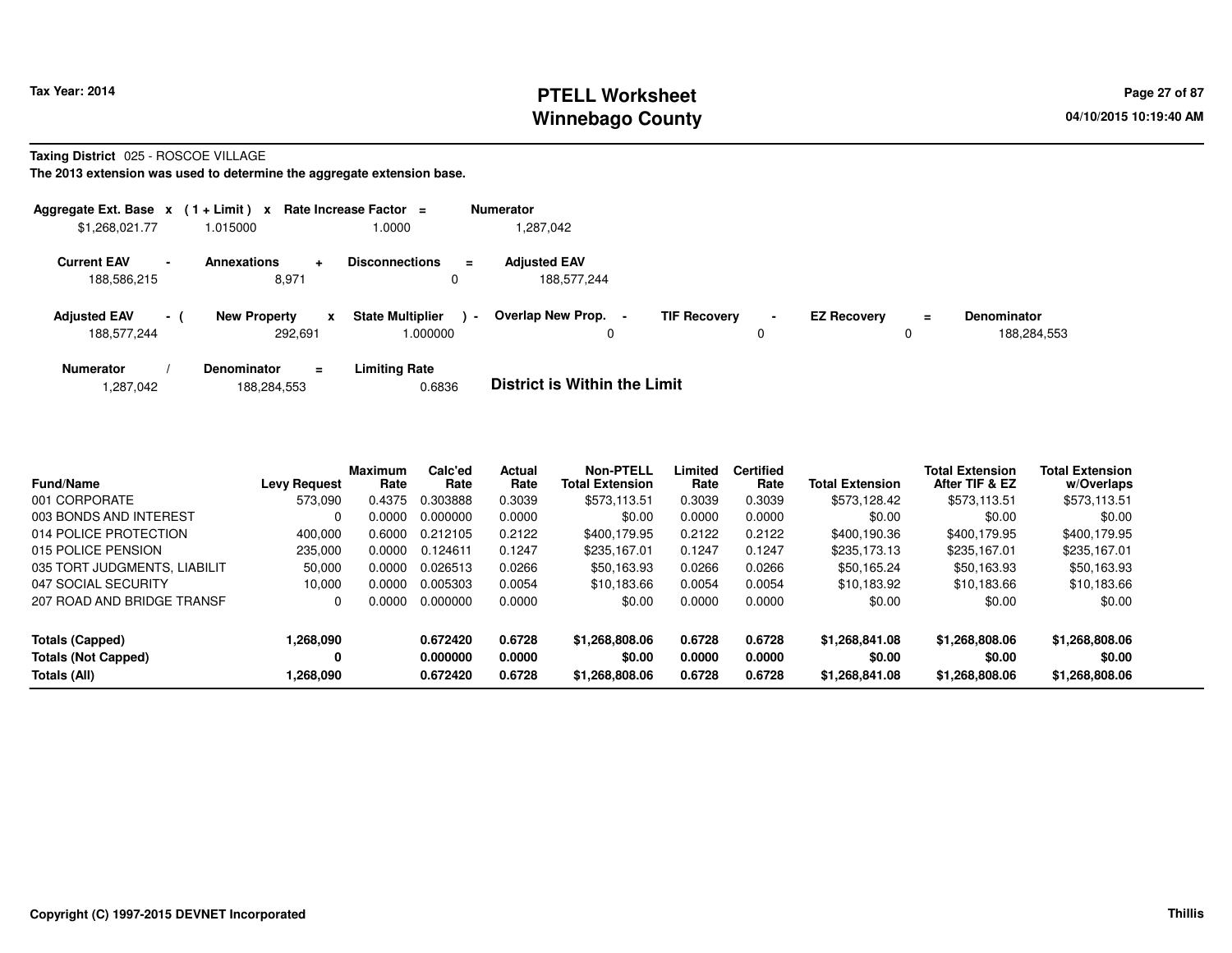## **PTELL Worksheet Tax Year: 2014 Page 28 of 87 Page 28 of 87 Winnebago County**

#### **Taxing District** 026 - SOUTH BELOIT CITY

| Aggregate Ext. Base $x$ (1 + Limit) x Rate Increase Factor =<br>\$1,202,428.47<br>1.015000 |                                                | 1.0000                  |                           | <b>Numerator</b><br>1,220,465 |                                            |                     |                          |                         |                                          |                                      |
|--------------------------------------------------------------------------------------------|------------------------------------------------|-------------------------|---------------------------|-------------------------------|--------------------------------------------|---------------------|--------------------------|-------------------------|------------------------------------------|--------------------------------------|
| <b>Current EAV</b><br>$\blacksquare$                                                       | <b>Annexations</b><br>$\ddot{}$                | <b>Disconnections</b>   | $\equiv$                  | <b>Adjusted EAV</b>           |                                            |                     |                          |                         |                                          |                                      |
| 102,969,709                                                                                | 49,225                                         |                         | $\Omega$                  |                               | 102,920,484                                |                     |                          |                         |                                          |                                      |
| <b>Adjusted EAV</b><br>- (<br>102,920,484                                                  | <b>New Property</b><br>$\mathbf{x}$<br>278,169 | <b>State Multiplier</b> | $\rightarrow$<br>1.000000 |                               | Overlap New Prop. -<br>0                   | <b>TIF Recovery</b> | 0                        | <b>EZ Recovery</b><br>0 | <b>Denominator</b><br>$\equiv$           | 102,642,315                          |
| <b>Numerator</b><br>1,220,465                                                              | <b>Denominator</b><br>$\equiv$<br>102,642,315  | <b>Limiting Rate</b>    | 1.1891                    |                               | <b>District is Over the Limit</b>          |                     |                          |                         |                                          |                                      |
| <b>Limiting Rate</b><br>1.1891                                                             | <b>Computed Rate</b><br>Ξ<br>1.190100          | <b>Reduction Factor</b> | 0.9992                    |                               |                                            |                     |                          |                         |                                          |                                      |
| <b>Fund/Name</b>                                                                           | <b>Levy Request</b>                            | <b>Maximum</b><br>Rate  | Calc'ed<br>Rate           | <b>Actual</b><br>Rate         | <b>Non-PTELL</b><br><b>Total Extension</b> | Limited<br>Rate     | <b>Certified</b><br>Rate | <b>Total Extension</b>  | <b>Total Extension</b><br>After TIF & EZ | <b>Total Extension</b><br>w/Overlaps |
| 001 CORPORATE                                                                              | 409,000                                        | 0.4375                  | 0.397204                  | 0.3973                        | \$409,098.65                               | 0.3966              | 0.3966                   | \$408,377.87            | \$408,377.87                             | \$408,377.87                         |
| 005 I. M. R. F.                                                                            | $\mathbf 0$                                    | 0.0000                  | 0.000000                  | 0.0000                        | \$0.00                                     | 0.0000              | 0.0000                   | \$0.00                  | \$0.00                                   | \$0.00                               |
| 012 FIRE PROTECTION                                                                        | 140,000                                        | 0.6000                  | 0.135962                  | 0.1360                        | \$140,038.80                               | 0.1359              | 0.1359                   | \$139,935.83            | \$139,935.83                             | \$139,935.83                         |
| 013 FIREFIGHTERS PENSION                                                                   | 93,000                                         | 0.0000                  | 0.090318                  | 0.0904                        | \$93,084.62                                | 0.0904              | 0.0904                   | \$93,084.62             | \$93,084.62                              | \$93,084.62                          |
| 014 POLICE PROTECTION                                                                      | 145,000                                        | 0.6000                  | 0.140818                  | 0.1409                        | \$145,084.32                               | 0.1408              | 0.1408                   | \$144,981.35            | \$144,981.35                             | \$144,981.35                         |
| 015 POLICE PENSION                                                                         | 218,000                                        | 0.0000                  | 0.211713                  | 0.2118                        | \$218,089.84                               | 0.2118              | 0.2118                   | \$218,089.84            | \$218,089.84                             | \$218,089.84                         |
| 025 GARBAGE DISPOSAL                                                                       | 0                                              | 0.2000                  | 0.000000                  | 0.0000                        | \$0.00                                     | 0.0000              | 0.0000                   | \$0.00                  | \$0.00                                   | \$0.00                               |
| 027 AUDIT                                                                                  | $\Omega$                                       | 0.0000                  | 0.000000                  | 0.0000                        | \$0.00                                     | 0.0000              | 0.0000                   | \$0.00                  | \$0.00                                   | \$0.00                               |
| 035 TORT JUDGMENTS, LIABILIT                                                               | 170,000                                        | 0.0000                  | 0.165097                  | 0.1651                        | \$170,002.99                               | 0.1650              | 0.1650                   | \$169,900.02            | \$169,900.02                             | \$169,900.02                         |
| 040 STREET & BRIDGE                                                                        | $\mathbf 0$                                    | 0.1000                  | 0.000000                  | 0.0000                        | \$0.00                                     | 0.0000              | 0.0000                   | \$0.00                  | \$0.00                                   | \$0.00                               |
| 041 STREET LIGHTING                                                                        | $\mathbf 0$                                    | 0.0500                  | 0.000000                  | 0.0000                        | \$0.00                                     | 0.0000              | 0.0000                   | \$0.00                  | \$0.00                                   | \$0.00                               |
| 042 PARK/PARK MAINTENANCE                                                                  | $\mathbf 0$                                    | 0.1000                  | 0.000000                  | 0.0000                        | \$0.00                                     | 0.0000              | 0.0000                   | \$0.00                  | \$0.00                                   | \$0.00                               |
| 047 SOCIAL SECURITY                                                                        | 50,000                                         | 0.0000                  | 0.048558                  | 0.0486                        | \$50,043.28                                | 0.0486              | 0.0486                   | \$50,043.28             | \$50,043.28                              | \$50,043.28                          |
| 060 UNEMPLOYMENT INSURANC                                                                  | $\mathbf 0$                                    | 0.0000                  | 0.000000                  | 0.0000                        | \$0.00                                     | 0.0000              | 0.0000                   | \$0.00                  | \$0.00                                   | \$0.00                               |
| 207 ROAD AND BRIDGE TRANSF                                                                 | $\mathbf 0$                                    | 0.0000                  | 0.000000                  | 0.0000                        | \$0.00                                     | 0.0000              | 0.0000                   | \$0.00                  | \$0.00                                   | \$0.00                               |
| <b>Totals (Capped)</b>                                                                     | 1,225,000                                      |                         | 1.189670                  | 1.1901                        | \$1,225,442.50                             | 1.1891              | 1.1891                   | \$1,224,412.81          | \$1,224,412.81                           | \$1,224,412.81                       |
| <b>Totals (Not Capped)</b>                                                                 | 0                                              |                         | 0.000000                  | 0.0000                        | \$0.00                                     | 0.0000              | 0.0000                   | \$0.00                  | \$0.00                                   | \$0.00                               |
| Totals (All)                                                                               | 1,225,000                                      |                         | 1.189670                  | 1.1901                        | \$1,225,442.50                             | 1.1891              | 1.1891                   | \$1,224,412.81          | \$1,224,412.81                           | \$1,224,412.81                       |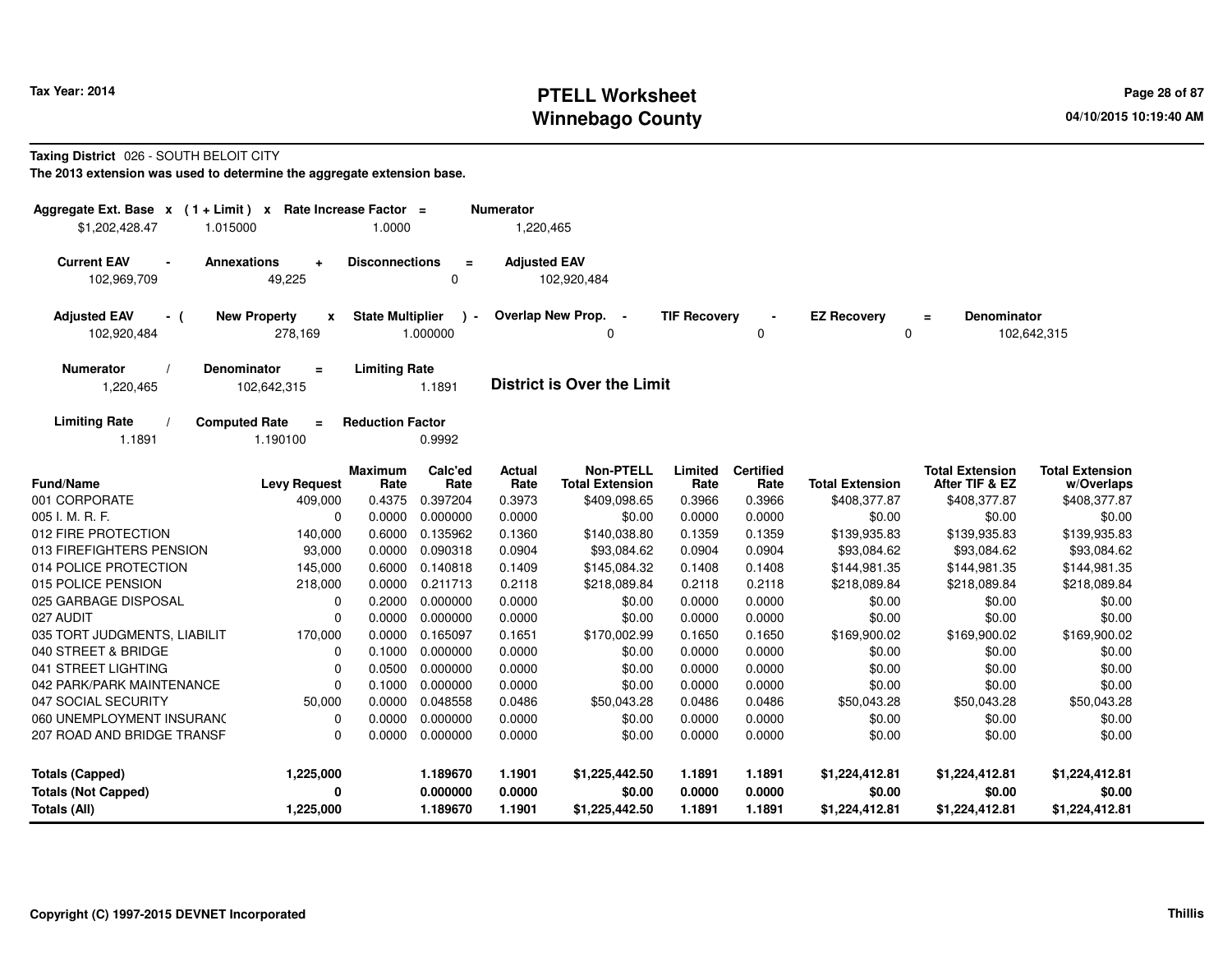### **PTELL Worksheet Tax Year: 2014 Page 29 of 87 Page 29 of 87 Winnebago County**

#### **Taxing District** 027 - WINNEBAGO VILLAGE

|                                   |      | Aggregate Ext. Base $x$ (1+Limit) x Rate Increase Factor = |                                               | <b>Numerator</b>                                                                                                                     |
|-----------------------------------|------|------------------------------------------------------------|-----------------------------------------------|--------------------------------------------------------------------------------------------------------------------------------------|
| \$407,605.97                      |      | 1.015000                                                   | 1.0000                                        | 413.720                                                                                                                              |
| <b>Current EAV</b><br>45,678,728  |      | Annexations<br>$\ddot{}$<br>81.340                         | <b>Disconnections</b><br>$\equiv$<br>0        | <b>Adjusted EAV</b><br>45,597,388                                                                                                    |
| <b>Adjusted EAV</b><br>45,597,388 | $-1$ | <b>New Property</b><br>X<br>93.478                         | <b>State Multiplier</b><br>$\sim$<br>000000.1 | Overlap New Prop.<br><b>TIF Recovery</b><br><b>EZ Recovery</b><br><b>Denominator</b><br>$\blacksquare$<br>Ξ.<br>45,503,910<br>0<br>0 |
| <b>Numerator</b><br>413,720       |      | Denominator<br>$\equiv$<br>45,503,910                      | <b>Limiting Rate</b><br>0.9092                | <b>District is Within the Limit</b>                                                                                                  |

| <b>Fund/Name</b>             | <b>Levy Request</b> | Maximum<br>Rate | Calc'ed<br>Rate | Actual<br>Rate | <b>Non-PTELL</b><br><b>Total Extension</b> | Limited<br>Rate | <b>Certified</b><br>Rate | <b>Total Extension</b> | <b>Total Extension</b><br>After TIF & EZ | <b>Total Extension</b><br>w/Overlaps |
|------------------------------|---------------------|-----------------|-----------------|----------------|--------------------------------------------|-----------------|--------------------------|------------------------|------------------------------------------|--------------------------------------|
| 001 CORPORATE                | 196.968             | 0.4375          | 0.431203        | 0.4313         | \$197.012.35                               | 0.4313          | 0.4313                   | \$197.012.35           | \$197.012.35                             | \$197,012.35                         |
| 003 BONDS AND INTEREST       | 0                   | 0.0000          | 0.000000        | 0.0000         | \$0.00                                     | 0.0000          | 0.0000                   | \$0.00                 | \$0.00                                   | \$0.00                               |
| 005 I. M. R. F.              | 140                 | 0.0000          | 0.000307        | 0.0004         | \$182.71                                   | 0.0004          | 0.0004                   | \$182.71               | \$182.71                                 | \$182.71                             |
| 014 POLICE PROTECTION        | 211.379             | 0.6000          | 0.462752        | 0.4628         | \$211.401.15                               | 0.4628          | 0.4628                   | \$211.401.15           | \$211.401.15                             | \$211.401.15                         |
| 027 AUDIT                    | 140                 | 0.0000          | 0.000307        | 0.0004         | \$182.71                                   | 0.0004          | 0.0004                   | \$182.71               | \$182.71                                 | \$182.71                             |
| 035 TORT JUDGMENTS, LIABILIT | 140                 | 0.0000          | 0.000307        | 0.0004         | \$182.71                                   | 0.0004          | 0.0004                   | \$182.71               | \$182.71                                 | \$182.71                             |
| 073 CHLORINATION OF SEWAGE   | 0                   | 0.0200          | 0.000000        | 0.0000         | \$0.00                                     | 0.0000          | 0.0000                   | \$0.00                 | \$0.00                                   | \$0.00                               |
| 207 ROAD AND BRIDGE TRANSF   | 0                   | 0.0000          | 0.000000        | 0.0000         | \$0.00                                     | 0.0000          | 0.0000                   | \$0.00                 | \$0.00                                   | \$0.00                               |
| Totals (Capped)              | 408.767             |                 | 0.894876        | 0.8953         | \$408.961.63                               | 0.8953          | 0.8953                   | \$408,961.65           | \$408,961,63                             | \$408,961.63                         |
| <b>Totals (Not Capped)</b>   | 0                   |                 | 0.000000        | 0.0000         | \$0.00                                     | 0.0000          | 0.0000                   | \$0.00                 | \$0.00                                   | \$0.00                               |
| Totals (All)                 | 408.767             |                 | 0.894876        | 0.8953         | \$408,961.63                               | 0.8953          | 0.8953                   | \$408,961.65           | \$408,961,63                             | \$408,961.63                         |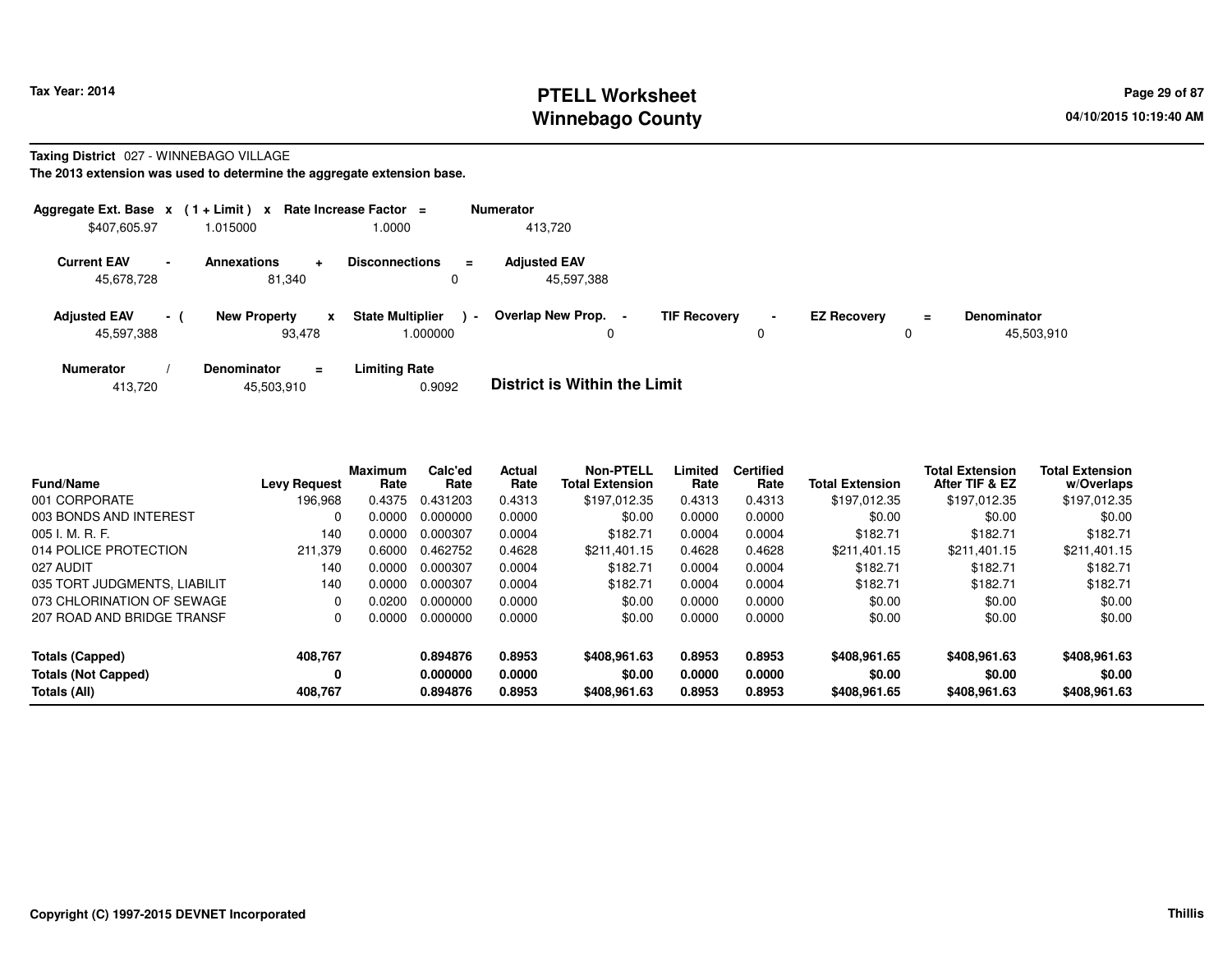# **PTELL Worksheet Tax Year: 2014 Page 30 of 87 Page 30 of 87 Winnebago County**

**Taxing District** 030 - BLACKHAWK FIRE

**The 2013 extension was used to determine the aggregate extension base.**

| Aggregate Ext. Base $x$ (1 + Limit) x Rate Increase Factor = |                |                                |                |                                    |                | <b>Numerator</b>                    |                     |                |                    |    |                                  |
|--------------------------------------------------------------|----------------|--------------------------------|----------------|------------------------------------|----------------|-------------------------------------|---------------------|----------------|--------------------|----|----------------------------------|
| \$193,265.95                                                 |                | 1.015000                       |                | 1.0000                             |                | 196.165                             |                     |                |                    |    |                                  |
| <b>Current EAV</b><br>40,801,834                             | $\blacksquare$ | <b>Annexations</b>             | $\ddot{}$<br>0 | <b>Disconnections</b>              | $\equiv$       | <b>Adjusted EAV</b><br>40,801,834   |                     |                |                    |    |                                  |
| <b>Adjusted EAV</b><br>40,801,834                            | $-1$           | <b>New Property</b><br>104.968 | x              | <b>State Multiplier</b><br>000000. | $\blacksquare$ | Overlap New Prop.                   | <b>TIF Recovery</b> | $\blacksquare$ | <b>EZ Recovery</b> | Ξ. | <b>Denominator</b><br>40,696,866 |
| <b>Numerator</b>                                             |                | <b>Denominator</b>             | $=$            | <b>Limiting Rate</b>               |                | _ _ _ _ _ _ _ _ _ _ _ _ _ _ _ _ _ _ |                     |                |                    |    |                                  |

196,16540,696,866 0.4821 **District is Within the Limit**

| <b>Fund/Name</b>             | <b>Levy Request</b> | <b>Maximum</b><br>Rate | Calc'ed<br>Rate | Actual<br>Rate | <b>Non-PTELL</b><br><b>Total Extension</b> | Limited<br>Rate | <b>Certified</b><br>Rate | <b>Total Extension</b> | <b>Total Extension</b><br>After TIF & EZ | <b>Total Extension</b><br>w/Overlaps |
|------------------------------|---------------------|------------------------|-----------------|----------------|--------------------------------------------|-----------------|--------------------------|------------------------|------------------------------------------|--------------------------------------|
| 001 CORPORATE                | 225.000             | 0.4000                 | 0.551446        | 0.4000         | \$163,207.34                               | 0.4000          | 0.4000                   | \$163,207.34           | \$163,207.34                             | \$163,207.34                         |
| 027 AUDIT                    | 5,000               | 0.0050                 | 0.012254        | 0.0050         | \$2,040.09                                 | 0.0050          | 0.0050                   | \$2,040.09             | \$2,040.09                               | \$2,040.09                           |
| 035 TORT JUDGMENTS, LIABILIT | 15.000              | 0.0000                 | 0.036763        | 0.0368         | \$15.015.07                                | 0.0368          | 0.0368                   | \$15,015,07            | \$15.015.07                              | \$15,015.07                          |
| 062 WORKERS COMPENSATION     | 5,000               | 0.0000                 | 0.012254        | 0.0123         | \$5,018.63                                 | 0.0123          | 0.0123                   | \$5,018.63             | \$5,018.63                               | \$5,018.63                           |
| Totals (Capped)              | 250,000             |                        | 0.612717        | 0.4541         | \$185,281.13                               | 0.4541          | 0.4541                   | \$185,281.13           | \$185,281.13                             | \$185,281.13                         |
| <b>Totals (Not Capped)</b>   | 0                   |                        | 0.000000        | 0.0000         | \$0.00                                     | 0.0000          | 0.0000                   | \$0.00                 | \$0.00                                   | \$0.00                               |
| Totals (All)                 | 250,000             |                        | 0.612717        | 0.4541         | \$185,281.13                               | 0.4541          | 0.4541                   | \$185,281.13           | \$185,281.13                             | \$185,281.13                         |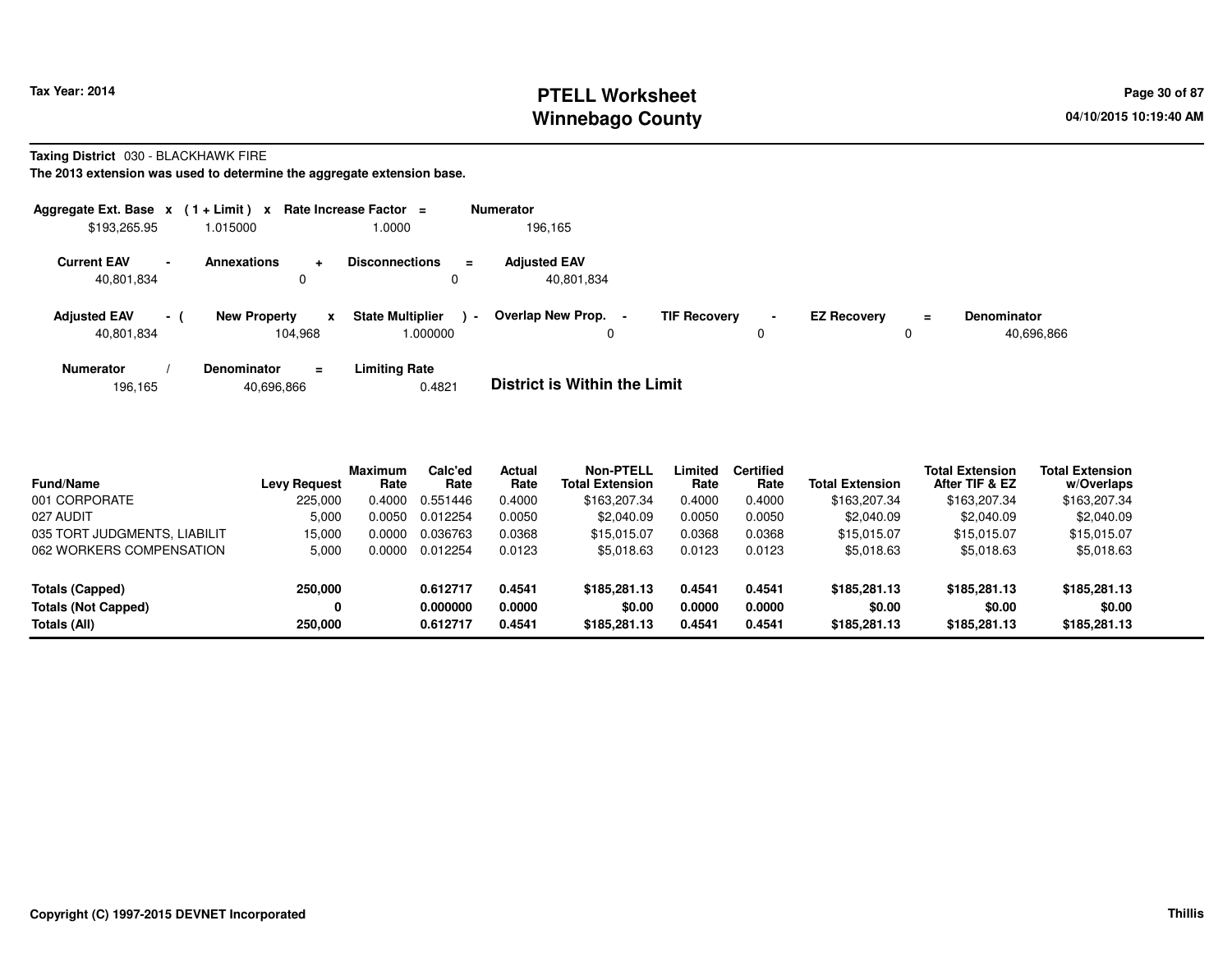# **PTELL Worksheet Tax Year: 2014 Page 31 of 87 Page 31 of 87 Page 31 of 87 Winnebago County**

#### **Taxing District** 031 - CHERRY VALLEY FIRE

| Aggregate Ext. Base $x$ (1 + Limit) $x$<br>\$2,834,197.60<br>1.015000       |                                                    | Rate Increase Factor =<br>1.0000 |                                  | <b>Numerator</b><br>2,876,711 |                                                              |                            |                                    |                                                  |                                                            |                                                        |
|-----------------------------------------------------------------------------|----------------------------------------------------|----------------------------------|----------------------------------|-------------------------------|--------------------------------------------------------------|----------------------------|------------------------------------|--------------------------------------------------|------------------------------------------------------------|--------------------------------------------------------|
| <b>Current EAV</b><br>$\sim$<br>307,308,541                                 | <b>Annexations</b><br>$\ddot{}$<br>30,839          | <b>Disconnections</b>            | $\equiv$<br>109,227              | <b>Adjusted EAV</b>           | 307,386,929                                                  |                            |                                    |                                                  |                                                            |                                                        |
| <b>Adjusted EAV</b><br>- (<br>307,386,929                                   | <b>New Property</b><br>$\boldsymbol{x}$<br>502,860 | <b>State Multiplier</b>          | $\rightarrow$<br>1.000000        |                               | Overlap New Prop. -<br>106,390                               | <b>TIF Recovery</b>        | 0                                  | <b>EZ Recovery</b><br>0                          | <b>Denominator</b><br>$\equiv$                             | 306,777,679                                            |
| <b>Numerator</b><br>2,876,711                                               | <b>Denominator</b><br>$\equiv$<br>306,777,679      | <b>Limiting Rate</b>             | 0.9378                           |                               | <b>District is Over the Limit</b>                            |                            |                                    |                                                  |                                                            |                                                        |
| <b>Limiting Rate</b><br>0.9378                                              | <b>Computed Rate</b><br>$\equiv$<br>0.961500       | <b>Reduction Factor</b>          | 0.9754                           |                               |                                                              |                            |                                    |                                                  |                                                            |                                                        |
| <b>Fund/Name</b><br>001 CORPORATE                                           | <b>Levy Request</b><br>1,242,482                   | <b>Maximum</b><br>Rate<br>0.4000 | Calc'ed<br>Rate<br>0.404311      | Actual<br>Rate<br>0.4000      | <b>Non-PTELL</b><br><b>Total Extension</b><br>\$1,190,111.73 | Limited<br>Rate<br>0.3900  | <b>Certified</b><br>Rate<br>0.3900 | <b>Total Extension</b><br>\$1,160,451.55         | <b>Total Extension</b><br>After TIF & EZ<br>\$1,160,358.93 | <b>Total Extension</b><br>w/Overlaps<br>\$1,198,503.31 |
| 013 FIREFIGHTER'S PENSION                                                   | 118,635                                            | 0.0000                           | 0.038605                         | 0.0387                        | \$115,143.31                                                 | 0.0378                     | 0.0378                             | \$112,474.54                                     | \$112,465.56                                               | \$116,162.63                                           |
| 013A FIRE PENSION 93-689<br>027 AUDIT<br>035 TORT JUDGMENTS, LIABILIT       | 118,635<br>13,300                                  | 0.0000<br>0.0050                 | 0.038605<br>0.004328             | 0.0387<br>0.0044              | \$115,143.31<br>\$13.091.23                                  | 0.0387<br>0.0043           | 0.0387<br>0.0043<br>0.1155         | \$115,152.50<br>\$12.794.72                      | \$115,143.31<br>\$12,793.70                                | \$118,928.41<br>\$13,214.27                            |
| 064 AMBULANCE                                                               | 363,696<br>1,242,482                               | 0.0000<br>0.4000                 | 0.118349<br>0.404311             | 0.1184<br>0.4000              | \$352,273.07<br>\$1,190,111.73                               | 0.1155<br>0.3902           | 0.3902                             | \$343,672.19<br>\$1,161,046.66                   | \$343,644.76<br>\$1,160,953.99                             | \$354,941.36<br>\$1,199,117.93                         |
| <b>Totals (Capped)</b><br><b>Totals (Not Capped)</b><br><b>Totals (All)</b> | 2,980,595<br>118,635<br>3,099,230                  |                                  | 0.969904<br>0.038605<br>1.008509 | 0.9615<br>0.0387<br>1.0002    | \$2,860,731.07<br>\$115,143.31<br>\$2,975,874.38             | 0.9378<br>0.0387<br>0.9765 | 0.9378<br>0.0387<br>0.9765         | \$2,790,439.66<br>\$115,152.50<br>\$2,905,592.16 | \$2,790,216.94<br>\$115,143.31<br>\$2,905,360.25           | \$2,881,939.50<br>\$118,928.41<br>\$3,000,867.91       |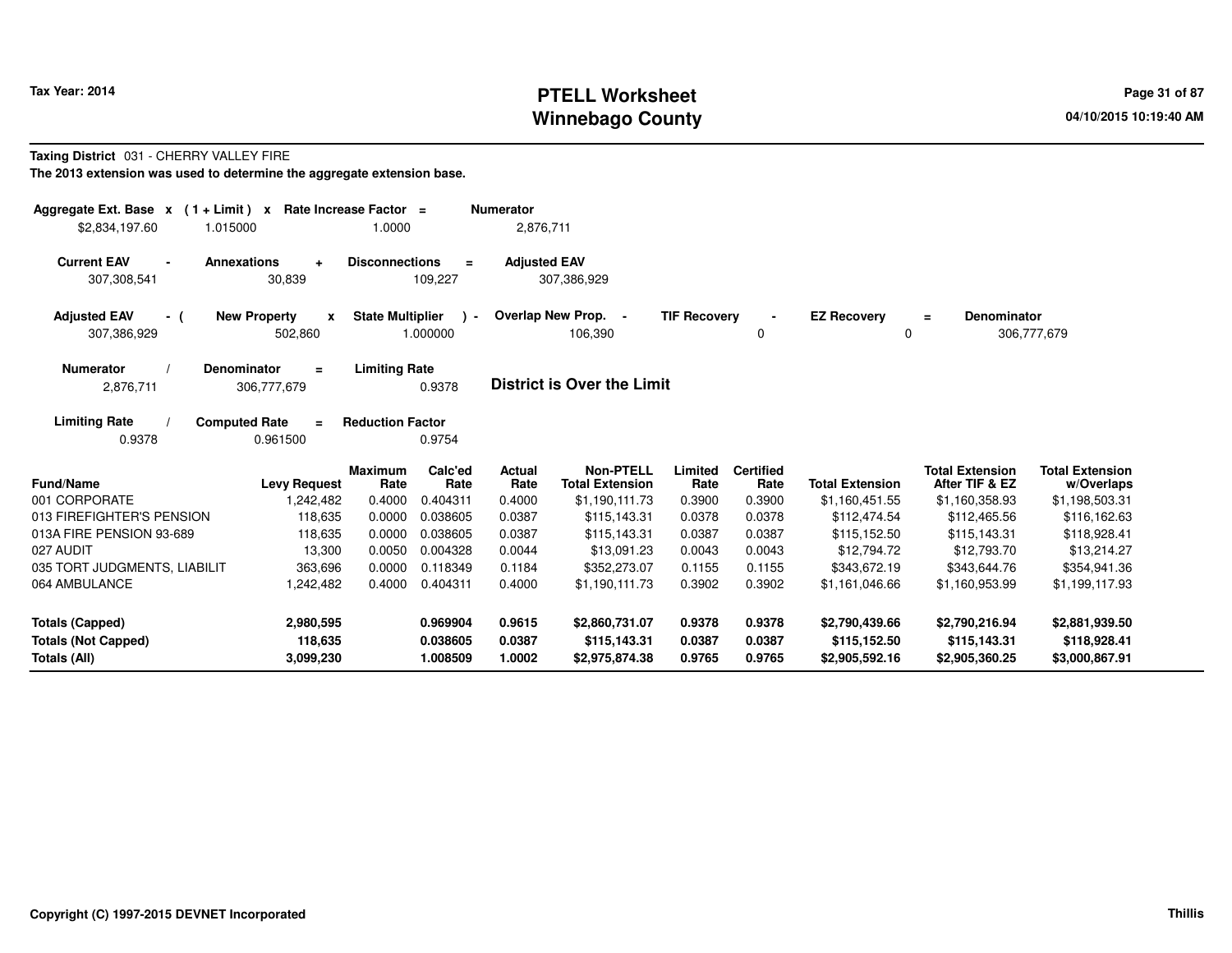# **PTELL Worksheet Tax Year: 2014 Page 32 of 87 Page 32 of 87 Winnebago County**

**Taxing District** 033 - FIRE 1

**The 2011 extension was used to determine the aggregate extension base.**

| Aggregate Ext. Base $x$ (1+Limit) $x$ |                          |                                        | Rate Increase Factor $=$                      | <b>Numerator</b>                  |                     |                               |                    |          |                                  |
|---------------------------------------|--------------------------|----------------------------------------|-----------------------------------------------|-----------------------------------|---------------------|-------------------------------|--------------------|----------|----------------------------------|
| \$764,246.59                          |                          | 1.015000                               | 1.0000                                        | 775.710                           |                     |                               |                    |          |                                  |
| <b>Current EAV</b><br>95,952,526      | $\overline{\phantom{a}}$ | <b>Annexations</b><br>$\ddotmark$<br>0 | <b>Disconnections</b><br>$\equiv$<br>0        | <b>Adiusted EAV</b><br>95,952,526 |                     |                               |                    |          |                                  |
| <b>Adjusted EAV</b><br>95,952,526     | $\sim$ 1                 | <b>New Property</b><br>x<br>348.181    | <b>State Multiplier</b><br>$\sim$<br>1.000000 | Overlap New Prop.<br>0            | <b>TIF Recovery</b> | $\overline{\phantom{0}}$<br>0 | <b>EZ Recovery</b> | $=$<br>0 | <b>Denominator</b><br>95,604,345 |
| <b>Numerator</b>                      |                          | <b>Denominator</b><br>$\equiv$         | <b>Limiting Rate</b>                          | _ _ _ _ _ _ _ _ _ _ _ _ _ _ _ _ _ |                     |                               |                    |          |                                  |

775,71095,604,345 0.8114 **District is Within the Limit**

| <b>Fund/Name</b><br>001 CORPORATE | <b>Levy Request</b><br>425,323 | <b>Maximum</b><br>Rate<br>0.4000 | Calc'ed<br>Rate<br>0.443264 | Actual<br>Rate<br>0.4000 | <b>Non-PTELL</b><br><b>Total Extension</b><br>\$383,810.10 | Limited<br>Rate<br>0.4000 | <b>Certified</b><br>Rate<br>0.4000 | <b>Total Extension</b><br>\$384,807.37 | <b>Total Extension</b><br>After TIF & EZ<br>\$383,810.10 | <b>Total Extension</b><br>w/Overlaps<br>\$383,810.10 |  |
|-----------------------------------|--------------------------------|----------------------------------|-----------------------------|--------------------------|------------------------------------------------------------|---------------------------|------------------------------------|----------------------------------------|----------------------------------------------------------|------------------------------------------------------|--|
| 064 AMBULANCE                     | 353,975                        | 0.4000                           | 0.368906                    | 0.3690                   | \$354,064.82                                               | 0.3690                    | 0.3690                             | \$354,984.80                           | \$354,064.82                                             | \$354,064.82                                         |  |
| Totals (Capped)                   | 779,298                        |                                  | 0.812170                    | 0.7690                   | \$737.874.92                                               | 0.7690                    | 0.7690                             | \$739,792.16                           | \$737,874.92                                             | \$737,874.92                                         |  |
| <b>Totals (Not Capped)</b>        | 0                              |                                  | 0.000000                    | 0.0000                   | \$0.00                                                     | 0.0000                    | 0.0000                             | \$0.00                                 | \$0.00                                                   | \$0.00                                               |  |
| Totals (All)                      | 779.298                        |                                  | 0.812170                    | 0.7690                   | \$737.874.92                                               | 0.7690                    | 0.7690                             | \$739,792.16                           | \$737,874.92                                             | \$737,874.92                                         |  |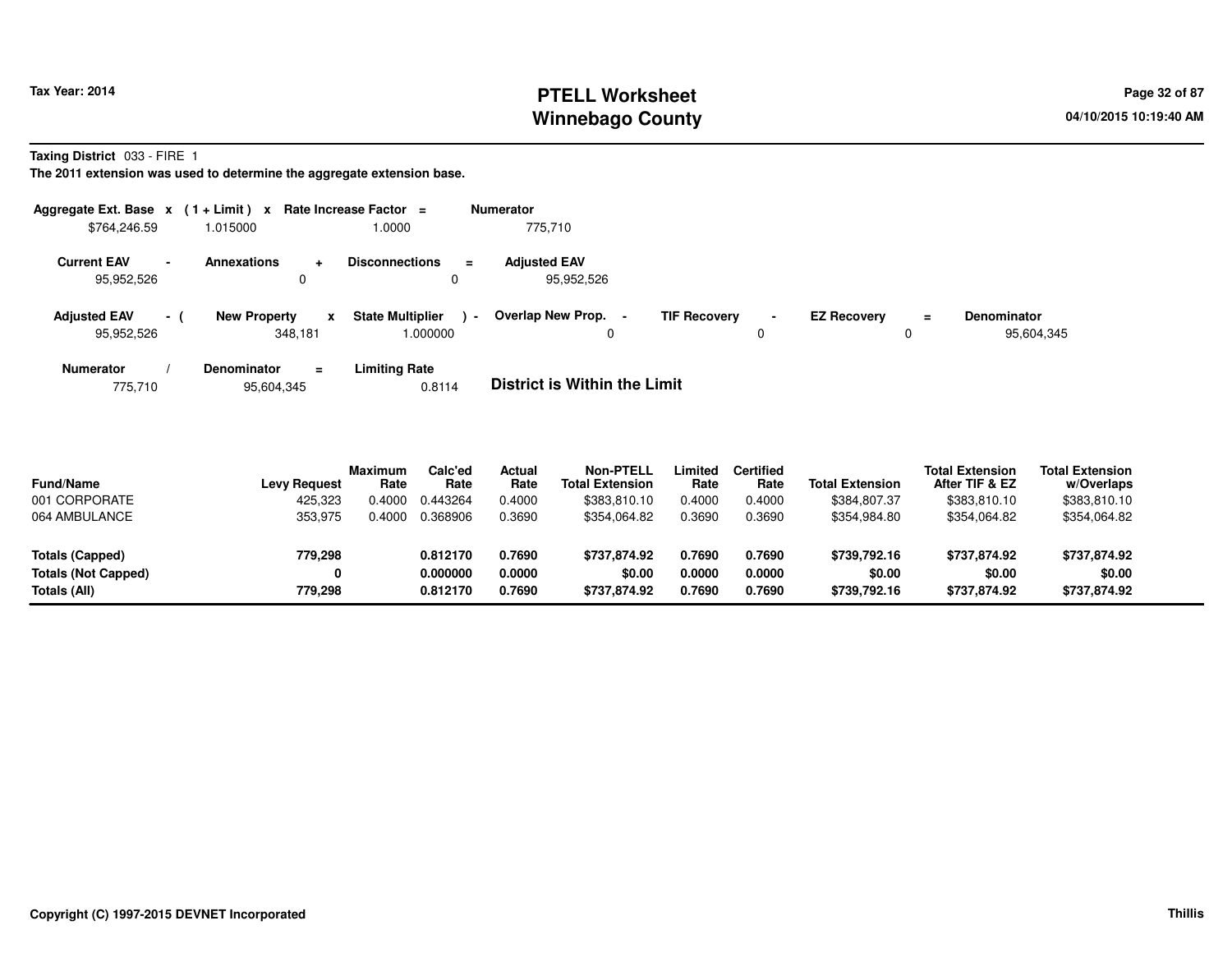# **PTELL Worksheet Tax Year: 2014 Page 33 of 87 PAGE 12 OF STELL PROPERTY Page 33 of 87 Winnebago County**

#### **Taxing District** 035 - HARLEM-ROSCOE FIRE

| Aggregate Ext. Base $x$ (1+Limit) x Rate Increase Factor = |        |                                  |                |                                             | <b>Numerator</b>                   |   |                     |                               |                    |          |                                   |
|------------------------------------------------------------|--------|----------------------------------|----------------|---------------------------------------------|------------------------------------|---|---------------------|-------------------------------|--------------------|----------|-----------------------------------|
| \$4,658,904.87                                             |        | 1.015000                         |                | 1.0000                                      | 4,728,788                          |   |                     |                               |                    |          |                                   |
| <b>Current EAV</b><br>611,247,475                          | $\sim$ | <b>Annexations</b>               | $\ddot{}$<br>0 | <b>Disconnections</b><br>$\equiv$<br>16,887 | <b>Adjusted EAV</b><br>611,264,362 |   |                     |                               |                    |          |                                   |
| <b>Adjusted EAV</b><br>611,264,362                         | $-1$   | <b>New Property</b><br>3,479,571 | x              | <b>State Multiplier</b><br>1.000000         | Overlap New Prop. -<br>$\sim$      | 0 | <b>TIF Recovery</b> | $\overline{\phantom{a}}$<br>0 | <b>EZ Recovery</b> | $\equiv$ | <b>Denominator</b><br>607,784,791 |
| <b>Numerator</b>                                           |        | <b>Denominator</b>               | $\equiv$       | <b>Limiting Rate</b>                        | _ _ _ _ _ _ _ _ _ _ _ _ _ _ _ _ _  |   |                     |                               |                    |          |                                   |

| 4,728,788 | 607,784,791 | 0.7781 | <b>District is Within the Limit</b> |
|-----------|-------------|--------|-------------------------------------|
|-----------|-------------|--------|-------------------------------------|

| <b>Fund/Name</b>             | <b>Levy Request</b> | <b>Maximum</b><br>Rate | Calc'ed<br>Rate | Actual<br>Rate | <b>Non-PTELL</b><br><b>Total Extension</b> | Limited<br>Rate | Certified<br>Rate | <b>Total Extension</b> | <b>Total Extension</b><br>After TIF & EZ | <b>Total Extension</b><br>w/Overlaps |
|------------------------------|---------------------|------------------------|-----------------|----------------|--------------------------------------------|-----------------|-------------------|------------------------|------------------------------------------|--------------------------------------|
| 001 CORPORATE                | 2,672,336           | 0.4000                 | 0.437194        | 0.4000         | \$2,444,989.90                             | 0.4000          | 0.4000            | \$2,486,223.40         | \$2,444,989.90                           | \$2,444,989.90                       |
| 035 TORT JUDGMENTS, LIABILIT | 65,003              | 0.0000                 | 0.010635        | 0.0107         | \$65,403.48                                | 0.0107          | 0.0107            | \$66,506.48            | \$65,403.48                              | \$65,403.48                          |
| 064 AMBULANCE                | 2,222,050           | 0.4000                 | 0.363527        | 0.3636         | \$2,222,495.82                             | 0.3636          | 0.3636            | \$2,259,977.07         | \$2,222,495.82                           | \$2,222,495.82                       |
| Totals (Capped)              | 4,959,389           |                        | 0.811356        | 0.7743         | \$4,732,889.20                             | 0.7743          | 0.7743            | \$4,812,706.94         | \$4,732,889.20                           | \$4,732,889.20                       |
| <b>Totals (Not Capped)</b>   | 0                   |                        | 0.000000        | 0.0000         | \$0.00                                     | 0.0000          | 0.0000            | \$0.00                 | \$0.00                                   | \$0.00                               |
| Totals (All)                 | 4,959,389           |                        | 0.811356        | 0.7743         | \$4,732,889.20                             | 0.7743          | 0.7743            | \$4,812,706.94         | \$4,732,889.20                           | \$4,732,889.20                       |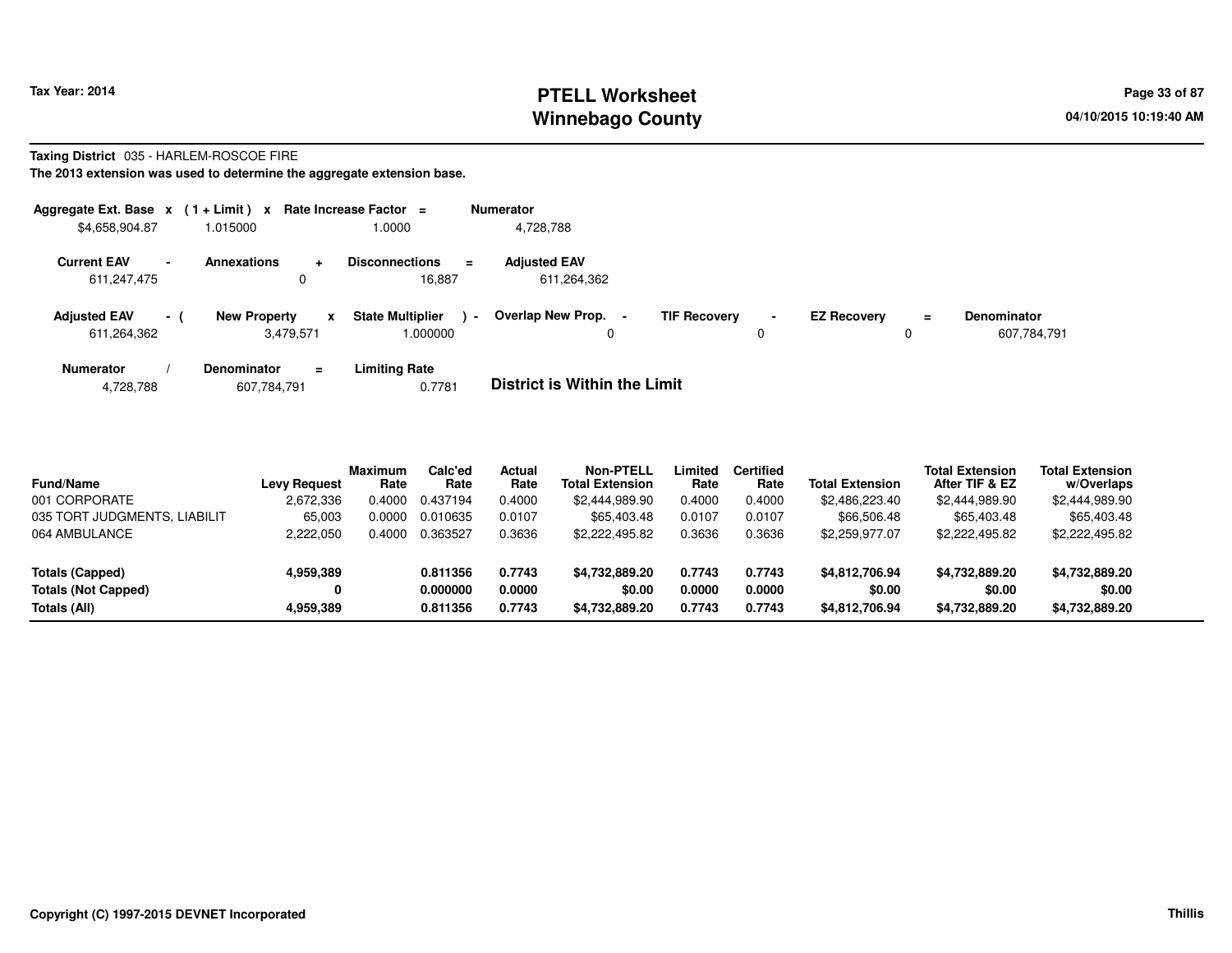# **PTELL Worksheet Tax Year: 2014 Page 34 of 87 Page 34 of 87 Page 34 of 87 Winnebago County**

#### **Taxing District** 037 - NORTH PARK FIRE

| Aggregate Ext. Base $x$ (1 + Limit) $x$ |          |                                |          | Rate Increase Factor =                 | <b>Numerator</b>                    |                                       |                    |          |                                   |
|-----------------------------------------|----------|--------------------------------|----------|----------------------------------------|-------------------------------------|---------------------------------------|--------------------|----------|-----------------------------------|
| \$798,179.35                            |          | 1.015000                       |          | 1.0000                                 | 810,152                             |                                       |                    |          |                                   |
| <b>Current EAV</b><br>160,884,308       |          | <b>Annexations</b><br>0        | $\pm$    | <b>Disconnections</b><br>$\equiv$<br>0 | <b>Adjusted EAV</b><br>160.884.308  |                                       |                    |          |                                   |
| <b>Adjusted EAV</b><br>160,884,308      | $\sim$ 1 | <b>New Property</b><br>127.385 | x        | <b>State Multiplier</b><br>000000.     | Overlap New Prop. -<br>$\sim$<br>0  | <b>TIF Recovery</b><br>$\blacksquare$ | <b>EZ Recovery</b> | $\equiv$ | <b>Denominator</b><br>160,756,923 |
| <b>Numerator</b>                        |          | <b>Denominator</b>             | $\equiv$ | <b>Limiting Rate</b>                   | _ _ _ _ _ _ _ _ _ _ _ _ _ _ _ _ _ _ |                                       |                    |          |                                   |

|  | 810,152 | 160,756,923 | 0.5040 | <b>District is Within the Limit</b> |
|--|---------|-------------|--------|-------------------------------------|
|--|---------|-------------|--------|-------------------------------------|

| <b>Fund/Name</b>             | <b>Levy Request</b> | <b>Maximum</b><br>Rate | Calc'ed<br>Rate | <b>Actual</b><br>Rate | Non-PTELL<br><b>Total Extension</b> | Limited<br>Rate | <b>Certified</b><br>Rate | <b>Total Extension</b> | <b>Total Extension</b><br>After TIF & EZ | <b>Total Extension</b><br>w/Overlaps |
|------------------------------|---------------------|------------------------|-----------------|-----------------------|-------------------------------------|-----------------|--------------------------|------------------------|------------------------------------------|--------------------------------------|
| 001 CORPORATE                | 1,000,000           | 0.4000                 | 0.621565        | 0.4000                | \$643,537.23                        | 0.4000          | 0.4000                   | \$645,315,06           | \$643,537.23                             | \$643,537.23                         |
| 027 AUDIT                    | 8.000               | 0.0050                 | 0.004973        | 0.0050                | \$8.044.22                          | 0.0050          | 0.0050                   | \$8,066.44             | \$8.044.22                               | \$8,044.22                           |
| 035 TORT JUDGMENTS, LIABILIT | 65,000              | 0.0000                 | 0.040402        | 0.0405                | \$65,158.14                         | 0.0405          | 0.0405                   | \$65,338.15            | \$65.158.14                              | \$65,158.14                          |
| Totals (Capped)              | 1,073,000           |                        | 0.666940        | 0.4455                | \$716.739.59                        | 0.4455          | 0.4455                   | \$718.719.65           | \$716,739.59                             | \$716,739.59                         |
| <b>Totals (Not Capped)</b>   |                     |                        | 0.000000        | 0.0000                | \$0.00                              | 0.0000          | 0.0000                   | \$0.00                 | \$0.00                                   | \$0.00                               |
| Totals (All)                 | 1,073,000           |                        | 0.666940        | 0.4455                | \$716,739.59                        | 0.4455          | 0.4455                   | \$718,719.65           | \$716,739.59                             | \$716,739.59                         |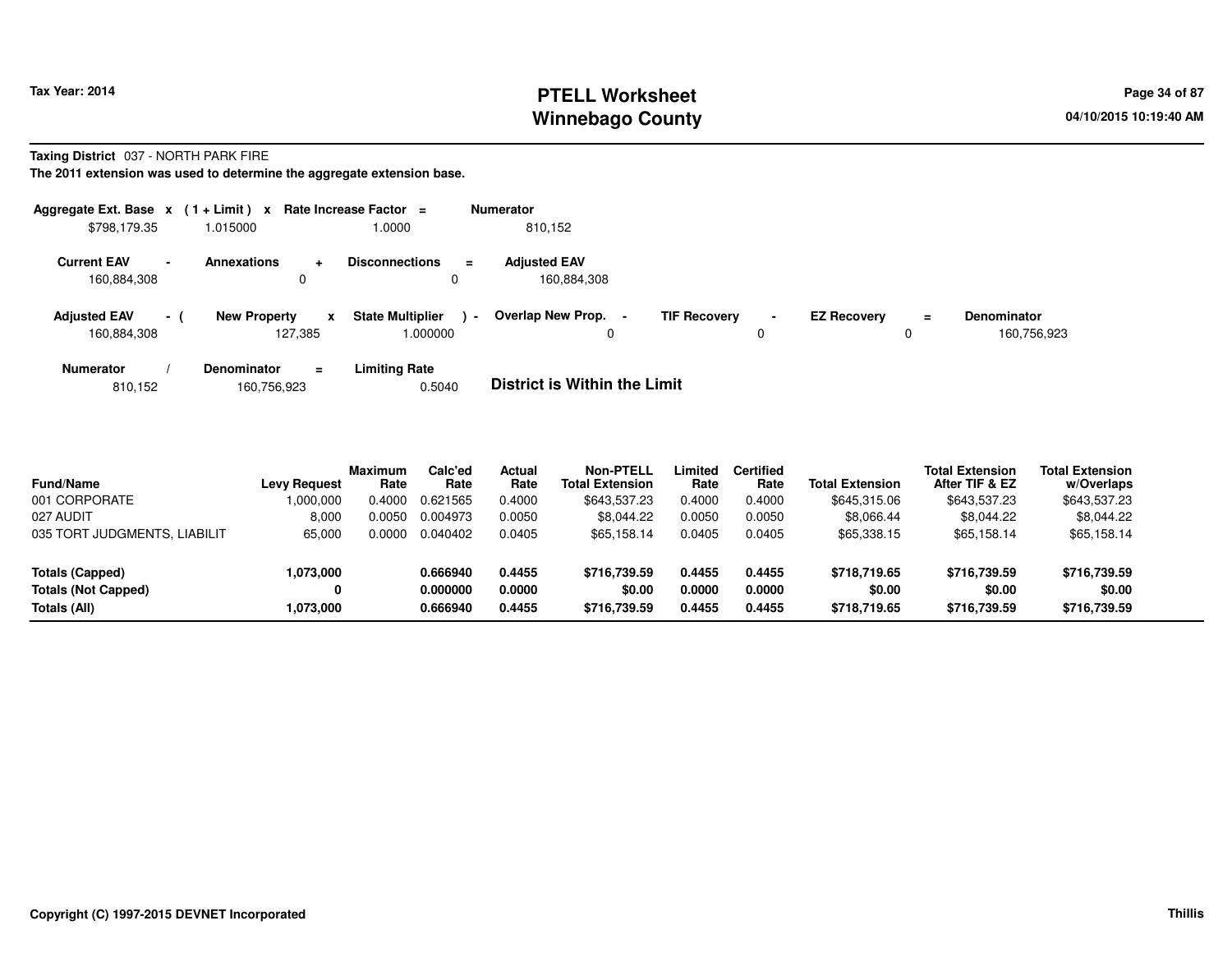# **PTELL Worksheet Tax Year: 2014 Page 35 of 87 Page 35 of 87 Winnebago County**

#### **Taxing District** 038 - NORTHWEST FIRE

| Aggregate Ext. Base $x$ (1 + Limit) $x$<br>\$241,955.58<br>1.015000 | Rate Increase Factor =                         | 1.0000                  |                           | <b>Numerator</b><br>245,585 |                                            |                     |                          |                        |                                          |                                      |
|---------------------------------------------------------------------|------------------------------------------------|-------------------------|---------------------------|-----------------------------|--------------------------------------------|---------------------|--------------------------|------------------------|------------------------------------------|--------------------------------------|
| <b>Current EAV</b><br>54,708,599                                    | <b>Annexations</b><br>$\ddot{}$<br>0           | <b>Disconnections</b>   | $\equiv$<br>$\Omega$      | <b>Adjusted EAV</b>         | 54,708,599                                 |                     |                          |                        |                                          |                                      |
| <b>Adjusted EAV</b><br>- (<br>54,708,599                            | <b>New Property</b><br>$\mathbf{x}$<br>162,997 | <b>State Multiplier</b> | $\rightarrow$<br>1.000000 |                             | Overlap New Prop. -<br>0                   | <b>TIF Recovery</b> | 0                        | <b>EZ Recovery</b>     | Denominator<br>$\equiv$<br>0             | 54,545,602                           |
| <b>Numerator</b><br>245,585                                         | <b>Denominator</b><br>$\equiv$<br>54,545,602   | <b>Limiting Rate</b>    | 0.4503                    |                             | <b>District is Over the Limit</b>          |                     |                          |                        |                                          |                                      |
| <b>Limiting Rate</b><br>0.4503                                      | <b>Computed Rate</b><br>$\equiv$<br>0.459900   | <b>Reduction Factor</b> | 0.9791                    |                             |                                            |                     |                          |                        |                                          |                                      |
| <b>Fund/Name</b>                                                    | <b>Levy Request</b>                            | <b>Maximum</b><br>Rate  | Calc'ed<br>Rate           | <b>Actual</b><br>Rate       | <b>Non-PTELL</b><br><b>Total Extension</b> | Limited<br>Rate     | <b>Certified</b><br>Rate | <b>Total Extension</b> | <b>Total Extension</b><br>After TIF & EZ | <b>Total Extension</b><br>w/Overlaps |
| 001 CORPORATE                                                       | 260,000                                        | 0.4000                  | 0.475245                  | 0.4000                      | \$218,834.40                               | 0.3916              | 0.3916                   | \$214,238.87           | \$214,238.87                             | \$214,238.87                         |
| 027 AUDIT                                                           | 4,000                                          | 0.0050                  | 0.007312                  | 0.0050                      | \$2,735.43                                 | 0.0049              | 0.0049                   | \$2,680.72             | \$2,680.72                               | \$2,680.72                           |
| 035 TORT JUDGMENTS, LIABILIT                                        | 30,000                                         | 0.0000                  | 0.054836                  | 0.0549                      | \$30,035.02                                | 0.0538              | 0.0538                   | \$29,433.23            | \$29,433.23                              | \$29,433.23                          |
| <b>Totals (Capped)</b>                                              | 294,000                                        |                         | 0.537393                  | 0.4599                      | \$251,604.85                               | 0.4503              | 0.4503                   | \$246,352.82           | \$246,352.82                             | \$246,352.82                         |
| <b>Totals (Not Capped)</b>                                          |                                                |                         | 0.000000                  | 0.0000                      | \$0.00                                     | 0.0000              | 0.0000                   | \$0.00                 | \$0.00                                   | \$0.00                               |
| Totals (All)                                                        | 294,000                                        |                         | 0.537393                  | 0.4599                      | \$251,604.85                               | 0.4503              | 0.4503                   | \$246,352.82           | \$246,352.82                             | \$246,352.82                         |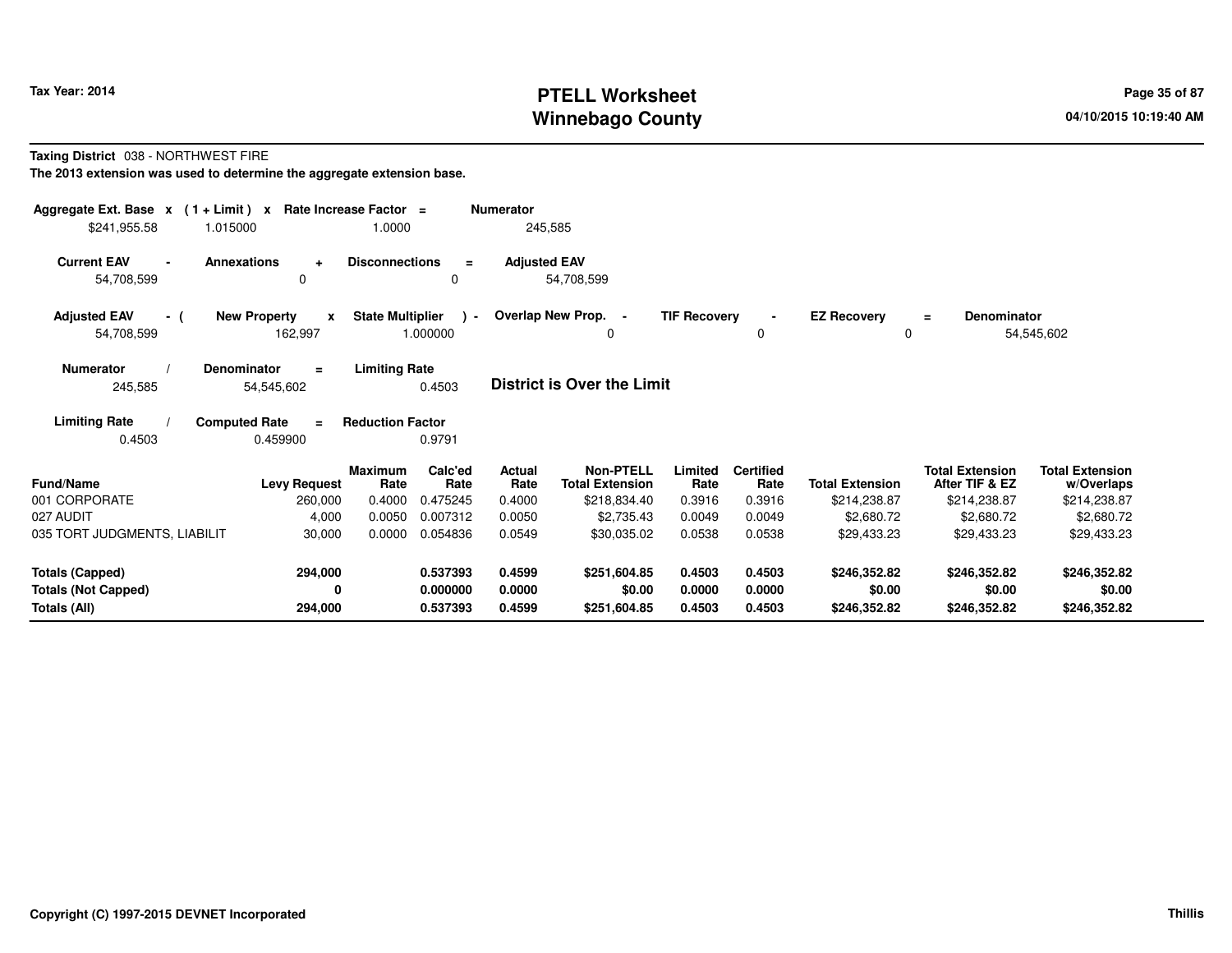# **PTELL Worksheet Tax Year: 2014 Page 36 of 87 Page 36 of 87 Winnebago County**

#### **Taxing District** 039 - PECATONICA FIRE

| Aggregate Ext. Base $x$ (1 + Limit) $x$ Rate Increase Factor = |        |                     |                |                                    |                | <b>Numerator</b>                    |                     |             |                    |          |                                  |
|----------------------------------------------------------------|--------|---------------------|----------------|------------------------------------|----------------|-------------------------------------|---------------------|-------------|--------------------|----------|----------------------------------|
| \$440,725.51                                                   |        | 1.015000            |                | 1.0000                             |                | 447,336                             |                     |             |                    |          |                                  |
| <b>Current EAV</b><br>97,138,584                               | $\sim$ | <b>Annexations</b>  | $\ddot{}$<br>0 | <b>Disconnections</b><br>0         | $\equiv$       | <b>Adjusted EAV</b><br>97.138.584   |                     |             |                    |          |                                  |
| <b>Adjusted EAV</b><br>97,138,584                              | $-1$   | <b>New Property</b> | x<br>278,846   | <b>State Multiplier</b><br>.000000 | $\blacksquare$ | Overlap New Prop.<br>35,711         | <b>TIF Recovery</b> | $\sim$<br>0 | <b>EZ Recovery</b> | $\equiv$ | <b>Denominator</b><br>96,824,027 |
| <b>Numerator</b>                                               |        | <b>Denominator</b>  | $\equiv$       | <b>Limiting Rate</b>               |                | _ _ _ _ _ _ _ _ _ _ _ _ _ _ _ _ _ _ |                     |             |                    |          |                                  |

|  | 447,336 | 96,824,027 | 0.4621 | <b>District is Within the Limit</b> |
|--|---------|------------|--------|-------------------------------------|
|--|---------|------------|--------|-------------------------------------|

| <b>Fund/Name</b>             | <b>Levy Request</b> | <b>Maximum</b><br>Rate | Calc'ed<br>Rate | Actual<br>Rate | <b>Non-PTELL</b><br><b>Total Extension</b> | ∟imited<br>Rate | <b>Certified</b><br>Rate | Total Extension | <b>Total Extension</b><br>After TIF & EZ | <b>Total Extension</b><br>w/Overlaps |
|------------------------------|---------------------|------------------------|-----------------|----------------|--------------------------------------------|-----------------|--------------------------|-----------------|------------------------------------------|--------------------------------------|
| 001 CORPORATE                | 245.900             | 0.4000                 | 0.253144        | 0.2532         | \$219,039.52                               | 0.2532          | 0.2532                   | \$219,039.52    | \$219,039.52                             | \$245,954.89                         |
| 027 AUDIT                    | 5,100               | 0.0050                 | 0.005250        | 0.0050         | \$4,325.43                                 | 0.0050          | 0.0050                   | \$4,325.43      | \$4,325.43                               | \$4,856.93                           |
| 035 TORT JUDGMENTS, LIABILIT | 14.300              | 0.0000                 | 0.014721        | 0.0148         | \$12,803.26                                | 0.0148          | 0.0148                   | \$12,803,26     | \$12,803.26                              | \$14,376.51                          |
| 064 AMBULANCE                | 175.400             | 0.4000                 | 0.180567        | 0.1806         | \$156,234.35                               | 0.1806          | 0.1806                   | \$156,234,35    | \$156,234.35                             | \$175,432.28                         |
| Totals (Capped)              | 440,700             |                        | 0.453682        | 0.4536         | \$392,402.56                               | 0.4536          | 0.4536                   | \$392,402.56    | \$392,402.56                             | \$440,620.61                         |
| <b>Totals (Not Capped)</b>   | 0                   |                        | 0.000000        | 0.0000         | \$0.00                                     | 0.0000          | 0.0000                   | \$0.00          | \$0.00                                   | \$0.00                               |
| Totals (All)                 | 440.700             |                        | 0.453682        | 0.4536         | \$392,402.56                               | 0.4536          | 0.4536                   | \$392,402.56    | \$392,402.56                             | \$440,620.61                         |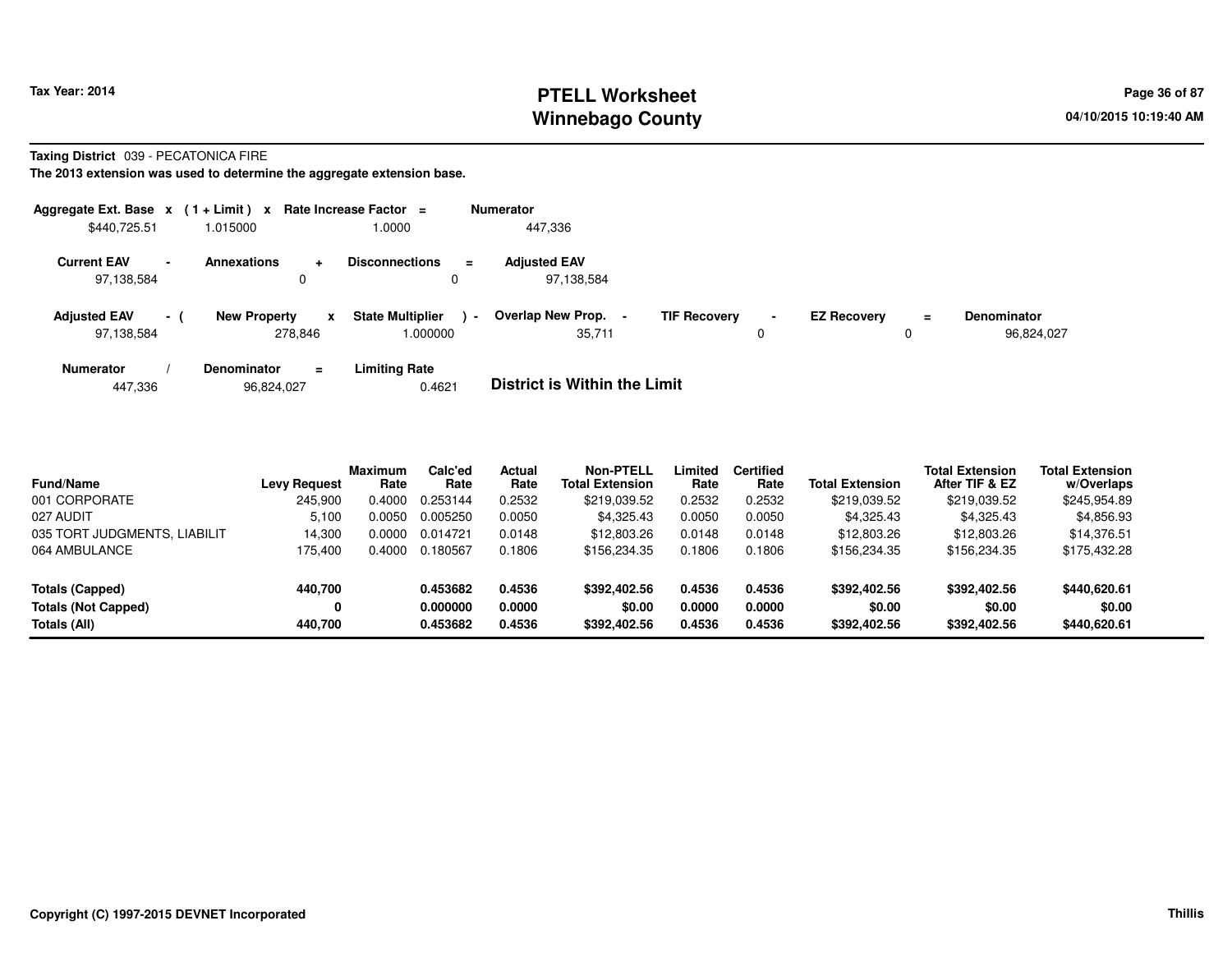# **PTELL Worksheet Tax Year: 2014 Page 37 of 87 Page 37 of 87 Winnebago County**

### **Taxing District** 040 - ROCK RIVER FIRE

**The 2013 extension was used to determine the aggregate extension base.**

| Aggregate Ext. Base $x$ (1 + Limit) x Rate Increase Factor =<br>\$2,317.96 | 1.015000                                     | 1.0000                                                   | <b>Numerator</b><br>2,353         |                                                                               |                                            |                                      |                                                        |                                                    |
|----------------------------------------------------------------------------|----------------------------------------------|----------------------------------------------------------|-----------------------------------|-------------------------------------------------------------------------------|--------------------------------------------|--------------------------------------|--------------------------------------------------------|----------------------------------------------------|
| <b>Current EAV</b><br>$\blacksquare$<br>2,709,843                          | <b>Annexations</b><br>$\ddot{}$<br>$\Omega$  | <b>Disconnections</b><br>$\equiv$<br>0                   | <b>Adjusted EAV</b><br>2,709,843  |                                                                               |                                            |                                      |                                                        |                                                    |
| <b>Adjusted EAV</b><br>- (<br>2,709,843                                    | <b>New Property</b><br>$\mathbf{x}$<br>0     | <b>State Multiplier</b><br>$\sim$<br>1.000000            | Overlap New Prop. -               | <b>TIF Recovery</b><br>0                                                      | 0                                          | <b>EZ Recovery</b><br>0              | <b>Denominator</b><br>$=$                              | 2,709,843                                          |
| <b>Numerator</b><br>2,353                                                  | <b>Denominator</b><br>$\equiv$<br>2,709,843  | <b>Limiting Rate</b><br>0.0869                           | <b>District is Over the Limit</b> |                                                                               |                                            |                                      |                                                        |                                                    |
| <b>Limiting Rate</b><br>0.0869                                             | <b>Computed Rate</b><br>$\equiv$<br>0.092300 | <b>Reduction Factor</b><br>0.9415                        |                                   |                                                                               |                                            |                                      |                                                        |                                                    |
| <b>Fund/Name</b><br>001 CORPORATE                                          | <b>Levy Request</b><br>2,500                 | Calc'ed<br>Maximum<br>Rate<br>Rate<br>0.4000<br>0.092256 | Actual<br>Rate<br>0.0923          | <b>Non-PTELL</b><br>Limited<br><b>Total Extension</b><br>\$2,501.19<br>0.0869 | <b>Certified</b><br>Rate<br>Rate<br>0.0869 | <b>Total Extension</b><br>\$2,354.85 | <b>Total Extension</b><br>After TIF & EZ<br>\$2,354.85 | <b>Total Extension</b><br>w/Overlaps<br>\$2,354.85 |
| <b>Totals (Capped)</b><br><b>Totals (Not Capped)</b><br>Totals (All)       | 2,500<br>0<br>2,500                          | 0.092256<br>0.000000<br>0.092256                         | 0.0923<br>0.0000<br>0.0923        | 0.0869<br>\$2,501.19<br>\$0.00<br>0.0000<br>\$2,501.19<br>0.0869              | 0.0869<br>0.0000<br>0.0869                 | \$2,354.85<br>\$0.00<br>\$2,354.85   | \$2,354.85<br>\$0.00<br>\$2,354.85                     | \$2,354.85<br>\$0.00<br>\$2,354.85                 |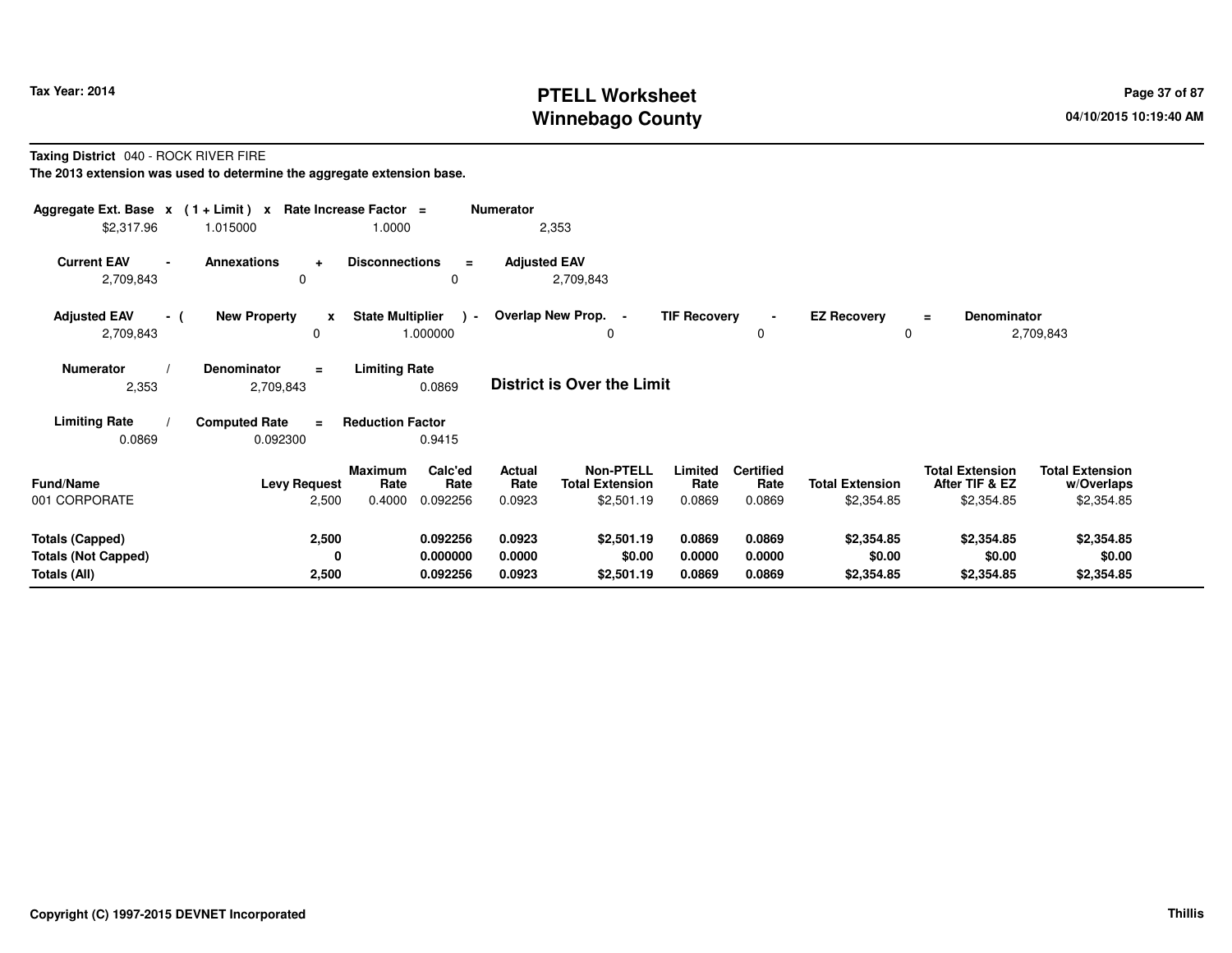# **PTELL Worksheet Tax Year: 2014 Page 38 of 87 Page 38 of 87 Winnebago County**

**Taxing District** 041 - ROCKTON FIRE

**The 2013 extension was used to determine the aggregate extension base.**

| Aggregate Ext. Base $x$ (1 + Limit) x Rate Increase Factor = |                 |                                  |           |                                     |                | <b>Numerator</b>                   |                     |                     |                    |          |                                   |
|--------------------------------------------------------------|-----------------|----------------------------------|-----------|-------------------------------------|----------------|------------------------------------|---------------------|---------------------|--------------------|----------|-----------------------------------|
| \$1,570,826.97                                               |                 | 1.015000                         |           | 1.0000                              |                | 1,594,389                          |                     |                     |                    |          |                                   |
| <b>Current EAV</b><br>204,253,200                            | $\blacksquare$  | <b>Annexations</b><br>0          | $\ddot{}$ | <b>Disconnections</b>               | $\equiv$       | <b>Adiusted EAV</b><br>204.253.200 |                     |                     |                    |          |                                   |
| <b>Adjusted EAV</b><br>204,253,200                           | $\sim$ 10 $\pm$ | <b>New Property</b><br>1.132.810 | x         | <b>State Multiplier</b><br>000000.1 | $\blacksquare$ | Overlap New Prop. -                | <b>TIF Recovery</b> | $\blacksquare$<br>0 | <b>EZ Recovery</b> | $=$<br>0 | <b>Denominator</b><br>203,120,390 |
| <b>Numerator</b>                                             |                 | Denominator                      | $\equiv$  | <b>Limiting Rate</b>                |                | _ _ _ _ _ _ _ _ _ _ _ _ _ _ _ _ _  |                     |                     |                    |          |                                   |

1,594,389203,120,390 0.7850 **District is Within the Limit**

| <b>Fund/Name</b>             | <b>Levy Request</b> | <b>Maximum</b><br>Rate | Calc'ed<br>Rate | Actual<br>Rate | <b>Non-PTELL</b><br><b>Total Extension</b> | Limited<br>Rate | <b>Certified</b><br>Rate | <b>Total Extension</b> | <b>Total Extension</b><br>After TIF & EZ | <b>Total Extension</b><br>w/Overlaps |
|------------------------------|---------------------|------------------------|-----------------|----------------|--------------------------------------------|-----------------|--------------------------|------------------------|------------------------------------------|--------------------------------------|
| 001 CORPORATE                | 790.000             | 0.4000                 | 0.386775        | 0.3868         | \$790,051.38                               | 0.3868          | 0.3868                   | \$802,525.46           | \$790,051.38                             | \$790,051.38                         |
| 027 AUDIT                    | 4,867               | 0.0050                 | 0.002383        | 0.0024         | \$4,902.08                                 | 0.0024          | 0.0024                   | \$4,979.48             | \$4,902.08                               | \$4,902.08                           |
| 035 TORT JUDGMENTS, LIABILIT | 41.900              | 0.0000                 | 0.020514        | 0.0206         | \$42,076.16                                | 0.0206          | 0.0206                   | \$42,740.50            | \$42,076.16                              | \$42,076.16                          |
| 064 AMBULANCE                | 758,967             | 0.4000                 | 0.371581        | 0.3716         | \$759.004.89                               | 0.3716          | 0.3716                   | \$770.988.78           | \$759,004.89                             | \$759,004.89                         |
| Totals (Capped)              | 1,595,734           |                        | 0.781253        | 0.7814         | \$1,596,034.51                             | 0.7814          | 0.7814                   | \$1.621.234.22         | \$1,596,034.51                           | \$1,596,034.51                       |
| <b>Totals (Not Capped)</b>   | 0                   |                        | 0.000000        | 0.0000         | \$0.00                                     | 0.0000          | 0.0000                   | \$0.00                 | \$0.00                                   | \$0.00                               |
| Totals (All)                 | 1,595,734           |                        | 0.781253        | 0.7814         | \$1,596,034.51                             | 0.7814          | 0.7814                   | \$1,621,234.22         | \$1,596,034.51                           | \$1,596,034.51                       |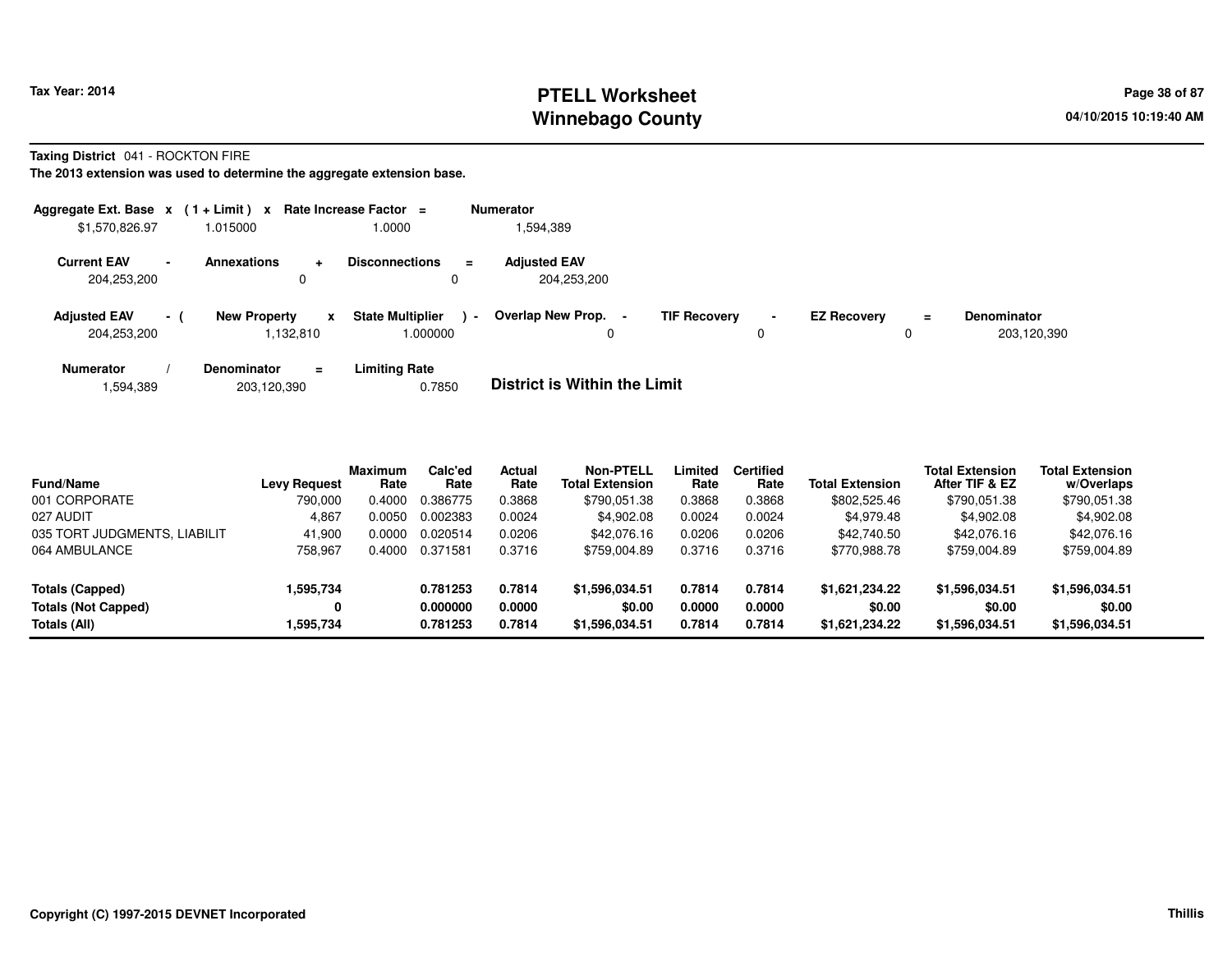# **PTELL Worksheet Tax Year: 2014 Page 39 of 87 Page 39 of 87 Winnebago County**

#### **Taxing District** 043 - WEST SUBURBAN FIRE**The 2011 extension was used to determine the aggregate extension base.**

| Aggregate Ext. Base $x$ (1 + Limit) $x$<br>\$138,017.35 |                          | 1.015000                                      | Rate Increase Factor $=$<br>0000.1                    | <b>Numerator</b><br>140.088         |                     |             |                    |          |                                  |
|---------------------------------------------------------|--------------------------|-----------------------------------------------|-------------------------------------------------------|-------------------------------------|---------------------|-------------|--------------------|----------|----------------------------------|
| <b>Current EAV</b><br>22,519,768                        | $\overline{\phantom{a}}$ | <b>Annexations</b><br>÷<br>0                  | <b>Disconnections</b><br>$\equiv$<br>0                | <b>Adiusted EAV</b><br>22,519,768   |                     |             |                    |          |                                  |
| <b>Adjusted EAV</b><br>22,519,768                       | $-1$                     | <b>New Property</b><br>$\mathbf{x}$<br>52.732 | <b>State Multiplier</b><br>$\blacksquare$<br>1.000000 | <b>Overlap New Prop.</b>            | <b>TIF Recovery</b> | $\sim$<br>0 | <b>EZ Recovery</b> | $\equiv$ | <b>Denominator</b><br>22,467,036 |
| <b>Numerator</b>                                        |                          | <b>Denominator</b><br>Ξ.                      | <b>Limiting Rate</b>                                  | _ _ _ _ _ _ _ _ _ _ _ _ _ _ _ _ _ _ |                     |             |                    |          |                                  |

|--|

| <b>Fund/Name</b>             | <b>Levy Request</b> | <b>Maximum</b><br>Rate | Calc'ed<br>Rate | Actual<br>Rate | <b>Non-PTELL</b><br><b>Total Extension</b> | Limited<br>Rate | <b>Certified</b><br>Rate | <b>Total Extension</b> | <b>Total Extension</b><br>After TIF & EZ | <b>Total Extension</b><br>w/Overlaps |
|------------------------------|---------------------|------------------------|-----------------|----------------|--------------------------------------------|-----------------|--------------------------|------------------------|------------------------------------------|--------------------------------------|
| 001 CORPORATE                | 160.000             | 0.4000                 | 0.710487        | 0.4000         | \$90,079.07                                | 0.4000          | 0.4000                   | \$90,079.07            | \$90,079.07                              | \$90,079.07                          |
| 027 AUDIT                    | 3,500               | 0.0050                 | 0.015542        | 0.0050         | \$1,125.99                                 | 0.0050          | 0.0050                   | \$1,125.99             | \$1.125.99                               | \$1,125.99                           |
| 035 TORT JUDGMENTS, LIABILIT | 35,000              | 0.0000                 | 0.155419        | 0.1555         | \$35.018.24                                | 0.1555          | 0.1555                   | \$35,018.24            | \$35,018.24                              | \$35,018.24                          |
| Totals (Capped)              | 198,500             |                        | 0.881448        | 0.5605         | \$126,223,30                               | 0.5605          | 0.5605                   | \$126,223.30           | \$126,223,30                             | \$126,223.30                         |
| <b>Totals (Not Capped)</b>   |                     |                        | 0.000000        | 0.0000         | \$0.00                                     | 0.0000          | 0.0000                   | \$0.00                 | \$0.00                                   | \$0.00                               |
| Totals (All)                 | 198.500             |                        | 0.881448        | 0.5605         | \$126,223,30                               | 0.5605          | 0.5605                   | \$126,223.30           | \$126,223,30                             | \$126,223.30                         |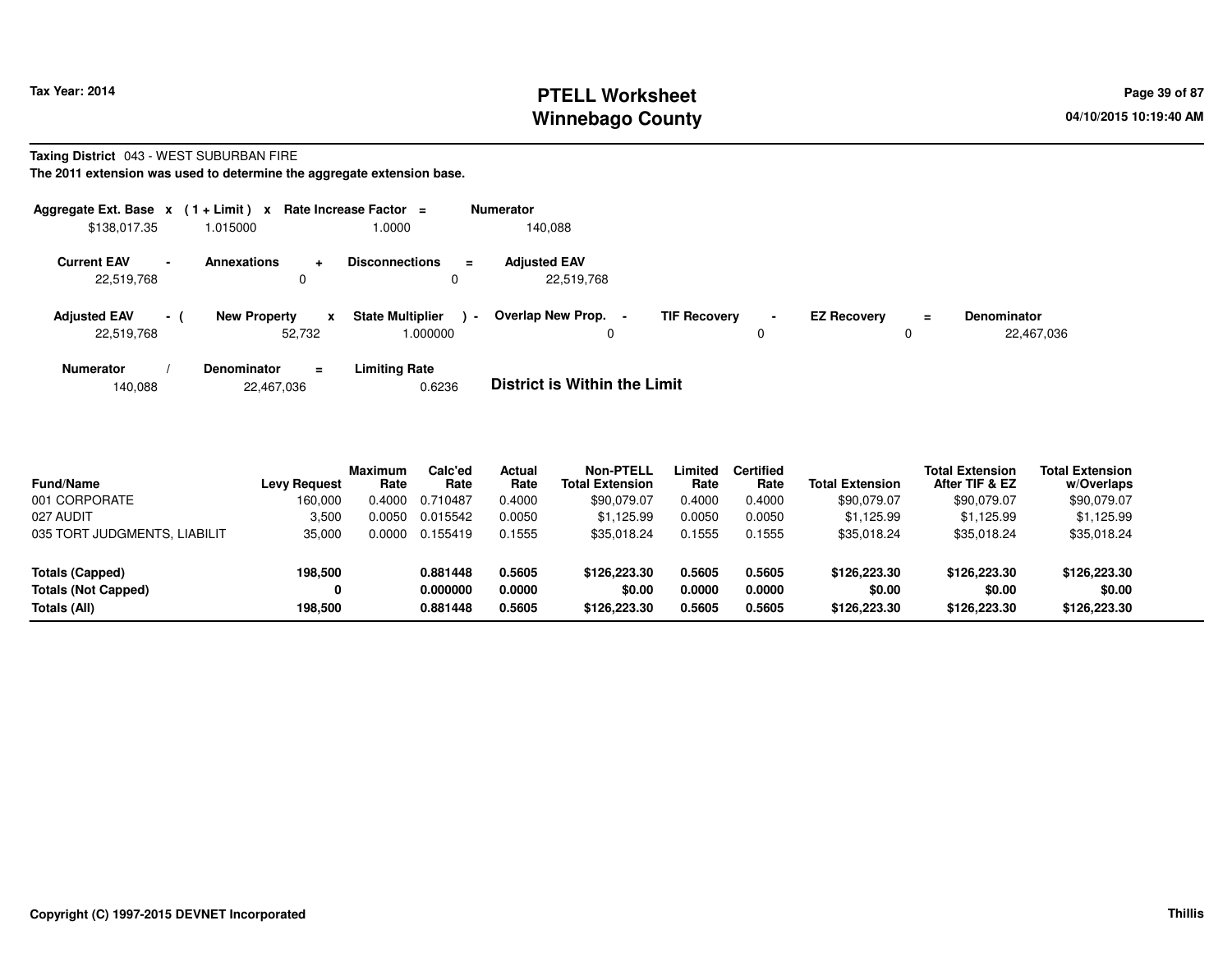# **PTELL Worksheet Tax Year: 2014 Page 40 of 87 PAGE 12 ASS ASSESSED ASSESSED ASSESSED ASSESSED ASSESSED ASSESSED AND RADIO PAGE 40 of 87 Winnebago County**

**Taxing District** 044 - W B S FIRE

**The 2011 extension was used to determine the aggregate extension base.**

| Aggregate Ext. Base $x$ (1 + Limit) $x$<br>\$747.544.87              | 1.015000                                       | Rate Increase Factor =<br>1.0000 |                                  | <b>Numerator</b>           | 758,758                                                    |                            |                                    |                                        |                                                          |                                                      |
|----------------------------------------------------------------------|------------------------------------------------|----------------------------------|----------------------------------|----------------------------|------------------------------------------------------------|----------------------------|------------------------------------|----------------------------------------|----------------------------------------------------------|------------------------------------------------------|
| <b>Current EAV</b><br>$\blacksquare$<br>114,430,294                  | <b>Annexations</b><br>÷<br>0                   | <b>Disconnections</b>            | $\equiv$<br>$\Omega$             | <b>Adjusted EAV</b>        | 114,430,294                                                |                            |                                    |                                        |                                                          |                                                      |
| <b>Adjusted EAV</b><br>- (<br>114,430,294                            | <b>New Property</b><br>$\mathbf{x}$<br>264,203 | <b>State Multiplier</b>          | $\lambda$ -<br>1.000000          |                            | Overlap New Prop.<br>$\blacksquare$<br>0                   | <b>TIF Recovery</b>        | 0                                  | <b>EZ Recovery</b><br>$\Omega$         | <b>Denominator</b><br>$\equiv$                           | 114,166,091                                          |
| <b>Numerator</b><br>758,758                                          | <b>Denominator</b><br>$=$<br>114,166,091       | <b>Limiting Rate</b>             | 0.6647                           |                            | <b>District is Over the Limit</b>                          |                            |                                    |                                        |                                                          |                                                      |
| <b>Limiting Rate</b><br>0.6647                                       | <b>Computed Rate</b><br>$\equiv$<br>0.683200   | <b>Reduction Factor</b>          | 0.9729                           |                            |                                                            |                            |                                    |                                        |                                                          |                                                      |
| <b>Fund/Name</b><br>001 CORPORATE                                    | <b>Levy Request</b><br>365,640                 | <b>Maximum</b><br>Rate<br>0.4000 | Calc'ed<br>Rate<br>0.319531      | Actual<br>Rate<br>0.3196   | <b>Non-PTELL</b><br><b>Total Extension</b><br>\$365,719.22 | Limited<br>Rate<br>0.3107  | <b>Certified</b><br>Rate<br>0.3107 | <b>Total Extension</b><br>\$355,534.92 | <b>Total Extension</b><br>After TIF & EZ<br>\$355,534.92 | <b>Total Extension</b><br>w/Overlaps<br>\$355,534.92 |
| 013 FIREFIGHTERS PENSION<br>027 AUDIT                                | 21,809<br>5,239                                | 0.0000<br>0.0500                 | 0.019059<br>0.004578             | 0.0191<br>0.0046           | \$21,856.19<br>\$5,263.79                                  | 0.0186<br>0.0045           | 0.0186<br>0.0045                   | \$21,284.03<br>\$5,149.36              | \$21,284.03<br>\$5,149.36                                | \$21,284.03<br>\$5,149.36                            |
| 047 SOCIAL SECURITY<br>064 AMBULANCE                                 | 12,305<br>376,483                              | 0.0000<br>0.4000                 | 0.010753<br>0.329006             | 0.0108<br>0.3291           | \$12,358.47<br>\$376,590.10                                | 0.0106<br>0.3203           | 0.0106<br>0.3203                   | \$12,129.61<br>\$366,520.23            | \$12,129.61<br>\$366,520.23                              | \$12,129.61<br>\$366,520.23                          |
| <b>Totals (Capped)</b><br><b>Totals (Not Capped)</b><br>Totals (All) | 781,476<br>0<br>781,476                        |                                  | 0.682927<br>0.000000<br>0.682927 | 0.6832<br>0.0000<br>0.6832 | \$781,787.77<br>\$0.00<br>\$781,787.77                     | 0.6647<br>0.0000<br>0.6647 | 0.6647<br>0.0000<br>0.6647         | \$760,618.16<br>\$0.00<br>\$760,618.16 | \$760,618.15<br>\$0.00<br>\$760,618.15                   | \$760,618.15<br>\$0.00<br>\$760,618.15               |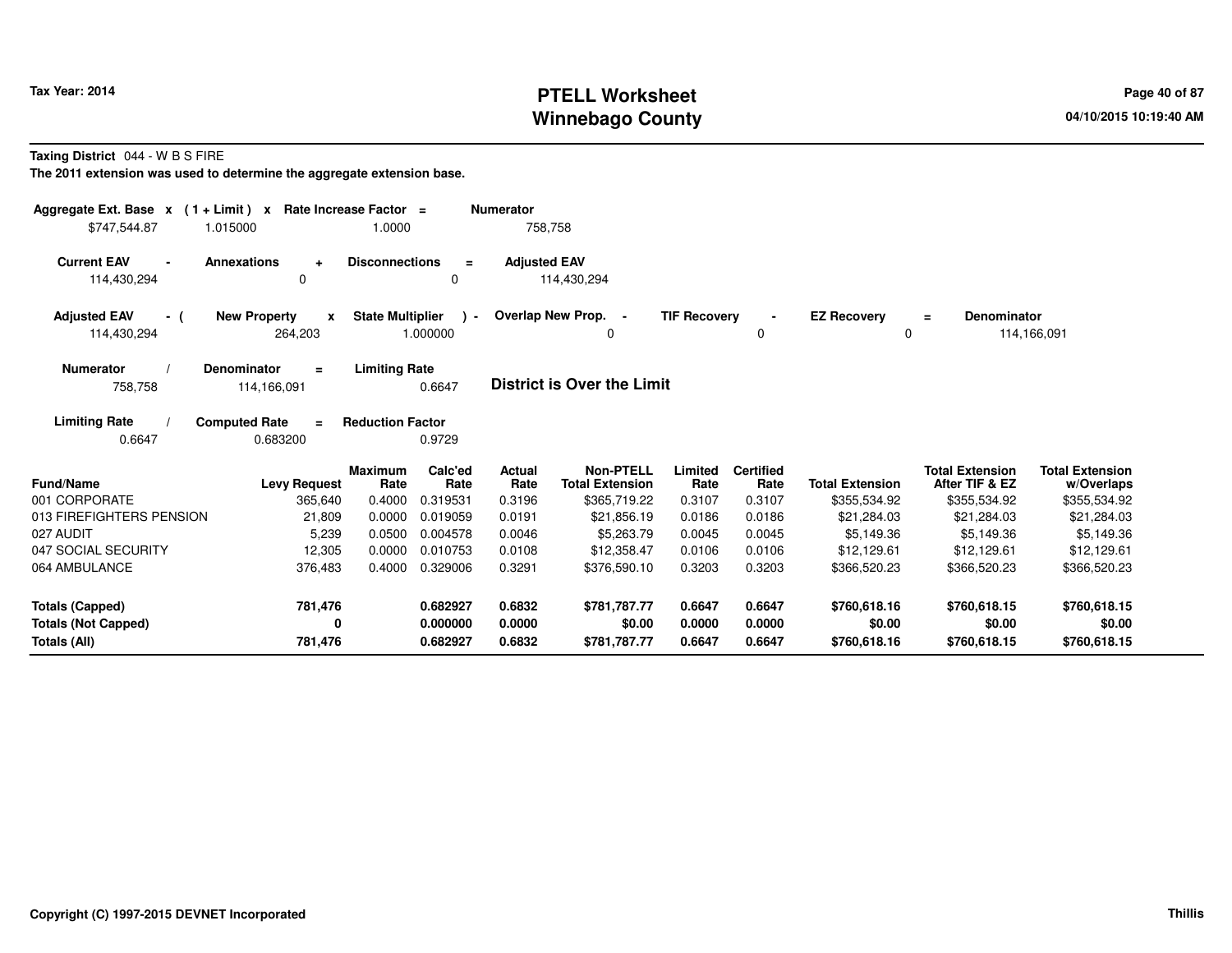### **PTELL Worksheet Tax Year: 2014 Page 41 of 87 PAGE 12 At 2014 Page 41 of 87 Winnebago County**

### **Taxing District** 046 - ROCKFORD PARK DISTRICT

**The 2013 extension was used to determine the aggregate extension base.**

| Aggregate Ext. Base $x$ (1 + Limit) $x$ |                |                                       | Rate Increase Factor =             | <b>Numerator</b>                               |                     |                     |                                             |                                     |
|-----------------------------------------|----------------|---------------------------------------|------------------------------------|------------------------------------------------|---------------------|---------------------|---------------------------------------------|-------------------------------------|
| \$17,459,586.89                         |                | 1.015000                              | .0000                              | 17.721.481                                     |                     |                     |                                             |                                     |
| <b>Current EAV</b><br>2,109,477,022     | $\blacksquare$ | Annexations<br>÷<br>302,182           | <b>Disconnections</b><br>$\equiv$  | <b>Adjusted EAV</b><br>2,109,174,840           |                     |                     |                                             |                                     |
| <b>Adjusted EAV</b><br>2,109,174,840    | $-1$           | <b>New Property</b><br>x<br>4,829,577 | <b>State Multiplier</b><br>.000000 | Overlap New Prop.<br>$\blacksquare$<br>179.722 | <b>TIF Recovery</b> | $\blacksquare$<br>0 | <b>EZ Recovery</b><br>$\equiv$<br>9.727.120 | <b>Denominator</b><br>2,094,438,421 |
| <b>Numerator</b>                        |                | <b>Denominator</b><br>$\equiv$        | <b>Limiting Rate</b>               | _ _ _ _ _ _ _ _ _ _ _ _ _ _ _ _ _ _            |                     |                     |                                             |                                     |

| <b>Fund/Name</b>             | Levy Request | Maximum<br>Rate | Calc'ed<br>Rate | <b>Actual</b><br>Rate | <b>Non-PTELL</b><br><b>Total Extension</b> | Limited<br>Rate | <b>Certified</b><br>Rate | <b>Total Extension</b> | <b>Total Extension</b><br>After TIF & EZ | <b>Total Extension</b><br>w/Overlaps |
|------------------------------|--------------|-----------------|-----------------|-----------------------|--------------------------------------------|-----------------|--------------------------|------------------------|------------------------------------------|--------------------------------------|
| 001 CORPORATE                | 6,543,000    | 0.3500          | 0.310172        | 0.3102                | \$6,447,274.99                             | 0.3102          | 0.3102                   | \$6,542,466.55         | \$6,447,274.99                           | \$6,543,597.72                       |
| 003 BONDS & INT 2015         | 0            | 0.0000          | 0.000000        | 0.0000                | \$0.00                                     | 0.0000          | 0.0000                   | \$0.00                 | \$0.00                                   | \$0.00                               |
| 003A BONDS & INT 2004 - 2014 | 5,439,280    | 0.0000          | 0.257850        | 0.2579                | \$5,360,258.61                             | 0.2579          | 0.2579                   | \$5,439,400.79         | \$5,360,258.61                           | \$5,440,341.24                       |
| 005 I. M. R. F.              | 835,000      | 0.0000          | 0.039583        | 0.0396                | \$823,056.38                               | 0.0396          | 0.0396                   | \$835,208.50           | \$823,056.38                             | \$835,352.90                         |
| 014 POLICE PROTECTION        | 519,000      | 0.0250          | 0.024603        | 0.0247                | \$513,371.03                               | 0.0247          | 0.0247                   | \$520,950.75           | \$513,371.03                             | \$521,040.82                         |
| 027 AUDIT                    | 55,000       | 0.0050          | 0.002607        | 0.0027                | \$56,117.48                                | 0.0027          | 0.0027                   | \$56,946.03            | \$56,117.48                              | \$56,955.88                          |
| 035 TORT JUDGMENTS, LIABILIT | 773,000      | 0.0000          | 0.036644        | 0.0367                | \$762,782.05                               | 0.0367          | 0.0367                   | \$774.044.24           | \$762,782.05                             | \$774,178.07                         |
| 047 SOCIAL SECURITY          | 834,000      | 0.0000          | 0.039536        | 0.0396                | \$823,056.38                               | 0.0396          | 0.0396                   | \$835,208.50           | \$823,056.38                             | \$835,352.90                         |
| 107 HISTORICAL MUSEUM        | .453,000     | 0.0700          | 0.068880        | 0.0689                | \$1.432.034.97                             | 0.0689          | 0.0689                   | \$1,453,178.42         | \$1,432,034.97                           | \$1,453,429.67                       |
| 122 RECREATION               | 6,514,221    | 0.3700          | 0.308807        | 0.3089                | \$6,420,255.46                             | 0.3089          | 0.3089                   | \$6,515,048.09         | \$6,420,255.46                           | \$6,516,174.52                       |
| 126 REC PROGRAMS/HANDICAP    | 831,000      | 0.0400          | 0.039394        | 0.0394                | \$818,899.53                               | 0.0394          | 0.0394                   | \$830,990.27           | \$818,899.53                             | \$831,133.95                         |
| <b>Totals (Capped)</b>       | 17,526,221   |                 | 0.830832        | 0.8313                | \$17,277,948.74                            | 0.8313          | 0.8313                   | \$17,533,051.08        | \$17,277,948.74                          | \$17,536,082.48                      |
| <b>Totals (Not Capped)</b>   | 6,270,280    |                 | 0.297244        | 0.2973                | \$6,179,158.14                             | 0.2973          | 0.2973                   | \$6,270,391.06         | \$6,179,158.14                           | \$6,271,475.19                       |
| Totals (All)                 | 23,796,501   |                 | 1.128076        | 1.1286                | \$23,457,106.88                            | 1.1286          | 1.1286                   | \$23,803,442.14        | \$23,457,106.88                          | \$23,807,557.67                      |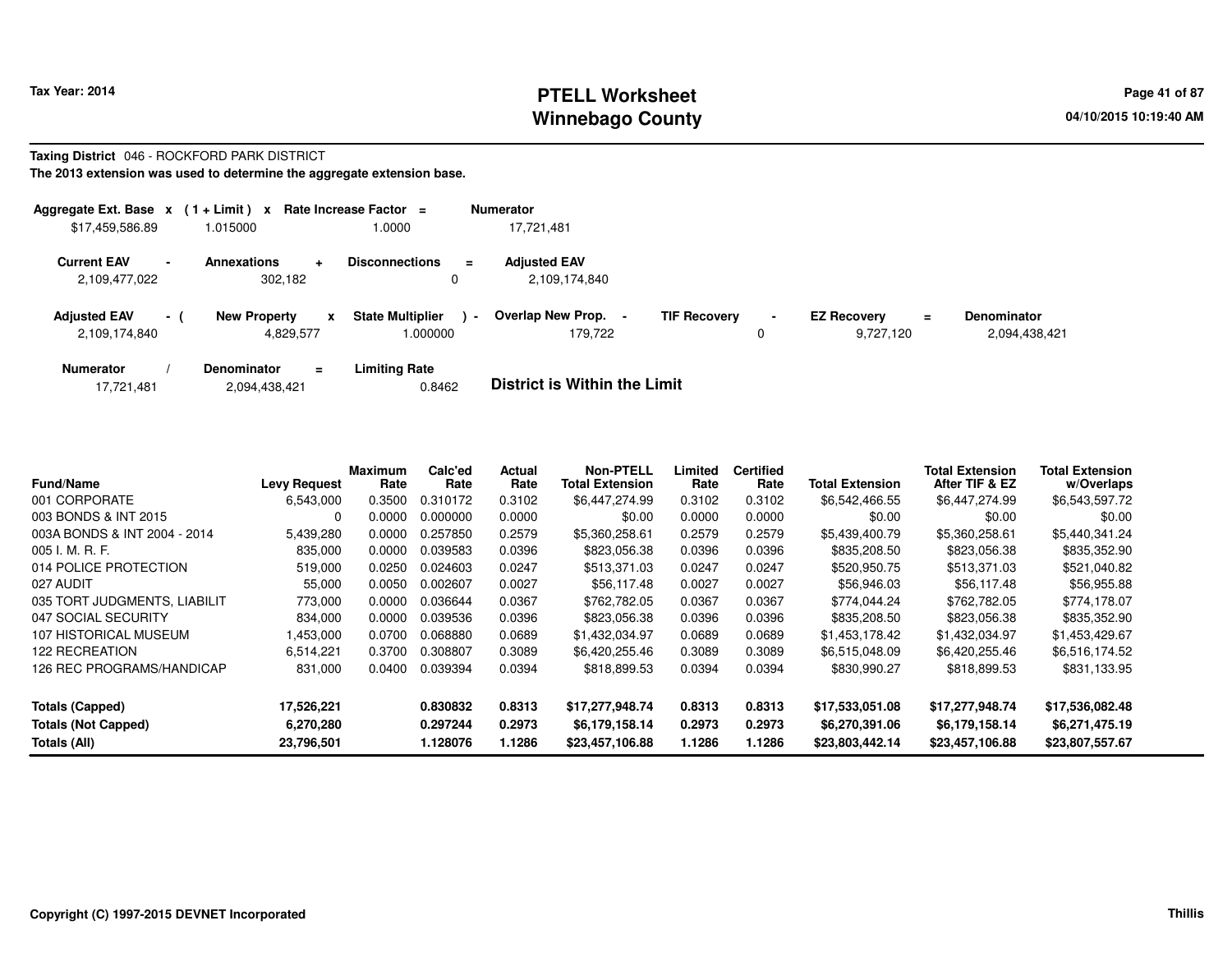# **PTELL Worksheet Tax Year: 2014 Page 42 of 87 Page 42 of 87 Winnebago County**

**Taxing District** 047 - SUMNER PARK

**The 2013 extension was used to determine the aggregate extension base.**

| Aggregate Ext. Base $x$ (1+Limit) $x$                        |     |                                     | Rate Increase Factor $=$               | <b>Numerator</b>                         |                     |                     |                    |               |                                  |
|--------------------------------------------------------------|-----|-------------------------------------|----------------------------------------|------------------------------------------|---------------------|---------------------|--------------------|---------------|----------------------------------|
| \$105,795.96                                                 |     | 1.015000                            | 0000.1                                 | 107,383                                  |                     |                     |                    |               |                                  |
| <b>Current EAV</b><br>$\overline{\phantom{0}}$<br>71,637,432 |     | <b>Annexations</b><br>$\pm$<br>0    | <b>Disconnections</b><br>$\equiv$<br>0 | <b>Adjusted EAV</b><br>71.637.432        |                     |                     |                    |               |                                  |
| <b>Adjusted EAV</b><br>71,637,432                            | - 1 | <b>New Property</b><br>x<br>204,743 | <b>State Multiplier</b><br>1.000000    | Overlap New Prop.<br>$\blacksquare$<br>0 | <b>TIF Recovery</b> | $\blacksquare$<br>0 | <b>EZ Recovery</b> | $\equiv$<br>0 | <b>Denominator</b><br>71,432,689 |
| Numerator                                                    |     | <b>Denominator</b><br>$\equiv$      | <b>Limiting Rate</b>                   | _ _ _ _ _ _ _ _ _ _ _ _ _ _ _ _ _        |                     |                     |                    |               |                                  |

107,38371,432,689 0.1504 **District is Within the Limit**

| <b>Fund/Name</b><br>001 CORPORATE<br><b>122 RECREATION</b>    | <b>Levy Request</b><br>78.188<br>29,500 | <b>Maximum</b><br>Rate<br>.3500<br>0.3700 | Calc'ed<br>Rate<br>0.109144<br>0.041180 | <b>Actual</b><br>Rate<br>0.1092<br>0.0412 | Non-PTELL<br><b>Total Extension</b><br>\$78,228.08<br>\$29,514.62 | Limited<br>Rate<br>0.1092<br>0.0412 | Certified<br>Rate<br>0.1092<br>0.0412 | <b>Total Extension</b><br>\$78,228.08<br>\$29,514.62 | <b>Total Extension</b><br>After TIF & EZ<br>\$78,228.08<br>\$29,514.62 | <b>Total Extension</b><br>w/Overlaps<br>\$78,228.08<br>\$29,514.62 |  |
|---------------------------------------------------------------|-----------------------------------------|-------------------------------------------|-----------------------------------------|-------------------------------------------|-------------------------------------------------------------------|-------------------------------------|---------------------------------------|------------------------------------------------------|------------------------------------------------------------------------|--------------------------------------------------------------------|--|
| Totals (Capped)<br><b>Totals (Not Capped)</b><br>Totals (All) | 107,688<br>0<br>107.688                 |                                           | 0.150324<br>0.000000<br>0.150324        | 0.1504<br>0.0000<br>0.1504                | \$107,742.70<br>\$0.00<br>\$107,742.70                            | 0.1504<br>0.0000<br>0.1504          | 0.1504<br>0.0000<br>0.1504            | \$107.742.70<br>\$0.00<br>\$107,742.70               | \$107.742.70<br>\$0.00<br>\$107.742.70                                 | \$107,742.70<br>\$0.00<br>\$107,742.70                             |  |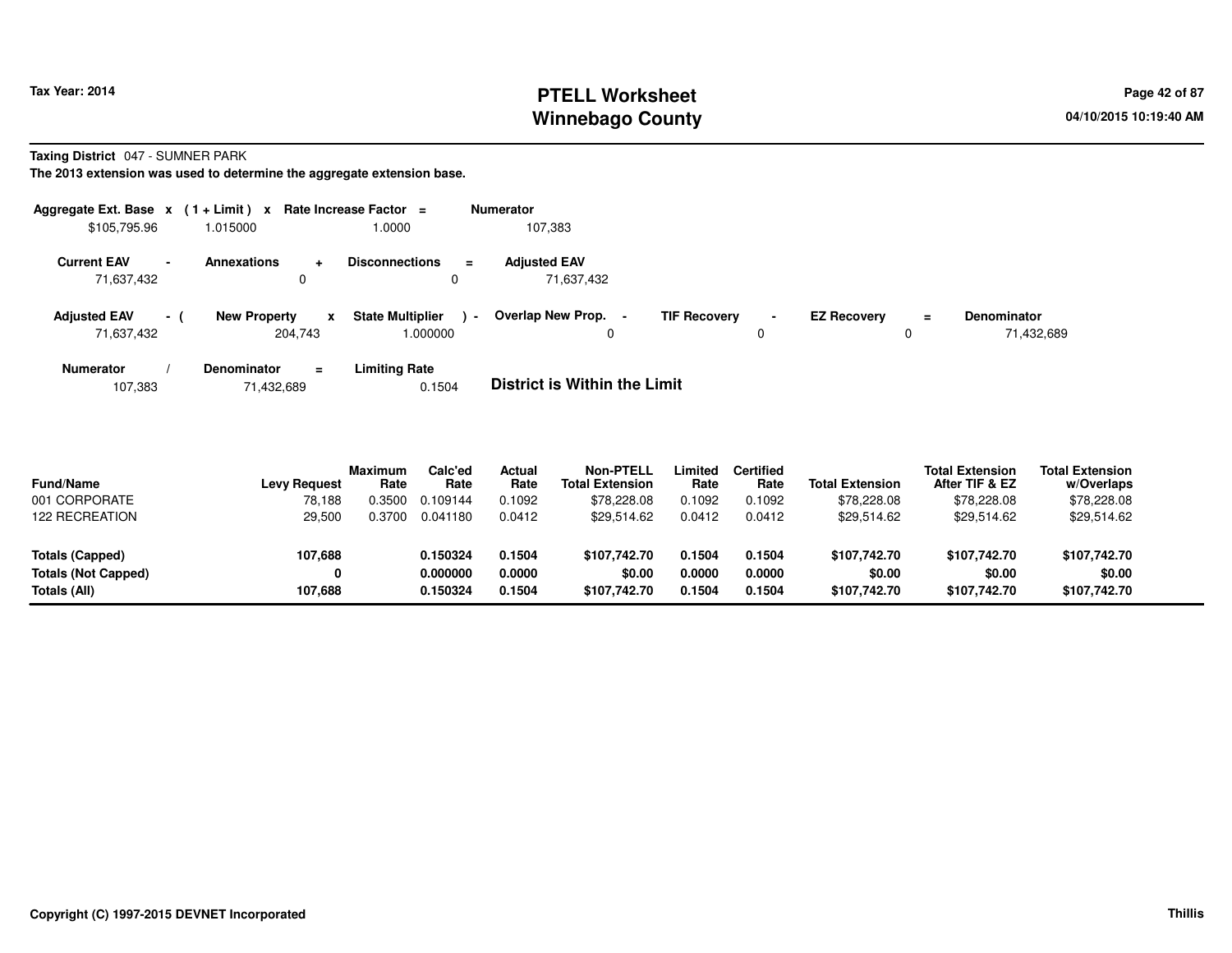# **PTELL Worksheet Tax Year: 2014 Page 43 of 87 Page 43 of 87 Winnebago County**

#### **Taxing District** 048 - WINNEBAGO PARK DISTRICT**The 2013 extension was used to determine the aggregate extension base.**

| Aggregate Ext. Base $x$ (1 + Limit) $x$<br>\$114,472.60                     | 1.015000                                           | Rate Increase Factor =<br>1.0000 |                                  | <b>Numerator</b><br>116,190 |                                            |                            |                            |                                        |                                          |                                        |
|-----------------------------------------------------------------------------|----------------------------------------------------|----------------------------------|----------------------------------|-----------------------------|--------------------------------------------|----------------------------|----------------------------|----------------------------------------|------------------------------------------|----------------------------------------|
| <b>Current EAV</b><br>92,257,490                                            | <b>Annexations</b><br>$\ddot{}$<br>0               | <b>Disconnections</b>            | $\equiv$<br>0                    | <b>Adjusted EAV</b>         | 92,257,490                                 |                            |                            |                                        |                                          |                                        |
| <b>Adjusted EAV</b><br>- (<br>92,257,490                                    | <b>New Property</b><br>$\boldsymbol{x}$<br>206,930 | <b>State Multiplier</b>          | $\sim$<br>1.000000               |                             | Overlap New Prop.<br>0                     | <b>TIF Recovery</b>        | $\blacksquare$<br>0        | <b>EZ Recovery</b><br>0                | <b>Denominator</b><br>$\equiv$           | 92,050,560                             |
| <b>Numerator</b><br>116,190                                                 | Denominator<br>$\equiv$<br>92,050,560              | <b>Limiting Rate</b>             | 0.1263                           |                             | <b>District is Over the Limit</b>          |                            |                            |                                        |                                          |                                        |
| <b>Limiting Rate</b><br>0.1263                                              | <b>Computed Rate</b><br>$\equiv$<br>0.130300       | <b>Reduction Factor</b>          | 0.9693                           |                             |                                            |                            |                            |                                        |                                          |                                        |
| Fund/Name                                                                   | <b>Levy Request</b>                                | <b>Maximum</b><br>Rate           | Calc'ed<br>Rate                  | <b>Actual</b><br>Rate       | <b>Non-PTELL</b><br><b>Total Extension</b> | Limited<br>Rate            | <b>Certified</b><br>Rate   | <b>Total Extension</b>                 | <b>Total Extension</b><br>After TIF & EZ | <b>Total Extension</b><br>w/Overlaps   |
| 001 CORPORATE                                                               | 113,100                                            | 0.3500                           | 0.122592                         | 0.1226                      | \$113,107.68                               | 0.1202                     | 0.1202                     | \$110,893.50                           | \$110,893.50                             | \$110,893.50                           |
| 027 AUDIT                                                                   | 2,500                                              | 0.0050                           | 0.002710                         | 0.0028                      | \$2,583.21                                 | 0.0028                     | 0.0028                     | \$2,583.21                             | \$2,583.21                               | \$2,583.21                             |
| 035 TORT JUDGMENTS, LIABILIT                                                | 3,500                                              | 0.0000                           | 0.003794                         | 0.0038                      | \$3,505.78                                 | 0.0022                     | 0.0022                     | \$2,029.66                             | \$2,029.66                               | \$2,029.66                             |
| 047 SOCIAL SECURITY                                                         | 1,000                                              | 0.0000                           | 0.001084                         | 0.0011                      | \$1.014.83                                 | 0.0011                     | 0.0011                     | \$1,014.83                             | \$1.014.83                               | \$1.014.83                             |
| <b>Totals (Capped)</b><br><b>Totals (Not Capped)</b><br><b>Totals (All)</b> | 120,100<br>0<br>120,100                            |                                  | 0.130180<br>0.000000<br>0.130180 | 0.1303<br>0.0000<br>0.1303  | \$120,211.50<br>\$0.00<br>\$120,211.50     | 0.1263<br>0.0000<br>0.1263 | 0.1263<br>0.0000<br>0.1263 | \$116,521.21<br>\$0.00<br>\$116,521.21 | \$116,521.20<br>\$0.00<br>\$116,521.20   | \$116,521.20<br>\$0.00<br>\$116,521.20 |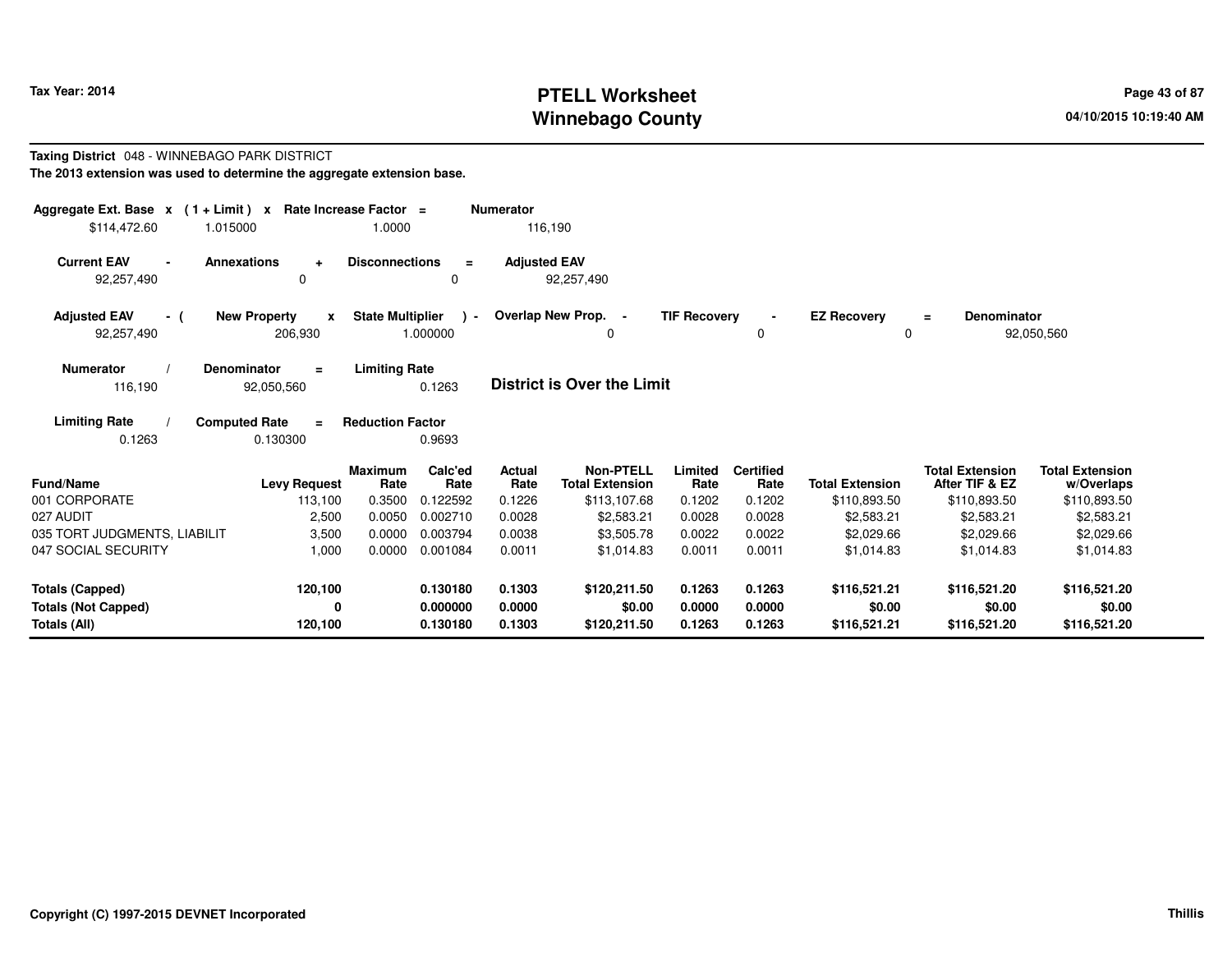# **PTELL Worksheet Tax Year: 2014 Page 44 of 87 Page 44 of 87 Winnebago County**

#### **Taxing District** 049 - SEWARD PARK DISTRICT**The 2012 extension was used to determine the aggregate extension base.**

| Aggregate Ext. Base $x$ (1+Limit) x |                          |                               |                           | Rate Increase Factor $=$             |          | <b>Numerator</b>                  |                     |   |                    |               |                                  |
|-------------------------------------|--------------------------|-------------------------------|---------------------------|--------------------------------------|----------|-----------------------------------|---------------------|---|--------------------|---------------|----------------------------------|
| \$25,021.33                         |                          | 1.015000                      |                           | 1.0000                               |          | 25,397                            |                     |   |                    |               |                                  |
| <b>Current EAV</b><br>15,923,019    | $\overline{\phantom{a}}$ | <b>Annexations</b>            | $\ddot{\phantom{1}}$<br>0 | <b>Disconnections</b><br>$\mathbf 0$ | $\equiv$ | <b>Adjusted EAV</b><br>15,923,019 |                     |   |                    |               |                                  |
| <b>Adjusted EAV</b><br>15,923,019   | $\sim$ 1                 | <b>New Property</b><br>51.766 | x                         | <b>State Multiplier</b><br>000000.1  | $\sim$   | Overlap New Prop.<br>υ            | <b>TIF Recovery</b> | 0 | <b>EZ Recoverv</b> | $\equiv$<br>0 | <b>Denominator</b><br>15,871,253 |
| <b>Numerator</b>                    |                          | <b>Denominator</b>            | $\equiv$                  | <b>Limiting Rate</b>                 |          | _ _ _ _ _ _ _ _ _ _ _ _ _ _ _ _ _ |                     |   |                    |               |                                  |

25,39715,871,253 0.1601 **District is Within the Limit**

| <b>Fund/Name</b><br>001 CORPORATE | <b>Levy Request</b><br>25,000 | <b>Maximum</b><br>Rate<br>0.3500 | Calc'ed<br>Rate<br>0.157005 | Actual<br>Rate<br>0.1571 | <b>Non-PTELL</b><br><b>Total Extension</b><br>\$25,015.06 | Limited<br>Rate<br>0.1571 | <b>Certified</b><br>Rate<br>0.1571 | <b>Total Extension</b><br>\$25,015,06 | <b>Total Extension</b><br>After TIF & EZ<br>\$25,015.06 | <b>Total Extension</b><br>w/Overlaps<br>\$25,015.06 |  |
|-----------------------------------|-------------------------------|----------------------------------|-----------------------------|--------------------------|-----------------------------------------------------------|---------------------------|------------------------------------|---------------------------------------|---------------------------------------------------------|-----------------------------------------------------|--|
| Totals (Capped)                   | 25,000                        |                                  | 0.157005                    | 0.1571                   | \$25,015.06                                               | 0.1571                    | 0.1571                             | \$25,015,06                           | \$25,015.06                                             | \$25,015.06                                         |  |
| Totals (Not Capped)               |                               |                                  | 0.000000                    | 0.0000                   | \$0.00                                                    | 0.0000                    | 0.0000                             | \$0.00                                | \$0.00                                                  | \$0.00                                              |  |
| Totals (All)                      | 25,000                        |                                  | 0.157005                    | 0.1571                   | \$25,015.06                                               | 0.1571                    | 0.1571                             | \$25,015.06                           | \$25,015.06                                             | \$25,015.06                                         |  |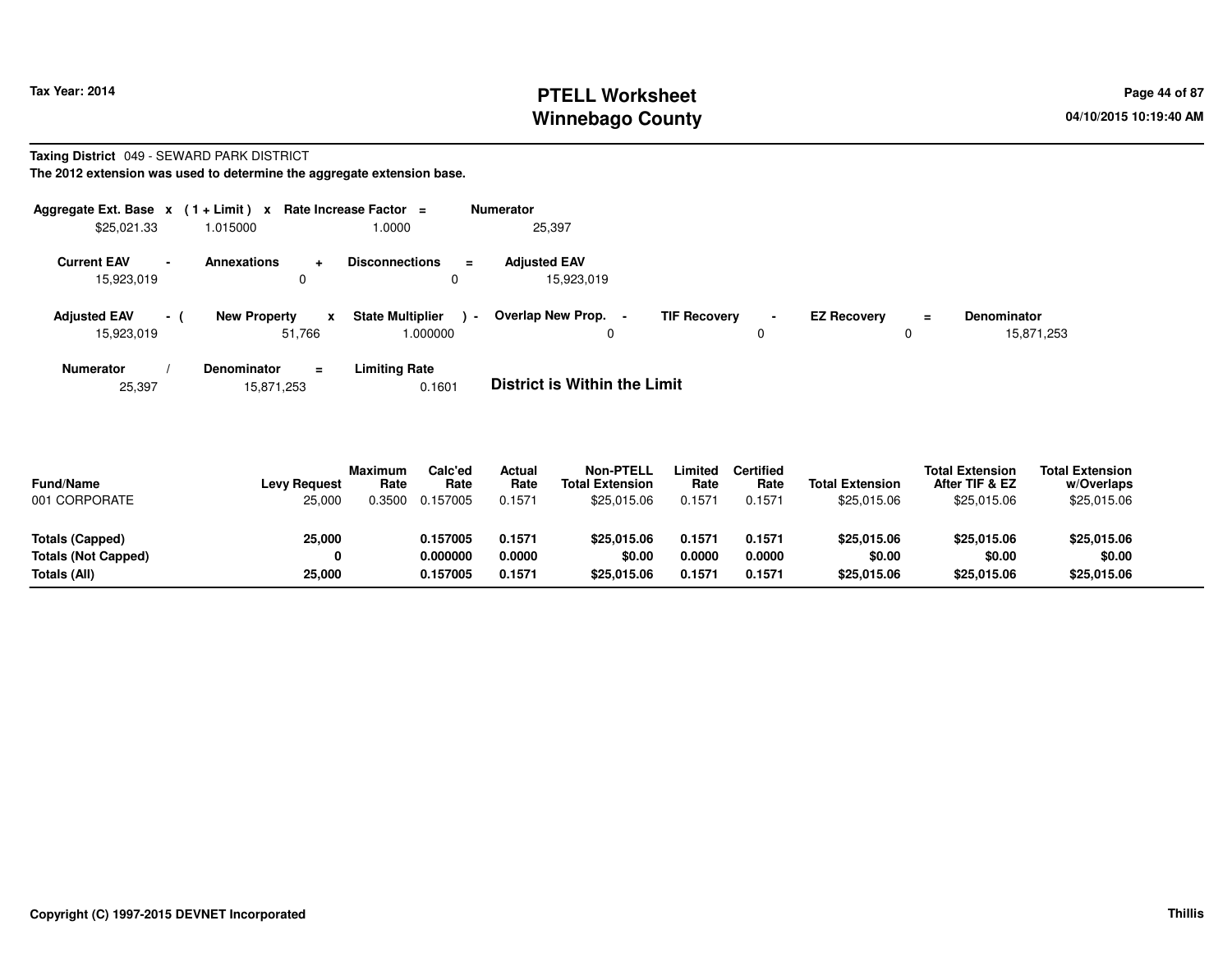# **PTELL Worksheet Tax Year: 2014 Page 45 of 87 Page 45 of 87 Winnebago County**

### **Taxing District** 050 - DURAND SANITARY

**The 2011 extension was used to determine the aggregate extension base.**

| Aggregate Ext. Base $x$ (1 + Limit) $x$ |                          |                     |          | Rate Increase Factor $=$            | <b>Numerator</b>                  |                     |                     |                    |          |                                  |
|-----------------------------------------|--------------------------|---------------------|----------|-------------------------------------|-----------------------------------|---------------------|---------------------|--------------------|----------|----------------------------------|
| \$6,468.48                              |                          | 1.015000            |          | 1.0000                              | 6,566                             |                     |                     |                    |          |                                  |
| <b>Current EAV</b><br>15,074,527        | $\overline{\phantom{a}}$ | <b>Annexations</b>  | ۰        | <b>Disconnections</b><br>$\equiv$   | <b>Adiusted EAV</b><br>15,074,527 |                     |                     |                    |          |                                  |
| <b>Adjusted EAV</b><br>15,074,527       | $\sim$ 10 $\pm$          | <b>New Property</b> | x        | <b>State Multiplier</b><br>1.000000 | Overlap New Prop.<br>$\sim$       | <b>TIF Recovery</b> | $\blacksquare$<br>0 | <b>EZ Recovery</b> | $\equiv$ | <b>Denominator</b><br>15,074,527 |
| <b>Numerator</b>                        |                          | Denominator         | $\equiv$ | <b>Limiting Rate</b>                | _                                 |                     |                     |                    |          |                                  |

6,56615,074,527 0.0436 **District is Within the Limit**

| <b>Fund/Name</b><br>001 CORPORATE | <b>Levy Request</b><br>6,453 | <b>Maximum</b><br>Rate<br>.2500 | Calc'ed<br>Rate<br>0.042807 | <b>Actual</b><br>Rate<br>0.0429 | <b>Non-PTELL</b><br><b>Total Extension</b><br>\$6,466.97 | .imited<br>Rate<br>0.0429 | Certified<br>Rate<br>0.0429 | <b>Total Extension</b><br>\$6,573.93 | <b>Total Extension</b><br>After TIF & EZ<br>\$6,466.97 | <b>Total Extension</b><br>w/Overlaps<br>\$6,466.97 |  |
|-----------------------------------|------------------------------|---------------------------------|-----------------------------|---------------------------------|----------------------------------------------------------|---------------------------|-----------------------------|--------------------------------------|--------------------------------------------------------|----------------------------------------------------|--|
| Totals (Capped)                   | 6,453                        |                                 | 0.042807                    | 0.0429                          | \$6,466.97                                               | 0.0429                    | 0.0429                      | \$6,573.93                           | \$6.466.97                                             | \$6,466.97                                         |  |
| Totals (Not Capped)               | 0                            |                                 | 0.000000                    | 0.0000                          | \$0.00                                                   | 0.0000                    | 0.0000                      | \$0.00                               | \$0.00                                                 | \$0.00                                             |  |
| Totals (All)                      | 6,453                        |                                 | 0.042807                    | 0.0429                          | \$6,466.97                                               | 0.0429                    | 0.0429                      | \$6,573.93                           | \$6,466.97                                             | \$6,466.97                                         |  |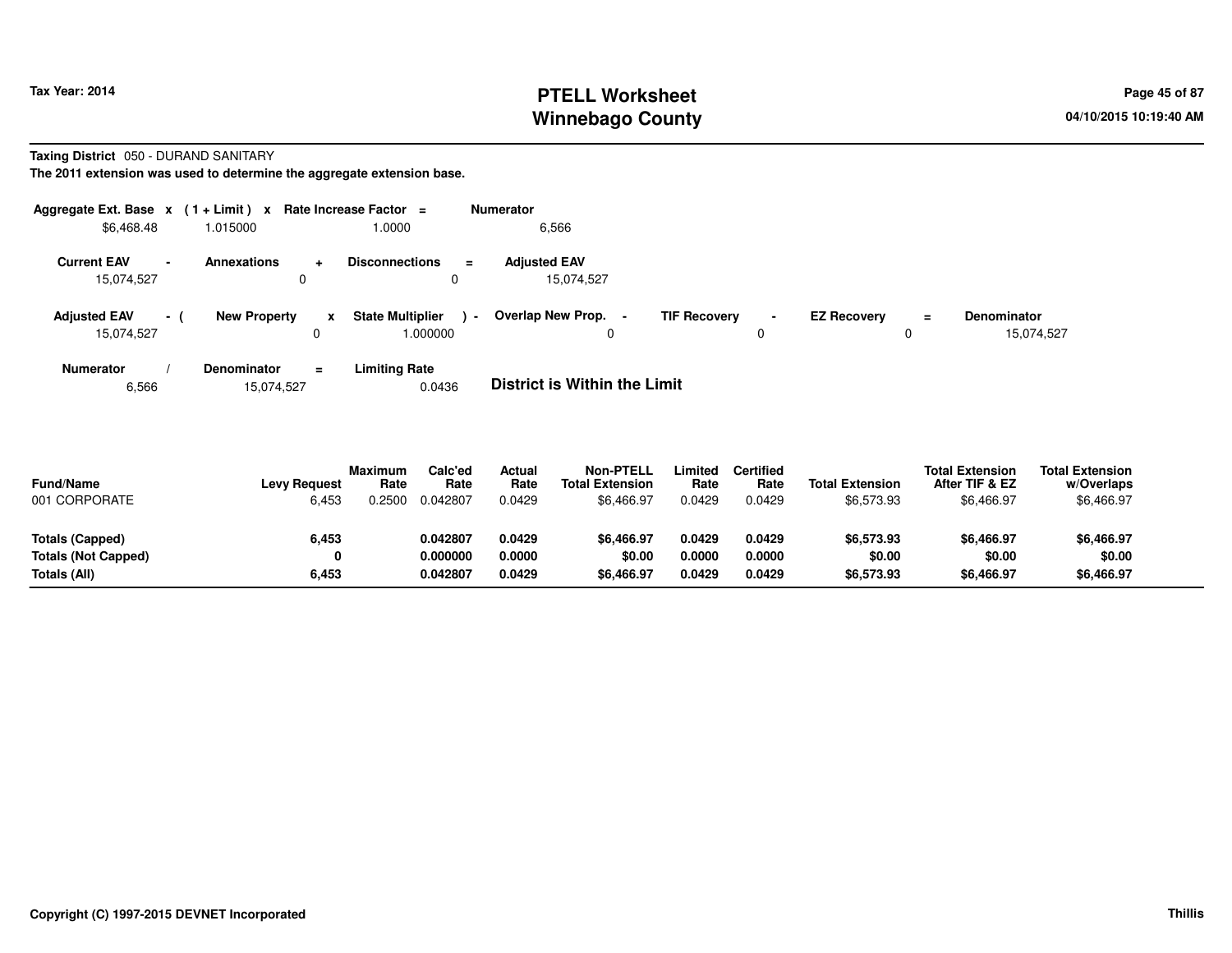# **PTELL Worksheet Tax Year: 2014 Page 46 of 87 Page 46 of 87 Winnebago County**

#### **Taxing District** 051 - ROCK RIVER WATER REC**The 2013 extension was used to determine the aggregate extension base.**

| Aggregate Ext. Base $x$ (1 + Limit) x Rate Increase Factor =<br>\$4.742.684.79 | 1.015000                                         | 1.0000                  |                          | <b>Numerator</b><br>4,813,825 |                                            |                     |                          |                                 |                                                 |                                      |
|--------------------------------------------------------------------------------|--------------------------------------------------|-------------------------|--------------------------|-------------------------------|--------------------------------------------|---------------------|--------------------------|---------------------------------|-------------------------------------------------|--------------------------------------|
| <b>Current EAV</b><br>2,417,158,428                                            | <b>Annexations</b><br>$\ddot{}$<br>3,407,709     | <b>Disconnections</b>   | $\equiv$<br>0            | <b>Adjusted EAV</b>           | 2,413,750,719                              |                     |                          |                                 |                                                 |                                      |
| <b>Adjusted EAV</b><br>- (<br>2,413,750,719                                    | <b>New Property</b><br>$\pmb{\chi}$<br>6,700,123 | <b>State Multiplier</b> | $\mathbf{r}$<br>1.000000 |                               | Overlap New Prop. -<br>ŋ                   | <b>TIF Recovery</b> | 0                        | <b>EZ Recovery</b><br>9,727,120 | <b>Denominator</b><br>$\equiv$<br>2,397,323,476 |                                      |
| <b>Numerator</b><br>4,813,825                                                  | <b>Denominator</b><br>$=$<br>2,397,323,476       | <b>Limiting Rate</b>    | 0.2008                   |                               | <b>District is Over the Limit</b>          |                     |                          |                                 |                                                 |                                      |
| <b>Limiting Rate</b><br>0.2008                                                 | <b>Computed Rate</b><br>$\equiv$<br>0.210000     | <b>Reduction Factor</b> | 0.9562                   |                               |                                            |                     |                          |                                 |                                                 |                                      |
| <b>Fund/Name</b>                                                               | <b>Levy Request</b>                              | <b>Maximum</b><br>Rate  | Calc'ed<br>Rate          | Actual<br>Rate                | <b>Non-PTELL</b><br><b>Total Extension</b> | Limited<br>Rate     | <b>Certified</b><br>Rate | <b>Total Extension</b>          | <b>Total Extension</b><br>After TIF & EZ        | <b>Total Extension</b><br>w/Overlaps |
| 001 CORPORATE                                                                  | 3,113,300                                        | 0.1660                  | 0.128800                 | 0.1288                        | \$3,113,300.06                             | 0.1230              | 0.1230                   | \$3,021,439.93                  | \$2,973,104.87                                  | \$2,973,104.87                       |
| 003 BONDS & INT 2007                                                           | $\Omega$                                         | 0.0000                  | 0.000000                 | 0.0000                        | \$0.00                                     | 0.0000              | 0.0000                   | \$0.00                          | \$0.00                                          | \$0.00                               |
| 003A BONDS & INT 2008                                                          | $\Omega$                                         | 0.0000                  | 0.000000                 | 0.0000                        | \$0.00                                     | 0.0000              | 0.0000                   | \$0.00                          | \$0.00                                          | \$0.00                               |
| 003B BONDS & INT 2009                                                          | 0                                                | 0.0000                  | 0.000000                 | 0.0000                        | \$0.00                                     | 0.0000              | 0.0000                   | \$0.00                          | \$0.00                                          | \$0.00                               |
| 003C BONDS & INT 2010                                                          | 0                                                | 0.0000                  | 0.000000                 | 0.0000                        | \$0.00                                     | 0.0000              | 0.0000                   | \$0.00                          | \$0.00                                          | \$0.00                               |
| 003D BONDS & INT 2013                                                          | $\Omega$                                         | 0.0000                  | 0.000000                 | 0.0000                        | \$0.00                                     | 0.0000              | 0.0000                   | \$0.00                          | \$0.00                                          | \$0.00                               |
| 003E BONDS & INT 2014                                                          | $\Omega$                                         | 0.0000                  | 0.000000                 | 0.0000                        | \$0.00                                     | 0.0000              | 0.0000                   | \$0.00                          | \$0.00                                          | \$0.00                               |
| 045 PUBLIC BENEFIT                                                             | 1,100,000                                        | 0.0500                  | 0.045508                 | 0.0456                        | \$1,102,224.24                             | 0.0437              | 0.0437                   | \$1,073,470.94                  | \$1,056,298.23                                  | \$1,056,298.23                       |
| 073 CHLORINATION OF SEWAGE                                                     | 860,000                                          | 0.0500                  | 0.035579                 | 0.0356                        | \$860,508.40                               | 0.0341              | 0.0341                   | \$837,651.23                    | \$824,251.02                                    | \$824,251.02                         |
| <b>Totals (Capped)</b>                                                         | 5,073,300                                        |                         | 0.209887                 | 0.2100                        | \$5,076,032.70                             | 0.2008              | 0.2008                   | \$4,932,562.10                  | \$4,853,654.12                                  | \$4,853,654.12                       |
| <b>Totals (Not Capped)</b>                                                     | 0                                                |                         | 0.000000                 | 0.0000                        | \$0.00                                     | 0.0000              | 0.0000                   | \$0.00                          | \$0.00                                          | \$0.00                               |
| Totals (All)                                                                   | 5,073,300                                        |                         | 0.209887                 | 0.2100                        | \$5,076,032.70                             | 0.2008              | 0.2008                   | \$4,932,562.10                  | \$4,853,654.12                                  | \$4,853,654.12                       |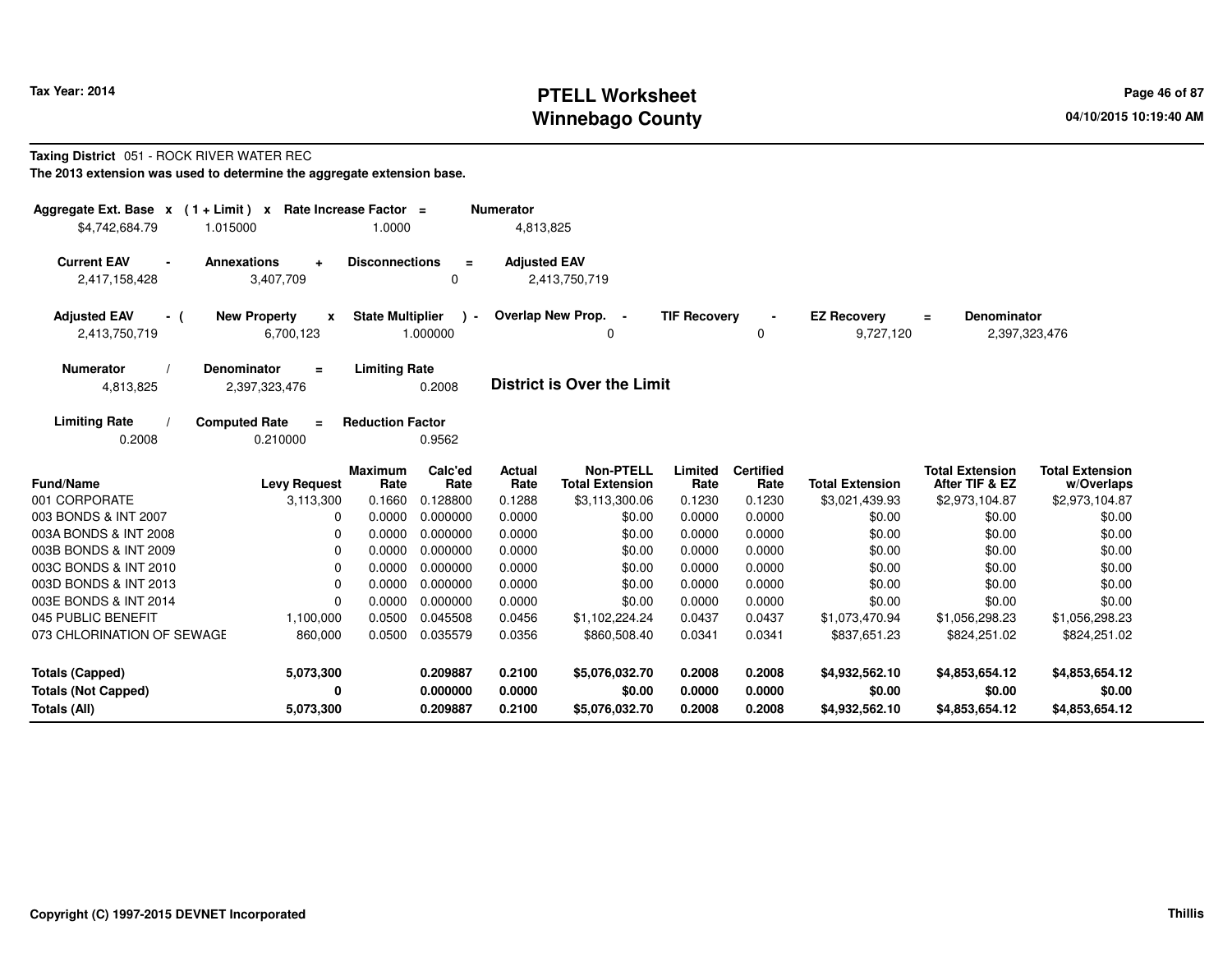# **PTELL Worksheet Tax Year: 2014 Page 47 of 87 Page 47 of 87 Winnebago County**

**Taxing District** 053 - SEWARD SANITARY

**The 2013 extension was used to determine the aggregate extension base.**

| Aggregate Ext. Base $x$ (1 + Limit) $x$ |                          |                     |                       | Rate Increase Factor $=$            |                          | Numerator                         |                     |                     |                    |          |                                 |
|-----------------------------------------|--------------------------|---------------------|-----------------------|-------------------------------------|--------------------------|-----------------------------------|---------------------|---------------------|--------------------|----------|---------------------------------|
| \$3,901.61                              |                          | 1.015000            |                       | 1.0000                              |                          | 3,960                             |                     |                     |                    |          |                                 |
| <b>Current EAV</b><br>4,219,374         | $\overline{\phantom{a}}$ | <b>Annexations</b>  | $\pm$<br>0            | <b>Disconnections</b><br>0          | $\equiv$                 | <b>Adiusted EAV</b><br>4,219,374  |                     |                     |                    |          |                                 |
| <b>Adjusted EAV</b><br>4,219,374        | $\sim$ 1                 | <b>New Property</b> | $\mathbf{x}$<br>7,752 | <b>State Multiplier</b><br>1.000000 | $\overline{\phantom{a}}$ | Overlap New Prop.<br>0            | <b>TIF Recovery</b> | $\blacksquare$<br>0 | <b>EZ Recovery</b> | $=$<br>0 | <b>Denominator</b><br>4,211,622 |
| <b>Numerator</b>                        |                          | <b>Denominator</b>  | $\equiv$              | <b>Limiting Rate</b>                |                          | _ _ _ _ _ _ _ _ _ _ _ _ _ _ _ _ _ |                     |                     |                    |          |                                 |

3,9604,211,622 0.0941 **District is Within the Limit**

| <b>Fund/Name</b><br>001 CORPORATE | <b>Levy Request</b><br>3,900 | <b>Maximum</b><br>Rate<br>.2500 | Calc'ed<br>Rate<br>0.092431 | Actual<br>Rate<br>0.0925 | <b>Non-PTELL</b><br><b>Total Extension</b><br>\$3,902.92 | .imited<br>Rate<br>0.0925 | <b>Certified</b><br>Rate<br>0.0925 | <b>Total Extension</b><br>\$3,902.92 | <b>Total Extension</b><br>After TIF & EZ<br>\$3,902.92 | <b>Total Extension</b><br>w/Overlaps<br>\$3,902.92 |  |
|-----------------------------------|------------------------------|---------------------------------|-----------------------------|--------------------------|----------------------------------------------------------|---------------------------|------------------------------------|--------------------------------------|--------------------------------------------------------|----------------------------------------------------|--|
| Totals (Capped)                   | 3,900                        |                                 | 0.092431                    | 0.0925                   | \$3.902.92                                               | 0.0925                    | 0.0925                             | \$3,902.92                           | \$3,902.92                                             | \$3,902.92                                         |  |
| <b>Totals (Not Capped)</b>        |                              |                                 | 0.000000                    | 0.0000                   | \$0.00                                                   | 0.0000                    | 0.0000                             | \$0.00                               | \$0.00                                                 | \$0.00                                             |  |
| Totals (All)                      | 3.900                        |                                 | 0.092431                    | 0.0925                   | \$3,902.92                                               | 0.0925                    | 0.0925                             | \$3,902.92                           | \$3,902.92                                             | \$3,902.92                                         |  |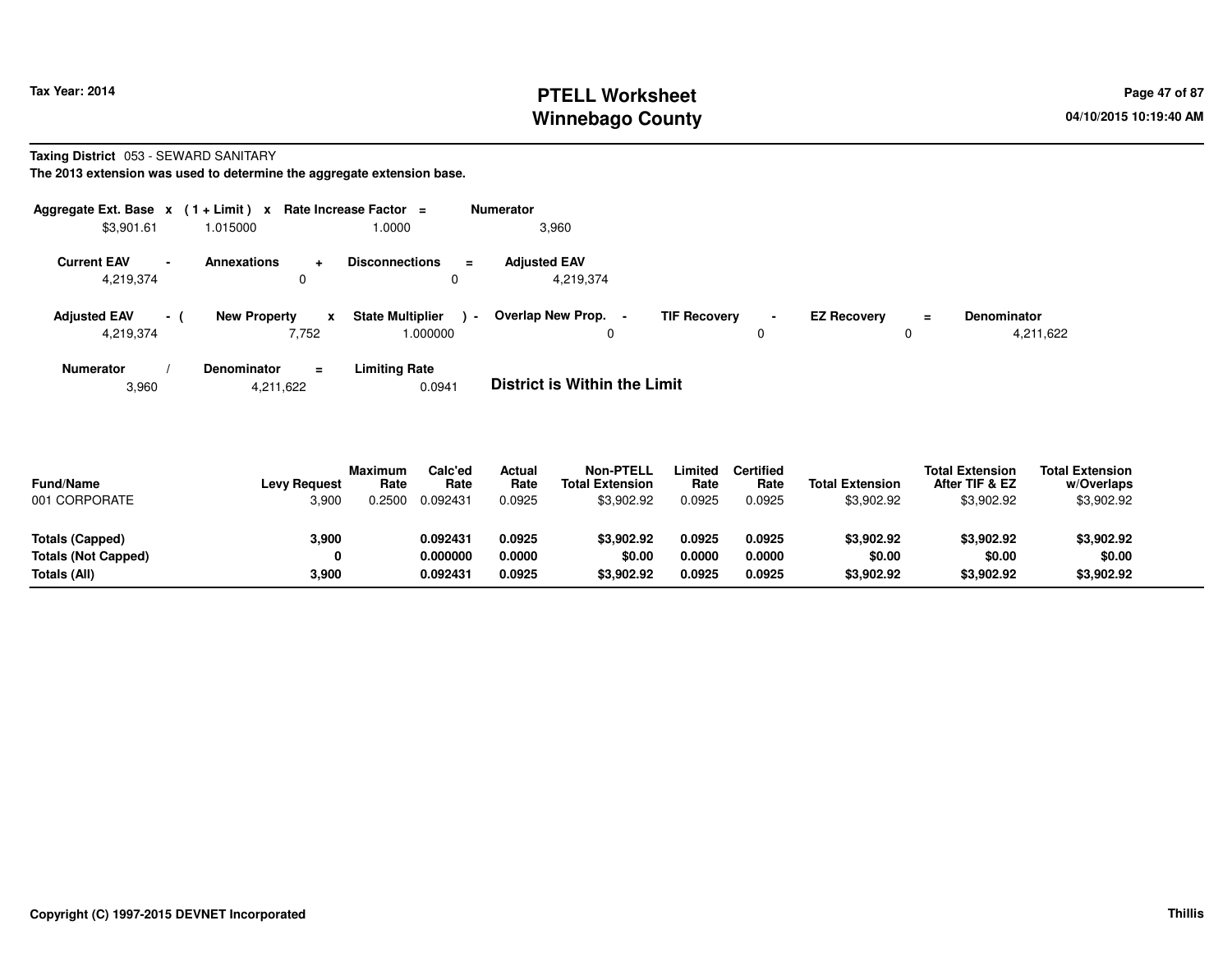# **PTELL Worksheet Tax Year: 2014 Page 48 of 87 Page 48 of 87 Winnebago County**

### **Taxing District** 054 - CHERRY VALLEY LIBRARY

**The 2013 extension was used to determine the aggregate extension base.**

| Aggregate Ext. Base $x$ (1 + Limit) $x$ |                |                                   | Rate Increase Factor =                   |                | <b>Numerator</b>                    |                     |             |                    |          |                                   |
|-----------------------------------------|----------------|-----------------------------------|------------------------------------------|----------------|-------------------------------------|---------------------|-------------|--------------------|----------|-----------------------------------|
| \$986,921.51                            |                | 1.015000                          | 1.0000                                   |                | 1,001,725                           |                     |             |                    |          |                                   |
| <b>Current EAV</b><br>250,985,340       | $\blacksquare$ | <b>Annexations</b><br>÷<br>30,839 | <b>Disconnections</b><br>36,981          | Ξ.             | <b>Adjusted EAV</b><br>250,991,482  |                     |             |                    |          |                                   |
| <b>Adjusted EAV</b><br>250,991,482      | $-1$           | <b>New Property</b><br>459,703    | <b>State Multiplier</b><br>X<br>1.000000 | $\blacksquare$ | <b>Overlap New Prop.</b><br>106,390 | <b>TIF Recovery</b> | $\sim$<br>0 | <b>EZ Recovery</b> | $\equiv$ | <b>Denominator</b><br>250,425,389 |
| <b>Numerator</b>                        |                | <b>Denominator</b><br>$\equiv$    | <b>Limiting Rate</b>                     |                | _ _ _ _ _ _ _ _ _ _ _ _ _ _ _ _ _   |                     |             |                    |          |                                   |

|  | .001,725. | 250,425,389 | 0.4001 | <b>District is Within the Limit</b> |
|--|-----------|-------------|--------|-------------------------------------|
|--|-----------|-------------|--------|-------------------------------------|

| <b>Fund/Name</b>             | <b>Levy Request</b> | <b>Maximum</b><br>Rate | Calc'ed<br>Rate | <b>Actual</b><br>Rate | <b>Non-PTELL</b><br><b>Total Extension</b> | Limited<br>Rate | <b>Certified</b><br>Rate | <b>Total Extension</b> | <b>Total Extension</b><br>After TIF & EZ | <b>Total Extension</b><br>w/Overlaps |
|------------------------------|---------------------|------------------------|-----------------|-----------------------|--------------------------------------------|-----------------|--------------------------|------------------------|------------------------------------------|--------------------------------------|
| 001 CORPORATE                | 810,850             | 0.6000                 | 0.323067        | 0.3231                | \$778.192.95                               | 0.3231          | 0.3231                   | \$778.352.59           | \$778.192.95                             | \$810,933.63                         |
| 004 BUILDINGS, EQUIPMENT & M | 46,630              | 0.0200                 | 0.018579        | 0.0186                | \$44,798.48                                | 0.0200          | 0.0200                   | \$48,180.29            | \$48,170.41                              | \$50,197.07                          |
| 005 I. M. R. F.              | 81,237              | 0.0000                 | 0.032367        | 0.0324                | \$78,036,06                                | 0.0324          | 0.0324                   | \$78.052.07            | \$78,036,06                              | \$81,319.25                          |
| 027 AUDIT                    | 7.562               | 0.0050                 | 0.003013        | 0.0031                | \$7.466.41                                 | 0.0031          | 0.0031                   | \$7.467.95             | \$7.466.41                               | \$7.780.55                           |
| 031 WORKING CASH             | $\Omega$            | 0.0500                 | 0.000000        | 0.0000                | \$0.00                                     | 0.0000          | 0.0000                   | \$0.00                 | \$0.00                                   | \$0.00                               |
| 035 TORT JUDGMENTS, LIABILIT | 504                 | 0.0000                 | 0.000201        | 0.0003                | \$722.56                                   | 0.0003          | 0.0003                   | \$722.70               | \$722.56                                 | \$752.96                             |
| 047 SOCIAL SECURITY          | 40,000              | 0.0000                 | 0.015937        | 0.0160                | \$38.536.33                                | 0.0160          | 0.0160                   | \$38.544.23            | \$38,536.33                              | \$40,157.65                          |
| 062 WORKERS COMPENSATION     | 504                 | 0.0000                 | 0.000201        | 0.0003                | \$722.56                                   | 0.0003          | 0.0003                   | \$722.70               | \$722.56                                 | \$752.96                             |
| <b>Totals (Capped)</b>       | 987.287             |                        | 0.393365        | 0.3938                | \$948,475.35                               | 0.3952          | 0.3952                   | \$952.042.54           | \$951.847.28                             | \$991,894.07                         |
| <b>Totals (Not Capped)</b>   | 0                   |                        | 0.000000        | 0.0000                | \$0.00                                     | 0.0000          | 0.0000                   | \$0.00                 | \$0.00                                   | \$0.00                               |
| Totals (All)                 | 987,287             |                        | 0.393365        | 0.3938                | \$948,475.35                               | 0.3952          | 0.3952                   | \$952,042.54           | \$951,847.28                             | \$991,894.07                         |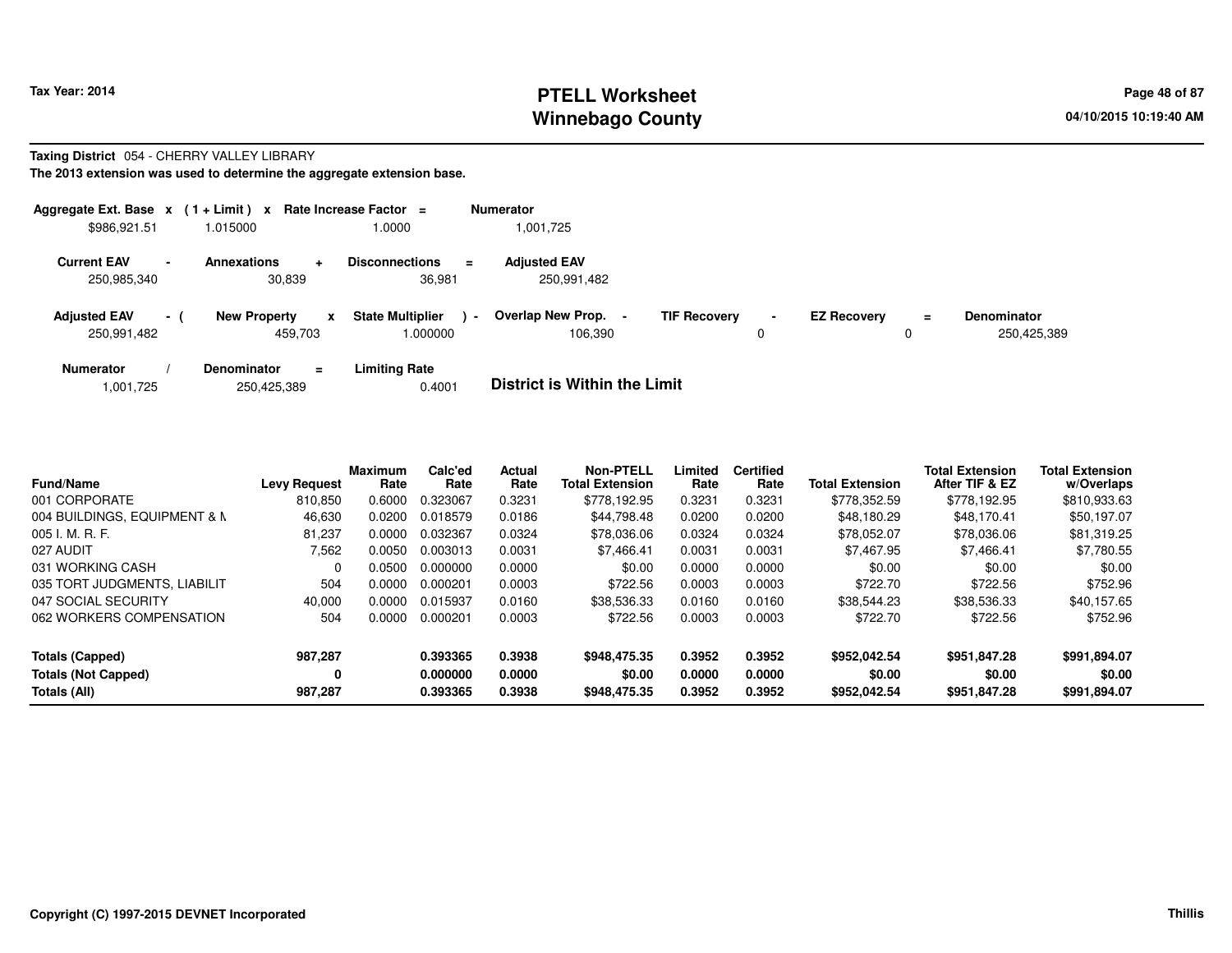# **PTELL Worksheet Tax Year: 2014 Page 49 of 87 Page 49 of 87 Winnebago County**

#### **Taxing District** 055 - NORTH SUBURBAN LIBRARY**The 2013 extension was used to determine the aggregate extension base.**

| Aggregate Ext. Base $x$ (1 + Limit) $x$<br>\$2,769,997.26<br>1.210000 | Rate Increase Factor =                           | 1.0000                  |                           | <b>Numerator</b><br>3,351,697 |                                            |                     |                          |                         |                                          |                                      |
|-----------------------------------------------------------------------|--------------------------------------------------|-------------------------|---------------------------|-------------------------------|--------------------------------------------|---------------------|--------------------------|-------------------------|------------------------------------------|--------------------------------------|
| <b>Current EAV</b><br>1,111,963,944                                   | <b>Annexations</b><br>$\ddot{}$<br>0             | <b>Disconnections</b>   | $=$<br>49,225             | <b>Adjusted EAV</b>           | 1,112,013,169                              |                     |                          |                         |                                          |                                      |
| <b>Adjusted EAV</b><br>- (<br>1,112,013,169                           | <b>New Property</b><br>$\mathbf{x}$<br>4,082,016 | <b>State Multiplier</b> | $\rightarrow$<br>1.000000 |                               | Overlap New Prop. -<br>470,476             | <b>TIF Recovery</b> | 0                        | <b>EZ Recovery</b><br>0 | Denominator<br>$\equiv$<br>1,107,460,677 |                                      |
| <b>Numerator</b><br>3,351,697                                         | <b>Denominator</b><br>$\equiv$<br>1,107,460,677  | <b>Limiting Rate</b>    | 0.3027                    |                               | <b>District is Over the Limit</b>          |                     |                          |                         |                                          |                                      |
| <b>Limiting Rate</b><br>0.3027                                        | <b>Computed Rate</b><br>$=$<br>0.352100          | <b>Reduction Factor</b> | 0.8597                    |                               |                                            |                     |                          |                         |                                          |                                      |
| Fund/Name                                                             | <b>Levy Request</b>                              | <b>Maximum</b><br>Rate  | Calc'ed<br>Rate           | Actual<br>Rate                | <b>Non-PTELL</b><br><b>Total Extension</b> | Limited<br>Rate     | <b>Certified</b><br>Rate | <b>Total Extension</b>  | <b>Total Extension</b><br>After TIF & EZ | <b>Total Extension</b><br>w/Overlaps |
| 001 CORPORATE                                                         | 3,407,100                                        | 0.6000                  | 0.306404                  | 0.3065                        | \$3,289,004.90                             | 0.2607              | 0.2607                   | \$2,831,711.78          | \$2,797,532.07                           | \$2,898,890.00                       |
| 003 BONDS & INT 2005                                                  | $\mathbf 0$                                      | 0.0000                  | 0.000000                  | 0.0000                        | \$0.00                                     | 0.0000              | 0.0000                   | \$0.00                  | \$0.00                                   | \$0.00                               |
| 004 BUILDINGS, EQUIPMENT & M                                          | 232,550                                          | 0.0200                  | 0.020913                  | 0.0200                        | \$214,616.96                               | 0.0200              | 0.0200                   | \$217,239.11            | \$214,616.96                             | \$222,392.79                         |
| 005 I. M. R. F.                                                       | 139,550                                          | 0.0000                  | 0.012550                  | 0.0126                        | \$135,208.68                               | 0.0108              | 0.0108                   | \$117,309.12            | \$115,893.16                             | \$120,092.11                         |
| 027 AUDIT                                                             | 8,150                                            | 0.0050                  | 0.000733                  | 0.0008                        | \$8,584.68                                 | 0.0007              | 0.0007                   | \$7,603.37              | \$7,511.59                               | \$7,783.75                           |
| 035 TORT JUDGMENTS, LIABILIT                                          | 24,420                                           | 0.0000                  | 0.002196                  | 0.0022                        | \$23,607.87                                | 0.0019              | 0.0019                   | \$20,637.72             | \$20,388.61                              | \$21,127.31                          |
| 047 SOCIAL SECURITY                                                   | 95,350                                           | 0.0000                  | 0.008575                  | 0.0086                        | \$92,285.29                                | 0.0074              | 0.0074                   | \$80,378.47             | \$79,408.27                              | \$82,285.33                          |
| 209 RISK MANAGEMENT                                                   | 15,100                                           | 0.0000                  | 0.001358                  | 0.0014                        | \$15,023.19                                | 0.0012              | 0.0012                   | \$13,034.35             | \$12,877.02                              | \$13,343.57                          |
| <b>Totals (Capped)</b>                                                | 3,922,220                                        |                         | 0.352729                  | 0.3521                        | \$3,778,331.57                             | 0.3027              | 0.3027                   | \$3,287,913.90          | \$3,248,227.68                           | \$3,365,914.86                       |
| <b>Totals (Not Capped)</b>                                            | 0                                                |                         | 0.000000                  | 0.0000                        | \$0.00                                     | 0.0000              | 0.0000                   | \$0.00                  | \$0.00                                   | \$0.00                               |
| Totals (All)                                                          | 3,922,220                                        |                         | 0.352729                  | 0.3521                        | \$3,778,331.57                             | 0.3027              | 0.3027                   | \$3,287,913.90          | \$3,248,227.68                           | \$3,365,914.86                       |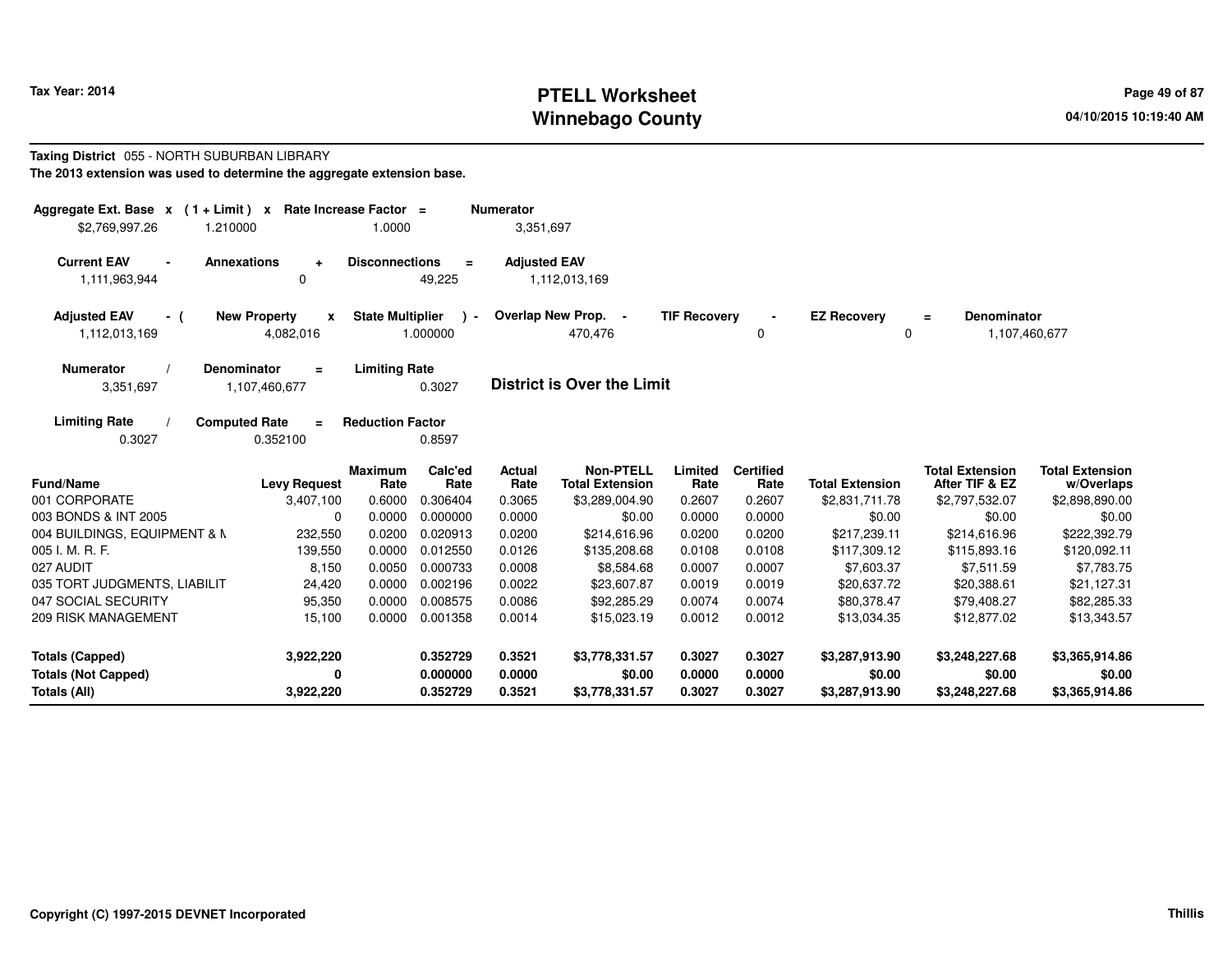# **PTELL Worksheet Tax Year: 2014 Page 50 of 87 PAGE 12 At 2014 Page 50 of 87 Winnebago County**

#### **Taxing District** 056 - PECATONICA LIBRARY**The 2013 extension was used to determine the aggregate extension base.**

| Aggregate Ext. Base $x$ (1 + Limit) $x$<br>1.015000<br>\$179,477.35 | Rate Increase Factor =<br>1.0000                                   |                                                      | <b>Numerator</b><br>182,170 |                                                            |                           |                                    |                                        |                                                          |                                                      |  |
|---------------------------------------------------------------------|--------------------------------------------------------------------|------------------------------------------------------|-----------------------------|------------------------------------------------------------|---------------------------|------------------------------------|----------------------------------------|----------------------------------------------------------|------------------------------------------------------|--|
| <b>Current EAV</b><br><b>Annexations</b><br>93,420,878              | <b>Disconnections</b><br>$\ddot{}$<br>0                            | $\equiv$<br>0                                        | <b>Adjusted EAV</b>         | 93,420,878                                                 |                           |                                    |                                        |                                                          |                                                      |  |
| <b>Adjusted EAV</b><br>- (<br>93,420,878                            | <b>New Property</b><br>$\mathbf{x}$<br>262,627                     | <b>State Multiplier</b><br>$\rightarrow$<br>1.000000 |                             | Overlap New Prop. -<br>26.561                              | <b>TIF Recovery</b>       | 0                                  | <b>EZ Recovery</b><br>O                | <b>Denominator</b><br>$=$                                | 93,131,690                                           |  |
| <b>Numerator</b><br><b>Denominator</b><br>182,170                   | <b>Limiting Rate</b><br>$\equiv$<br>93,131,690                     | 0.1956                                               |                             | <b>District is Over the Limit</b>                          |                           |                                    |                                        |                                                          |                                                      |  |
| <b>Computed Rate</b><br><b>Limiting Rate</b><br>0.1956              | <b>Reduction Factor</b><br>$=$<br>0.203500                         | 0.9612                                               |                             |                                                            |                           |                                    |                                        |                                                          |                                                      |  |
| <b>Fund/Name</b><br>001 CORPORATE                                   | <b>Maximum</b><br>Rate<br><b>Levy Request</b><br>160,915<br>0.6000 | Calc'ed<br>Rate<br>0.172247                          | Actual<br>Rate<br>0.1723    | <b>Non-PTELL</b><br><b>Total Extension</b><br>\$141,048.98 | Limited<br>Rate<br>0.1654 | <b>Certified</b><br>Rate<br>0.1654 | <b>Total Extension</b><br>\$135,400.47 | <b>Total Extension</b><br>After TIF & EZ<br>\$135,400.47 | <b>Total Extension</b><br>w/Overlaps<br>\$154,518.13 |  |
| 004 BUILDINGS, EQUIPMENT & M                                        | 11,375<br>0.0200                                                   | 0.012176                                             | 0.0122                      | \$9,987.22                                                 | 0.0118                    | 0.0118                             | \$9,659.77                             | \$9,659.77                                               | \$11,023.66                                          |  |
| 027 AUDIT                                                           | 4,036<br>0.0050                                                    | 0.004320                                             | 0.0044                      | \$3,601.95                                                 | 0.0043                    | 0.0043                             | \$3,520.08                             | \$3,520.08                                               | \$4,017.10                                           |  |
| 035 TORT JUDGMENTS. LIABILIT                                        | 4,943<br>0.0000                                                    | 0.005291                                             | 0.0053                      | \$4,338,71                                                 | 0.0051                    | 0.0051                             | \$4.174.98                             | \$4.174.98                                               | \$4,764.46                                           |  |
| 047 SOCIAL SECURITY                                                 | 8,676<br>0.0000                                                    | 0.009287                                             | 0.0093                      | \$7,613.21                                                 | 0.0090                    | 0.0090                             | \$7,367.62                             | \$7,367.62                                               | \$8,407.88                                           |  |
| <b>Totals (Capped)</b>                                              | 189,945                                                            | 0.203321                                             | 0.2035                      | \$166,590.07                                               | 0.1956                    | 0.1956                             | \$160,122.93                           | \$160,122.92                                             | \$182,731.23                                         |  |
| <b>Totals (Not Capped)</b><br>Totals (All)                          | 0<br>189,945                                                       | 0.000000<br>0.203321                                 | 0.0000<br>0.2035            | \$0.00<br>\$166,590.07                                     | 0.0000<br>0.1956          | 0.0000<br>0.1956                   | \$0.00<br>\$160,122.93                 | \$0.00<br>\$160,122.92                                   | \$0.00<br>\$182,731.23                               |  |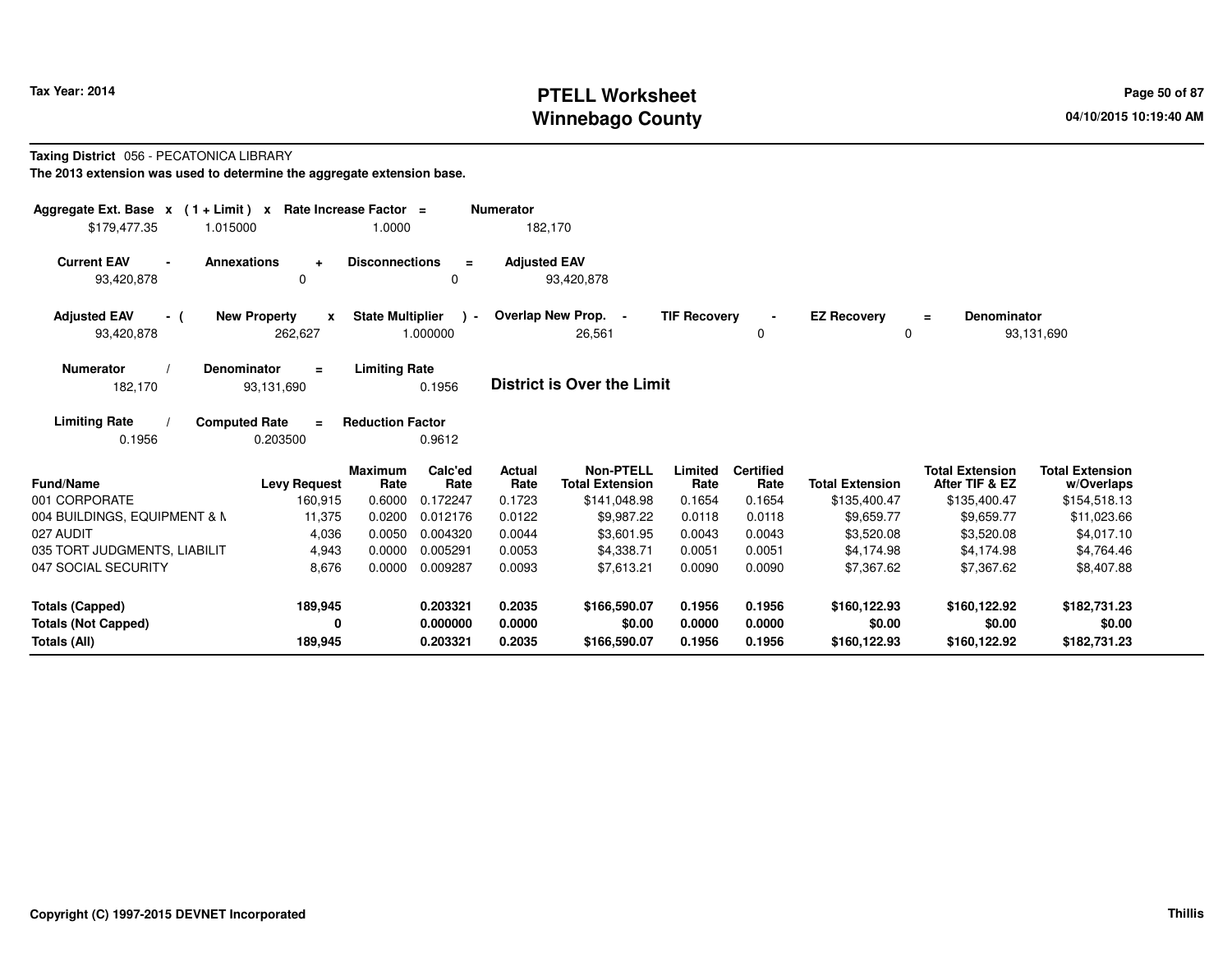# **PTELL Worksheet Tax Year: 2014 Page 51 of 87 PAGE 12 At 2016 Page 51 of 87 Winnebago County**

#### **Taxing District** 057 - TALCOTT FREE LIBRARY**The 2013 extension was used to determine the aggregate extension base.**

| Aggregate Ext. Base $x$ (1+Limit) $x$<br>\$380.129.52 | 1.015000                                         | Rate Increase Factor =<br>1.0000 |                           | <b>Numerator</b><br>385,831 |                                            |                     |                          |                         |                                          |                                      |
|-------------------------------------------------------|--------------------------------------------------|----------------------------------|---------------------------|-----------------------------|--------------------------------------------|---------------------|--------------------------|-------------------------|------------------------------------------|--------------------------------------|
| <b>Current EAV</b><br>176,471,756                     | <b>Annexations</b><br>$\ddot{}$<br>$\Omega$      | <b>Disconnections</b>            | $\equiv$<br>0             | <b>Adjusted EAV</b>         | 176,471,756                                |                     |                          |                         |                                          |                                      |
| <b>Adjusted EAV</b><br>- (<br>176,471,756             | <b>New Property</b><br>$\mathbf{x}$<br>1,033,315 | <b>State Multiplier</b>          | $\rightarrow$<br>1.000000 |                             | Overlap New Prop. -<br>0                   | <b>TIF Recovery</b> | 0                        | <b>EZ Recovery</b><br>0 | <b>Denominator</b><br>Ξ                  | 175,438,441                          |
| <b>Numerator</b><br>385,831                           | <b>Denominator</b><br>$\equiv$<br>175,438,441    | <b>Limiting Rate</b>             | 0.2200                    |                             | <b>District is Over the Limit</b>          |                     |                          |                         |                                          |                                      |
| <b>Limiting Rate</b><br>0.2200                        | <b>Computed Rate</b><br>$=$<br>0.224800          | <b>Reduction Factor</b>          | 0.9786                    |                             |                                            |                     |                          |                         |                                          |                                      |
| Fund/Name                                             | <b>Levy Request</b>                              | <b>Maximum</b><br>Rate           | Calc'ed<br>Rate           | Actual<br>Rate              | <b>Non-PTELL</b><br><b>Total Extension</b> | Limited<br>Rate     | <b>Certified</b><br>Rate | <b>Total Extension</b>  | <b>Total Extension</b><br>After TIF & EZ | <b>Total Extension</b><br>w/Overlaps |
| 001 CORPORATE                                         | 304,870                                          | 0.6000                           | 0.172759                  | 0.1728                      | \$304,943.19                               | 0.1728              | 0.1728                   | \$310,515.90            | \$304,943.19                             | \$304,943.19                         |
| 004 BUILDINGS, EQUIPMENT & M                          | 38,000                                           | 0.0200                           | 0.021533                  | 0.0200                      | \$35,294.35                                | 0.0152              | 0.0152                   | \$27,313.90             | \$26,823.71                              | \$26,823.71                          |
| 005 I. M. R. F.                                       | 23,500                                           | 0.0000                           | 0.013317                  | 0.0134                      | \$23,647.22                                | 0.0134              | 0.0134                   | \$24,079.36             | \$23,647.22                              | \$23,647.22                          |
| 027 AUDIT                                             | 6,200                                            | 0.0050                           | 0.003513                  | 0.0036                      | \$6,352.98                                 | 0.0036              | 0.0036                   | \$6,469.08              | \$6,352.98                               | \$6,352.98                           |
| 035 TORT JUDGMENTS, LIABILIT                          | 9,200                                            | 0.0000                           | 0.005213                  | 0.0053                      | \$9,353.00                                 | 0.0053              | 0.0053                   | \$9,523.93              | \$9,353.00                               | \$9,353.00                           |
| 047 SOCIAL SECURITY                                   | 16,980                                           | 0.0000                           | 0.009622                  | 0.0097                      | \$17,117.76                                | 0.0097              | 0.0097                   | \$17,430.58             | \$17,117.76                              | \$17,117.76                          |
| <b>Totals (Capped)</b>                                | 398,750                                          |                                  | 0.225957                  | 0.2248                      | \$396,708.50                               | 0.2200              | 0.2200                   | \$395,332.74            | \$388,237.86                             | \$388,237.86                         |
| <b>Totals (Not Capped)</b>                            | 0                                                |                                  | 0.000000                  | 0.0000                      | \$0.00                                     | 0.0000              | 0.0000                   | \$0.00                  | \$0.00                                   | \$0.00                               |
| Totals (All)                                          | 398,750                                          |                                  | 0.225957                  | 0.2248                      | \$396,708.50                               | 0.2200              | 0.2200                   | \$395,332.74            | \$388,237.86                             | \$388,237.86                         |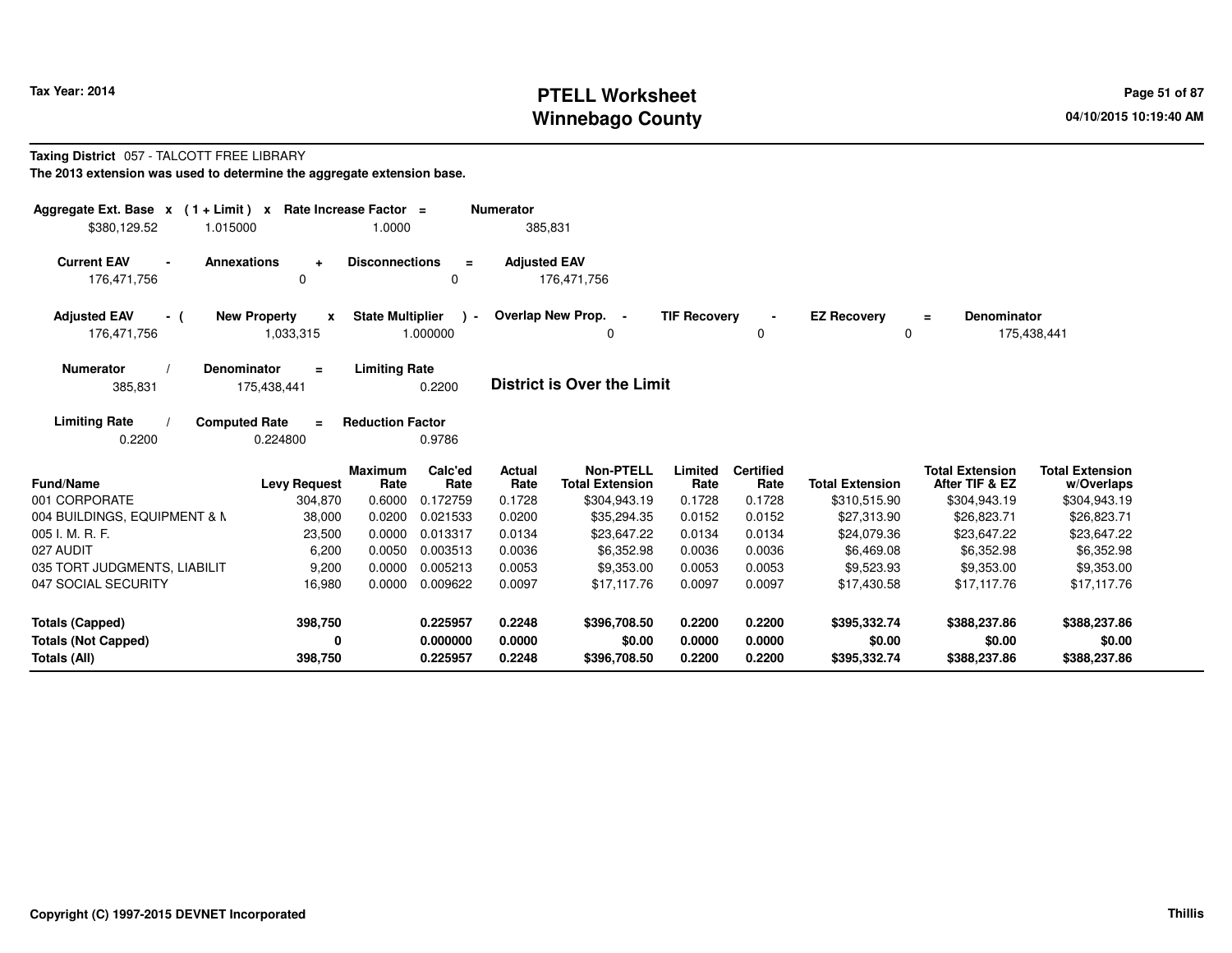# **PTELL Worksheet Tax Year: 2014 Page 52 of 87 Page 52 of 87 Winnebago County**

#### **Taxing District** 058 - WINNEBAGO LIBRARY**The 2012 extension was used to determine the aggregate extension base.**

| Aggregate Ext. Base $x$ (1 + Limit) x Rate Increase Factor =<br>\$285.962.23 | 1.015000                                       | 1.0000                  |                           | <b>Numerator</b><br>290,252 |                                            |                     |                          |                          |                                          |                                      |
|------------------------------------------------------------------------------|------------------------------------------------|-------------------------|---------------------------|-----------------------------|--------------------------------------------|---------------------|--------------------------|--------------------------|------------------------------------------|--------------------------------------|
| <b>Current EAV</b><br>$\blacksquare$<br>138,654,566                          | <b>Annexations</b><br>$\ddot{}$<br>$\Omega$    | <b>Disconnections</b>   | $\equiv$<br>0             | <b>Adjusted EAV</b>         | 138,654,566                                |                     |                          |                          |                                          |                                      |
| <b>Adjusted EAV</b><br>- (<br>138,654,566                                    | <b>New Property</b><br>$\mathbf{x}$<br>362,062 | <b>State Multiplier</b> | $\rightarrow$<br>1.000000 |                             | Overlap New Prop. -<br>0                   | <b>TIF Recovery</b> | 0                        | <b>EZ Recovery</b><br>0  | <b>Denominator</b><br>$\equiv$           | 138,292,504                          |
| <b>Numerator</b><br>290,252                                                  | Denominator<br>$\equiv$<br>138,292,504         | <b>Limiting Rate</b>    | 0.2099                    |                             | District is Over the Limit                 |                     |                          |                          |                                          |                                      |
| <b>Limiting Rate</b><br>0.2099                                               | <b>Computed Rate</b><br>$\equiv$<br>0.216200   | <b>Reduction Factor</b> | 0.9709                    |                             |                                            |                     |                          |                          |                                          |                                      |
| Fund/Name                                                                    | <b>Levy Request</b>                            | <b>Maximum</b><br>Rate  | Calc'ed<br>Rate           | Actual<br>Rate              | <b>Non-PTELL</b><br><b>Total Extension</b> | Limited<br>Rate     | <b>Certified</b><br>Rate | <b>Total Extension</b>   | <b>Total Extension</b><br>After TIF & EZ | <b>Total Extension</b><br>w/Overlaps |
| 001 CORPORATE                                                                | 242,234                                        | 0.6000                  | 0.174703                  | 0.1748                      | \$242,368.18                               | 0.1690              | 0.1690                   | \$234,326.22             | \$234,326.22                             | \$234,326.22                         |
| 004 BUILDINGS, EQUIPMENT & N                                                 | 27,843                                         | 0.0200                  | 0.020081                  | 0.0200                      | \$27,730.91                                | 0.0200              | 0.0200                   | \$27,730.91              | \$27,730.91                              | \$27,730.91                          |
| 005 I. M. R. F.                                                              | 8,353                                          | 0.0000                  | 0.006024                  | 0.0061                      | \$8,457.93                                 | 0.0060              | 0.0060                   | \$8,319.27               | \$8,319.27                               | \$8,319.27                           |
| 027 AUDIT<br>035 TORT JUDGMENTS, LIABILIT                                    | 1,392<br>9,745                                 | 0.0050<br>0.0000        | 0.001004<br>0.007028      | 0.0011<br>0.0071            | \$1,525.20<br>\$9,844.47                   | 0.0011<br>0.0069    | 0.0011<br>0.0069         | \$1,525.20<br>\$9,567.17 | \$1,525.20<br>\$9,567.17                 | \$1,525.20<br>\$9,567.17             |
| 047 SOCIAL SECURITY                                                          | 9,745                                          | 0.0000                  | 0.007028                  | 0.0071                      | \$9,844.47                                 | 0.0069              | 0.0069                   | \$9,567.17               | \$9,567.17                               | \$9,567.17                           |
| Totals (Capped)                                                              | 299,312                                        |                         | 0.215868                  | 0.2162                      | \$299,771.16                               | 0.2099              | 0.2099                   | \$291,035.93             | \$291,035.94                             | \$291,035.94                         |
| <b>Totals (Not Capped)</b><br>Totals (All)                                   | 0<br>299,312                                   |                         | 0.000000<br>0.215868      | 0.0000<br>0.2162            | \$0.00<br>\$299,771.16                     | 0.0000<br>0.2099    | 0.0000<br>0.2099         | \$0.00<br>\$291,035.93   | \$0.00<br>\$291,035.94                   | \$0.00<br>\$291,035.94               |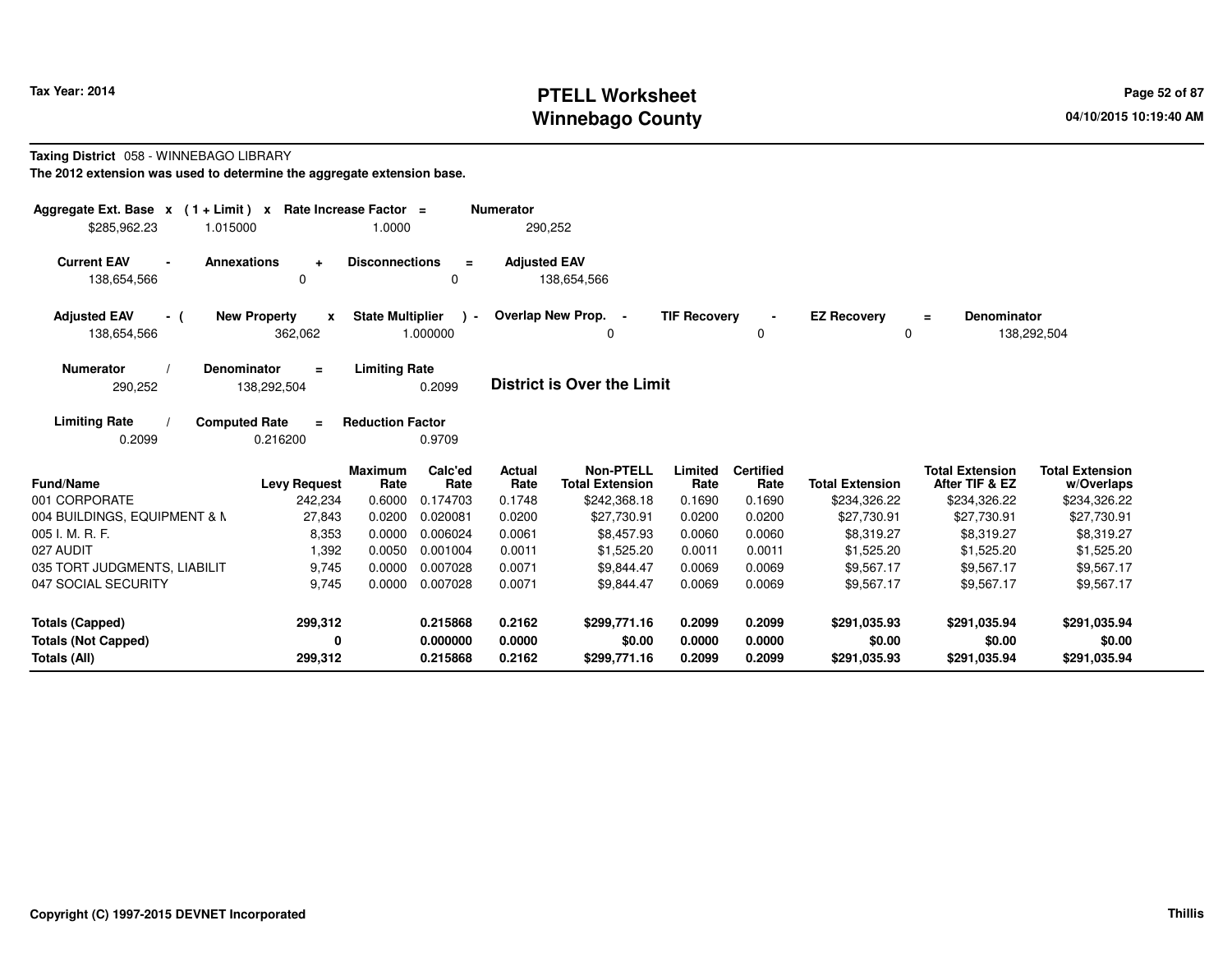# **PTELL Worksheet Tax Year: 2014 Page 53 of 87 Page 53 of 87 Winnebago County**

**Taxing District** 059 - ROCKFORD CITY LIBRARY

| Aggregate Ext. Base $x$ (1+Limit) $x$                           |                                                  | Rate Increase Factor =                        | <b>Numerator</b>                              |             |                                             |                                     |
|-----------------------------------------------------------------|--------------------------------------------------|-----------------------------------------------|-----------------------------------------------|-------------|---------------------------------------------|-------------------------------------|
| \$7,557,977.50                                                  | 1.015000                                         | 1.0000                                        | 7,671,347                                     |             |                                             |                                     |
| <b>Current EAV</b><br>$\overline{\phantom{a}}$<br>1,452,026,645 | <b>Annexations</b><br>÷<br>128,257               | <b>Disconnections</b><br>$\equiv$<br>30,839   | <b>Adjusted EAV</b><br>1,451,929,227          |             |                                             |                                     |
| <b>Adjusted EAV</b><br>$-1$<br>1,451,929,227                    | <b>New Property</b><br>$\mathbf{x}$<br>3,831,003 | <b>State Multiplier</b><br>$\sim$<br>1.000000 | Overlap New Prop.<br><b>TIF Recovery</b><br>0 | $\sim$<br>0 | <b>EZ Recovery</b><br>$\equiv$<br>9.727.120 | <b>Denominator</b><br>1,438,371,104 |
| <b>Numerator</b><br>7,671,347                                   | <b>Denominator</b><br>$\equiv$<br>1,438,371,104  | <b>Limiting Rate</b><br>0.5334                | <b>District is Within the Limit</b>           |             |                                             |                                     |

| <b>Fund/Name</b><br>001 CORPORATE<br>004 BUILDINGS, EQUIPMENT & N | <b>Levy Request</b><br>7,030,000<br>300,000 | <b>Maximum</b><br>Rate<br>0.6000<br>0.0200 | Calc'ed<br>Rate<br>0.484151<br>0.020661 | Actual<br>Rate<br>0.4842<br>0.0200 | <b>Non-PTELL</b><br><b>Total Extension</b><br>\$7,030,122.63<br>\$290,380.94 | Limited<br>Rate<br>0.4842<br>0.0200 | <b>Certified</b><br>Rate<br>0.4842<br>0.0200 | <b>Total Extension</b><br>\$7,167,420.35<br>\$296.052.06 | <b>Total Extension</b><br>After TIF & EZ<br>\$7,030,122.63<br>\$290,380.94 | <b>Total Extension</b><br>w/Overlaps<br>\$7,030,713.02<br>\$290,405.33 |  |
|-------------------------------------------------------------------|---------------------------------------------|--------------------------------------------|-----------------------------------------|------------------------------------|------------------------------------------------------------------------------|-------------------------------------|----------------------------------------------|----------------------------------------------------------|----------------------------------------------------------------------------|------------------------------------------------------------------------|--|
| Totals (Capped)<br><b>Totals (Not Capped)</b><br>Totals (All)     | 7,330,000<br>7,330,000                      |                                            | 0.504812<br>0.000000<br>0.504812        | 0.5042<br>0.0000<br>0.5042         | \$7.320,503.57<br>\$0.00<br>\$7,320,503.57                                   | 0.5042<br>0.0000<br>0.5042          | 0.5042<br>0.0000<br>0.5042                   | \$7.463.472.41<br>\$0.00<br>\$7,463,472.41               | \$7,320,503.57<br>\$0.00<br>\$7,320,503.57                                 | \$7,321,118.35<br>\$0.00<br>\$7,321,118.35                             |  |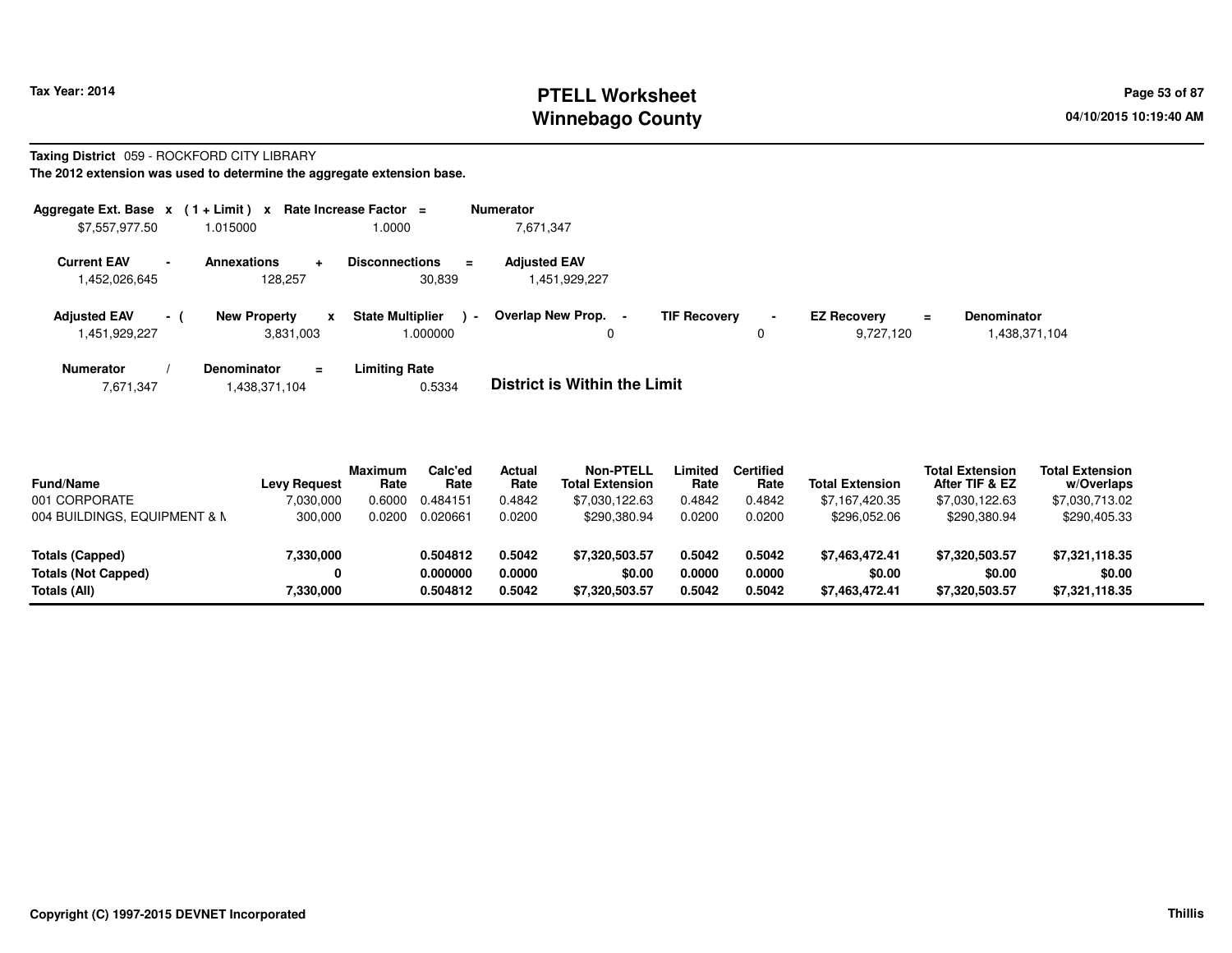## **PTELL Worksheet Tax Year: 2014 Page 54 of 87 Page 54 of 87 Page 54 of 87 Winnebago County**

#### **Taxing District** 060 - GREATER RKFD AIRPORT**The 2011 extension was used to determine the aggregate extension base.**

| Aggregate Ext. Base $x$ (1 + Limit) $x$ |                          |                                       | Rate Increase Factor $=$                             | <b>Numerator</b>                     |                     |                     |                                      |                                     |
|-----------------------------------------|--------------------------|---------------------------------------|------------------------------------------------------|--------------------------------------|---------------------|---------------------|--------------------------------------|-------------------------------------|
| \$3,139,309.79                          |                          | 1.015000                              | 1.0000                                               | 3,186,399                            |                     |                     |                                      |                                     |
| <b>Current EAV</b><br>2,648,100,021     | $\overline{\phantom{a}}$ | <b>Annexations</b><br>$\pm$<br>0      | <b>Disconnections</b><br>$\equiv$<br>$\mathbf{0}$    | <b>Adjusted EAV</b><br>2.648.100.021 |                     |                     |                                      |                                     |
| <b>Adjusted EAV</b><br>2,648,100,021    | $\sim$ 10 $\pm$          | <b>New Property</b><br>x<br>6,885,554 | <b>State Multiplier</b><br>$\blacksquare$<br>.000000 | Overlap New Prop. -<br>0             | <b>TIF Recovery</b> | $\blacksquare$<br>0 | <b>EZ Recovery</b><br>=<br>9,727,120 | <b>Denominator</b><br>2,631,487,347 |
| <b>Numerator</b>                        |                          | <b>Denominator</b><br>$\equiv$        | Limiting Rate                                        |                                      |                     |                     |                                      |                                     |

| 3,186,399 | 2,631,487,347 | <b>District is Within the Limit</b> |
|-----------|---------------|-------------------------------------|
|           |               |                                     |

| <b>Fund/Name</b>             | <b>Levy Request</b> | Maximum<br>Rate | Calc'ed<br>Rate | Actual<br>Rate | <b>Non-PTELL</b><br><b>Total Extension</b> | Limited<br>Rate | <b>Certified</b><br>Rate | <b>Total Extension</b> | <b>Total Extension</b><br>After TIF & EZ | <b>Total Extension</b><br>w/Overlaps |  |
|------------------------------|---------------------|-----------------|-----------------|----------------|--------------------------------------------|-----------------|--------------------------|------------------------|------------------------------------------|--------------------------------------|--|
| 001 CORPORATE                | 2,304,434           | 0.0750          | 0.087022        | 0.0750         | \$1.986.075.02                             | 0.0750          | 0.0750                   | \$2.017.201.38         | \$1,986,075.02                           | \$1,986,075.02                       |  |
| 003 BONDS & INT 2008         |                     | 0.0000          | 0.000000        | 0.0000         | \$0.00                                     | 0.0000          | 0.0000                   | \$0.00                 | \$0.00                                   | \$0.00                               |  |
| 005 I. M. R. F.              | 290,718             | 0.0000          | 0.010978        | 0.0110         | \$291.291.00                               | 0.0110          | 0.0110                   | \$295,856.20           | \$291.291.00                             | \$291.291.00                         |  |
| 027 AUDIT                    | 30,915              | 0.0050          | 0.001167        | 0.0012         | \$31,777.20                                | 0.0012          | 0.0012                   | \$32,275.22            | \$31.777.20                              | \$31,777.20                          |  |
| 035 TORT JUDGMENTS, LIABILIT | 172.000             | 0.0000          | 0.006495        | 0.0065         | \$172.126.50                               | 0.0065          | 0.0065                   | \$174,824.12           | \$172.126.50                             | \$172.126.50                         |  |
| 047 SOCIAL SECURITY          | 190.627             | 0.0000          | 0.007199        | 0.0072         | \$190,663.20                               | 0.0072          | 0.0072                   | \$193.651.33           | \$190.663.20                             | \$190,663.20                         |  |
| 060 UNEMPLOYMENT INSURANC    | 25,754              | 0.0000          | 0.000973        | 0.0010         | \$26,481.00                                | 0.0010          | 0.0010                   | \$26,896.02            | \$26,481.00                              | \$26,481.00                          |  |
| 062 WORKERS COMPENSATION     | 114,583             | 0.0000          | 0.004327        | 0.0044         | \$116,516.40                               | 0.0044          | 0.0044                   | \$118,342,48           | \$116,516.40                             | \$116,516.40                         |  |
| Totals (Capped)              | 3,129,031           |                 | 0.118161        | 0.1063         | \$2,814,930.32                             | 0.1063          | 0.1063                   | \$2,859,046.76         | \$2.814.930.32                           | \$2,814,930.32                       |  |
| <b>Totals (Not Capped)</b>   | 0                   |                 | 0.000000        | 0.0000         | \$0.00                                     | 0.0000          | 0.0000                   | \$0.00                 | \$0.00                                   | \$0.00                               |  |
| Totals (All)                 | 3,129,031           |                 | 0.118161        | 0.1063         | \$2,814,930.32                             | 0.1063          | 0.1063                   | \$2,859,046.76         | \$2.814.930.32                           | \$2,814,930.32                       |  |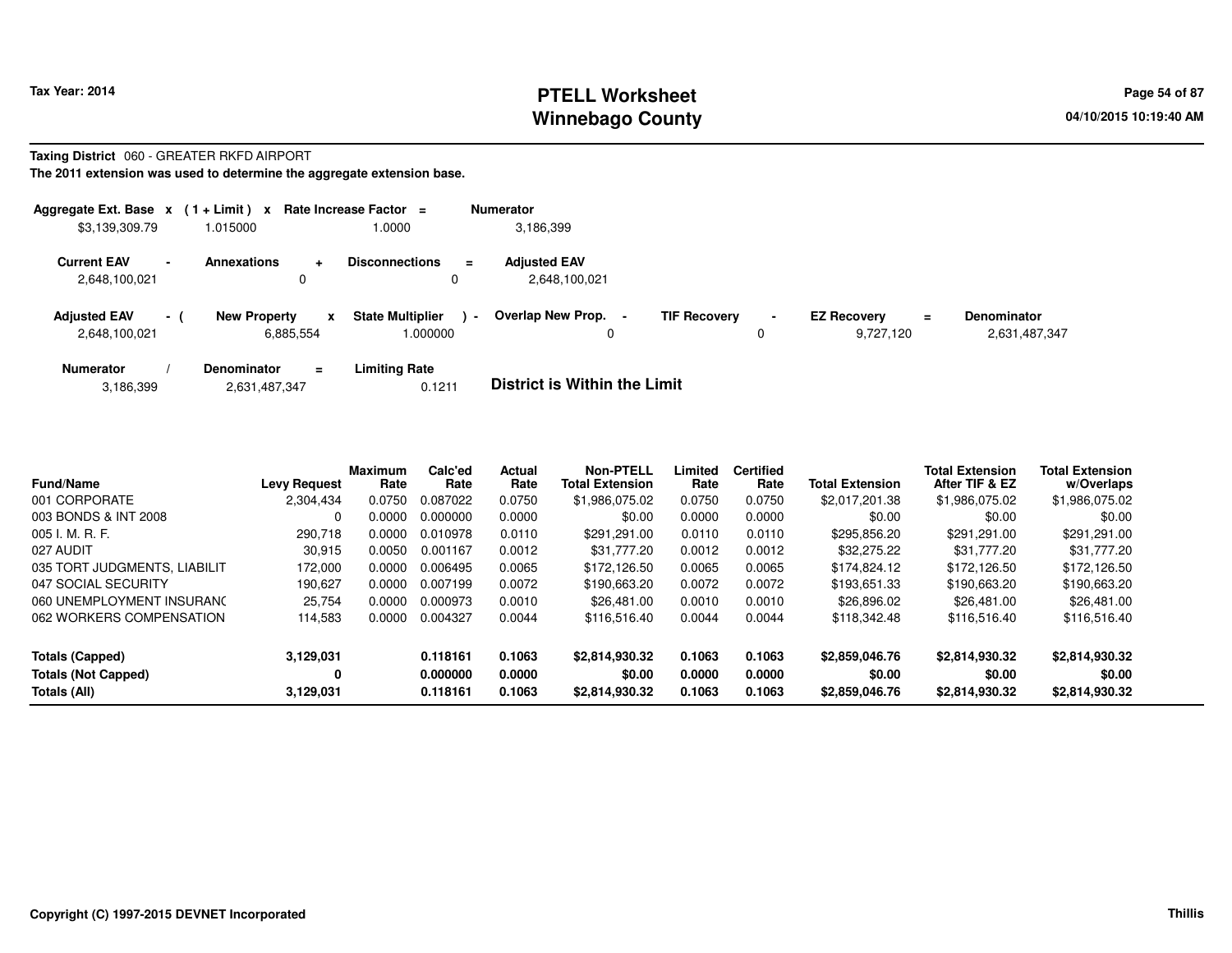# **PTELL Worksheet Tax Year: 2014 Page 55 of 87 Page 55 of 87 Winnebago County**

#### **Taxing District** 061 - SOUTH BELOIT CITY LIBRARY**The 2013 extension was used to determine the aggregate extension base.**

| \$216,004.48                                                                                                                                        | Aggregate Ext. Base $x$ (1 + Limit) $x$ Rate Increase Factor =<br><b>Numerator</b><br>1.0000<br>219,245<br>1.015000 |                                                                 |                                 |                                                     |                            |                                    |                                        |                                                          |                                                      |  |
|-----------------------------------------------------------------------------------------------------------------------------------------------------|---------------------------------------------------------------------------------------------------------------------|-----------------------------------------------------------------|---------------------------------|-----------------------------------------------------|----------------------------|------------------------------------|----------------------------------------|----------------------------------------------------------|------------------------------------------------------|--|
| <b>Current EAV</b><br>102,969,709                                                                                                                   | Annexations<br>$\ddot{}$<br>49,225                                                                                  | <b>Disconnections</b><br>0                                      | <b>Adjusted EAV</b><br>$\equiv$ | 102,920,484                                         |                            |                                    |                                        |                                                          |                                                      |  |
| <b>Adjusted EAV</b><br>- (<br>102,920,484                                                                                                           | <b>New Property</b><br>$\mathbf{x}$<br>278,169                                                                      | <b>State Multiplier</b><br>1.000000                             | $\rightarrow$                   | Overlap New Prop. -<br>0                            | <b>TIF Recovery</b>        | $\blacksquare$<br>0                | <b>EZ Recovery</b><br>0                | Denominator<br>$\equiv$                                  | 102,642,315                                          |  |
| <b>Limiting Rate</b><br><b>Numerator</b><br><b>Denominator</b><br>$\equiv$<br><b>District is Over the Limit</b><br>0.2136<br>219,245<br>102,642,315 |                                                                                                                     |                                                                 |                                 |                                                     |                            |                                    |                                        |                                                          |                                                      |  |
| <b>Limiting Rate</b><br>0.2136                                                                                                                      | <b>Computed Rate</b><br>$=$<br>0.213700                                                                             | <b>Reduction Factor</b><br>0.9995                               |                                 |                                                     |                            |                                    |                                        |                                                          |                                                      |  |
| <b>Fund/Name</b><br>001 CORPORATE                                                                                                                   | <b>Levy Request</b><br>220,000                                                                                      | <b>Maximum</b><br>Calc'ed<br>Rate<br>Rate<br>0.6000<br>0.213655 | <b>Actual</b><br>Rate<br>0.2137 | Non-PTELL<br><b>Total Extension</b><br>\$220,046.27 | Limited<br>Rate<br>0.2136  | <b>Certified</b><br>Rate<br>0.2136 | <b>Total Extension</b><br>\$219,943.30 | <b>Total Extension</b><br>After TIF & EZ<br>\$219,943.30 | <b>Total Extension</b><br>w/Overlaps<br>\$219,943.30 |  |
| <b>Totals (Capped)</b><br><b>Totals (Not Capped)</b><br>Totals (All)                                                                                | 220,000<br>0<br>220,000                                                                                             | 0.213655<br>0.000000<br>0.213655                                | 0.2137<br>0.0000<br>0.2137      | \$220,046.27<br>\$0.00<br>\$220,046.27              | 0.2136<br>0.0000<br>0.2136 | 0.2136<br>0.0000<br>0.2136         | \$219,943.30<br>\$0.00<br>\$219,943.30 | \$219,943.30<br>\$0.00<br>\$219,943.30                   | \$219,943.30<br>\$0.00<br>\$219,943.30               |  |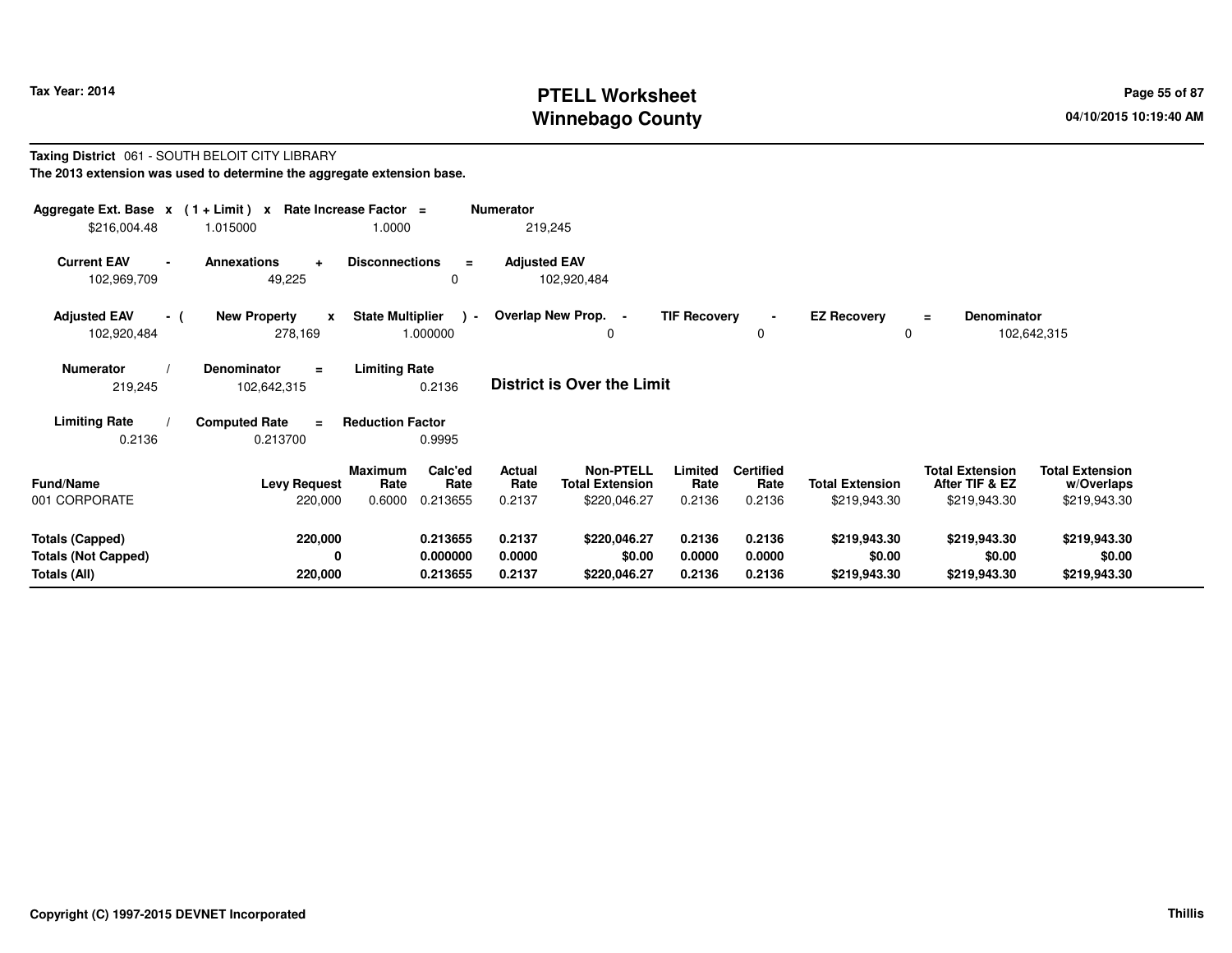# **PTELL Worksheet Tax Year: 2014 Page 56 of 87 Page 56 of 87 Winnebago County**

#### **Taxing District** 062 - RKFD - WINN DRAINAGE**The 2012 extension was used to determine the aggregate extension base.**

| \$4,009.50                       |                | Aggregate Ext. Base $x$ (1+Limit) x Rate Increase Factor =<br>1.015000 | 0000.                                        | <b>Numerator</b><br>4,070         |                     |                |                    |         |                                 |
|----------------------------------|----------------|------------------------------------------------------------------------|----------------------------------------------|-----------------------------------|---------------------|----------------|--------------------|---------|---------------------------------|
| <b>Current EAV</b><br>9,827,762  | $\blacksquare$ | <b>Annexations</b><br>$\ddot{}$<br>0                                   | <b>Disconnections</b><br>$\equiv$            | <b>Adjusted EAV</b><br>9,827,762  |                     |                |                    |         |                                 |
| <b>Adjusted EAV</b><br>9,827,762 | $-1$           | <b>New Property</b><br>$\mathbf{x}$<br>28.902                          | <b>State Multiplier</b><br>$\sim$<br>000000. | Overlap New Prop.<br>0            | <b>TIF Recovery</b> | $\blacksquare$ | <b>EZ Recovery</b> | Ξ.<br>0 | <b>Denominator</b><br>9,798,860 |
| <b>Numerator</b>                 |                | <b>Denominator</b><br>$=$                                              | <b>Limiting Rate</b>                         | _ _ _ _ _ _ _ _ _ _ _ _ _ _ _ _ _ |                     |                |                    |         |                                 |

4,0709,798,860 0.0416 **District is Within the Limit**

| <b>Fund/Name</b><br>001 CORPORATE | <b>Levy Request</b><br>4,000 | <b>Maximum</b><br>Rate<br>).1250 | Calc'ed<br>Rate<br>0.040701 | Actual<br>Rate<br>0.0408 | <b>Non-PTELL</b><br><b>Total Extension</b><br>\$4,009.73 | .imited<br>Rate<br>0.0408 | Certified<br>Rate<br>0.0408 | <b>Total Extension</b><br>\$4,009.73 | <b>Total Extension</b><br>After TIF & EZ<br>\$4,009.73 | <b>Total Extension</b><br>w/Overlaps<br>\$4,009.73 |  |
|-----------------------------------|------------------------------|----------------------------------|-----------------------------|--------------------------|----------------------------------------------------------|---------------------------|-----------------------------|--------------------------------------|--------------------------------------------------------|----------------------------------------------------|--|
| Totals (Capped)                   | 4,000                        |                                  | 0.040701                    | 0.0408                   | \$4,009.73                                               | 0.0408                    | 0.0408                      | \$4,009.73                           | \$4,009.73                                             | \$4,009.73                                         |  |
| <b>Totals (Not Capped)</b>        | 0                            |                                  | 0.000000                    | 0.0000                   | \$0.00                                                   | 0.0000                    | 0.0000                      | \$0.00                               | \$0.00                                                 | \$0.00                                             |  |
| Totals (All)                      | 4,000                        |                                  | 0.040701                    | 0.0408                   | \$4,009.73                                               | 0.0408                    | 0.0408                      | \$4,009.73                           | \$4,009.73                                             | \$4,009.73                                         |  |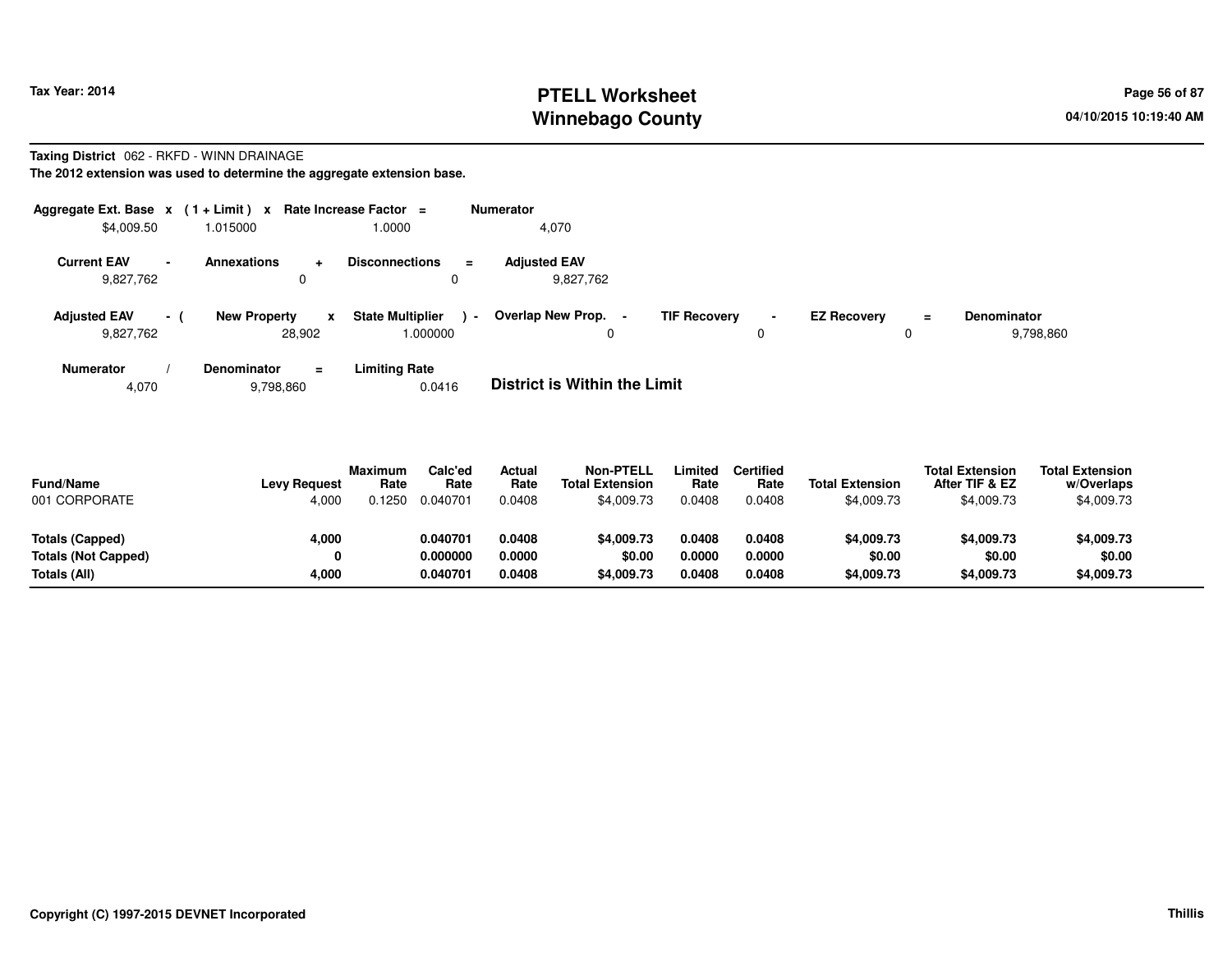# **PTELL Worksheet Tax Year: 2014 Page 57 of 87 Page 57 of 87 Winnebago County**

#### **Taxing District** 064 - LINCOLN-ACRES STREET LIGHT**The 2013 extension was used to determine the aggregate extension base.**

| Aggregate Ext. Base $x$ (1 + Limit) $x$<br>\$0.00 | 1.015000                                      | Rate Increase Factor =<br>1.0000              | <b>Numerator</b>                                   |                                            |                                     |                               |
|---------------------------------------------------|-----------------------------------------------|-----------------------------------------------|----------------------------------------------------|--------------------------------------------|-------------------------------------|-------------------------------|
| <b>Current EAV</b>                                | <b>Annexations</b><br>$\pm$                   | <b>Disconnections</b><br>$\equiv$             | <b>Adjusted EAV</b>                                |                                            |                                     |                               |
| 612,403                                           | 0                                             | 0                                             | 612.403                                            |                                            |                                     |                               |
| <b>Adjusted EAV</b><br>$-1$<br>612,403            | <b>New Property</b><br>$\mathbf{x}$<br>10,570 | <b>State Multiplier</b><br>$\sim$<br>1.000000 | Overlap New Prop.<br>$\overline{\phantom{0}}$<br>0 | <b>TIF Recovery</b><br>$\blacksquare$<br>0 | <b>EZ Recovery</b><br>$\equiv$<br>0 | <b>Denominator</b><br>601,833 |
| <b>Numerator</b>                                  | <b>Denominator</b><br>$\equiv$                | <b>Limiting Rate</b>                          | _ _ _ _ _ _ _ _ _ _ _ _ _ _ _ _ _ _                |                                            |                                     |                               |

0601,833 0.0000 **District is Within the Limit**

| <b>Fund/Name</b><br>001 CORPORATE          | <b>Levy Request</b> | Maximum<br>Rate<br>.0000 | Calc'ed<br>Rate<br>0.000000 | <b>Actual</b><br>Rate<br>0.0000 | <b>Non-PTELL</b><br><b>Total Extension</b><br>\$0.00 | Limited<br>Rate<br>0.0000 | <b>Certified</b><br>Rate<br>0.0000 | <b>Total Extension</b><br>\$0.00 | <b>Total Extension</b><br>After TIF & EZ<br>\$0.00 | <b>Total Extension</b><br>w/Overlaps<br>\$0.00 |
|--------------------------------------------|---------------------|--------------------------|-----------------------------|---------------------------------|------------------------------------------------------|---------------------------|------------------------------------|----------------------------------|----------------------------------------------------|------------------------------------------------|
| Totals (Capped)                            | 0                   |                          | 0.000000<br>0.000000        | 0.0000<br>0.0000                | \$0.00                                               | 0.0000                    | 0.0000<br>0.0000                   | \$0.00                           | \$0.00                                             | \$0.00                                         |
| <b>Totals (Not Capped)</b><br>Totals (All) | 0<br>0              |                          | 0.000000                    | 0.0000                          | \$0.00<br>\$0.00                                     | 0.0000<br>0.0000          | 0.0000                             | \$0.00<br>\$0.00                 | \$0.00<br>\$0.00                                   | \$0.00<br>\$0.00                               |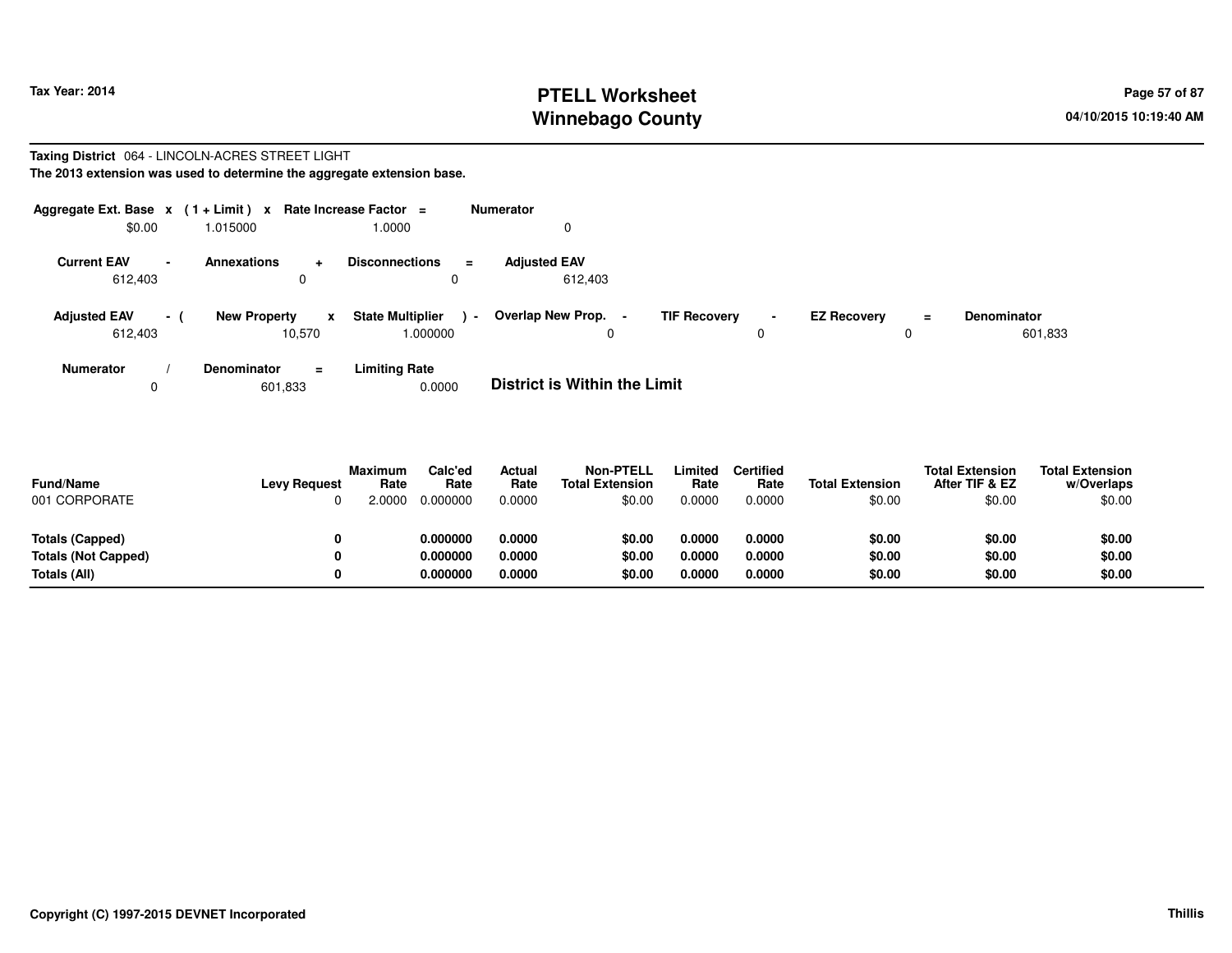# **PTELL Worksheet Tax Year: 2014 Page 58 of 87 Page 58 of 87 Winnebago County**

#### **Taxing District** 065 - WASHINGTON PARK STREET LIGHT**The 2013 extension was used to determine the aggregate extension base.**

| Aggregate Ext. Base $x$ (1 + Limit) $x$<br>\$12,341.98      | 1.015000                         | Rate Increase Factor =<br>1.0000              | <b>Numerator</b><br>12,527       |                                            |                                |                                 |
|-------------------------------------------------------------|----------------------------------|-----------------------------------------------|----------------------------------|--------------------------------------------|--------------------------------|---------------------------------|
| <b>Current EAV</b><br>$\overline{\phantom{0}}$<br>1,518,237 | <b>Annexations</b><br>$\pm$<br>0 | <b>Disconnections</b><br>$\equiv$<br>0        | <b>Adjusted EAV</b><br>1,518,237 |                                            |                                |                                 |
| <b>Adjusted EAV</b><br>$\sim$<br>1,518,237                  | <b>New Property</b><br>6,967     | <b>State Multiplier</b><br>$\sim$<br>000000.1 | <b>Overlap New Prop.</b><br>0    | <b>TIF Recovery</b><br>$\blacksquare$<br>0 | <b>EZ Recovery</b><br>$=$<br>0 | <b>Denominator</b><br>1,511,270 |
| <b>Numerator</b>                                            | <b>Denominator</b><br>Ξ.         | <b>Limiting Rate</b>                          |                                  |                                            |                                |                                 |

**Limiting Rate**<br>0.8290 12,5271,511,270 0.8290 **District is Within the Limit**

| <b>Fund/Name</b><br>001 CORPORATE | <b>Levy Request</b><br>12,341 | <b>Maximum</b><br>Rate<br>2.0000 | Calc'ed<br>Rate<br>0.812851 | Actual<br>Rate<br>0.8129 | <b>Non-PTELL</b><br><b>Total Extension</b><br>\$12,341.75 | .imited<br>Rate<br>0.8129 | <b>Certified</b><br>Rate<br>0.8129 | <b>Total Extension</b><br>\$12,341.75 | <b>Total Extension</b><br>After TIF & EZ<br>\$12,341.75 | <b>Total Extension</b><br>w/Overlaps<br>\$12,341.75 |  |
|-----------------------------------|-------------------------------|----------------------------------|-----------------------------|--------------------------|-----------------------------------------------------------|---------------------------|------------------------------------|---------------------------------------|---------------------------------------------------------|-----------------------------------------------------|--|
| Totals (Capped)                   | 12,341                        |                                  | 0.81285                     | 0.8129                   | \$12,341.75                                               | 0.8129                    | 0.8129                             | \$12,341.75                           | \$12,341.75                                             | \$12,341.75                                         |  |
| <b>Totals (Not Capped)</b>        | 0                             |                                  | 0.000000                    | 0.0000                   | \$0.00                                                    | 0.0000                    | 0.0000                             | \$0.00                                | \$0.00                                                  | \$0.00                                              |  |
| Totals (All)                      | 12,341                        |                                  | 0.812851                    | 0.8129                   | \$12,341.75                                               | 0.8129                    | 0.8129                             | \$12,341.75                           | \$12,341.75                                             | \$12,341.75                                         |  |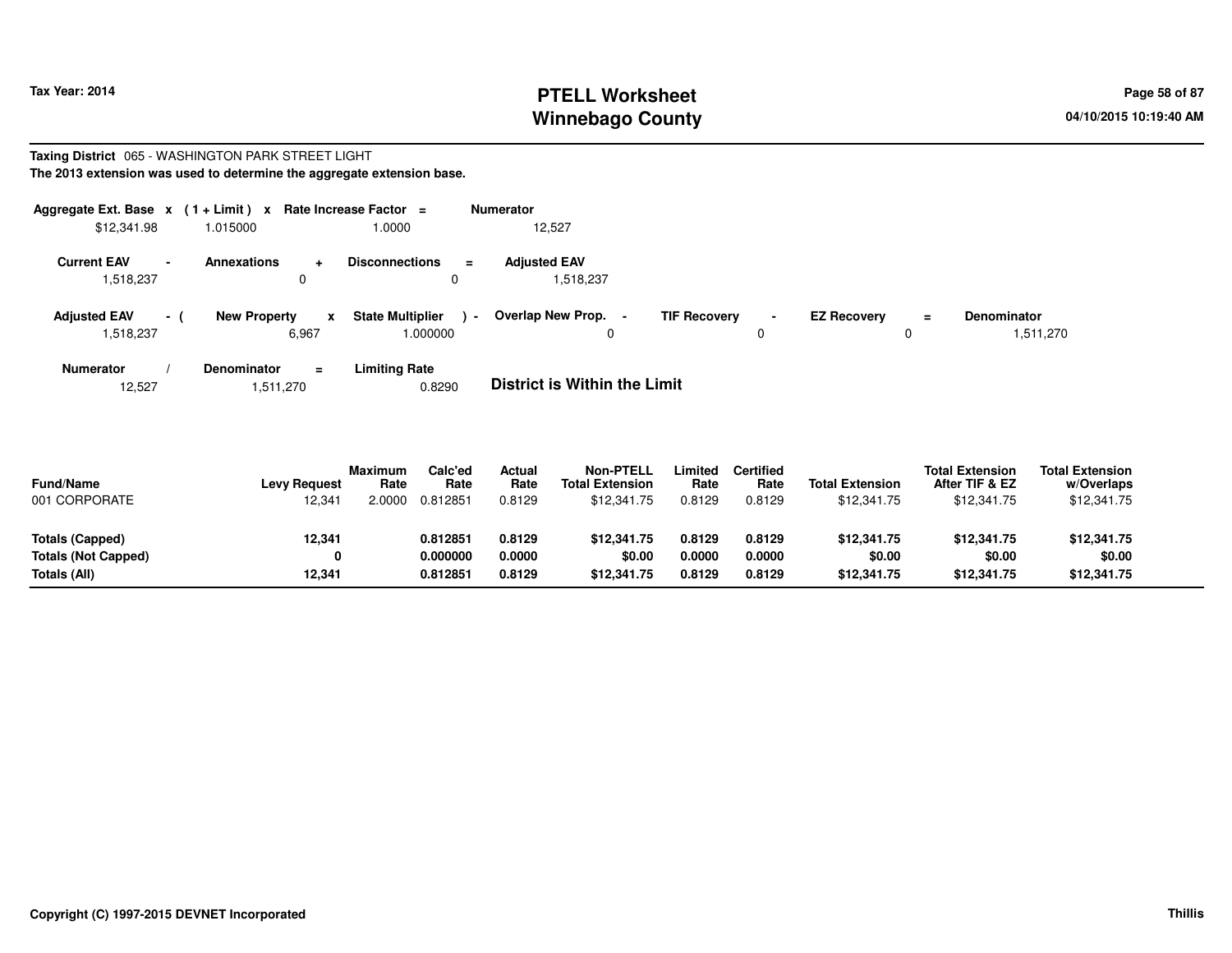# **PTELL Worksheet Tax Year: 2014 Page 59 of 87 Page 59 of 87 Winnebago County**

#### **Taxing District** 070 - HARLEM SCHOOL DIST 122**The 2013 extension was used to determine the aggregate extension base.**

| Aggregate Ext. Base $x$ (1 + Limit) $x$<br>\$39,640,391.18<br>1.015000 |                                                           | Rate Increase Factor =<br>1.0000 |                      | <b>Numerator</b><br>40,234,997 |                                            |                     |                          |                                   |                                          |                                      |
|------------------------------------------------------------------------|-----------------------------------------------------------|----------------------------------|----------------------|--------------------------------|--------------------------------------------|---------------------|--------------------------|-----------------------------------|------------------------------------------|--------------------------------------|
| <b>Current EAV</b><br>$\blacksquare$<br>567,031,565                    | <b>Annexations</b><br>$\ddot{\phantom{1}}$<br>$\mathbf 0$ | <b>Disconnections</b>            | $=$<br>0             | <b>Adjusted EAV</b>            | 567,031,565                                |                     |                          |                                   |                                          |                                      |
| <b>Adjusted EAV</b><br>- (<br>567,031,565                              | <b>New Property</b><br>$\mathbf{x}$<br>1,499,802          | <b>State Multiplier</b>          | $\sim$<br>1.000000   |                                | Overlap New Prop. -<br><sup>0</sup>        | <b>TIF Recovery</b> | 0                        | <b>EZ Recovery</b><br>0           | <b>Denominator</b><br>$\equiv$           | 565,531,763                          |
| <b>Numerator</b><br>40,234,997                                         | Denominator<br>$\equiv$<br>565,531,763                    | <b>Limiting Rate</b>             | 7.1146               |                                | <b>District is Over the Limit</b>          |                     |                          |                                   |                                          |                                      |
| <b>Limiting Rate</b><br>7.1146                                         | <b>Computed Rate</b><br>$\equiv$<br>7.292700              | <b>Reduction Factor</b>          | 0.9756               |                                |                                            |                     |                          |                                   |                                          |                                      |
| <b>Fund/Name</b>                                                       | <b>Levy Request</b>                                       | Maximum<br>Rate                  | Calc'ed<br>Rate      | <b>Actual</b><br>Rate          | <b>Non-PTELL</b><br><b>Total Extension</b> | Limited<br>Rate     | <b>Certified</b><br>Rate | <b>Total Extension</b>            | <b>Total Extension</b><br>After TIF & EZ | <b>Total Extension</b><br>w/Overlaps |
| 002 EDUCATION                                                          | 23,000,000                                                | 4.0000                           | 4.056212             | 4.0000                         | \$22,681,262.60                            | 3.9857              | 3.9857                   | \$22,977,818.18                   | \$22,600,177.09                          | \$22,600,177.09                      |
| 003 BONDS & INT 2015                                                   | 175,927                                                   | 0.0000                           | 0.031026             | 0.0311                         | \$176,346.82                               | 0.0311              | 0.0311                   | \$179,293.51                      | \$176,346.82                             | \$176,346.82                         |
| 003a BONDS & INT 2005                                                  | 0                                                         | 0.0000                           | 0.000000             | 0.0000                         | \$0.00                                     | 0.0000              | 0.0000                   | \$0.00                            | \$0.00                                   | \$0.00                               |
| 003B BONDS & INT 1998                                                  | 4,445,000                                                 | 0.0000                           | 0.783907             | 0.7840                         | \$4,445,527.47                             | 0.7840              | 0.7840                   | \$4,519,810.69                    | \$4,445,527.47                           | \$4,445,527.47                       |
| 003C BONDS & INT 2010                                                  | 2,211,350                                                 | 0.0000                           | 0.389987             | 0.3900                         | \$2,211,423.10                             | 0.3900              | 0.3900                   | \$2,248,375.21                    | \$2,211,423.10                           | \$2,211,423.10                       |
| 004 OPERATIONS & MAINTENAN                                             | 4,450,000                                                 | 0.7500                           | 0.784789             | 0.7500                         | \$4,252,736.74                             | 0.7407              | 0.7407                   | \$4,270,183.39                    | \$4,200,002.80                           | \$4,200,002.80                       |
| 005 I. M. R. F.                                                        | 1,100,000                                                 | 0.0000                           | 0.193993             | 0.1940                         | \$1,100,041.24                             | 0.1893              | 0.1893                   | \$1,091,326.74                    | \$1,073,390.75                           | \$1,073,390.75                       |
| 030 TRANSPORTATION SYSTEM                                              | 4,750,000                                                 | 0.0000                           | 0.837696             | 0.8377                         | \$4,750,023.42                             | 0.7112              | 0.7112                   | \$4,100,113.98                    | \$4,032,728.49                           | \$4,032,728.49                       |
| 031 WORKING CASH                                                       | 310,000                                                   | 0.0500                           | 0.054671             | 0.0500                         | \$283,515.78                               | 0.0485              | 0.0485                   | \$279,605.64                      | \$275,010.31                             | \$275,010.31                         |
| 032 FIRE PREV/SFTY/ENERGY                                              | 5,000                                                     | 0.1000                           | 0.000882             | 0.0009                         | \$5,103.28                                 | 0.0009              | 0.0009                   | \$5,188.56                        | \$5,103.28                               | \$5,103.28                           |
| 033 SPECIAL EDUCATION                                                  | 4,750,000                                                 | 0.8000                           | 0.837696             | 0.8000                         | \$4,536,252.52                             | 0.7936              | 0.7936                   | \$4,575,155.31                    | \$4,499,962.50                           | \$4,499,962.50                       |
| 035 TORT JUDGMENTS, LIABILIT                                           | 1,750,000                                                 | 0.0000                           | 0.308625             | 0.3087                         | \$1,750,426.44                             | 0.2998              | 0.2998                   | \$1,728,366.38                    | \$1,699,960.63                           | \$1,699,960.63                       |
| 047 SOCIAL SECURITY                                                    | 1,425,000                                                 | 0.0000                           | 0.251309             | 0.2514                         | \$1,425,517.35                             | 0.2453              | 0.2453                   | \$1,414,170.36                    | \$1,390,928.43                           | \$1,390,928.43                       |
| 057 LEASE/PURCHASE/RENTAL                                              | 625,000                                                   | 0.1000                           | 0.110223             | 0.1000                         | \$567,031.57                               | 0.0996              | 0.0996                   | \$574,200.44                      | \$564,763.44                             | \$564,763.44                         |
| <b>Totals (Capped)</b>                                                 | 42,165,000                                                |                                  | 7.436096             | 7.2927                         | \$41,351,910.94                            | 7.1146              | 7.1146                   | \$41,016,128.96                   | \$40,342,027.72                          | \$40,342,027.72                      |
| <b>Totals (Not Capped)</b><br>Totals (All)                             | 6,832,277<br>48,997,277                                   |                                  | 1.204920<br>8.641016 | 1.2051<br>8.4978               | \$6,833,297.39<br>\$48,185,208.33          | 1.2051<br>8.3197    | 1.2051<br>8.3197         | \$6,947,479.41<br>\$47,963,608.37 | \$6,833,297.39<br>\$47,175,325.11        | \$6,833,297.39<br>\$47,175,325.11    |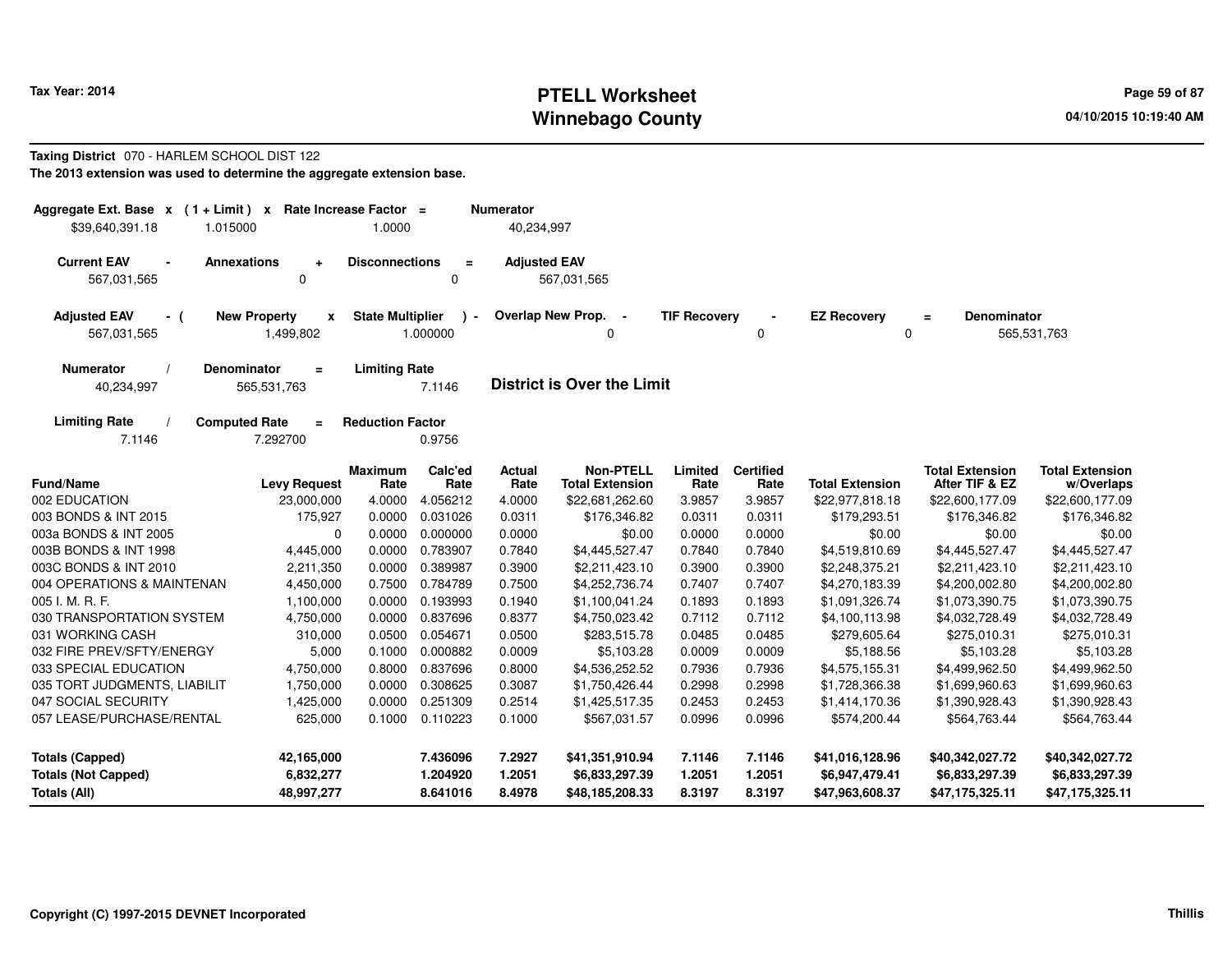# **PTELL Worksheet Tax Year: 2014 Page 60 of 87 Page 60 of 87 Winnebago County**

#### **Taxing District** 071 - KINNIKINNICK SD #131

**The 2013 extension was used to determine the aggregate extension base.**

| Aggregate Ext. Base $x$ (1+Limit) $x$<br>\$9,184,986.19<br>1.125000 | Rate Increase Factor =                           | 1.0000                  |                          | <b>Numerator</b><br>10,333,109 |                                            |                     |                          |                        |                                          |                                      |
|---------------------------------------------------------------------|--------------------------------------------------|-------------------------|--------------------------|--------------------------------|--------------------------------------------|---------------------|--------------------------|------------------------|------------------------------------------|--------------------------------------|
| <b>Current EAV</b><br>289,535,874                                   | <b>Annexations</b><br>$\Delta$<br>0              | <b>Disconnections</b>   | Ξ<br>63,362              | <b>Adjusted EAV</b>            | 289,599,236                                |                     |                          |                        |                                          |                                      |
| <b>Adjusted EAV</b><br>- (<br>289,599,236                           | <b>New Property</b><br>$\mathbf{x}$<br>1,252,534 | <b>State Multiplier</b> | $\mathbf{r}$<br>1.000000 |                                | Overlap New Prop.<br>$\sim$                | <b>TIF Recovery</b> | 0                        | <b>EZ Recovery</b>     | Denominator<br>$\equiv$<br>0             | 288,346,702                          |
| <b>Numerator</b><br>10,333,109                                      | <b>Denominator</b><br>$\equiv$<br>288,346,702    | <b>Limiting Rate</b>    | 3.5836                   |                                | <b>District is Over the Limit</b>          |                     |                          |                        |                                          |                                      |
| <b>Limiting Rate</b><br>3.5836                                      | <b>Computed Rate</b><br>$=$<br>3.608700          | <b>Reduction Factor</b> | 0.9930                   |                                |                                            |                     |                          |                        |                                          |                                      |
| <b>Fund/Name</b>                                                    | <b>Levy Request</b>                              | <b>Maximum</b><br>Rate  | Calc'ed<br>Rate          | Actual<br>Rate                 | <b>Non-PTELL</b><br><b>Total Extension</b> | Limited<br>Rate     | <b>Certified</b><br>Rate | <b>Total Extension</b> | <b>Total Extension</b><br>After TIF & EZ | <b>Total Extension</b><br>w/Overlaps |
| 002 EDUCATION                                                       | 8,212,972                                        | 3.5000                  | 2.836599                 | 2.8366                         | \$8,206,760.83                             | 2.8336              | 2.8336                   | \$8,198,220.40         | \$8,198,081.33                           | \$8,204,288.53                       |
| 003D BONDS & INT 2009                                               | $\Omega$                                         | 0.0000                  | 0.000000                 | 0.0000                         | \$0.00                                     | 0.0000              | 0.0000                   | \$0.00                 | \$0.00                                   | \$0.00                               |
| 003E BONDS & INT 2010A                                              | 152,900                                          | 0.0000                  | 0.052809                 | 0.0529                         | \$153,048.60                               | 0.0529              | 0.0529                   | \$153,051.19           | \$153,048.60                             | \$153,164.48                         |
| 003F BONDS & INT 2010B                                              | 129,381                                          | 0.0000                  | 0.044686                 | 0.0447                         | \$129,324.62                               | 0.0447              | 0.0447                   | \$129,326.81           | \$129,324.62                             | \$129,422.54                         |
| 004 OPERATIONS & MAINTENAN                                          | 1,305,950                                        | 0.5500                  | 0.451050                 | 0.4511                         | \$1,305,108.16                             | 0.4300              | 0.4300                   | \$1,244,083.42         | \$1,244,062.31                           | \$1,245,004.26                       |
| 005 I. M. R. F.                                                     | 203,148                                          | 0.0000                  | 0.070163                 | 0.0702                         | \$203,100.41                               | 0.0700              | 0.0700                   | \$202,525.21           | \$202,521.77                             | \$202,675.11                         |
| 030 TRANSPORTATION SYSTEM                                           | 406,295                                          | 0.0000                  | 0.140326                 | 0.1404                         | \$406,200.81                               | 0.1400              | 0.1400                   | \$405,050.42           | \$405,043.54                             | \$405,350.22                         |
| 031 WORKING CASH                                                    | $\Omega$                                         | 0.0500                  | 0.000000                 | 0.0000                         | \$0.00                                     | 0.0000              | 0.0000                   | \$0.00                 | \$0.00                                   | \$0.00                               |
| 033 SPECIAL EDUCATION                                               | 58,042                                           | 0.4000                  | 0.020047                 | 0.0201                         | \$58,152.68                                | 0.0200              | 0.0200                   | \$57,864.35            | \$57,863.36                              | \$57,907.17                          |
| 035 TORT JUDGMENTS, LIABILIT                                        | $\Omega$                                         | 0.0000                  | 0.000000                 | 0.0000                         | \$0.00                                     | 0.0000              | 0.0000                   | \$0.00                 | \$0.00                                   | \$0.00                               |
| 047 SOCIAL SECURITY                                                 | 261,190                                          | 0.0000                  | 0.090210                 | 0.0903                         | \$261,253.09                               | 0.0900              | 0.0900                   | \$260,389.55           | \$260,385.14                             | \$260,582.29                         |
| 057 LEASE/PURCHASE/RENTAL                                           | 0                                                | 0.1000                  | 0.000000                 | 0.0000                         | \$0.00                                     | 0.0000              | 0.0000                   | \$0.00                 | \$0.00                                   | \$0.00                               |
| <b>Totals (Capped)</b>                                              | 10,447,597                                       |                         | 3.608395                 | 3.6087                         | \$10,440,575.98                            | 3.5836              | 3.5836                   | \$10,368,133.34        | \$10,367,957.45                          | \$10,375,807.58                      |
| <b>Totals (Not Capped)</b>                                          | 282,281                                          |                         | 0.097495                 | 0.0976                         | \$282,373.22                               | 0.0976              | 0.0976                   | \$282,378.00           | \$282,373.22                             | \$282,587.02                         |
| Totals (All)                                                        | 10,729,878                                       |                         | 3.705890                 | 3.7063                         | \$10,722,949.20                            | 3.6812              | 3.6812                   | \$10,650,511.34        | \$10,650,330.67                          | \$10,658,394.60                      |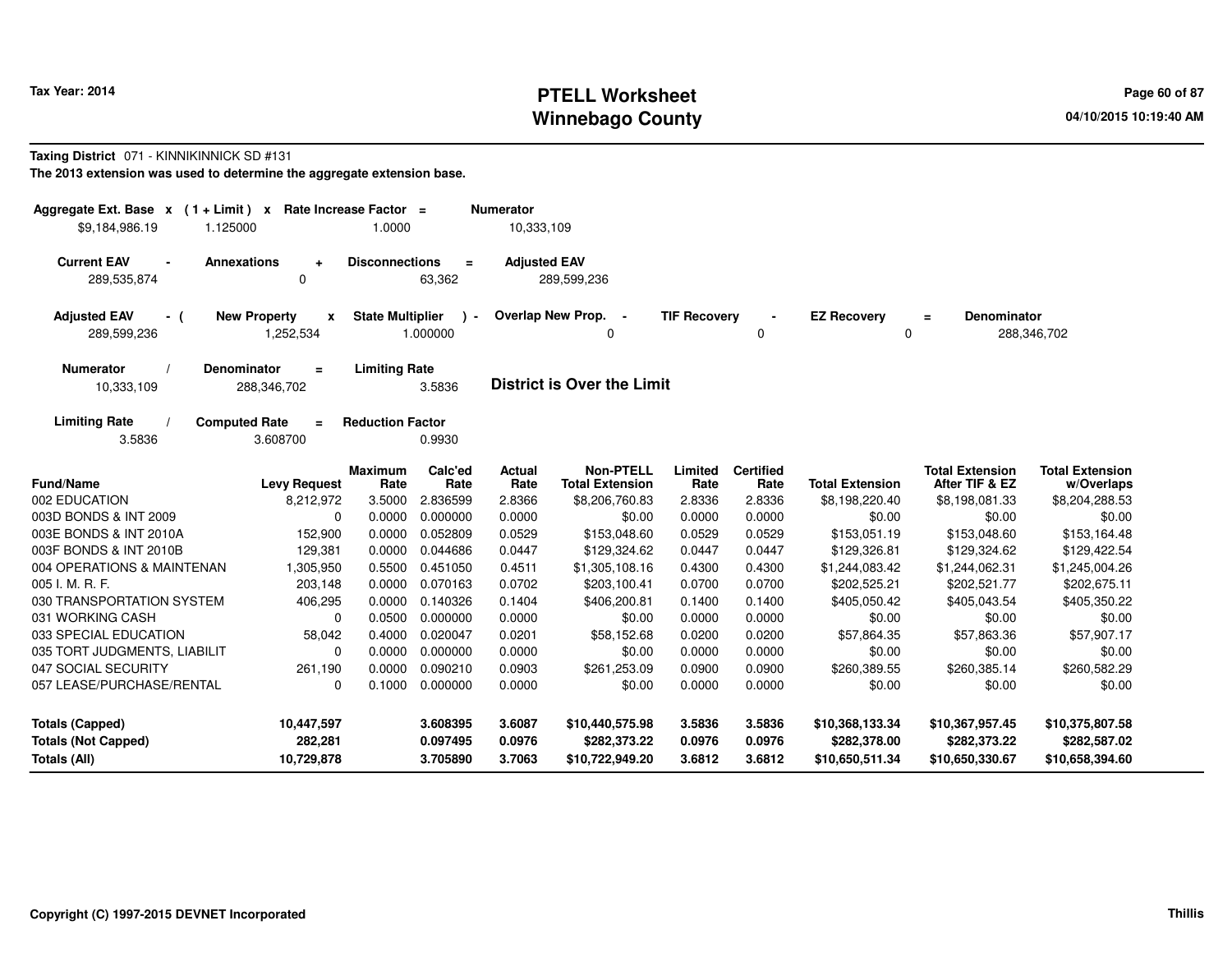## **PTELL Worksheet Tax Year: 2014 Page 61 of 87 Page 61 of 87 Page 61 of 87 Winnebago County**

#### **Taxing District** 072 - PRAIRIE HILL SCH DIST 133**The 2013 extension was used to determine the aggregate extension base.**

| Aggregate Ext. Base $x$ (1 + Limit) x Rate Increase Factor =<br>1.015000<br>\$3,756,333.82 |                                                | 1.0000                  |                         | <b>Numerator</b><br>3,812,679 |                                            |                     |                          |                         |                                          |                                      |
|--------------------------------------------------------------------------------------------|------------------------------------------------|-------------------------|-------------------------|-------------------------------|--------------------------------------------|---------------------|--------------------------|-------------------------|------------------------------------------|--------------------------------------|
| <b>Current EAV</b><br><b>Annexations</b><br>110,447,829                                    | $\ddot{}$<br>$\mathbf 0$                       | <b>Disconnections</b>   | $\equiv$<br>0           | <b>Adjusted EAV</b>           | 110,447,829                                |                     |                          |                         |                                          |                                      |
| <b>Adjusted EAV</b><br>- (<br>110,447,829                                                  | <b>New Property</b><br>$\mathbf{x}$<br>341,726 | <b>State Multiplier</b> | $\lambda$ -<br>1.000000 |                               | Overlap New Prop.<br>$\sim$<br>0           | <b>TIF Recovery</b> | 0                        | <b>EZ Recovery</b><br>0 | <b>Denominator</b><br>$\equiv$           | 110,106,103                          |
| <b>Numerator</b><br><b>Denominator</b><br>3,812,679                                        | $=$<br>110,106,103                             | <b>Limiting Rate</b>    | 3.4628                  |                               | <b>District is Over the Limit</b>          |                     |                          |                         |                                          |                                      |
| <b>Limiting Rate</b><br><b>Computed Rate</b><br>3.4628                                     | $=$<br>3.550400                                | <b>Reduction Factor</b> | 0.9753                  |                               |                                            |                     |                          |                         |                                          |                                      |
| <b>Fund/Name</b>                                                                           | <b>Levy Request</b>                            | <b>Maximum</b><br>Rate  | Calc'ed<br>Rate         | Actual<br>Rate                | <b>Non-PTELL</b><br><b>Total Extension</b> | Limited<br>Rate     | <b>Certified</b><br>Rate | <b>Total Extension</b>  | <b>Total Extension</b><br>After TIF & EZ | <b>Total Extension</b><br>w/Overlaps |
| 002 EDUCATION                                                                              | 3,100,000                                      | 3.5000                  | 2.806755                | 2.8068                        | \$3,100,049.66                             | 2.7372              | 2.7372                   | \$3,023,177.98          | \$3,023,177.98                           | \$3,023,177.98                       |
| 003B BONDS & INT 2008                                                                      | 480,875                                        | 0.0000                  | 0.435387                | 0.4354                        | \$480,889.85                               | 0.4354              | 0.4354                   | \$480,889.85            | \$480,889.85                             | \$480,889.85                         |
| 003C BONDS & INT 2007                                                                      | 740,688                                        | 0.0000                  | 0.670623                | 0.6707                        | \$740,773.59                               | 0.6707              | 0.6707                   | \$740,773.59            | \$740,773.59                             | \$740,773.59                         |
| 004 OPERATIONS & MAINTENAN                                                                 | 290,000                                        | 0.5500                  | 0.262567                | 0.2626                        | \$290,036.00                               | 0.2562              | 0.2562                   | \$282,967.34            | \$282,967.34                             | \$282,967.34                         |
| 005 I. M. R. F.                                                                            | 100,000                                        | 0.0000                  | 0.090541                | 0.0906                        | \$100,065.73                               | 0.0884              | 0.0884                   | \$97,635.88             | \$97,635.88                              | \$97,635.88                          |
| 030 TRANSPORTATION SYSTEM                                                                  | 200,000                                        | 0.0000                  | 0.181081                | 0.1811                        | \$200,021.02                               | 0.1767              | 0.1767                   | \$195,161.31            | \$195,161.31                             | \$195,161.31                         |
| 031 WORKING CASH                                                                           | 28,475                                         | 0.0500                  | 0.025781                | 0.0258                        | \$28,495.54                                | 0.0252              | 0.0252                   | \$27,832.85             | \$27,832.85                              | \$27,832.85                          |
| 032 FIRE PREV/SFTY/ENERGY                                                                  | 56,950                                         | 0.1000                  | 0.051563                | 0.0516                        | \$56,991.08                                | 0.0504              | 0.0504                   | \$55,665.71             | \$55,665.71                              | \$55,665.71                          |
| 033 SPECIAL EDUCATION                                                                      | 45,560                                         | 0.4000                  | 0.041250                | 0.0413                        | \$45,614.95                                | 0.0403              | 0.0403                   | \$44,510.48             | \$44,510.48                              | \$44,510.48                          |
| 035 TORT JUDGMENTS, LIABILIT                                                               | $\Omega$                                       | 0.0000                  | 0.000000                | 0.0000                        | \$0.00                                     | 0.0000              | 0.0000                   | \$0.00                  | \$0.00                                   | \$0.00                               |
| 047 SOCIAL SECURITY                                                                        | 100,000                                        | 0.0000                  | 0.090541                | 0.0906                        | \$100,065.73                               | 0.0884              | 0.0884                   | \$97,635.88             | \$97,635.88                              | \$97,635.88                          |
| 057 LEASE/PURCHASE/RENTAL                                                                  | 0                                              | 0.1000                  | 0.000000                | 0.0000                        | \$0.00                                     | 0.0000              | 0.0000                   | \$0.00                  | \$0.00                                   | \$0.00                               |
| <b>Totals (Capped)</b>                                                                     | 3,920,985                                      |                         | 3.550079                | 3.5504                        | \$3,921,339.71                             | 3.4628              | 3.4628                   | \$3,824,587.42          | \$3,824,587.43                           | \$3,824,587.43                       |
| <b>Totals (Not Capped)</b>                                                                 | 1,221,563                                      |                         | 1.106010                | 1.1061                        | \$1,221,663.44                             | 1.1061              | 1.1061                   | \$1,221,663.44          | \$1,221,663.44                           | \$1,221,663.44                       |
| Totals (All)                                                                               | 5,142,548                                      |                         | 4.656089                | 4.6565                        | \$5,143,003.15                             | 4.5689              | 4.5689                   | \$5,046,250.86          | \$5,046,250.87                           | \$5,046,250.87                       |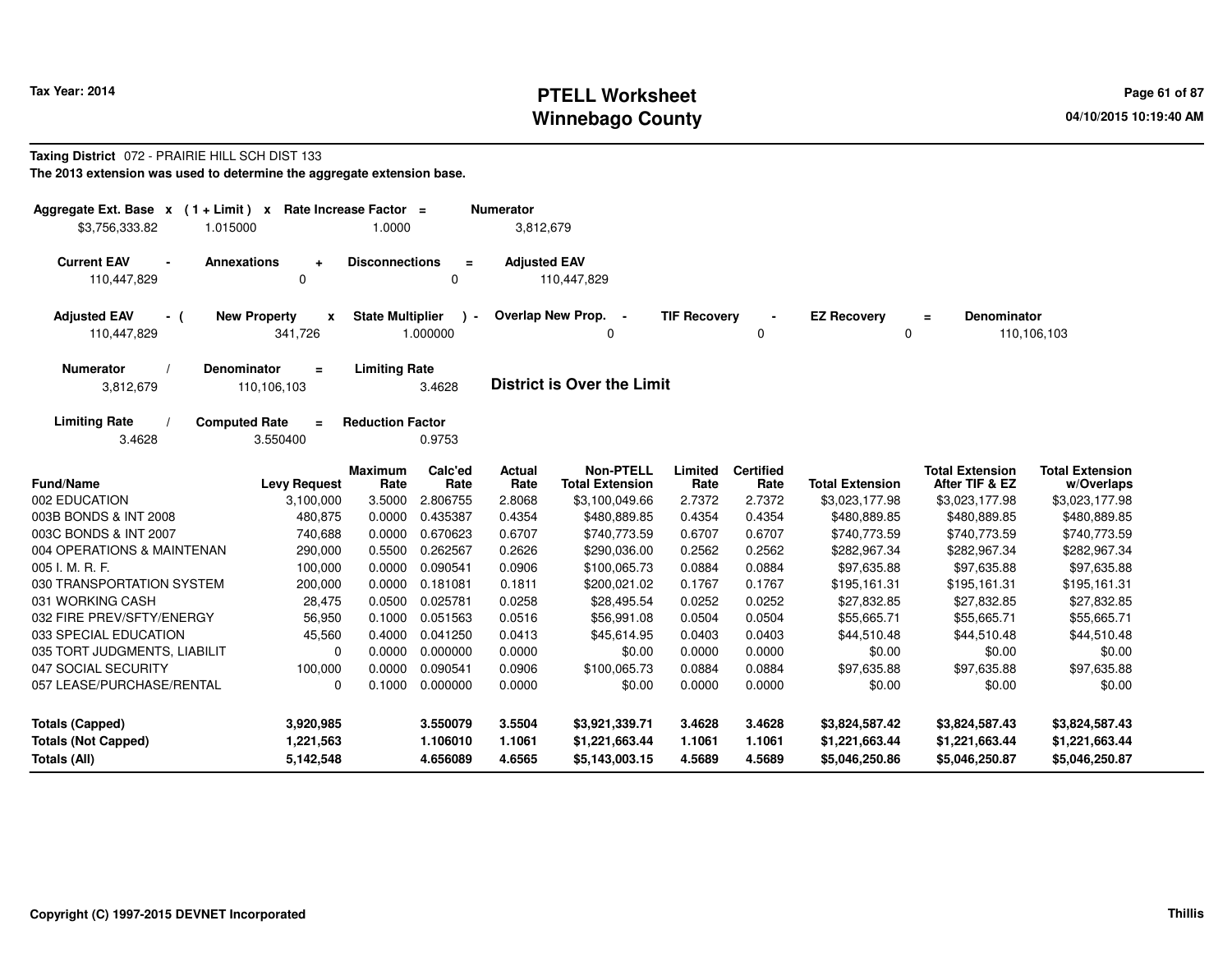## **PTELL Worksheet Tax Year: 2014 Page 62 of 87 Page 62 of 87 Winnebago County**

#### **Taxing District** 073 - SHIRLAND SCHOOL DIST 134**The 2013 extension was used to determine the aggregate extension base.**

| Aggregate Ext. Base x (1+Limit) x                                        |                                     | Rate Increase Factor =  |                                      | <b>Numerator</b>      |                                            |                     |                          |                        |                                          |                                      |
|--------------------------------------------------------------------------|-------------------------------------|-------------------------|--------------------------------------|-----------------------|--------------------------------------------|---------------------|--------------------------|------------------------|------------------------------------------|--------------------------------------|
| \$1,118,361.92<br>1.015000                                               |                                     | 1.0000                  |                                      | 1,135,137             |                                            |                     |                          |                        |                                          |                                      |
| <b>Current EAV</b><br><b>Annexations</b><br>$\blacksquare$<br>27,922,737 | $\ddot{\phantom{1}}$<br>30,055      | <b>Disconnections</b>   | $\equiv$<br>$\Omega$                 | <b>Adjusted EAV</b>   | 27,892,682                                 |                     |                          |                        |                                          |                                      |
| <b>Adjusted EAV</b><br>- (<br>27,892,682                                 | <b>New Property</b><br>x<br>273,665 | <b>State Multiplier</b> | $\overline{\phantom{a}}$<br>1.000000 |                       | Overlap New Prop.<br>0                     | <b>TIF Recovery</b> | 0                        | <b>EZ Recovery</b>     | <b>Denominator</b><br>$\equiv$<br>0      | 27,619,017                           |
| Denominator<br><b>Numerator</b><br>1,135,137                             | $\equiv$<br>27,619,017              | <b>Limiting Rate</b>    | 4.1100                               |                       | <b>District is Over the Limit</b>          |                     |                          |                        |                                          |                                      |
| <b>Limiting Rate</b><br><b>Computed Rate</b><br>4.1100                   | $\equiv$<br>4.157700                | <b>Reduction Factor</b> | 0.9885                               |                       |                                            |                     |                          |                        |                                          |                                      |
| <b>Fund/Name</b>                                                         | <b>Levy Request</b>                 | <b>Maximum</b><br>Rate  | Calc'ed<br>Rate                      | <b>Actual</b><br>Rate | <b>Non-PTELL</b><br><b>Total Extension</b> | Limited<br>Rate     | <b>Certified</b><br>Rate | <b>Total Extension</b> | <b>Total Extension</b><br>After TIF & EZ | <b>Total Extension</b><br>w/Overlaps |
| 002 EDUCATION                                                            | 898,211                             | 3.5000                  | 3.216773                             | 3.2168                | \$898,218.60                               | 3.1794              | 3.1794                   | \$887,775.50           | \$887,775.50                             | \$887,775.50                         |
| 003 BONDS & INTEREST 2012                                                | 12,816                              | 0.0000                  | 0.045898                             | 0.0459                | \$12,816.54                                | 0.0459              | 0.0459                   | \$12,816.54            | \$12,816.54                              | \$12,816.54                          |
| 004 OPERATIONS & MAINTENAN                                               | 164,963                             | 0.5500                  | 0.590784                             | 0.5500                | \$153,575.05                               | 0.5438              | 0.5438                   | \$151,843.84           | \$151,843.84                             | \$151,843.84                         |
| 005 I. M. R. F.                                                          | 21,250                              | 0.0000                  | 0.076103                             | 0.0762                | \$21,277.13                                | 0.0754              | 0.0754                   | \$21,053.74            | \$21,053.74                              | \$21,053.74                          |
| 030 TRANSPORTATION SYSTEM                                                | 17,335                              | 0.0000                  | 0.062082                             | 0.0621                | \$17,340.02                                | 0.0614              | 0.0614                   | \$17,144.56            | \$17,144.56                              | \$17,144.56                          |
| 031 WORKING CASH                                                         | 2,796                               | 0.0500                  | 0.010013                             | 0.0101                | \$2,820.20                                 | 0.0100              | 0.0100                   | \$2,792.27             | \$2,792.27                               | \$2,792.27                           |
| 032 FIRE PREV/SFTY/ENERGY                                                | 19,572                              | 0.1000                  | 0.070093                             | 0.0701                | \$19,573.84                                | 0.0694              | 0.0694                   | \$19,378.38            | \$19,378.38                              | \$19,378.38                          |
| 033 SPECIAL EDUCATION                                                    | 5,872                               | 0.4000                  | 0.021030                             | 0.0211                | \$5,891.70                                 | 0.0209              | 0.0209                   | \$5,835.85             | \$5,835.85                               | \$5,835.85                           |
| 035 TORT JUDGMENTS, LIABILIT                                             | 20,970                              | 0.0000                  | 0.075100                             | 0.0751                | \$20,969.98                                | 0.0743              | 0.0743                   | \$20,746.59            | \$20,746.59                              | \$20,746.59                          |
| 047 SOCIAL SECURITY                                                      | 21,250                              | 0.0000                  | 0.076103                             | 0.0762                | \$21,277.13                                | 0.0754              | 0.0754                   | \$21,053.74            | \$21,053.74                              | \$21,053.74                          |
| 057 LEASE/PURCHASE/RENTAL                                                | 0                                   | 0.1000                  | 0.000000                             | 0.0000                | \$0.00                                     | 0.0000              | 0.0000                   | \$0.00                 | \$0.00                                   | \$0.00                               |
| <b>Totals (Capped)</b>                                                   | 1,172,219                           |                         | 4.198081                             | 4.1577                | \$1,160,943.65                             | 4.1100              | 4.1100                   | \$1,147,624.49         | \$1,147,624.47                           | \$1,147,624.47                       |
| <b>Totals (Not Capped)</b>                                               | 12,816                              |                         | 0.045898                             | 0.0459                | \$12,816.54                                | 0.0459              | 0.0459                   | \$12,816.54            | \$12,816.54                              | \$12,816.54                          |
| Totals (All)                                                             | 1,185,035                           |                         | 4.243979                             | 4.2036                | \$1,173,760.19                             | 4.1559              | 4.1559                   | \$1,160,441.03         | \$1,160,441.01                           | \$1,160,441.01                       |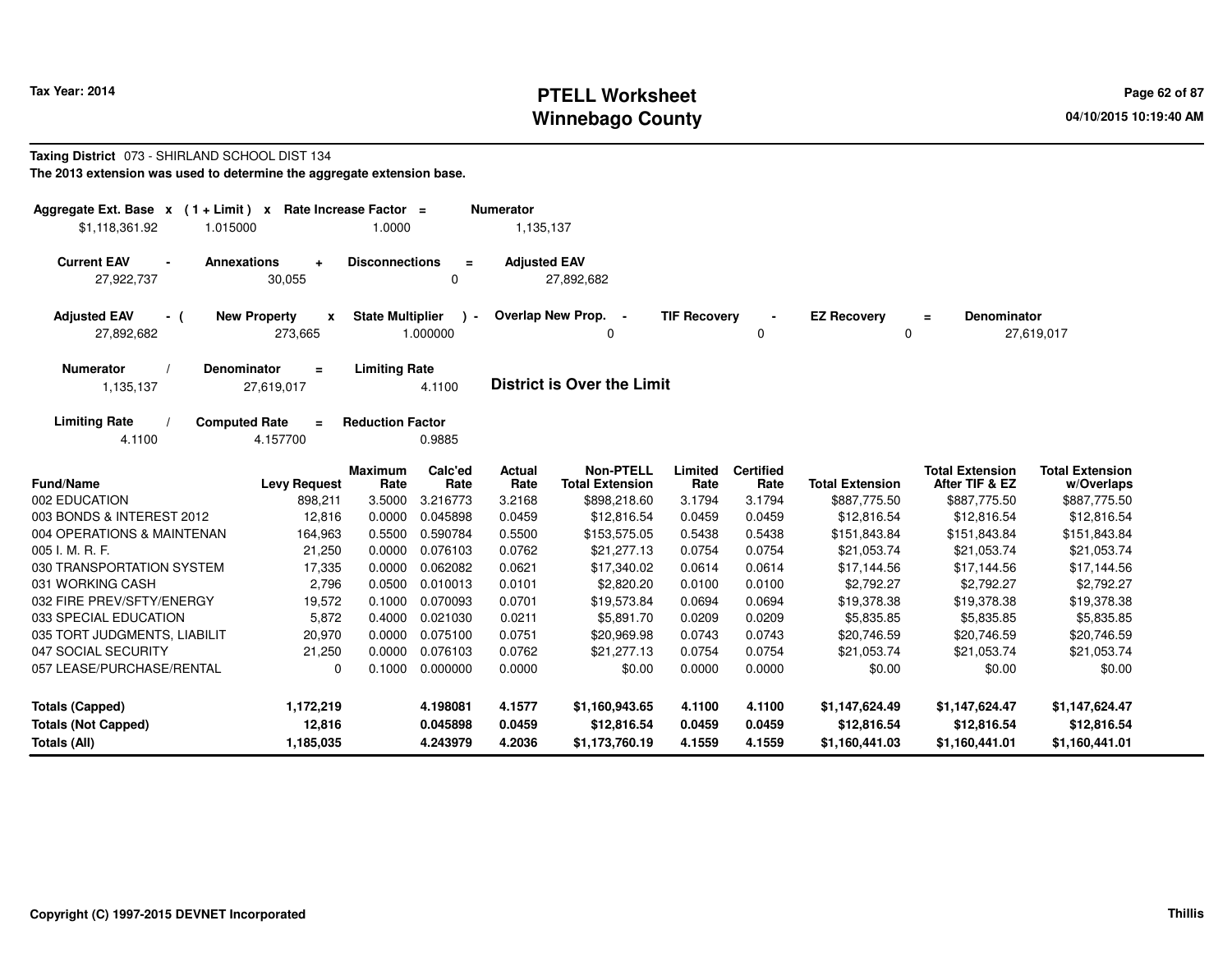# **PTELL Worksheet Tax Year: 2014 Page 63 of 87 Page 63 of 87 Page 63 of 87 Winnebago County**

#### **Taxing District** 074 - ROCKTON SCHOOL DIST 140**The 2013 extension was used to determine the aggregate extension base.**

| Aggregate Ext. Base $x$ (1+Limit) $x$<br>1.015000<br>\$7,501,196.92 | Rate Increase Factor =                                 | 1.0000                  |                            | <b>Numerator</b><br>7,613,715 |                                            |                     |                          |                                |                                          |                                      |
|---------------------------------------------------------------------|--------------------------------------------------------|-------------------------|----------------------------|-------------------------------|--------------------------------------------|---------------------|--------------------------|--------------------------------|------------------------------------------|--------------------------------------|
| <b>Current EAV</b><br>$\blacksquare$<br>206,056,362                 | <b>Annexations</b><br>÷<br>0                           | <b>Disconnections</b>   | $\equiv$<br>0              | <b>Adjusted EAV</b>           | 206,056,362                                |                     |                          |                                |                                          |                                      |
| <b>Adjusted EAV</b><br>- (<br>206,056,362                           | <b>New Property</b><br>$\pmb{\mathsf{x}}$<br>1,219,696 | <b>State Multiplier</b> | $\blacksquare$<br>1.000000 |                               | Overlap New Prop. -                        | <b>TIF Recovery</b> | $\Omega$                 | <b>EZ Recovery</b><br>0        | <b>Denominator</b><br>$\equiv$           | 204,836,666                          |
| <b>Numerator</b><br>7,613,715                                       | <b>Denominator</b><br>$\equiv$<br>204,836,666          | <b>Limiting Rate</b>    | 3.7170                     |                               | <b>District is Over the Limit</b>          |                     |                          |                                |                                          |                                      |
| <b>Limiting Rate</b><br>3.7170                                      | <b>Computed Rate</b><br>Ξ<br>3.858500                  | <b>Reduction Factor</b> | 0.9633                     |                               |                                            |                     |                          |                                |                                          |                                      |
| <b>Fund/Name</b>                                                    | <b>Levy Request</b>                                    | <b>Maximum</b><br>Rate  | Calc'ed<br>Rate            | <b>Actual</b><br>Rate         | <b>Non-PTELL</b><br><b>Total Extension</b> | Limited<br>Rate     | <b>Certified</b><br>Rate | <b>Total Extension</b>         | <b>Total Extension</b><br>After TIF & EZ | <b>Total Extension</b><br>w/Overlaps |
| 002 EDUCATION                                                       | 5,800,000                                              | 3.5000                  | 2.814764                   | 2.8148                        | \$5,800,074.48                             | 2.8148              | 2.8148                   | \$5,890,850.20                 | \$5,800,074.48                           | \$5,800,074.48                       |
| 003 BONDS & INT 2013                                                | 114,415                                                | 0.0000                  | 0.055526                   | 0.0556                        | \$114.567.34                               | 0.0556              | 0.0556                   | \$116,360.41                   | \$114,567.34                             | \$114,567.34                         |
| 003C BONDS & INT 2005                                               | 224,920                                                | 0.0000                  | 0.109155                   | 0.1092                        | \$225,013.55                               | 0.1092              | 0.1092                   | \$228,535.19                   | \$225,013.55                             | \$225,013.55                         |
| 003D BONDS & INT 2009                                               | 1,688                                                  | 0.0000                  | 0.000819                   | 0.0009                        | \$1,854.51                                 | 0.0009              | 0.0009                   | \$1,883.53                     | \$1,854.51                               | \$1,854.51                           |
| 004 OPERATIONS & MAINTENAN                                          | 1,050,000                                              | 0.5500                  | 0.509569                   | 0.5096                        | \$1,050,063.22                             | 0.4387              | 0.4387                   | \$918,117.09                   | \$903,969.26                             | \$903,969.26                         |
| 005 I. M. R. F.                                                     | 200,000                                                | 0.0000                  | 0.097061                   | 0.0971                        | \$200,080.73                               | 0.0849              | 0.0849                   | \$177,679.83                   | \$174,941.85                             | \$174,941.85                         |
| 030 TRANSPORTATION SYSTEM                                           | 515,000                                                | 0.0000                  | 0.249932                   | 0.2500                        | \$515,140.91                               | 0.2062              | 0.2062                   | \$431,538.05                   | \$424,888.22                             | \$424,888.22                         |
| 031 WORKING CASH                                                    | 30,000                                                 | 0.0500                  | 0.014559                   | 0.0146                        | \$30,084.23                                | 0.0146              | 0.0146                   | \$30,555.07                    | \$30,084.23                              | \$30,084.23                          |
| 032 FIRE PREV/SFTY/ENERGY                                           | 85,000                                                 | 0.1000                  | 0.041251                   | 0.0413                        | \$85,101.28                                | 0.0413              | 0.0413                   | \$86,433.18                    | \$85,101.28                              | \$85,101.28                          |
| 033 SPECIAL EDUCATION                                               | 50,000                                                 | 0.4000                  | 0.024265                   | 0.0243                        | \$50,071.70                                | 0.0243              | 0.0243                   | \$50,855.36                    | \$50,071.70                              | \$50,071.70                          |
| 035 TORT JUDGMENTS, LIABILIT                                        | 0                                                      | 0.0000                  | 0.000000                   | 0.0000                        | \$0.00                                     | 0.0000              | 0.0000                   | \$0.00                         | \$0.00                                   | \$0.00                               |
| 047 SOCIAL SECURITY                                                 | 220,000                                                | 0.0000                  | 0.106767                   | 0.1068                        | \$220,068.19                               | 0.0922              | 0.0922                   | \$192,957.36                   | \$189,983.97                             | \$189,983.97                         |
| 057 LEASE/PURCHASE/RENTAL                                           | 0                                                      | 0.1000                  | 0.000000                   | 0.0000                        | \$0.00                                     | 0.0000              | 0.0000                   | \$0.00                         | \$0.00                                   | \$0.00                               |
| <b>Totals (Capped)</b><br><b>Totals (Not Capped)</b>                | 7,950,000<br>341,023                                   |                         | 3.858168<br>0.165500       | 3.8585<br>0.1657              | \$7,950,684.74<br>\$341,435.40             | 3.7170<br>0.1657    | 3.7170<br>0.1657         | \$7,778,986.14<br>\$346,779.12 | \$7,659,114.99<br>\$341,435.40           | \$7,659,114.99<br>\$341,435.40       |
| <b>Totals (All)</b>                                                 | 8,291,023                                              |                         | 4.023668                   | 4.0242                        | \$8,292,120.14                             | 3.8827              | 3.8827                   | \$8,125,765.27                 | \$8,000,550.39                           | \$8,000,550.39                       |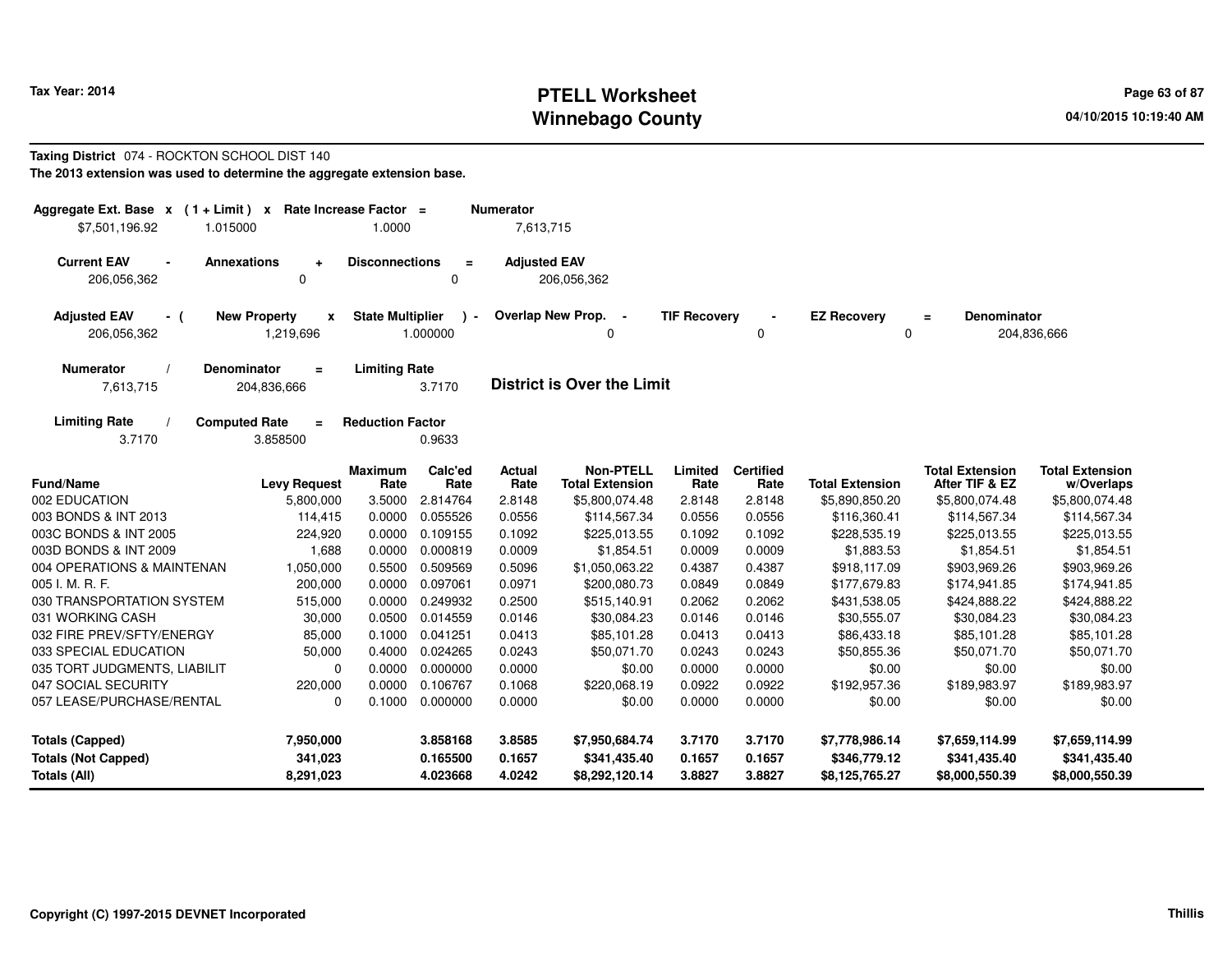# **PTELL Worksheet Tax Year: 2014 Page 64 of 87 Page 64 of 87 Page 64 of 87 Winnebago County**

#### **Taxing District** 075 - NORTH BOONE SD #200**The 2013 extension was used to determine the aggregate extension base.**

| Aggregate Ext. Base x (1+Limit) x<br>\$8,572,400.65<br>1.015000                             | Rate Increase Factor =<br>1.0000 |                          | <b>Numerator</b><br>8,700,987 |                                            |                     |                          |                            |                                          |                                      |
|---------------------------------------------------------------------------------------------|----------------------------------|--------------------------|-------------------------------|--------------------------------------------|---------------------|--------------------------|----------------------------|------------------------------------------|--------------------------------------|
| <b>Current EAV</b><br><b>Annexations</b><br>÷<br>$\mathbf 0$<br>133,024,507                 | <b>Disconnections</b>            | $\equiv$<br>0            | <b>Adjusted EAV</b>           | 133,024,507                                |                     |                          |                            |                                          |                                      |
| <b>New Property</b><br><b>Adjusted EAV</b><br>- (<br>$\mathbf{x}$<br>133,024,507<br>232,075 | <b>State Multiplier</b>          | $\mathbf{r}$<br>1.000000 |                               | Overlap New Prop. -<br>342,247             | <b>TIF Recovery</b> | 0                        | <b>EZ Recovery</b>         | <b>Denominator</b><br>$=$<br>0           | 132,450,185                          |
| <b>Numerator</b><br><b>Denominator</b><br>$\equiv$<br>8,700,987<br>132,450,185              | <b>Limiting Rate</b>             | 6.5693                   |                               | <b>District is Over the Limit</b>          |                     |                          |                            |                                          |                                      |
| <b>Limiting Rate</b><br><b>Computed Rate</b><br>$\equiv$<br>6.5693<br>6.763800              | <b>Reduction Factor</b>          | 0.9712                   |                               |                                            |                     |                          |                            |                                          |                                      |
| <b>Fund/Name</b><br><b>Levy Request</b>                                                     | <b>Maximum</b><br>Rate           | Calc'ed<br>Rate          | <b>Actual</b><br>Rate         | <b>Non-PTELL</b><br><b>Total Extension</b> | Limited<br>Rate     | <b>Certified</b><br>Rate | <b>Total Extension</b>     | <b>Total Extension</b><br>After TIF & EZ | <b>Total Extension</b><br>w/Overlaps |
| 002 EDUCATION<br>5,231,802                                                                  | 4.0000                           | 3.932961                 | 3.9330                        | \$29,427.45                                | 3.8193              | 3.8193                   | \$28,576.73                | \$28,576.73                              | \$5,080,605.00                       |
| 003 BONDS & INT 2008 & 2008A<br>$\Omega$                                                    | 0.0000                           | 0.000000                 | 0.0000                        | \$0.00                                     | 0.0000              | 0.0000                   | \$0.00                     | \$0.00                                   | \$0.00                               |
| 003A BONDS & INT 2002<br>$\Omega$                                                           | 0.0000                           | 0.000000                 | 0.0000                        | \$0.00                                     | 0.0000              | 0.0000                   | \$0.00                     | \$0.00                                   | \$0.00                               |
| 003B BONDS & INT 2003<br>1,970,000                                                          | 0.0000                           | 1.480930                 | 1.4810                        | \$11,081.12                                | 1.4810              | 1.4810                   | \$11,081.12                | \$11,081.12                              | \$1,970,092.95                       |
| 003C BONDS & INT 2006<br>230,000                                                            | 0.0000                           | 0.172901                 | 0.1730                        | \$1,294.42                                 | 0.1730              | 0.1730                   | \$1,294.42                 | \$1,294.42                               | \$230,132.40                         |
| 003D BONDS & INT 2007A<br>0                                                                 | 0.0000                           | 0.000000                 | 0.0000                        | \$0.00                                     | 0.0000              | 0.0000                   | \$0.00                     | \$0.00                                   | \$0.00                               |
| 004 OPERATIONS & MAINTENAN<br>980,963                                                       | 0.7500                           | 0.737430                 | 0.7375                        | \$5,518.12                                 | 0.7164              | 0.7164                   | \$5,360.24                 | \$5,360.24                               | \$952,987.57                         |
| 005 I. M. R. F.<br>296,000                                                                  | 0.0000                           | 0.222515                 | 0.2226                        | \$1,665.54                                 | 0.2163              | 0.2163                   | \$1,618.40                 | \$1,618.40                               | \$287,732.01                         |
| 030 TRANSPORTATION SYSTEM<br>1,050,000                                                      | 0.0000                           | 0.789328                 | 0.7894                        | \$5,906.44                                 | 0.7668              | 0.7668                   | \$5,737.34                 | \$5,737.34                               | \$1,020,031.92                       |
| 031 WORKING CASH<br>65,397                                                                  | 0.0500                           | 0.049162                 | 0.0492                        | \$368.12                                   | 0.0478              | 0.0478                   | \$357.65                   | \$357.65                                 | \$63,585.71                          |
| 032 FIRE PREV/SFTY/ENERGY<br>1,000                                                          | 0.1000                           | 0.000752                 | 0.0008                        | \$5.99                                     | 0.0008              | 0.0008                   | \$5.99                     | \$5.99                                   | \$1,064.20                           |
| 033 SPECIAL EDUCATION<br>1,046,360                                                          | 0.8000                           | 0.786592                 | 0.7866                        | \$5,885.49                                 | 0.7641              | 0.7641                   | \$5,717.14                 | \$5,717.14                               | \$1,016,440.26                       |
| 035 TORT JUDGMENTS, LIABILIT<br>50,000                                                      | 0.0000                           | 0.037587                 | 0.0376                        | \$281.33                                   | 0.0366              | 0.0366                   | \$273.85                   | \$273.85                                 | \$48,686.97                          |
| 047 SOCIAL SECURITY<br>270,000                                                              | 0.0000                           | 0.202970                 | 0.2030                        | \$1,518.88                                 | 0.1972              | 0.1972                   | \$1,475.49                 | \$1,475.49                               | \$262,324.33                         |
| 057 LEASE/PURCHASE/RENTAL<br>5,400                                                          | 0.1000                           | 0.004059                 | 0.0041                        | \$30.68                                    | 0.0040              | 0.0040                   | \$29.93                    | \$29.93                                  | \$5,320.98                           |
| <b>Totals (Capped)</b><br>8,996,922                                                         |                                  | 6.763356                 | 6.7638                        | \$50,608.04                                | 6.5693              | 6.5693                   | \$49,152.75                | \$49,152.76                              | \$8,738,778.95                       |
| <b>Totals (Not Capped)</b><br>2,200,000<br><b>Totals (All)</b><br>11,196,922                |                                  | 1.653831<br>8.417187     | 1.6540<br>8.4178              | \$12,375.54<br>\$62,983.58                 | 1.6540<br>8.2233    | 1.6540<br>8.2233         | \$12,375.54<br>\$61,528.29 | \$12,375.54<br>\$61,528.30               | \$2,200,225.35<br>\$10,939,004.30    |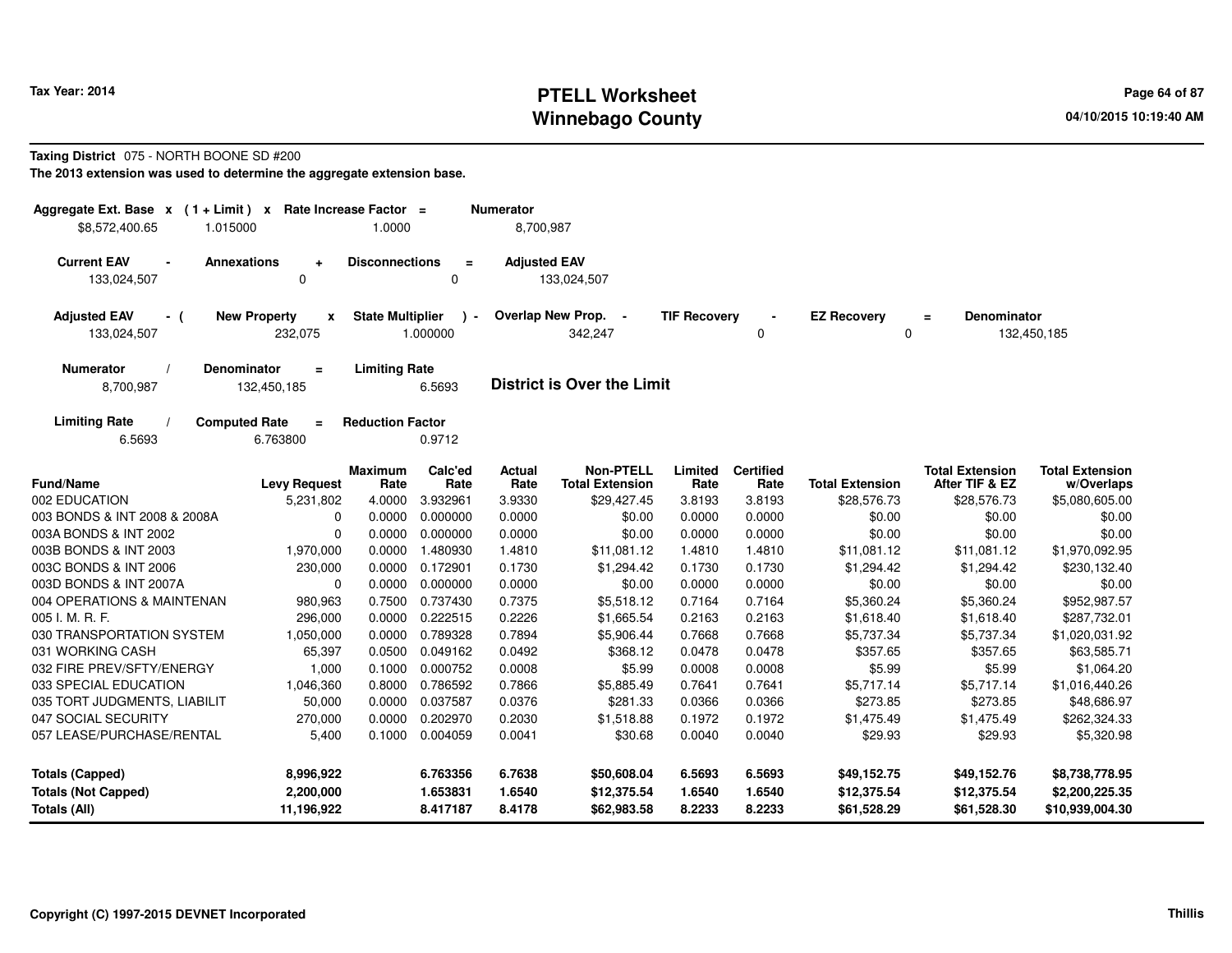# **PTELL Worksheet Tax Year: 2014 Page 65 of 87 Page 65 of 87 Winnebago County**

#### **Taxing District** 076 - ROCKFORD SCHOOL DIST 205**The 2011 extension was used to determine the aggregate extension base.**

| Aggregate Ext. Base $x$ (1 + Limit) $x$               | Rate Increase Factor $=$                             | <b>Numerator</b>                                                               |                     |                           |                    |
|-------------------------------------------------------|------------------------------------------------------|--------------------------------------------------------------------------------|---------------------|---------------------------|--------------------|
| \$155,157,293.56                                      | 1.0000<br>1.015000                                   | 157,484,653                                                                    |                     |                           |                    |
| <b>Current EAV</b><br>$\blacksquare$<br>2,016,186,062 | <b>Annexations</b><br>$\ddot{\phantom{1}}$<br>63,362 | <b>Adjusted EAV</b><br><b>Disconnections</b><br>$\equiv$<br>2,016,122,700<br>0 |                     |                           |                    |
| <b>Adjusted EAV</b><br>$\sim$ 1<br>2,016,122,700      | <b>New Property</b>                                  | Overlap New Prop.<br><b>State Multiplier</b><br>$\sim$<br>1.000000             | <b>TIF Recovery</b> | <b>EZ Recovery</b><br>$=$ | <b>Denominator</b> |
| <b>Numerator</b>                                      | 5,251,354<br><b>Denominator</b><br>$\equiv$          | Limiting Rate                                                                  | 0                   | 8,236,813                 | 2,002,634,533      |

|  | 157,484,653 | 2,002,634,533 | 7.8639 | <b>District is Within the Limit</b> |
|--|-------------|---------------|--------|-------------------------------------|
|--|-------------|---------------|--------|-------------------------------------|

| <b>Fund/Name</b>             | <b>Levy Request</b> | Maximum<br>Rate | Calc'ed<br>Rate | Actual<br>Rate | <b>Non-PTELL</b><br><b>Total Extension</b> | Limited<br>Rate | <b>Certified</b><br>Rate | <b>Total Extension</b> | <b>Total Extension</b><br>After TIF & EZ | Total Extension<br>w/Overlaps |
|------------------------------|---------------------|-----------------|-----------------|----------------|--------------------------------------------|-----------------|--------------------------|------------------------|------------------------------------------|-------------------------------|
| 002 EDUCATION                | 83,596,511          | 4.0000          | .146270<br>4.   | 4.0000         | \$80,548,209.36                            | 4.0000          | 4.0000                   | \$81,826,078.04        | \$80,548,209.36                          | \$80,647,442.48               |
| 003 BONDS & INT 2000         | 5,650,000           | 0.0000          | 0.280232        | 0.2803         | \$5,644,415.77                             | 0.2803          | 0.2803                   | \$5,733,962.42         | \$5,644,415.77                           | \$5,651,369.53                |
| 003A BONDS & INT 2015 A & B  | .510,037            | 0.0000          | 0.074896        | 0.0749         | \$1,508,265.22                             | 0.0749          | 0.0749                   | \$1,532,193.31         | \$1,508,265.22                           | \$1,510,123.36                |
| 003B BONDS & INT 2001        | 1,985,000           | 0.0000          | 0.098453        | 0.0985         | \$1,983,499.66                             | 0.0985          | 0.0985                   | \$2,014,967.17         | \$1,983,499.66                           | \$1,985,943.27                |
| 003F BONDS & INT 2010        | 1,715,464           | 0.0000          | 0.085085        | 0.0851         | \$1,713,663.15                             | 0.0851          | 0.0851                   | \$1,740,849.81         | \$1,713,663.15                           | \$1,715,774.34                |
| 003G BONDS & INT 2013 A & B  | 2,656,600           | 0.0000          | 0.131764        | 0.1318         | \$2,654,063.50                             | 0.1318          | 0.1318                   | \$2,696,169.27         | \$2,654,063.50                           | \$2,657,333.23                |
| 004 OPERATIONS & MAINTENAN   | 15,674,345          | 0.7500          | 0.777426        | 0.7500         | \$15,102,789.26                            | 0.7500          | 0.7500                   | \$15,342,389.63        | \$15,102,789.26                          | \$15,121,395.47               |
| 005 I. M. R. F.              | 2,925,878           | 0.0000          | 0.145119        | 0.1452         | \$2,923,900.00                             | 0.1452          | 0.1452                   | \$2,970,286.63         | \$2,923,900.00                           | \$2,927,502.16                |
| 030 TRANSPORTATION SYSTEM    | 15,588,660          | 0.0000          | 0.773176        | 0.7732         | \$15,569,968.87                            | 0.7732          | 0.7732                   | \$15,816,980.89        | \$15,569,968.87                          | \$15,589,150.63               |
| 031 WORKING CASH             | 1,044,957           | 0.0500          | 0.051828        | 0.0500         | \$1,006,852.62                             | 0.0500          | 0.0500                   | \$1,022,825.98         | \$1,006,852.62                           | \$1,008,093.03                |
| 032 FIRE PREV/SFTY/ENERGY    | 2,089,913           | 0.1000          | 0.103657        | 0.1000         | \$2,013,705.23                             | 0.1000          | 0.1000                   | \$2,045,651.95         | \$2,013,705.23                           | \$2,016,186.06                |
| 033 SPECIAL EDUCATION        | 16,719,302          | 0.8000          | 0.829254        | 0.8000         | \$16,109,641.87                            | 0.8000          | 0.8000                   | \$16,365,215.61        | \$16,109,641.87                          | \$16,129,488.50               |
| 035 TORT JUDGMENTS, LIABILIT | 6,269,739           | 0.0000          | 0.310970        | 0.3110         | \$6,262,623.28                             | 0.3110          | 0.3110                   | \$6,361,977.57         | \$6,262,623.28                           | \$6,270,338.65                |
| 047 SOCIAL SECURITY          | 3,648,987           | 0.0000          | 0.180985        | 0.1810         | \$3,644,806.47                             | 0.1810          | 0.1810                   | \$3,702,630.03         | \$3,644,806.47                           | \$3,649,296.77                |
| <b>Totals (Capped)</b>       | 147,558,292         |                 | 7.318685        | 7.1104         | \$143,182,496.96                           | 7.1104          | 7.1104                   | \$145,454,036.32       | \$143,182,496.96                         | \$143,358,893.75              |
| <b>Totals (Not Capped)</b>   | 13,517,101          |                 | 0.670430        | 0.6706         | \$13,503,907.30                            | 0.6706          | 0.6706                   | \$13,718,141.98        | \$13,503,907.30                          | \$13,520,543.73               |
| Totals (All)                 | 161,075,393         |                 | 7.989115        | 7.7810         | \$156,686,404.26                           | 7.7810          | 7.7810                   | \$159,172,178.31       | \$156,686,404.26                         | \$156,879,437.48              |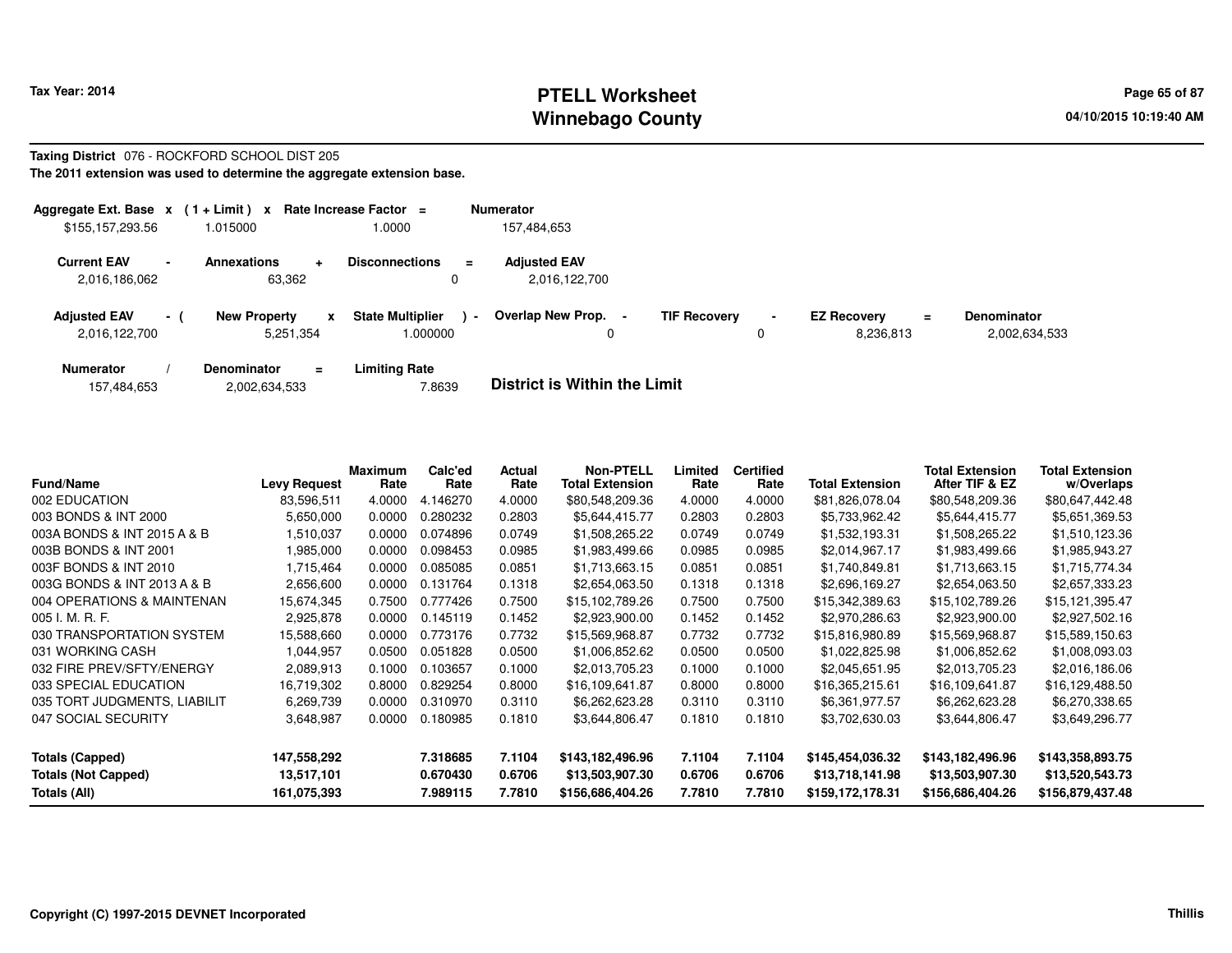# **PTELL Worksheet Tax Year: 2014 Page 66 of 87 Page 66 of 87 Winnebago County**

# **Taxing District** 077 - HONONEGAH HIGH SD #207

**The 2013 extension was used to determine the aggregate extension base.**

| Aggregate Ext. Base $x$ (1 + Limit) $x$ Rate Increase Factor =<br>\$15,367,897.16<br>1.015000 |                                                        | 1.0000                  |                         | <b>Numerator</b><br>15,598,416 |                                            |                     |                          |                                   |                                          |                                      |
|-----------------------------------------------------------------------------------------------|--------------------------------------------------------|-------------------------|-------------------------|--------------------------------|--------------------------------------------|---------------------|--------------------------|-----------------------------------|------------------------------------------|--------------------------------------|
| <b>Current EAV</b><br>$\blacksquare$<br>633,962,802                                           | <b>Annexations</b><br>$\ddot{}$<br>30,055              | <b>Disconnections</b>   | $=$<br>63,362           | <b>Adjusted EAV</b>            | 633,996,109                                |                     |                          |                                   |                                          |                                      |
| <b>Adjusted EAV</b><br>- (<br>633,996,109                                                     | <b>New Property</b><br>$\pmb{\mathsf{x}}$<br>3,087,621 | <b>State Multiplier</b> | $\lambda$ -<br>1.000000 |                                | Overlap New Prop. -<br>0                   | <b>TIF Recovery</b> | 0                        | <b>EZ Recovery</b><br>$\mathbf 0$ | <b>Denominator</b><br>$\equiv$           | 630,908,488                          |
| <b>Numerator</b><br>15,598,416                                                                | <b>Denominator</b><br>$=$<br>630,908,488               | <b>Limiting Rate</b>    | 2.4724                  |                                | <b>District is Over the Limit</b>          |                     |                          |                                   |                                          |                                      |
| <b>Limiting Rate</b><br>2.4724                                                                | <b>Computed Rate</b><br>$\equiv$<br>2.546400           | <b>Reduction Factor</b> | 0.9709                  |                                |                                            |                     |                          |                                   |                                          |                                      |
| Fund/Name                                                                                     | <b>Levy Request</b>                                    | <b>Maximum</b><br>Rate  | Calc'ed<br>Rate         | <b>Actual</b><br>Rate          | <b>Non-PTELL</b><br><b>Total Extension</b> | Limited<br>Rate     | <b>Certified</b><br>Rate | <b>Total Extension</b>            | <b>Total Extension</b><br>After TIF & EZ | <b>Total Extension</b><br>w/Overlaps |
| 002 EDUCATION                                                                                 | 11,200,000                                             | 3.5000                  | 1.766665                | 1.7667                         | \$11,196,350.74                            | 1.7581              | 1.7581                   | \$11,198,632.81                   | \$11,141,848.78                          | \$11,145,700.02                      |
| 003 BONDS & INT 2005B                                                                         | $\mathbf 0$                                            | 0.0000                  | 0.000000                | 0.0000                         | \$0.00                                     | 0.0000              | 0.0000                   | \$0.00                            | \$0.00                                   | \$0.00                               |
| 003A BONDS & INT 2012                                                                         | 555,900                                                | 0.0000                  | 0.087687                | 0.0877                         | \$555,793.26                               | 0.0877              | 0.0877                   | \$558,625.84                      | \$555,793.26                             | \$555,985.38                         |
| 003B BONDS & INT 2004A                                                                        | $\mathbf 0$                                            | 0.0000                  | 0.000000                | 0.0000                         | \$0.00                                     | 0.0000              | 0.0000                   | \$0.00                            | \$0.00                                   | \$0.00                               |
| 003C BONDS & INT 2014A                                                                        | 141,900                                                | 0.0000                  | 0.022383                | 0.0224                         | \$141,958.60                               | 0.0224              | 0.0224                   | \$142,682.09                      | \$141,958.60                             | \$142,007.67                         |
| 003D BONDS & INT 2014B                                                                        | 217,300                                                | 0.0000                  | 0.034277                | 0.0343                         | \$217,374.10                               | 0.0343              | 0.0343                   | \$218,481.94                      | \$217,374.10                             | \$217,449.24                         |
| 003G BONDS & INT 2007                                                                         | $\mathbf 0$                                            | 0.0000                  | 0.000000                | 0.0000                         | \$0.00                                     | 0.0000              | 0.0000                   | \$0.00                            | \$0.00                                   | \$0.00                               |
| 004 OPERATIONS & MAINTENAN                                                                    | 2,600,000                                              | 0.5500                  | 0.410119                | 0.4102                         | \$2,599,616.84                             | 0.3670              | 0.3670                   | \$2,337,693.10                    | \$2,325,839.54                           | \$2,326,643.48                       |
| 005 I. M. R. F.                                                                               | 260,000                                                | 0.0000                  | 0.041012                | 0.0411                         | \$260,468.68                               | 0.0400              | 0.0400                   | \$254,789.44                      | \$253,497.50                             | \$253,585.12                         |
| 030 TRANSPORTATION SYSTEM                                                                     | 900,000                                                | 0.0000                  | 0.141964                | 0.1420                         | \$899,916.12                               | 0.1261              | 0.1261                   | \$803,223.71                      | \$799,150.86                             | \$799,427.09                         |
| 031 WORKING CASH                                                                              | 318,350                                                | 0.0500                  | 0.050216                | 0.0500                         | \$316,871.87                               | 0.0486              | 0.0486                   | \$309,569.17                      | \$307,999.46                             | \$308,105.92                         |
| 032 FIRE PREV/SFTY/ENERGY                                                                     | $\Omega$                                               | 0.1000                  | 0.000000                | 0.0000                         | \$0.00                                     | 0.0000              | 0.0000                   | \$0.00                            | \$0.00                                   | \$0.00                               |
| 033 SPECIAL EDUCATION                                                                         | 524,000                                                | 0.4000                  | 0.082655                | 0.0827                         | \$524,106.08                               | 0.0804              | 0.0804                   | \$512,126.77                      | \$509,529.97                             | \$509,706.09                         |
| 035 TORT JUDGMENTS, LIABILIT                                                                  | $\Omega$                                               | 0.0000                  | 0.000000                | 0.0000                         | \$0.00                                     | 0.0000              | 0.0000                   | \$0.00                            | \$0.00                                   | \$0.00                               |
| 047 SOCIAL SECURITY                                                                           | 340,000                                                | 0.0000                  | 0.053631                | 0.0537                         | \$340,320.39                               | 0.0522              | 0.0522                   | \$332,500.22                      | \$330,814.23                             | \$330,928.58                         |
| 057 LEASE/PURCHASE/RENTAL                                                                     | $\Omega$                                               | 0.1000                  | 0.000000                | 0.0000                         | \$0.00                                     | 0.0000              | 0.0000                   | \$0.00                            | \$0.00                                   | \$0.00                               |
| <b>Totals (Capped)</b>                                                                        | 16,142,350                                             |                         | 2.546262                | 2.5464                         | \$16,137,650.72                            | 2.4724              | 2.4724                   | \$15,748,535.21                   | \$15,668,680.34                          | \$15,674,096.30                      |
| <b>Totals (Not Capped)</b><br>Totals (All)                                                    | 915,100<br>17,057,450                                  |                         | 0.144347<br>2.690609    | 0.1444<br>2.6908               | \$915,125.96<br>\$17,052,776.68            | 0.1444<br>2.6168    | 0.1444<br>2.6168         | \$919,789.87<br>\$16,668,325.09   | \$915,125.96<br>\$16,583,806.30          | \$915,442.29<br>\$16,589,538.59      |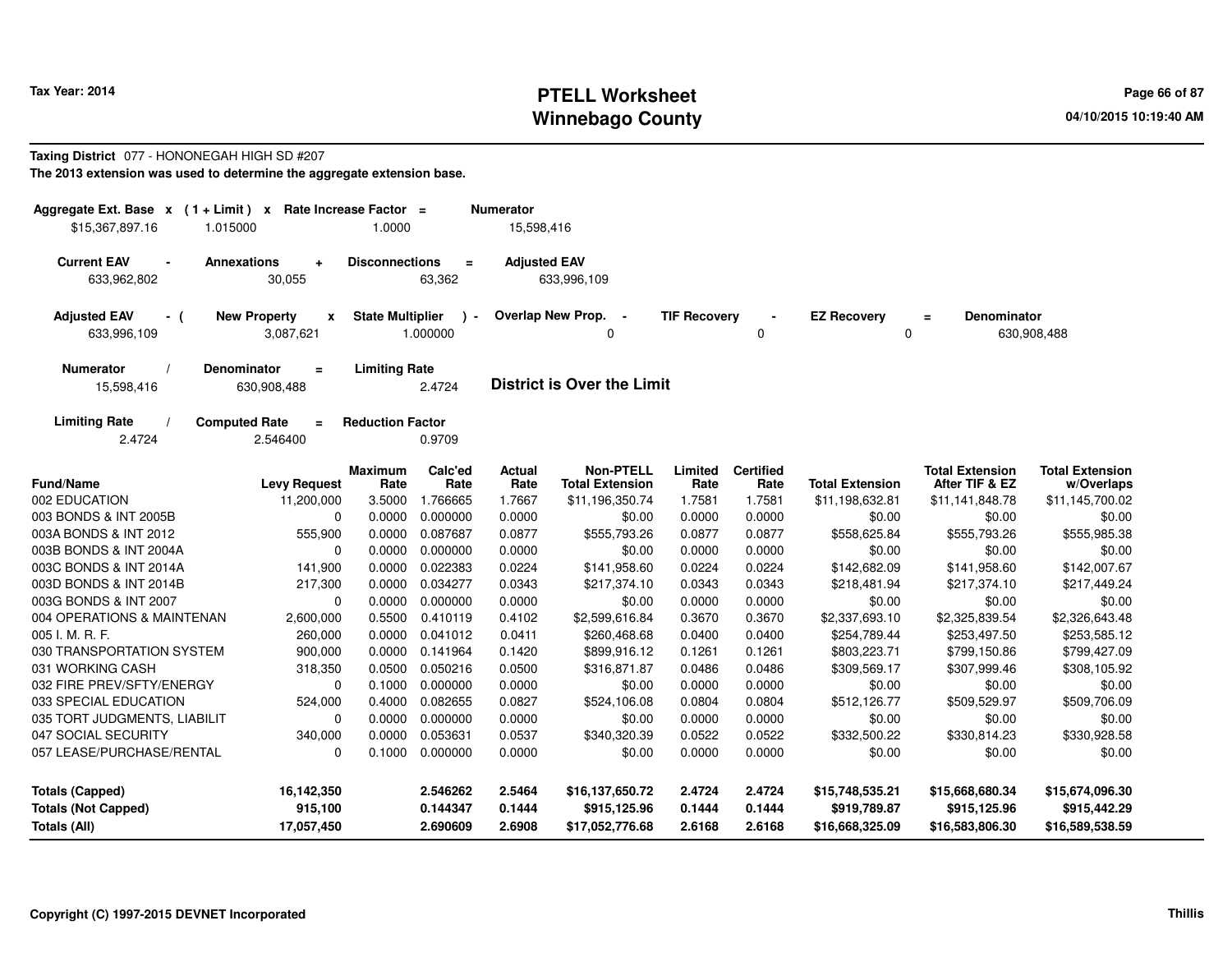# **PTELL Worksheet Tax Year: 2014 Page 67 of 87 Page 67 of 87 Winnebago County**

### **Taxing District** 079 - SOUTH BELOIT SD #320

**The 2012 extension was used to determine the aggregate extension base.**

|                                   |        | Aggregate Ext. Base $x$ (1 + Limit) x Rate Increase Factor = |                                     |                | <b>Numerator</b>                                |                     |                |                    |               |                                  |
|-----------------------------------|--------|--------------------------------------------------------------|-------------------------------------|----------------|-------------------------------------------------|---------------------|----------------|--------------------|---------------|----------------------------------|
| \$4,286,159.21                    |        | 1.015000                                                     | 1.0000                              |                | 4,350,452                                       |                     |                |                    |               |                                  |
| <b>Current EAV</b><br>70.770.596  | $\sim$ | <b>Annexations</b><br>$\ddot{}$<br>0                         | <b>Disconnections</b><br>0          | Ξ.             | <b>Adjusted EAV</b><br>70.770.596               |                     |                |                    |               |                                  |
| <b>Adjusted EAV</b><br>70.770.596 | $-1$   | <b>New Property</b><br>X<br>192.728                          | <b>State Multiplier</b><br>1.000000 | $\blacksquare$ | <b>Overlap New Prop.</b><br>$\blacksquare$<br>0 | <b>TIF Recovery</b> | $\blacksquare$ | <b>EZ Recovery</b> | $\equiv$<br>0 | <b>Denominator</b><br>70.577.868 |
| <b>Numerator</b>                  |        | <b>Denominator</b><br>$\equiv$                               | <b>Limiting Rate</b>                |                | _ _ _ _ _ _ _ _ _ _ _ _ _ _ _ _ _ _             |                     |                |                    |               |                                  |

|  | 4,350,452 | 70,577,868 | 6.1641 | <b>District is Within the Limit</b> |
|--|-----------|------------|--------|-------------------------------------|
|--|-----------|------------|--------|-------------------------------------|

| <b>Fund/Name</b>             | <b>Levy Request</b> | <b>Maximum</b><br>Rate | Calc'ed<br>Rate | Actual<br>Rate | <b>Non-PTELL</b><br><b>Total Extension</b> | Limited<br>Rate | <b>Certified</b><br>Rate | <b>Total Extension</b> | <b>Total Extension</b><br>After TIF & EZ | <b>Total Extension</b><br>w/Overlaps |
|------------------------------|---------------------|------------------------|-----------------|----------------|--------------------------------------------|-----------------|--------------------------|------------------------|------------------------------------------|--------------------------------------|
| 002 EDUCATION                | 3.134.103           | 4.0000                 | 4.428538        | 4.0000         | \$2,830,823.84                             | 4.0000          | 4.0000                   | \$2,830,823.84         | \$2,830,823.84                           | \$2,830,823.84                       |
| 003C BONDS & INT 2011B       | 23,250              | 0.0000                 | 0.032853        | 0.0329         | \$23,283.53                                | 0.0329          | 0.0329                   | \$23,283.53            | \$23,283.53                              | \$23,283.53                          |
| 003D BONDS & INT 2013 A & B  | 1,003,814           | 0.0000                 | .418406         | 1.4185         | \$1,003,880.90                             | 1.4185          | 1.4185                   | \$1,003,880.90         | \$1,003,880.90                           | \$1,003,880.90                       |
| 004 OPERATIONS & MAINTENAN   | 457,871             | 0.7500                 | 0.646979        | 0.6470         | \$457,885.76                               | 0.6470          | 0.6470                   | \$457,885,76           | \$457,885,76                             | \$457,885.76                         |
| $005$ J. M. R. F.            | 5,000               | 0.0000                 | 0.007065        | 0.0071         | \$5.024.71                                 | 0.0071          | 0.0071                   | \$5,024.71             | \$5,024.71                               | \$5,024.71                           |
| 030 TRANSPORTATION SYSTEM    | 186,104             | 0.0000                 | 0.262968        | 0.2630         | \$186,126.67                               | 0.2630          | 0.2630                   | \$186,126.67           | \$186,126.67                             | \$186,126.67                         |
| 031 WORKING CASH             | 45,000              | 0.0500                 | 0.063586        | 0.0500         | \$35,385.30                                | 0.0500          | 0.0500                   | \$35,385.30            | \$35,385.30                              | \$35,385.30                          |
| 032 FIRE PREV/SFTY/ENERGY    | 45,000              | 0.1000                 | 0.063586        | 0.0636         | \$45,010.10                                | 0.0636          | 0.0636                   | \$45,010.10            | \$45,010.10                              | \$45,010.10                          |
| 033 SPECIAL EDUCATION        | 36,000              | 0.8000                 | 0.050869        | 0.0509         | \$36,022.23                                | 0.0509          | 0.0509                   | \$36,022.23            | \$36,022.23                              | \$36,022.23                          |
| 035 TORT JUDGMENTS, LIABILIT | 224,984             | 0.0000                 | 0.317906        | 0.3180         | \$225,050.50                               | 0.3180          | 0.3180                   | \$225,050.50           | \$225,050.50                             | \$225,050.50                         |
| 047 SOCIAL SECURITY          | 196,057             | 0.0000                 | 0.277032        | 0.2771         | \$196.105.32                               | 0.2771          | 0.2771                   | \$196,105.32           | \$196,105.32                             | \$196,105.32                         |
| 057 LEASE/PURCHASE/RENTAL    | 48,000              | 0.1000                 | 0.067825        | 0.0679         | \$48,053.23                                | 0.0679          | 0.0679                   | \$48,053.23            | \$48,053.23                              | \$48,053.23                          |
| <b>Totals (Capped)</b>       | 4,378,119           |                        | 6.186354        | 5.7446         | \$4,065,487.66                             | 5.7446          | 5.7446                   | \$4,065,487.66         | \$4,065,487.66                           | \$4,065,487.66                       |
| <b>Totals (Not Capped)</b>   | 1,027,064           |                        | 1.451259        | 1.4514         | \$1,027,164.43                             | 1.4514          | 1.4514                   | \$1,027,164.43         | \$1,027,164.43                           | \$1,027,164.43                       |
| Totals (All)                 | 5,405,183           |                        | 7.637613        | 7.1960         | \$5,092,652.09                             | 7.1960          | 7.1960                   | \$5,092,652.09         | \$5,092,652.09                           | \$5,092,652.09                       |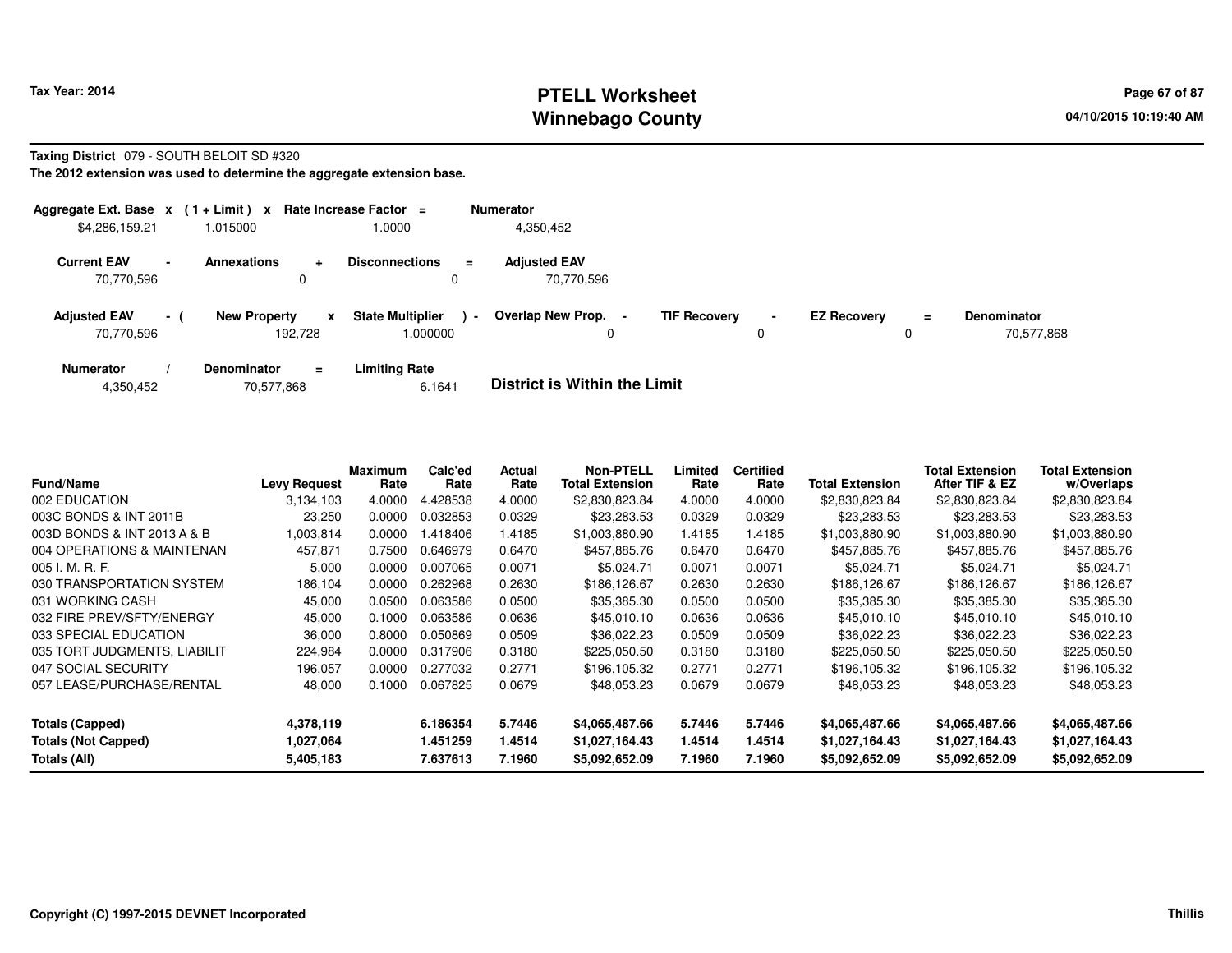# **PTELL Worksheet Tax Year: 2014 Page 68 of 87 Page 68 of 87 Winnebago County**

#### **Taxing District** 080 - PECATONICA UNIT SD #321**The 2011 extension was used to determine the aggregate extension base.**

| Aggregate Ext. Base $x$ (1 + Limit) $x$ |                          |                                     | Rate Increase Factor $=$            |                | <b>Numerator</b>                  |                     |   |                    |          |                                  |
|-----------------------------------------|--------------------------|-------------------------------------|-------------------------------------|----------------|-----------------------------------|---------------------|---|--------------------|----------|----------------------------------|
| \$5,597,532.25                          |                          | 1.015000                            | .0000                               |                | 5,681,495                         |                     |   |                    |          |                                  |
| <b>Current EAV</b><br>87,106,872        | $\overline{\phantom{0}}$ | <b>Annexations</b><br>۰<br>0        | <b>Disconnections</b><br>0          | $\equiv$       | <b>Adjusted EAV</b><br>87.106.872 |                     |   |                    |          |                                  |
| <b>Adjusted EAV</b><br>87,106,872       | $\sim$ 1                 | <b>New Property</b><br>X<br>262,627 | <b>State Multiplier</b><br>1.000000 | $\blacksquare$ | Overlap New Prop.<br>19.624       | <b>TIF Recovery</b> | 0 | <b>EZ Recovery</b> | $=$<br>0 | <b>Denominator</b><br>86,824,621 |
| <b>Numerator</b>                        |                          | Denominator<br>$\equiv$             | <b>Limiting Rate</b>                |                |                                   |                     |   |                    |          |                                  |

| <b>Fund/Name</b>             | <b>Levy Request</b> | Maximum<br>Rate | Calc'ed<br>Rate | Actual<br>Rate | <b>Non-PTELL</b><br><b>Total Extension</b> | Limited<br>Rate | <b>Certified</b><br>Rate | Total Extension | Total Extension<br>After TIF & EZ | <b>Total Extension</b><br>w/Overlaps |
|------------------------------|---------------------|-----------------|-----------------|----------------|--------------------------------------------|-----------------|--------------------------|-----------------|-----------------------------------|--------------------------------------|
| 002 EDUCATION                | 3.917.030           | 4.2000          | .496809         | 4.2000         | \$3,293,106.10                             | 4.2000          | 4.2000                   | \$3,293,106.10  | \$3,293,106.10                    | \$3,658,488.62                       |
| 003a BONDS & INT 2001        | 000,000,1           | 0.0000          | .148015         | l.1481         | \$900,194.07                               | 1.1481          | 1.1481                   | \$900,194.07    | \$900,194.07                      | \$1,000,074.00                       |
| 004 OPERATIONS & MAINTENAN   | 699,470             | 0.7500          | 0.803002        | 0.7500         | \$588.054.66                               | 0.7500          | 0.7500                   | \$588,054.66    | \$588,054.66                      | \$653,301.54                         |
| 005 I. M. R. F.              | 179.251             | 0.0000          | 0.205783        | 0.2058         | \$161.362.20                               | 0.2058          | 0.2058                   | \$161,362.20    | \$161.362.20                      | \$179,265.94                         |
| 030 TRANSPORTATION SYSTEM    | 304,223             | 0.0000          | 0.349253        | 0.3493         | \$273,876.66                               | 0.3493          | 0.3493                   | \$273,876.66    | \$273,876.66                      | \$304,264.30                         |
| 031 WORKING CASH             | 32,455              | 0.0500          | 0.037259        | 0.0373         | \$29,245.92                                | 0.0373          | 0.0373                   | \$29,245.92     | \$29,245.92                       | \$32,490.86                          |
| 032 FIRE PREV/SFTY/ENERGY    | 74,890              | 0.1000          | 0.085975        | 0.0860         | \$67,430.27                                | 0.0860          | 0.0860                   | \$67,430.27     | \$67,430.27                       | \$74,911.91                          |
| 033 SPECIAL EDUCATION        | 30,683              | 0.8000          | 0.035225        | 0.0353         | \$27,677.77                                | 0.0353          | 0.0353                   | \$27,677.77     | \$27,677.77                       | \$30,748.73                          |
| 035 TORT JUDGMENTS, LIABILIT | 10.259              | 0.0000          | 0.011778        | 0.0118         | \$9,252.06                                 | 0.0118          | 0.0118                   | \$9,252.06      | \$9,252.06                        | \$10,278.61                          |
| 047 SOCIAL SECURITY          | 164,049             | 0.0000          | 0.188331        | 0.1884         | \$147,719.33                               | 0.1884          | 0.1884                   | \$147.719.33    | \$147,719.33                      | \$164,109.35                         |
| 057 LEASE/PURCHASE/RENTAL    | 0                   | 0.1000          | 0.000000        | 0.0000         | \$0.00                                     | 0.0000          | 0.0000                   | \$0.00          | \$0.00                            | \$0.00                               |
| Totals (Capped)              | 5,412,310           |                 | 6.213415        | 5.8639         | \$4,597,724.97                             | 5.8639          | 5.8639                   | \$4,597,724.96  | \$4,597,724.97                    | \$5,107,859.86                       |
| <b>Totals (Not Capped)</b>   | 1,000,000           |                 | 1.148015        | 1.1481         | \$900,194.07                               | 1.1481          | 1.1481                   | \$900,194.07    | \$900,194.07                      | \$1,000,074.00                       |
| Totals (All)                 | 6,412,310           |                 | 7.361430        | 7.0120         | \$5,497,919.04                             | 7.0120          | 7.0120                   | \$5,497,919.03  | \$5,497,919.04                    | \$6,107,933.86                       |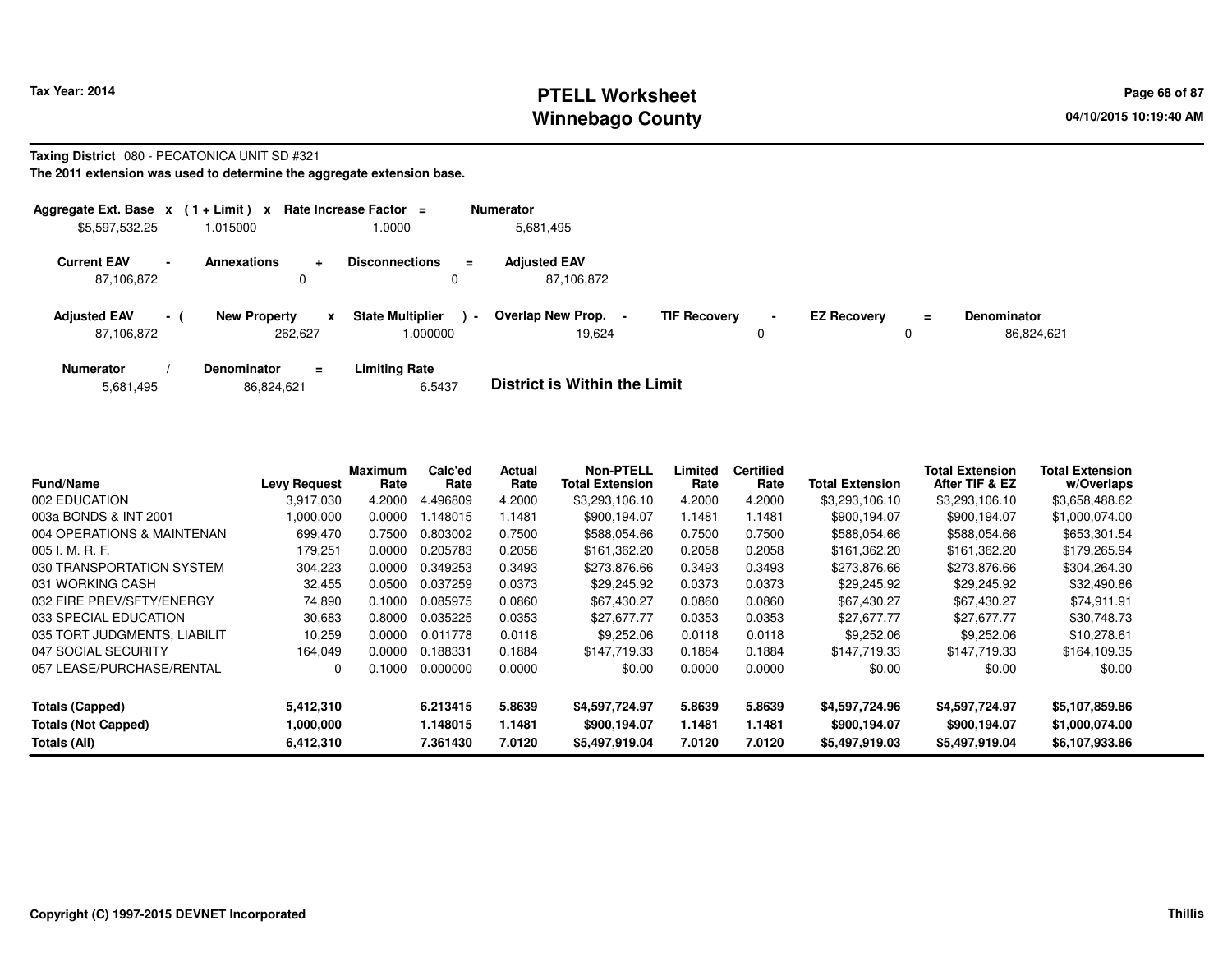# **PTELL Worksheet Tax Year: 2014 Page 69 of 87 Page 69 of 87 Winnebago County**

### **Taxing District** 081 - DURAND UNIT SD #322

**The 2013 extension was used to determine the aggregate extension base.**

| Aggregate Ext. Base $x$ (1 + Limit) x Rate Increase Factor =<br>\$5,545,116.41<br>1.015000                       | 1.0000                  |                                  | <b>Numerator</b><br>5,628,293 |                                                  |                            |                            |                                                  |                                                  |                                                  |
|------------------------------------------------------------------------------------------------------------------|-------------------------|----------------------------------|-------------------------------|--------------------------------------------------|----------------------------|----------------------------|--------------------------------------------------|--------------------------------------------------|--------------------------------------------------|
| <b>Current EAV</b><br>Annexations<br>$\blacksquare$<br>$\ddot{}$<br>$\mathbf 0$<br>76,043,900                    | <b>Disconnections</b>   | $\equiv$<br>30,055               | <b>Adjusted EAV</b>           | 76,073,955                                       |                            |                            |                                                  |                                                  |                                                  |
| <b>New Property</b><br><b>Adjusted EAV</b><br>x<br>- (<br>76,073,955<br>126,809                                  | <b>State Multiplier</b> | $\lambda$ -<br>1.000000          | Overlap New Prop.             | $\sim$<br><sup>0</sup>                           | <b>TIF Recovery</b>        | 0                          | <b>EZ Recovery</b>                               | <b>Denominator</b><br>$\equiv$<br>0              | 75,947,146                                       |
| <b>Denominator</b><br><b>Numerator</b><br>$\equiv$<br>75,947,146<br>5,628,293                                    | <b>Limiting Rate</b>    | 7.4108                           |                               | <b>District is Over the Limit</b>                |                            |                            |                                                  |                                                  |                                                  |
| <b>Limiting Rate</b><br><b>Computed Rate</b><br>$\equiv$<br>7.4108<br>7.522200                                   | <b>Reduction Factor</b> | 0.9852                           |                               |                                                  |                            |                            |                                                  |                                                  |                                                  |
| <b>Fund/Name</b><br><b>Levy Request</b>                                                                          | <b>Maximum</b><br>Rate  | Calc'ed<br>Rate                  | Actual<br>Rate                | <b>Non-PTELL</b><br><b>Total Extension</b>       | Limited<br>Rate            | <b>Certified</b><br>Rate   | <b>Total Extension</b>                           | <b>Total Extension</b><br>After TIF & EZ         | <b>Total Extension</b><br>w/Overlaps             |
| 002 EDUCATION<br>3,107,710                                                                                       | 4.0000                  | 4.086732                         | 4.0000                        | \$2,990,251.20                                   | 4.0000                     | 4.0000                     | \$3,000,223.84                                   | \$2,990,251.20                                   | \$3,041,756.00                                   |
| 003A BONDS & INT 2010<br>483.863                                                                                 | 0.0000                  | 0.636294                         | 0.6363                        | \$475.674.21                                     | 0.6363                     | 0.6363                     | \$477,260.61                                     | \$475.674.21                                     | \$483,867.34                                     |
| 003C BONDS & INT 2003 A<br>185,000                                                                               | 0.0000                  | 0.243281                         | 0.2433                        | \$181,882.03                                     | 0.2433                     | 0.2433                     | \$182,488.62                                     | \$181,882.03                                     | \$185,014.81                                     |
| 004 OPERATIONS & MAINTENAN<br>582,700                                                                            | 0.7500                  | 0.766268                         | 0.7500                        | \$560,672.10                                     | 0.7500                     | 0.7500                     | \$562,541.97                                     | \$560,672.10                                     | \$570,329.25                                     |
| 005 I. M. R. F.<br>88,000                                                                                        | 0.0000                  | 0.115723                         | 0.1158                        | \$86,567.77                                      | 0.1157                     | 0.1157                     | \$86,781.47                                      | \$86,493.02                                      | \$87,982.79                                      |
| 030 TRANSPORTATION SYSTEM<br>611,410                                                                             | 0.0000                  | 0.804022                         | 0.8041                        | \$601,115.25                                     | 0.7298                     | 0.7298                     | \$547,390.84                                     | \$545,571.33                                     | \$554,968.38                                     |
| 031 WORKING CASH<br>38,850                                                                                       | 0.0500                  | 0.051089                         | 0.0500                        | \$37,378.14                                      | 0.0500                     | 0.0500                     | \$37,502.80                                      | \$37,378.14                                      | \$38,021.95                                      |
| 032 FIRE PREV/SFTY/ENERGY<br>77,690                                                                              | 0.1000                  | 0.102165                         | 0.1000                        | \$74,756.28                                      | 0.1000                     | 0.1000                     | \$75,005.60                                      | \$74,756.28                                      | \$76,043.90                                      |
| 033 SPECIAL EDUCATION<br>621,540                                                                                 | 0.8000                  | 0.817344                         | 0.8000                        | \$598,050.24                                     | 0.8000                     | 0.8000                     | \$600,044.77                                     | \$598,050.24                                     | \$608,351.20                                     |
| 035 TORT JUDGMENTS, LIABILIT<br>488,020                                                                          | 0.0000                  | 0.641761                         | 0.6418                        | \$479,785.81                                     | 0.4603                     | 0.4603                     | \$345,250.76                                     | \$344,103.16                                     | \$350,030.07                                     |
| 047 SOCIAL SECURITY<br>122,000                                                                                   | 0.0000                  | 0.160434                         | 0.1605                        | \$119,983.83                                     | 0.1604                     | 0.1604                     | \$120,308.98                                     | \$119,909.07                                     | \$121,974.42                                     |
| 057 LEASE/PURCHASE/RENTAL<br>77,690                                                                              | 0.1000                  | 0.102165                         | 0.1000                        | \$74,756.28                                      | 0.1000                     | 0.1000                     | \$75,005.60                                      | \$74,756.28                                      | \$76,043.90                                      |
| <b>Totals (Capped)</b><br>5,815,610<br><b>Totals (Not Capped)</b><br>668,863<br><b>Totals (All)</b><br>6,484,473 |                         | 7.647703<br>0.879575<br>8.527278 | 7.5222<br>0.8796<br>8.4018    | \$5,623,316.90<br>\$657,556.24<br>\$6,280,873.14 | 7.2662<br>0.8796<br>8.1458 | 7.2662<br>0.8796<br>8.1458 | \$5,450,056.62<br>\$659,749.22<br>\$6,109,805.84 | \$5,431,940.82<br>\$657,556.24<br>\$6,089,497.06 | \$5,525,501.86<br>\$668,882.15<br>\$6,194,384.01 |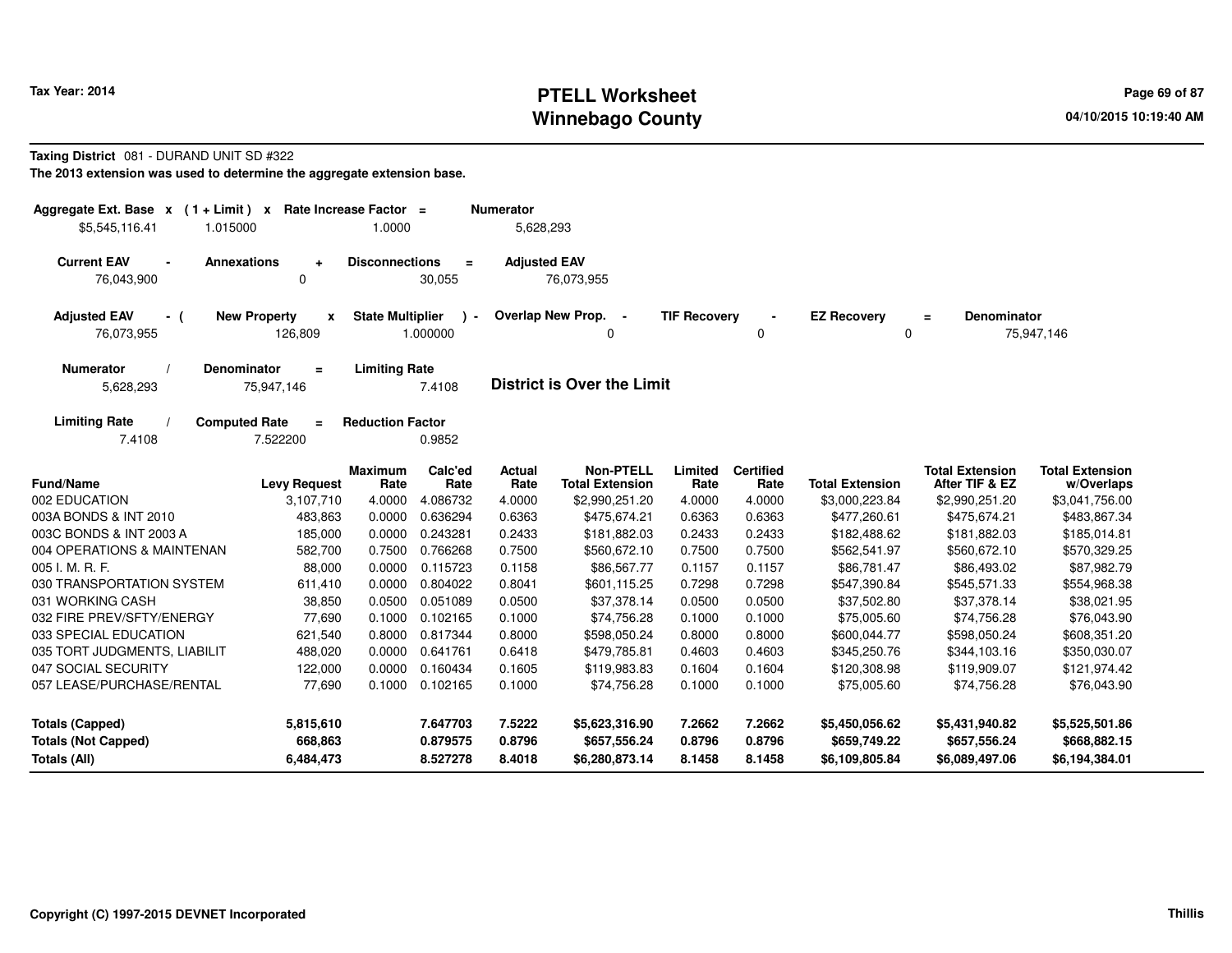# **PTELL Worksheet Tax Year: 2014 Page 70 of 87 Page 70 of 87 Winnebago County**

#### **Taxing District** 082 - WINNEBAGO UNIT SD #323**The 2013 extension was used to determine the aggregate extension base.**

| Aggregate Ext. Base $x$ (1 + Limit) $x$<br>\$9,351,128.40<br>1.015000 |                                                     | Rate Increase Factor =<br>1.0000 |                                  | <b>Numerator</b><br>9,491,395 |                                                     |                            |                            |                                                     |                                                     |                                                     |
|-----------------------------------------------------------------------|-----------------------------------------------------|----------------------------------|----------------------------------|-------------------------------|-----------------------------------------------------|----------------------------|----------------------------|-----------------------------------------------------|-----------------------------------------------------|-----------------------------------------------------|
| <b>Current EAV</b><br>$\blacksquare$<br>150,851,653                   | <b>Annexations</b><br>$\overline{a}$<br>$\mathbf 0$ | <b>Disconnections</b>            | $\equiv$<br>$\mathbf 0$          | <b>Adjusted EAV</b>           | 150,851,653                                         |                            |                            |                                                     |                                                     |                                                     |
| <b>Adjusted EAV</b><br>- (<br>150,851,653                             | <b>New Property</b><br>x<br>362,751                 | <b>State Multiplier</b>          | 1.000000                         | Overlap New Prop.             | $\sim$<br>0                                         | <b>TIF Recovery</b>        | 0                          | <b>EZ Recovery</b><br>1,490,307                     | <b>Denominator</b><br>$=$                           | 148,998,595                                         |
| <b>Numerator</b><br>9,491,395                                         | <b>Denominator</b><br>$\equiv$<br>148,998,595       | <b>Limiting Rate</b>             | 6.3702                           |                               | <b>District is Over the Limit</b>                   |                            |                            |                                                     |                                                     |                                                     |
| <b>Limiting Rate</b><br>6.3702                                        | <b>Computed Rate</b><br>$\equiv$<br>6.440800        | <b>Reduction Factor</b>          | 0.9890                           |                               |                                                     |                            |                            |                                                     |                                                     |                                                     |
| <b>Fund/Name</b>                                                      | <b>Levy Request</b>                                 | <b>Maximum</b><br>Rate           | Calc'ed<br>Rate                  | <b>Actual</b><br>Rate         | <b>Non-PTELL</b><br><b>Total Extension</b>          | Limited<br>Rate            | <b>Certified</b><br>Rate   | <b>Total Extension</b>                              | <b>Total Extension</b><br>After TIF & EZ            | <b>Total Extension</b><br>w/Overlaps                |
| 002 EDUCATION                                                         | 6,150,000                                           | 4.0000                           | 4.076853                         | 4.0000                        | \$5,973,956.84                                      | 4.0000                     | 4.0000                     | \$5,973,956.84                                      | \$5,973,956.84                                      | \$6,034,066.12                                      |
| 003 BONDS & INT 2005 REF                                              | 935.760                                             | 0.0000                           | 0.620318                         | 0.6204                        | \$926,560.71                                        | 0.6204                     | 0.6204                     | \$926,560.71                                        | \$926,560.71                                        | \$935,883.66                                        |
| 003B BONDS & INT 2011                                                 | 289,550                                             | 0.0000                           | 0.191944                         | 0.1920                        | \$286,749.93                                        | 0.1920                     | 0.1920                     | \$286,749.93                                        | \$286,749.93                                        | \$289,635.17                                        |
| 004 OPERATIONS & MAINTENAN                                            | 1,200,000                                           | 0.7500                           | 0.795484                         | 0.7500                        | \$1,120,116.91                                      | 0.7500                     | 0.7500                     | \$1,120,116.91                                      | \$1,120,116.91                                      | \$1,131,387.40                                      |
| 005 I. M. R. F.                                                       | 180,000                                             | 0.0000                           | 0.119323                         | 0.1194                        | \$178,322.61                                        | 0.1193                     | 0.1193                     | \$178,173.26                                        | \$178,173.26                                        | \$179,966.02                                        |
| 030 TRANSPORTATION SYSTEM                                             | 1,430,000                                           | 0.0000                           | 0.947951                         | 0.9480                        | \$1,415,827.77                                      | 0.9480                     | 0.9480                     | \$1,415,827.77                                      | \$1,415,827.77                                      | \$1,430,073.67                                      |
| 031 WORKING CASH                                                      | 60,000                                              | 0.0500                           | 0.039774                         | 0.0398                        | \$59,440.87                                         | 0.0264                     | 0.0264                     | \$39,428.12                                         | \$39,428.12                                         | \$39,824.84                                         |
| 032 FIRE PREV/SFTY/ENERGY                                             | 110,000                                             | 0.1000                           | 0.072919                         | 0.0730                        | \$109,024.71                                        | 0.0663                     | 0.0663                     | \$99,018.33                                         | \$99,018.33                                         | \$100,014.65                                        |
| 033 SPECIAL EDUCATION                                                 | 300,000                                             | 0.8000                           | 0.198871                         | 0.1989                        | \$297,055.00                                        | 0.1989                     | 0.1989                     | \$297,055.00                                        | \$297,055.00                                        | \$300,043.94                                        |
| 035 TORT JUDGMENTS, LIABILIT                                          | 160,000                                             | 0.0000                           | 0.106065                         | 0.1061                        | \$158,459.21                                        | 0.0558                     | 0.0558                     | \$83,336.70                                         | \$83,336.70                                         | \$84,175.22                                         |
| 047 SOCIAL SECURITY                                                   | 250,000                                             | 0.0000                           | 0.165726                         | 0.1658                        | \$247,620.51                                        | 0.1657                     | 0.1657                     | \$247,471.16                                        | \$247,471.16                                        | \$249,961.19                                        |
| 057 LEASE/PURCHASE/RENTAL                                             | 60,000                                              | 0.1000                           | 0.039774                         | 0.0398                        | \$59,440.87                                         | 0.0398                     | 0.0398                     | \$59,440.87                                         | \$59,440.87                                         | \$60,038.96                                         |
| <b>Totals (Capped)</b><br><b>Totals (Not Capped)</b><br>Totals (All)  | 9,900,000<br>1,225,310<br>11,125,310                |                                  | 6.562740<br>0.812262<br>7.375002 | 6.4408<br>0.8124<br>7.2532    | \$9,619,265.30<br>\$1,213,310.64<br>\$10,832,575.94 | 6.3702<br>0.8124<br>7.1826 | 6.3702<br>0.8124<br>7.1826 | \$9,513,824.97<br>\$1,213,310.63<br>\$10,727,135.60 | \$9,513,824.96<br>\$1,213,310.64<br>\$10,727,135.60 | \$9,609,552.01<br>\$1,225,518.83<br>\$10,835,070.84 |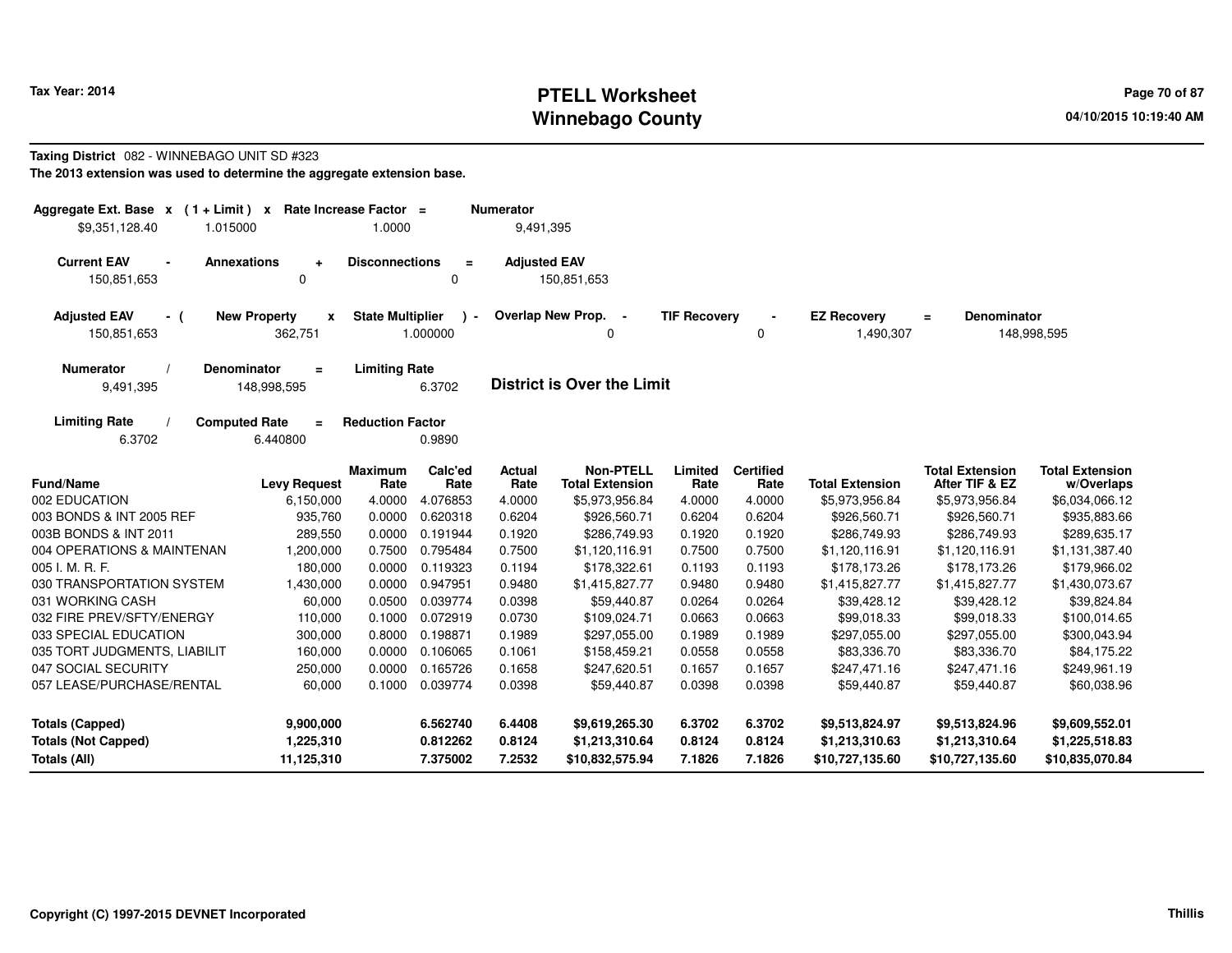# **PTELL Worksheet Tax Year: 2014 Page 71 of 87 Page 71 of 87 Page 71 of 87 Winnebago County**

#### **Taxing District** 101 - BU/HA MULTI TOWNSHIP**The 2013 extension was used to determine the aggregate extension base.**

| Aggregate Ext. Base $x$ (1+Limit) $x$<br>\$18,066.09 | 1.015000                                       | Rate Increase Factor =<br>1.0000                     | <b>Numerator</b><br>18,337 |                                            |                     |                          |                         |                                          |                                      |
|------------------------------------------------------|------------------------------------------------|------------------------------------------------------|----------------------------|--------------------------------------------|---------------------|--------------------------|-------------------------|------------------------------------------|--------------------------------------|
| <b>Current EAV</b><br>35,107,188                     | <b>Annexations</b><br>$\ddot{}$<br>$\Omega$    | <b>Disconnections</b><br>$\equiv$<br>30,055          | <b>Adjusted EAV</b>        | 35, 137, 243                               |                     |                          |                         |                                          |                                      |
| <b>Adjusted EAV</b><br>- (<br>35,137,243             | <b>New Property</b><br>$\mathbf{x}$<br>113,762 | <b>State Multiplier</b><br>$\rightarrow$<br>1.000000 | Overlap New Prop.          | $\sim$<br>0                                | <b>TIF Recovery</b> | $\blacksquare$<br>0      | <b>EZ Recovery</b><br>0 | <b>Denominator</b><br>$=$                | 35,023,481                           |
| <b>Numerator</b><br>18,337                           | Denominator<br>$\equiv$<br>35,023,481          | <b>Limiting Rate</b><br>0.0524                       |                            | <b>District is Over the Limit</b>          |                     |                          |                         |                                          |                                      |
| <b>Limiting Rate</b>                                 | <b>Computed Rate</b><br>$\equiv$               | <b>Reduction Factor</b>                              |                            |                                            |                     |                          |                         |                                          |                                      |
| 0.0524                                               | 0.054100                                       | 0.9686                                               |                            |                                            |                     |                          |                         |                                          |                                      |
| <b>Fund/Name</b>                                     | <b>Levy Request</b>                            | Calc'ed<br><b>Maximum</b><br>Rate<br>Rate            | Actual<br>Rate             | <b>Non-PTELL</b><br><b>Total Extension</b> | Limited<br>Rate     | <b>Certified</b><br>Rate | <b>Total Extension</b>  | <b>Total Extension</b><br>After TIF & EZ | <b>Total Extension</b><br>w/Overlaps |
| 147 ASSESSING PURPOSES (mu                           | 18,968                                         | 0.0000<br>0.054029                                   | 0.0541                     | \$18,992.99                                | 0.0524              | 0.0524                   | \$18,396.17             | \$18,396.17                              | \$18,396.17                          |
| <b>Totals (Capped)</b><br><b>Totals (Not Capped)</b> | 18,968<br>0                                    | 0.054029<br>0.000000                                 | 0.0541<br>0.0000           | \$18,992.99<br>\$0.00                      | 0.0524<br>0.0000    | 0.0524<br>0.0000         | \$18,396.17<br>\$0.00   | \$18,396.17<br>\$0.00                    | \$18,396.17<br>\$0.00                |
| Totals (All)                                         | 18,968                                         | 0.054029                                             | 0.0541                     | \$18,992.99                                | 0.0524              | 0.0524                   | \$18,396.17             | \$18,396.17                              | \$18,396.17                          |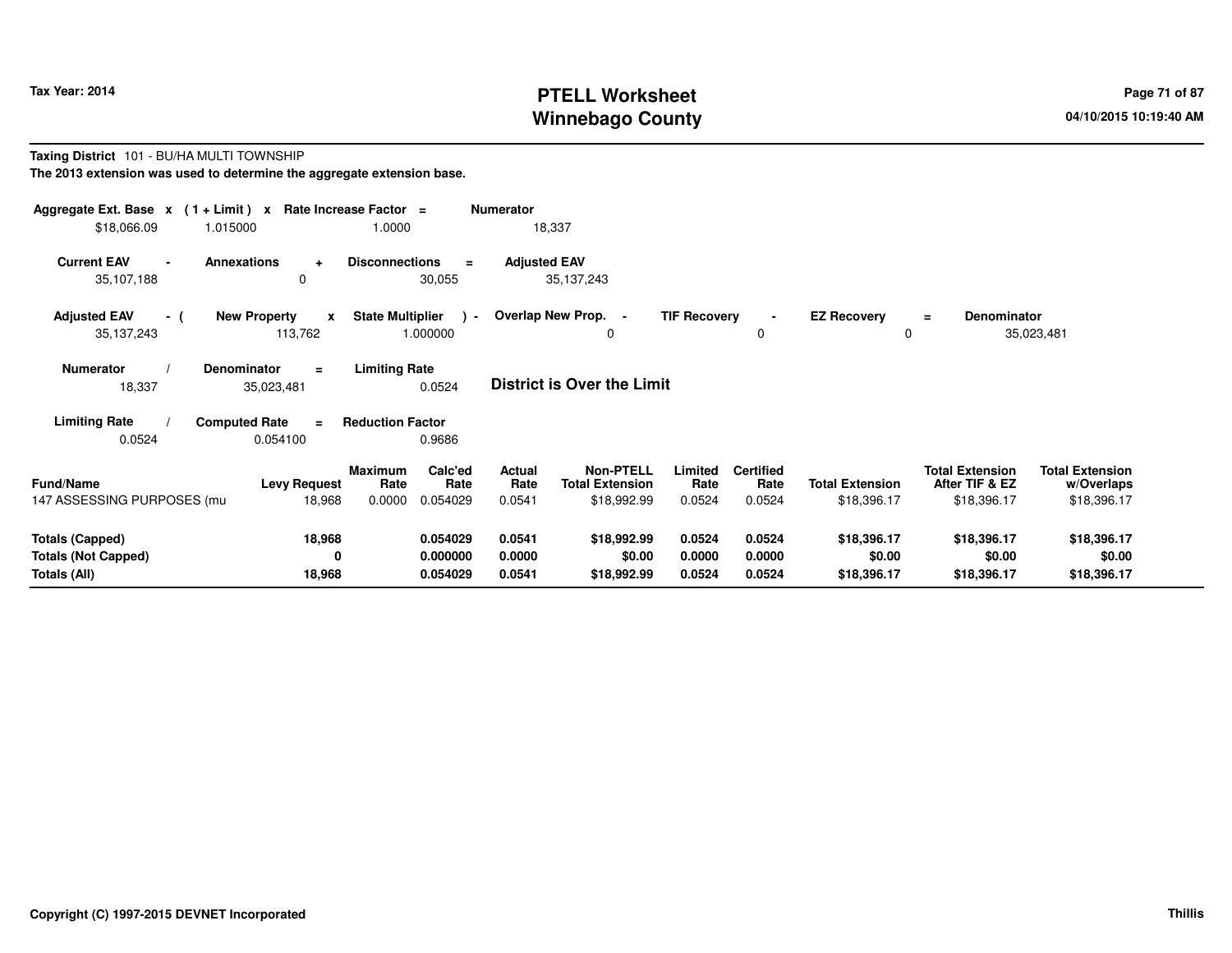# **PTELL Worksheet Tax Year: 2014 Page 72 of 87 Page 72 of 87 Winnebago County**

#### **Taxing District** 102 - DU/LA MULTI TOWNSHIP**The 2013 extension was used to determine the aggregate extension base.**

| Aggregate Ext. Base $x$ (1 + Limit) $x$ |          |                                     | Rate Increase Factor $=$                      | <b>Numerator</b>                  |                     |                     |                    |          |                           |
|-----------------------------------------|----------|-------------------------------------|-----------------------------------------------|-----------------------------------|---------------------|---------------------|--------------------|----------|---------------------------|
| \$27,557.53                             |          | 1.015000                            | 1.0000                                        | 27,971                            |                     |                     |                    |          |                           |
| <b>Current EAV</b><br>68,646,542        | $\sim$   | <b>Annexations</b><br>÷             | <b>Disconnections</b><br>$\equiv$<br>0        | <b>Adiusted EAV</b><br>68.646.542 |                     |                     |                    |          |                           |
| <b>Adjusted EAV</b><br>68,646,542       | $\sim$ 1 | <b>New Property</b><br>x<br>109.933 | <b>State Multiplier</b><br>$\sim$<br>000000.1 | Overlap New Prop.<br>$\sim$<br>0  | <b>TIF Recovery</b> | $\blacksquare$<br>0 | <b>EZ Recoverv</b> | $\equiv$ | Denominator<br>68,536,609 |
| <b>Numerator</b>                        |          | Denominator<br>$\equiv$             | <b>Limiting Rate</b>                          |                                   |                     |                     |                    |          |                           |

| <b>District is Within the Limit</b><br>0.0409<br>68,536,609<br>27.971 |  |
|-----------------------------------------------------------------------|--|
|-----------------------------------------------------------------------|--|

| <b>Fund/Name</b><br>147 ASSESSING PURPOSES (mu | <b>Levy Request</b><br>27,500 | <b>Maximum</b><br>Rate<br>0.0000 | Calc'ed<br>Rate<br>0.040060 | Actual<br>Rate<br>0.0401 | <b>Non-PTELL</b><br><b>Total Extension</b><br>\$27.527.26 | Limited<br>Rate<br>0.0401 | Certified<br>Rate<br>0.0401 | <b>Total Extension</b><br>\$27.627.24 | <b>Total Extension</b><br>After TIF & EZ<br>\$27,527.26 | <b>Total Extension</b><br>w/Overlaps<br>\$27,527.26 |  |
|------------------------------------------------|-------------------------------|----------------------------------|-----------------------------|--------------------------|-----------------------------------------------------------|---------------------------|-----------------------------|---------------------------------------|---------------------------------------------------------|-----------------------------------------------------|--|
| Totals (Capped)<br><b>Totals (Not Capped)</b>  | 27,500<br>0                   |                                  | 0.040060<br>0.000000        | 0.0401<br>0.0000         | \$27.527.26<br>\$0.00                                     | 0.0401<br>0.0000          | 0.0401<br>0.0000            | \$27,627.24<br>\$0.00                 | \$27,527.26<br>\$0.00                                   | \$27,527.26<br>\$0.00                               |  |
| Totals (All)                                   | 27,500                        |                                  | 0.040060                    | 0.0401                   | \$27,527.26                                               | 0.0401                    | 0.0401                      | \$27,627.24                           | \$27,527.26                                             | \$27,527.26                                         |  |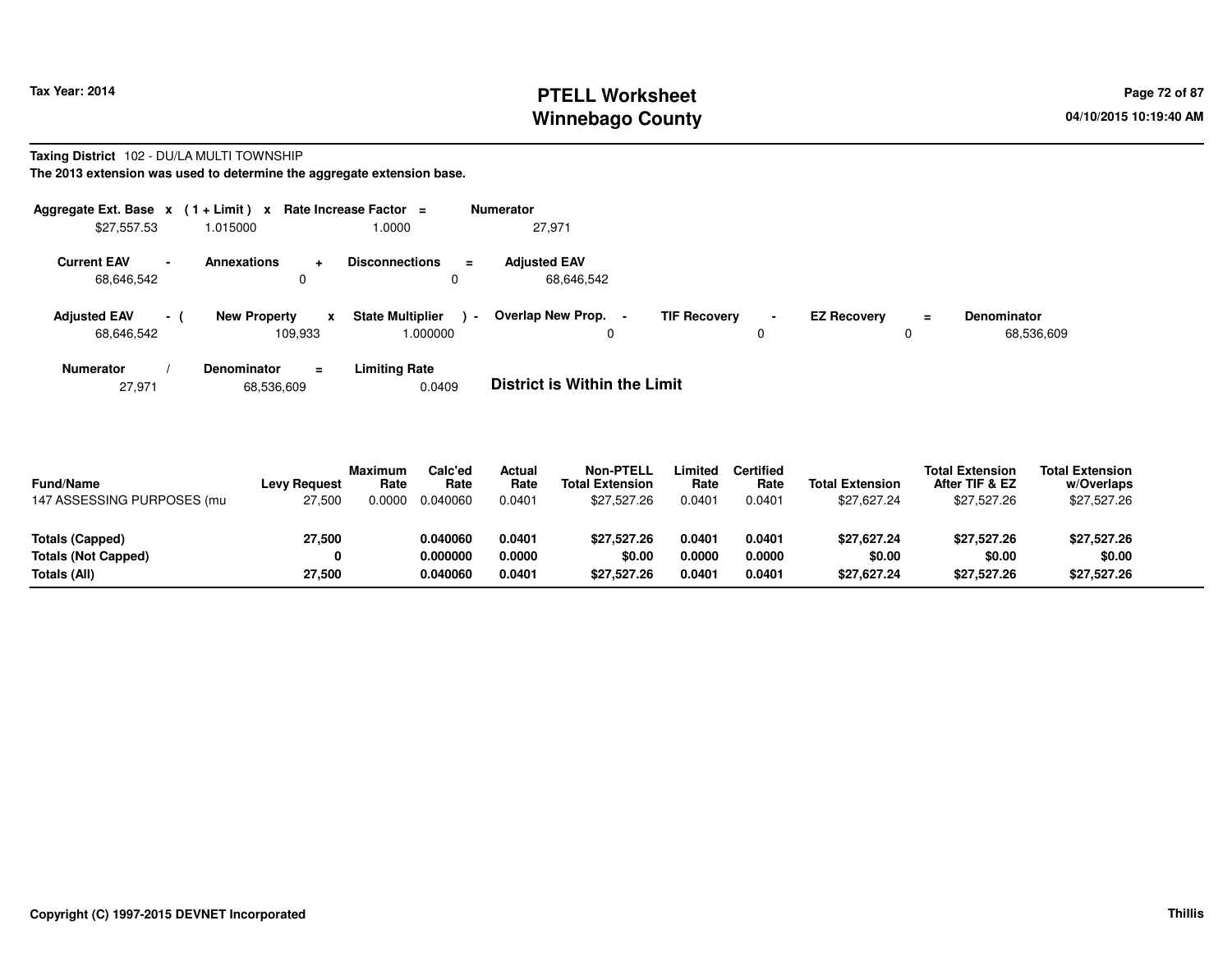### **PTELL Worksheet Tax Year: 2014 Page 73 of 87 Page 73 of 87 Winnebago County**

#### **Taxing District** 110 - BURRITT TWSP ROAD**The 2013 extension was used to determine the aggregate extension base.**

| Aggregate Ext. Base $x$ (1+Limit) $x$<br>\$47,740.28<br>1.015000 | Rate Increase Factor =                        | 1.0000                  |                           | <b>Numerator</b><br>48,456 |                                            |                     |                          |                         |                                          |                                      |
|------------------------------------------------------------------|-----------------------------------------------|-------------------------|---------------------------|----------------------------|--------------------------------------------|---------------------|--------------------------|-------------------------|------------------------------------------|--------------------------------------|
| <b>Current EAV</b><br>22,431,273                                 | <b>Annexations</b><br>$\ddot{}$<br>0          | <b>Disconnections</b>   | $\equiv$<br>0             | <b>Adjusted EAV</b>        | 22,431,273                                 |                     |                          |                         |                                          |                                      |
| <b>Adjusted EAV</b><br>- (<br>22,431,273                         | <b>New Property</b><br>$\mathbf{x}$<br>79,610 | <b>State Multiplier</b> | $\rightarrow$<br>1.000000 |                            | Overlap New Prop. -<br>0                   | <b>TIF Recovery</b> | $\blacksquare$<br>0      | <b>EZ Recovery</b><br>0 | <b>Denominator</b><br>$=$                | 22,351,663                           |
| <b>Numerator</b><br>48,456                                       | <b>Denominator</b><br>$\equiv$<br>22,351,663  | <b>Limiting Rate</b>    | 0.2168                    |                            | District is Over the Limit                 |                     |                          |                         |                                          |                                      |
| <b>Limiting Rate</b><br>0.2168                                   | <b>Computed Rate</b><br>$\equiv$<br>0.223600  | <b>Reduction Factor</b> | 0.9696                    |                            |                                            |                     |                          |                         |                                          |                                      |
| <b>Fund/Name</b>                                                 | <b>Levy Request</b>                           | <b>Maximum</b><br>Rate  | Calc'ed<br>Rate           | <b>Actual</b><br>Rate      | <b>Non-PTELL</b><br><b>Total Extension</b> | Limited<br>Rate     | <b>Certified</b><br>Rate | <b>Total Extension</b>  | <b>Total Extension</b><br>After TIF & EZ | <b>Total Extension</b><br>w/Overlaps |
| 007 ROAD AND BRIDGE                                              | 19,125                                        | 0.6600                  | 0.085260                  | 0.0853                     | \$19,133.88                                | 0.0826              | 0.0826                   | \$18,528.23             | \$18,528.23                              | \$18,528.23                          |
| 008 BRIDGE CONST W/ COUNTY                                       | 4,823                                         | 0.2500                  | 0.021501                  | 0.0216                     | \$4.845.15                                 | 0.0210              | 0.0210                   | \$4.710.57              | \$4,710.57                               | \$4,710.57                           |
| 009 PERMANENT ROAD                                               | 26,175                                        | 0.2500                  | 0.116690                  | 0.1167                     | \$26,177.30                                | 0.1132              | 0.1132                   | \$25,392.20             | \$25,392.20                              | \$25,392.20                          |
| <b>Totals (Capped)</b>                                           | 50,123                                        |                         | 0.223451                  | 0.2236                     | \$50,156.33                                | 0.2168              | 0.2168                   | \$48,631.00             | \$48,631.00                              | \$48,631.00                          |
| <b>Totals (Not Capped)</b><br>Totals (All)                       | 0<br>50,123                                   |                         | 0.000000<br>0.223451      | 0.0000<br>0.2236           | \$0.00<br>\$50,156.33                      | 0.0000<br>0.2168    | 0.0000<br>0.2168         | \$0.00<br>\$48,631.00   | \$0.00<br>\$48,631.00                    | \$0.00<br>\$48,631.00                |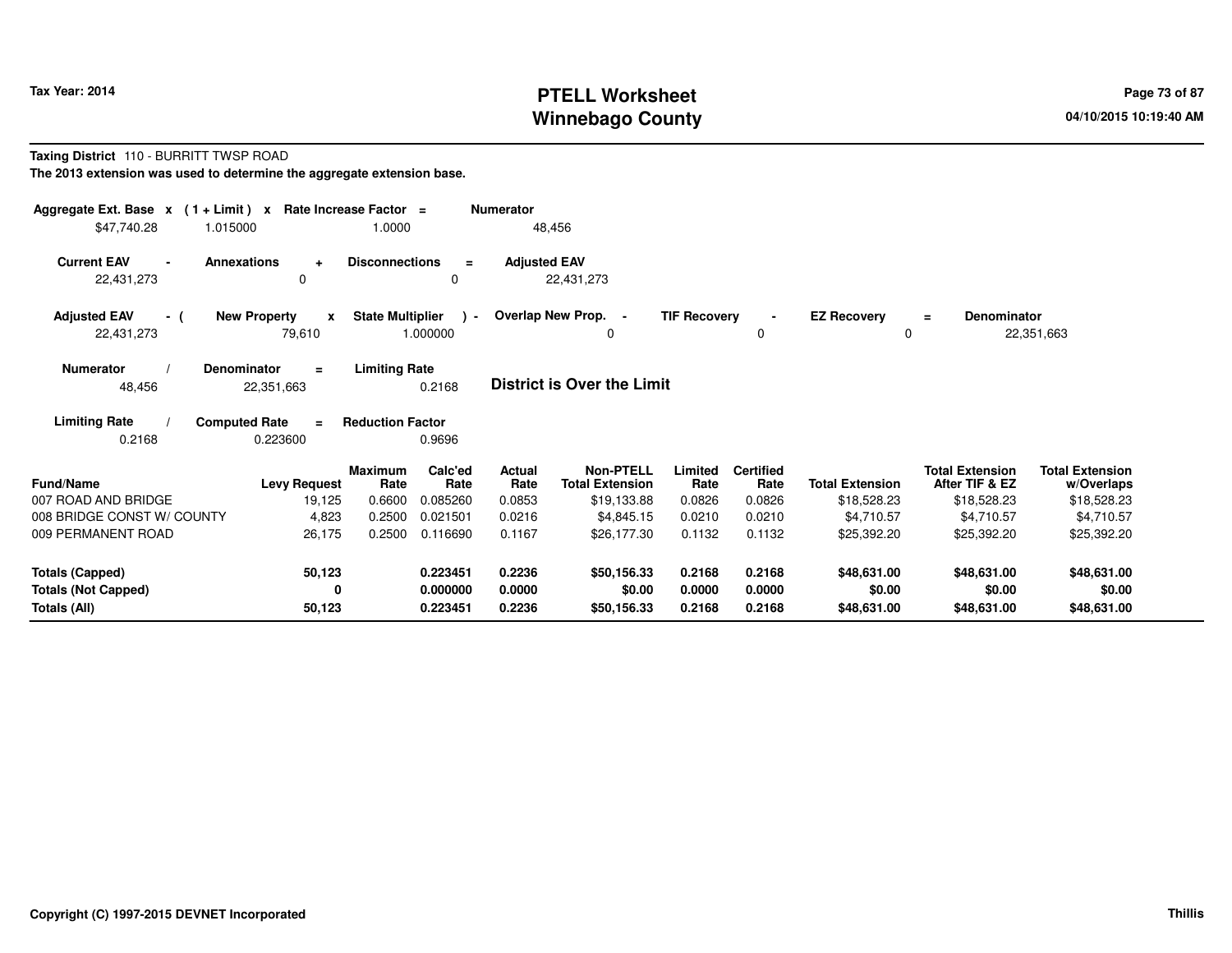# **PTELL Worksheet Tax Year: 2014 Page 74 of 87 Page 74 of 87 Winnebago County**

#### **Taxing District** 111 - CHERRY VALLEY TWSP ROAD**The 2013 extension was used to determine the aggregate extension base.**

| Aggregate Ext. Base x<br>\$692,590.11               |      | $(1 + Limit)$ x<br>1.015000                    | Rate Increase Factor =<br>1.0000             | <b>Numerator</b><br>702.979         |                     |                     |                    |          |                                   |
|-----------------------------------------------------|------|------------------------------------------------|----------------------------------------------|-------------------------------------|---------------------|---------------------|--------------------|----------|-----------------------------------|
| <b>Current EAV</b><br>$\blacksquare$<br>257,044,345 |      | <b>Annexations</b><br>$\ddot{}$<br>0           | <b>Disconnections</b><br>$\equiv$<br>0       | <b>Adjusted EAV</b><br>257,044,345  |                     |                     |                    |          |                                   |
| <b>Adjusted EAV</b><br>257,044,345                  | $-1$ | <b>New Property</b><br>$\mathbf{x}$<br>420.206 | <b>State Multiplier</b><br>$\sim$<br>.000000 | Overlap New Prop. -<br>0            | <b>TIF Recovery</b> | $\blacksquare$<br>0 | <b>EZ Recovery</b> | $\equiv$ | <b>Denominator</b><br>256,624,139 |
| <b>Numerator</b>                                    |      | <b>Denominator</b><br>$\equiv$                 | Limiting Rate                                | _ _ _ _ _ _ _ _ _ _ _ _ _ _ _ _ _ _ |                     |                     |                    |          |                                   |

702,979256,624,139 0.2740 **District is Within the Limit**

| <b>Fund/Name</b><br>007 ROAD AND BRIDGE<br>008 BRIDGE CONST W/ COUNTY<br>009 PERMANENT ROAD | <b>Levy Request</b><br>210.000<br>2.000<br>480.000 | <b>Maximum</b><br>Rate<br>0.6600<br>0.2500<br>0.2500 | Calc'ed<br>Rate<br>0.081698<br>0.000778<br>0.186738 | Actual<br>Rate<br>0.0817<br>0.0008<br>0.1868 | <b>Non-PTELL</b><br><b>Total Extension</b><br>\$210,005.23<br>\$2,056.35<br>\$480.158.84 | Limited<br>Rate<br>0.0817<br>0.0008<br>0.1868 | <b>Certified</b><br>Rate<br>0.0817<br>0.0008<br>0.1868 | <b>Total Extension</b><br>\$210,017.43<br>\$2,056.47<br>\$480.186.74 | <b>Total Extension</b><br>After TIF & EZ<br>\$210,005.23<br>\$2,056.35<br>\$480.158.84 | <b>Total Extension</b><br>w/Overlaps<br>\$210,005.23<br>\$2,056.35<br>\$480,158.84 |  |
|---------------------------------------------------------------------------------------------|----------------------------------------------------|------------------------------------------------------|-----------------------------------------------------|----------------------------------------------|------------------------------------------------------------------------------------------|-----------------------------------------------|--------------------------------------------------------|----------------------------------------------------------------------|----------------------------------------------------------------------------------------|------------------------------------------------------------------------------------|--|
| Totals (Capped)<br><b>Totals (Not Capped)</b><br>Totals (All)                               | 692.000<br>0<br>692,000                            |                                                      | 0.269214<br>0.000000<br>0.269214                    | 0.2693<br>0.0000<br>0.2693                   | \$692,220.42<br>\$0.00<br>\$692.220.42                                                   | 0.2693<br>0.0000<br>0.2693                    | 0.2693<br>0.0000<br>0.2693                             | \$692,260.64<br>\$0.00<br>\$692,260.64                               | \$692,220.42<br>\$0.00<br>\$692,220.42                                                 | \$692,220.42<br>\$0.00<br>\$692,220.42                                             |  |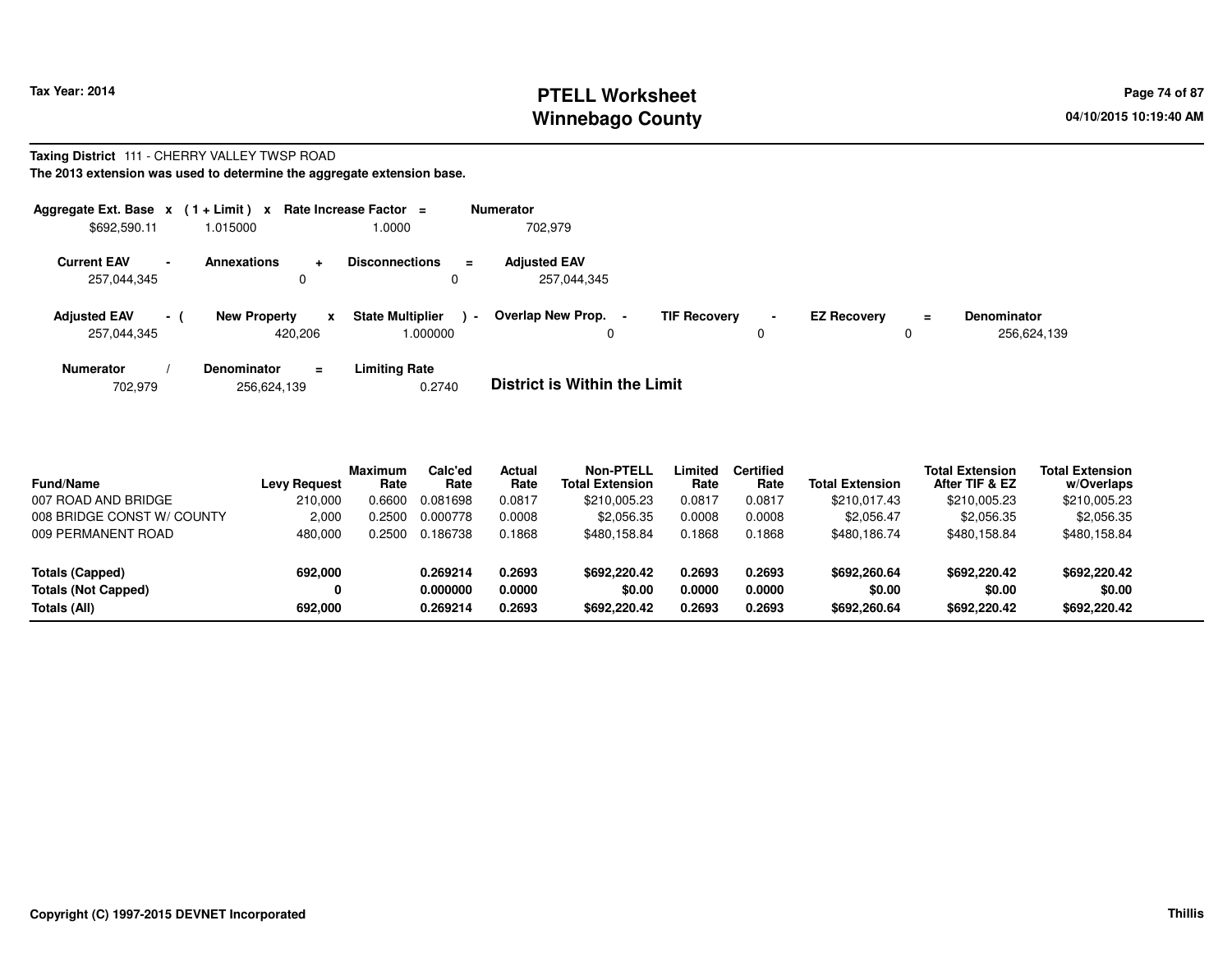### **PTELL Worksheet Tax Year: 2014 Page 75 of 87 Page 75 of 87 Winnebago County**

#### **Taxing District** 112 - DURAND TWSP ROAD**The 2013 extension was used to determine the aggregate extension base.**

| Aggregate Ext. Base $x$ (1 + Limit) $x$<br>\$100,254.86<br>1.015000  |                                                                                  | Rate Increase Factor =<br>1.0000                |                                  | <b>Numerator</b><br>101,759 |                                                           |                            |                                    |                                        |                                                         |                                                     |
|----------------------------------------------------------------------|----------------------------------------------------------------------------------|-------------------------------------------------|----------------------------------|-----------------------------|-----------------------------------------------------------|----------------------------|------------------------------------|----------------------------------------|---------------------------------------------------------|-----------------------------------------------------|
| <b>Current EAV</b><br>$\blacksquare$<br>36,291,743                   | <b>Annexations</b><br>$\ddot{}$<br>0                                             | <b>Disconnections</b>                           | $\equiv$<br>$\Omega$             | <b>Adjusted EAV</b>         | 36,291,743                                                |                            |                                    |                                        |                                                         |                                                     |
| <b>Adjusted EAV</b><br>- (<br>36,291,743                             | <b>New Property</b><br>$\boldsymbol{x}$<br>61,970                                | <b>State Multiplier</b>                         | $\mathbf{r}$<br>1.000000         |                             | Overlap New Prop. -<br>0                                  | <b>TIF Recovery</b>        | $\blacksquare$<br>0                | <b>EZ Recovery</b><br>$\mathbf 0$      | <b>Denominator</b><br>$\equiv$                          | 36,229,773                                          |
| <b>Numerator</b><br>101,759                                          | <b>Denominator</b><br>$\equiv$<br>36,229,773<br><b>Computed Rate</b><br>$\equiv$ | <b>Limiting Rate</b><br><b>Reduction Factor</b> | 0.2809                           |                             | <b>District is Over the Limit</b>                         |                            |                                    |                                        |                                                         |                                                     |
| <b>Limiting Rate</b><br>0.2809                                       | 0.289500                                                                         |                                                 | 0.9703                           |                             |                                                           |                            |                                    |                                        |                                                         |                                                     |
| <b>Fund/Name</b><br>007 ROAD AND BRIDGE                              | <b>Levy Request</b><br>28,281                                                    | <b>Maximum</b><br>Rate<br>0.6600                | Calc'ed<br>Rate<br>0.077927      | Actual<br>Rate<br>0.0780    | <b>Non-PTELL</b><br><b>Total Extension</b><br>\$28,307.56 | Limited<br>Rate<br>0.0756  | <b>Certified</b><br>Rate<br>0.0756 | <b>Total Extension</b><br>\$27,625.04  | <b>Total Extension</b><br>After TIF & EZ<br>\$27,436.56 | <b>Total Extension</b><br>w/Overlaps<br>\$27,436.56 |
| 008 BRIDGE CONST W/ COUNTY<br>009 PERMANENT ROAD                     | 2,156<br>65,998                                                                  | 0.2500<br>0.2500                                | 0.005941<br>0.181854             | 0.0060<br>0.1819            | \$2,177.50<br>\$66,014.68                                 | 0.0059<br>0.1765           | 0.0059<br>0.1765                   | \$2,155.92<br>\$64,494.97              | \$2,141.21<br>\$64,054.93                               | \$2,141.21<br>\$64,054.93                           |
| 010 EQUIPMENT AND BUILDING                                           | 8,565                                                                            | 0.1000                                          | 0.023600                         | 0.0236                      | \$8,564.85                                                | 0.0229                     | 0.0229                             | \$8,367.90                             | \$8,310.81                                              | \$8,310.81                                          |
| <b>Totals (Capped)</b><br><b>Totals (Not Capped)</b><br>Totals (All) | 105,000<br>0<br>105,000                                                          |                                                 | 0.289322<br>0.000000<br>0.289322 | 0.2895<br>0.0000<br>0.2895  | \$105,064.59<br>\$0.00<br>\$105,064.59                    | 0.2809<br>0.0000<br>0.2809 | 0.2809<br>0.0000<br>0.2809         | \$102,643.83<br>\$0.00<br>\$102,643.83 | \$101.943.51<br>\$0.00<br>\$101,943.51                  | \$101,943.51<br>\$0.00<br>\$101,943.51              |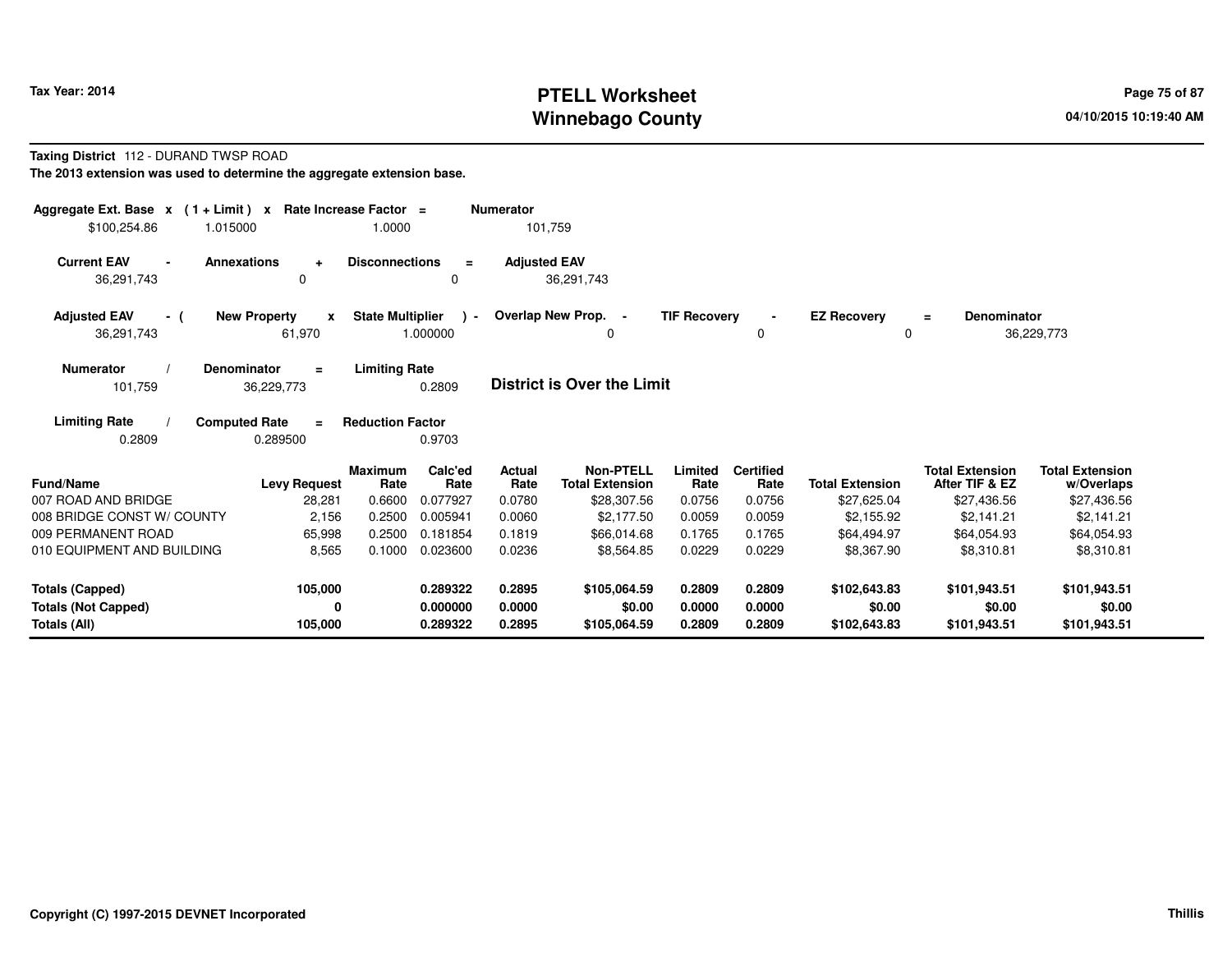# **PTELL Worksheet Tax Year: 2014 Page 76 of 87 Page 76 of 87 Winnebago County**

#### **Taxing District** 113 - HARLEM TWSP ROAD**The 2013 extension was used to determine the aggregate extension base.**

| Aggregate Ext. Base $x$ (1 + Limit) x Rate Increase Factor =<br>\$253,076.61 | 1.015000                                         | 1.0000                              |                                  | <b>Numerator</b><br>256,873 |                                                            |                            |                                    |                                        |                                                          |                                                      |
|------------------------------------------------------------------------------|--------------------------------------------------|-------------------------------------|----------------------------------|-----------------------------|------------------------------------------------------------|----------------------------|------------------------------------|----------------------------------------|----------------------------------------------------------|------------------------------------------------------|
| <b>Current EAV</b><br>531,419,665                                            | <b>Annexations</b><br>$\ddot{}$<br>0             | <b>Disconnections</b>               | $\equiv$<br>0                    | <b>Adjusted EAV</b>         | 531,419,665                                                |                            |                                    |                                        |                                                          |                                                      |
| <b>Adjusted EAV</b><br>- (<br>531,419,665                                    | <b>New Property</b><br>$\mathbf{x}$<br>1,922,991 | <b>State Multiplier</b><br>1.000000 | $\sim$                           |                             | Overlap New Prop. -<br>0                                   | <b>TIF Recovery</b>        | $\blacksquare$<br>0                | <b>EZ Recovery</b><br>0                | Denominator<br>$\equiv$                                  | 529,496,674                                          |
| <b>Numerator</b><br>256,873                                                  | <b>Denominator</b><br>$\equiv$<br>529,496,674    | <b>Limiting Rate</b>                | 0.0486                           |                             | District is Over the Limit                                 |                            |                                    |                                        |                                                          |                                                      |
| <b>Limiting Rate</b><br>0.0486                                               | <b>Computed Rate</b><br>$=$<br>0.048800          | <b>Reduction Factor</b>             | 0.9959                           |                             |                                                            |                            |                                    |                                        |                                                          |                                                      |
| <b>Fund/Name</b><br>007 ROAD AND BRIDGE                                      | <b>Levy Request</b><br>259,000                   | <b>Maximum</b><br>Rate<br>0.6600    | Calc'ed<br>Rate<br>0.048737      | Actual<br>Rate<br>0.0488    | <b>Non-PTELL</b><br><b>Total Extension</b><br>\$259,332.80 | Limited<br>Rate<br>0.0486  | <b>Certified</b><br>Rate<br>0.0486 | <b>Total Extension</b><br>\$264,325.95 | <b>Total Extension</b><br>After TIF & EZ<br>\$258,269.96 | <b>Total Extension</b><br>w/Overlaps<br>\$258,269.96 |
| <b>Totals (Capped)</b><br><b>Totals (Not Capped)</b><br>Totals (All)         | 259,000<br>0<br>259,000                          |                                     | 0.048737<br>0.000000<br>0.048737 | 0.0488<br>0.0000<br>0.0488  | \$259,332.80<br>\$0.00<br>\$259,332.80                     | 0.0486<br>0.0000<br>0.0486 | 0.0486<br>0.0000<br>0.0486         | \$264,325.95<br>\$0.00<br>\$264,325.95 | \$258,269.96<br>\$0.00<br>\$258,269.96                   | \$258,269.96<br>\$0.00<br>\$258,269.96               |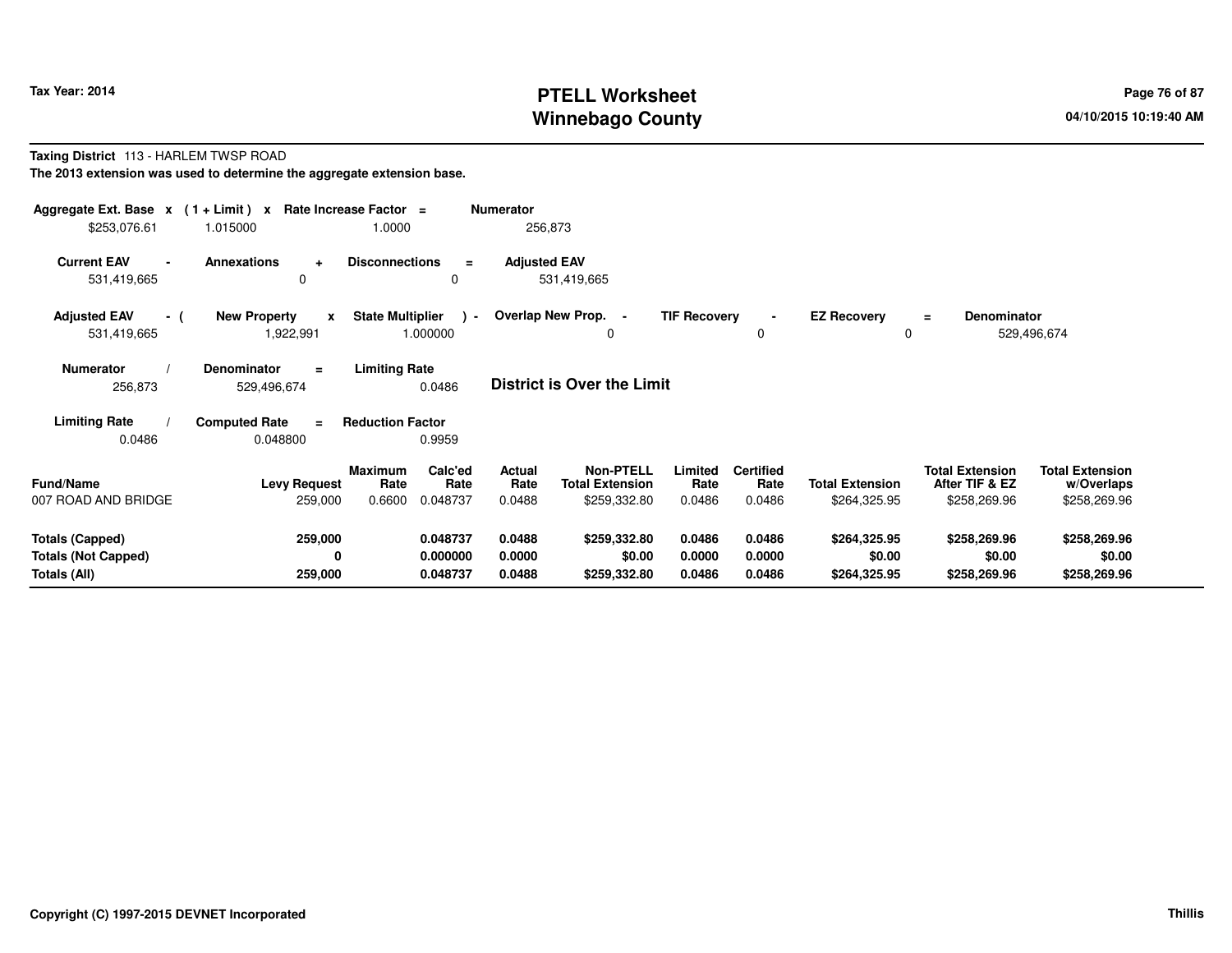# **PTELL Worksheet Tax Year: 2014 Page 77 of 87 Page 77 of 87 Winnebago County**

#### **Taxing District** 114 - HARRISON TWSP ROAD**The 2013 extension was used to determine the aggregate extension base.**

| Aggregate Ext. Base $x$ (1 + Limit) $x$ Rate Increase Factor =<br>\$27,643.57<br>1.015000 |                                               | 1.0000                                       | <b>Numerator</b>                                   | 28,058                                                    |                            |                                    |                                       |                                                         |                                                     |
|-------------------------------------------------------------------------------------------|-----------------------------------------------|----------------------------------------------|----------------------------------------------------|-----------------------------------------------------------|----------------------------|------------------------------------|---------------------------------------|---------------------------------------------------------|-----------------------------------------------------|
| <b>Current EAV</b><br><b>Annexations</b><br>$\blacksquare$<br>12,675,915                  | $\ddot{}$<br>$\Omega$                         | <b>Disconnections</b>                        | <b>Adjusted EAV</b><br>$\equiv$<br>0               | 12,675,915                                                |                            |                                    |                                       |                                                         |                                                     |
| <b>Adjusted EAV</b><br>- (<br>12,675,915                                                  | <b>New Property</b><br>$\mathbf{x}$<br>34,152 | <b>State Multiplier</b><br>1.000000          | $\rightarrow$                                      | Overlap New Prop. -<br>$\Omega$                           | <b>TIF Recovery</b>        | 0                                  | <b>EZ Recovery</b><br>$\Omega$        | Denominator<br>Ξ                                        | 12,641,763                                          |
| <b>Numerator</b><br><b>Denominator</b><br>28,058                                          | $\equiv$<br>12,641,763                        | <b>Limiting Rate</b><br>0.2220               |                                                    | <b>District is Over the Limit</b>                         |                            |                                    |                                       |                                                         |                                                     |
| <b>Limiting Rate</b><br><b>Computed Rate</b><br>0.2220                                    | $\equiv$<br>0.228800                          | <b>Reduction Factor</b><br>0.9703            |                                                    |                                                           |                            |                                    |                                       |                                                         |                                                     |
| <b>Fund/Name</b><br>007 ROAD AND BRIDGE                                                   | <b>Levy Request</b><br>28,998                 | <b>Maximum</b><br>Rate<br>0.6600<br>0.228765 | Calc'ed<br><b>Actual</b><br>Rate<br>Rate<br>0.2288 | <b>Non-PTELL</b><br><b>Total Extension</b><br>\$29,002.49 | Limited<br>Rate<br>0.2220  | <b>Certified</b><br>Rate<br>0.2220 | <b>Total Extension</b><br>\$28,140.53 | <b>Total Extension</b><br>After TIF & EZ<br>\$28,140.53 | <b>Total Extension</b><br>w/Overlaps<br>\$28,140.53 |
| 008 BRIDGE CONST W/ COUNTY                                                                | $\Omega$                                      | 0.2500<br>0.000000                           | 0.0000                                             | \$0.00                                                    | 0.0000                     | 0.0000                             | \$0.00                                | \$0.00                                                  | \$0.00                                              |
| <b>Totals (Capped)</b><br><b>Totals (Not Capped)</b><br>Totals (All)                      | 28,998<br>0<br>28,998                         | 0.228765<br>0.000000<br>0.228765             | 0.2288<br>0.0000<br>0.2288                         | \$29,002.49<br>\$0.00<br>\$29,002.49                      | 0.2220<br>0.0000<br>0.2220 | 0.2220<br>0.0000<br>0.2220         | \$28,140.53<br>\$0.00<br>\$28,140.53  | \$28,140.53<br>\$0.00<br>\$28,140.53                    | \$28,140.53<br>\$0.00<br>\$28,140.53                |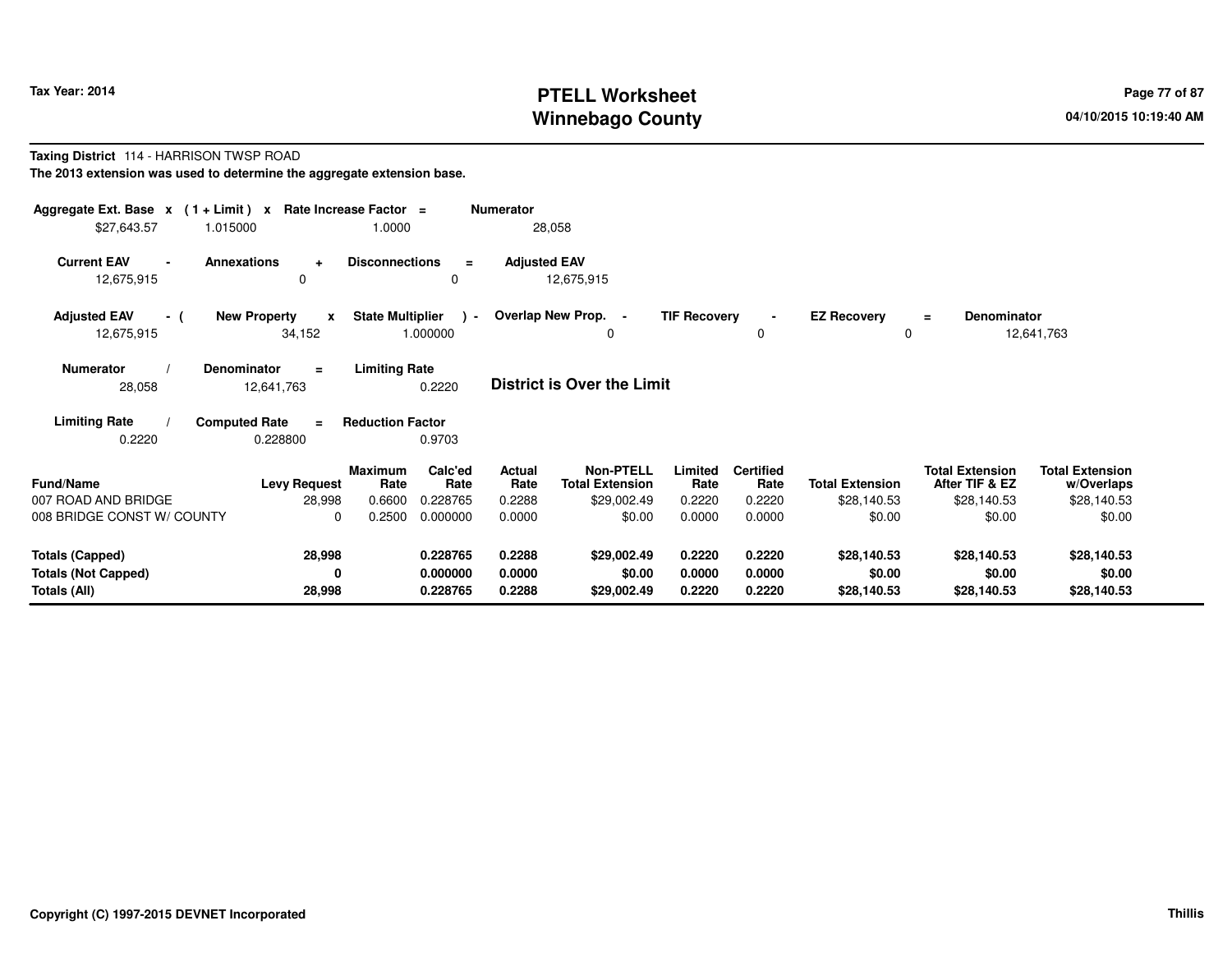### **PTELL Worksheet Tax Year: 2014 Page 78 of 87 Page 78 of 87 Page 78 of 87 Winnebago County**

#### **Taxing District** 115 - LAONA TWSP ROAD

**The 2013 extension was used to determine the aggregate extension base.**

| Aggregate Ext. Base $x$ (1 + Limit) x Rate Increase Factor = |                          |                     |                |                                     | <b>Numerator</b> |                                     |                     |                     |                    |         |                                  |
|--------------------------------------------------------------|--------------------------|---------------------|----------------|-------------------------------------|------------------|-------------------------------------|---------------------|---------------------|--------------------|---------|----------------------------------|
| \$66,167.83                                                  |                          | 1.015000            |                | 1.0000                              |                  | 67,160                              |                     |                     |                    |         |                                  |
| <b>Current EAV</b><br>32,354,799                             | $\overline{\phantom{a}}$ | <b>Annexations</b>  | $\ddot{}$<br>0 | <b>Disconnections</b><br>0          | $\equiv$         | <b>Adjusted EAV</b><br>32,354,799   |                     |                     |                    |         |                                  |
| <b>Adjusted EAV</b><br>32,354,799                            | $\sim$                   | <b>New Property</b> | x<br>47.963    | <b>State Multiplier</b><br>000000.1 | $\blacksquare$   | Overlap New Prop.                   | <b>TIF Recovery</b> | $\blacksquare$<br>0 | <b>EZ Recovery</b> | Ξ.<br>0 | <b>Denominator</b><br>32,306,836 |
| <b>Numerator</b>                                             |                          | <b>Denominator</b>  | $\equiv$       | <b>Limiting Rate</b>                |                  | _ _ _ _ _ _ _ _ _ _ _ _ _ _ _ _ _ _ |                     |                     |                    |         |                                  |

| 67.160 | 32,306,836 | 0.2079 | <b>District is Within the Limit</b> |
|--------|------------|--------|-------------------------------------|
|--------|------------|--------|-------------------------------------|

| <b>Fund/Name</b>             | <b>Levy Request</b> | <b>Maximum</b><br>Rate | Calc'ed<br>Rate | Actual<br>Rate | <b>Non-PTELL</b><br><b>Total Extension</b> | Limited<br>Rate | <b>Certified</b><br>Rate | <b>Total Extension</b> | <b>Total Extension</b><br>After TIF & EZ | <b>Total Extension</b><br>w/Overlaps |
|------------------------------|---------------------|------------------------|-----------------|----------------|--------------------------------------------|-----------------|--------------------------|------------------------|------------------------------------------|--------------------------------------|
| 007 ROAD AND BRIDGE          | 66,600              | 0.6600                 | 0.205843        | 0.2059         | \$66,618.53                                | 0.2059          | 0.2059                   | \$66,618.53            | \$66,618.53                              | \$66,618.53                          |
| 027 AUDIT                    |                     | 0.0050                 | 0.000000        | 0.0000         | \$0.00                                     | 0.0000          | 0.0000                   | \$0.00                 | \$0.00                                   | \$0.00                               |
| 035 TORT JUDGMENTS, LIABILIT | 0                   | 0.0000                 | 0.000000        | 0.0000         | \$0.00                                     | 0.0000          | 0.0000                   | \$0.00                 | \$0.00                                   | \$0.00                               |
| 047 SOCIAL SECURITY          | 0                   | 0.0000                 | 0.000000        | 0.0000         | \$0.00                                     | 0.0000          | 0.0000                   | \$0.00                 | \$0.00                                   | \$0.00                               |
| Totals (Capped)              | 66,600              |                        | 0.205843        | 0.2059         | \$66,618.53                                | 0.2059          | 0.2059                   | \$66,618.53            | \$66,618.53                              | \$66,618.53                          |
| <b>Totals (Not Capped)</b>   | 0                   |                        | 0.000000        | 0.0000         | \$0.00                                     | 0.0000          | 0.0000                   | \$0.00                 | \$0.00                                   | \$0.00                               |
| Totals (All)                 | 66,600              |                        | 0.205843        | 0.2059         | \$66,618.53                                | 0.2059          | 0.2059                   | \$66,618.53            | \$66,618.53                              | \$66,618.53                          |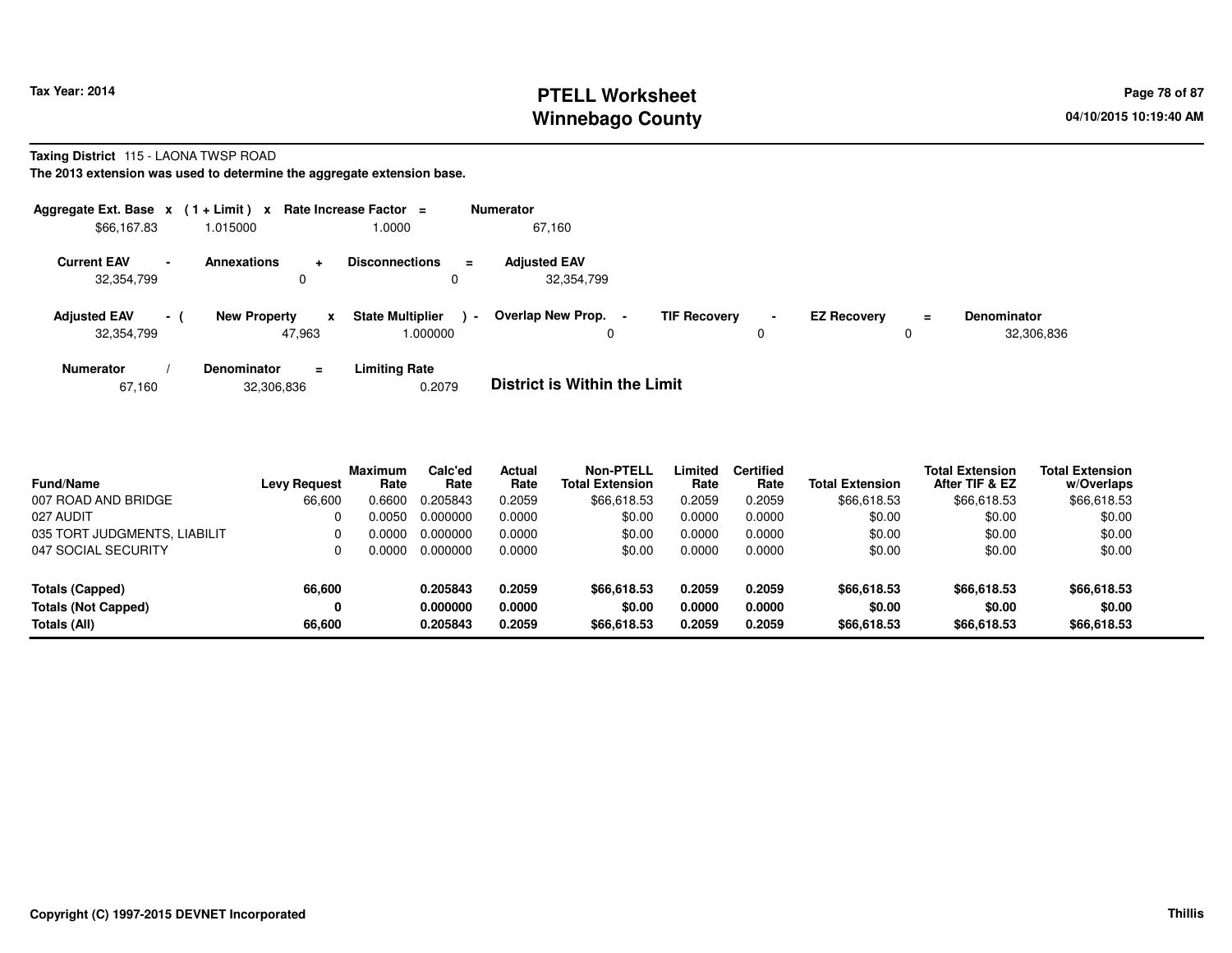# **PTELL Worksheet Tax Year: 2014 Page 79 of 87 Page 79 of 87 Winnebago County**

#### **Taxing District** 116 - OWEN TWSP ROAD

**The 2013 extension was used to determine the aggregate extension base.**

| Aggregate Ext. Base $x$ (1+Limit) $x$<br>\$157.264.11                | 1.015000                                        | Rate Increase Factor =<br>1.0000 |                                  | <b>Numerator</b><br>159,623 |                                            |                            |                            |                                        |                                          |                                        |
|----------------------------------------------------------------------|-------------------------------------------------|----------------------------------|----------------------------------|-----------------------------|--------------------------------------------|----------------------------|----------------------------|----------------------------------------|------------------------------------------|----------------------------------------|
| <b>Current EAV</b><br>76,874,272                                     | <b>Annexations</b><br>$\ddot{\phantom{1}}$<br>0 | <b>Disconnections</b>            | $\equiv$<br>0                    | <b>Adjusted EAV</b>         | 76,874,272                                 |                            |                            |                                        |                                          |                                        |
| <b>Adjusted EAV</b><br>- (<br>76,874,272                             | <b>New Property</b><br>X<br>160,833             | <b>State Multiplier</b>          | $\rightarrow$<br>1.000000        |                             | Overlap New Prop. -<br>0                   | <b>TIF Recovery</b>        | 0                          | <b>EZ Recovery</b><br>0                | Denominator<br>$=$                       | 76,713,439                             |
| <b>Numerator</b><br>159,623                                          | <b>Denominator</b><br>$\equiv$<br>76,713,439    | <b>Limiting Rate</b>             | 0.2081                           |                             | <b>District is Over the Limit</b>          |                            |                            |                                        |                                          |                                        |
| <b>Limiting Rate</b><br>0.2081                                       | <b>Computed Rate</b><br>$\equiv$<br>0.208400    | <b>Reduction Factor</b>          | 0.9986                           |                             |                                            |                            |                            |                                        |                                          |                                        |
| <b>Fund/Name</b>                                                     | <b>Levy Request</b>                             | <b>Maximum</b><br>Rate           | Calc'ed<br>Rate                  | Actual<br>Rate              | <b>Non-PTELL</b><br><b>Total Extension</b> | Limited<br>Rate            | <b>Certified</b><br>Rate   | <b>Total Extension</b>                 | <b>Total Extension</b><br>After TIF & EZ | <b>Total Extension</b><br>w/Overlaps   |
| 007 ROAD AND BRIDGE                                                  | 81,000                                          | 0.6600                           | 0.105367                         | 0.1054                      | \$81,025.48                                | 0.1051                     | 0.1051                     | \$80,794.86                            | \$80.794.86                              | \$80,794.86                            |
| 009 PERMANENT ROAD                                                   | 67,000                                          | 0.2500                           | 0.087155                         | 0.0872                      | \$67,034.37                                | 0.0872                     | 0.0872                     | \$67,034.37                            | \$67,034.37                              | \$67,034.37                            |
| 035 TORT JUDGMENTS, LIABILIT                                         | 7,000                                           | 0.0000                           | 0.009106                         | 0.0092                      | \$7,072.43                                 | 0.0092                     | 0.0092                     | \$7,072.43                             | \$7,072.43                               | \$7,072.43                             |
| 047 SOCIAL SECURITY                                                  | 5,000                                           | 0.0000                           | 0.006504                         | 0.0066                      | \$5,073.70                                 | 0.0066                     | 0.0066                     | \$5,073.70                             | \$5,073.70                               | \$5,073.70                             |
| <b>Totals (Capped)</b><br><b>Totals (Not Capped)</b><br>Totals (All) | 160,000<br>0<br>160,000                         |                                  | 0.208132<br>0.000000<br>0.208132 | 0.2084<br>0.0000<br>0.2084  | \$160,205.98<br>\$0.00<br>\$160,205.98     | 0.2081<br>0.0000<br>0.2081 | 0.2081<br>0.0000<br>0.2081 | \$159,975.36<br>\$0.00<br>\$159,975.36 | \$159,975.36<br>\$0.00<br>\$159,975.36   | \$159,975.36<br>\$0.00<br>\$159,975.36 |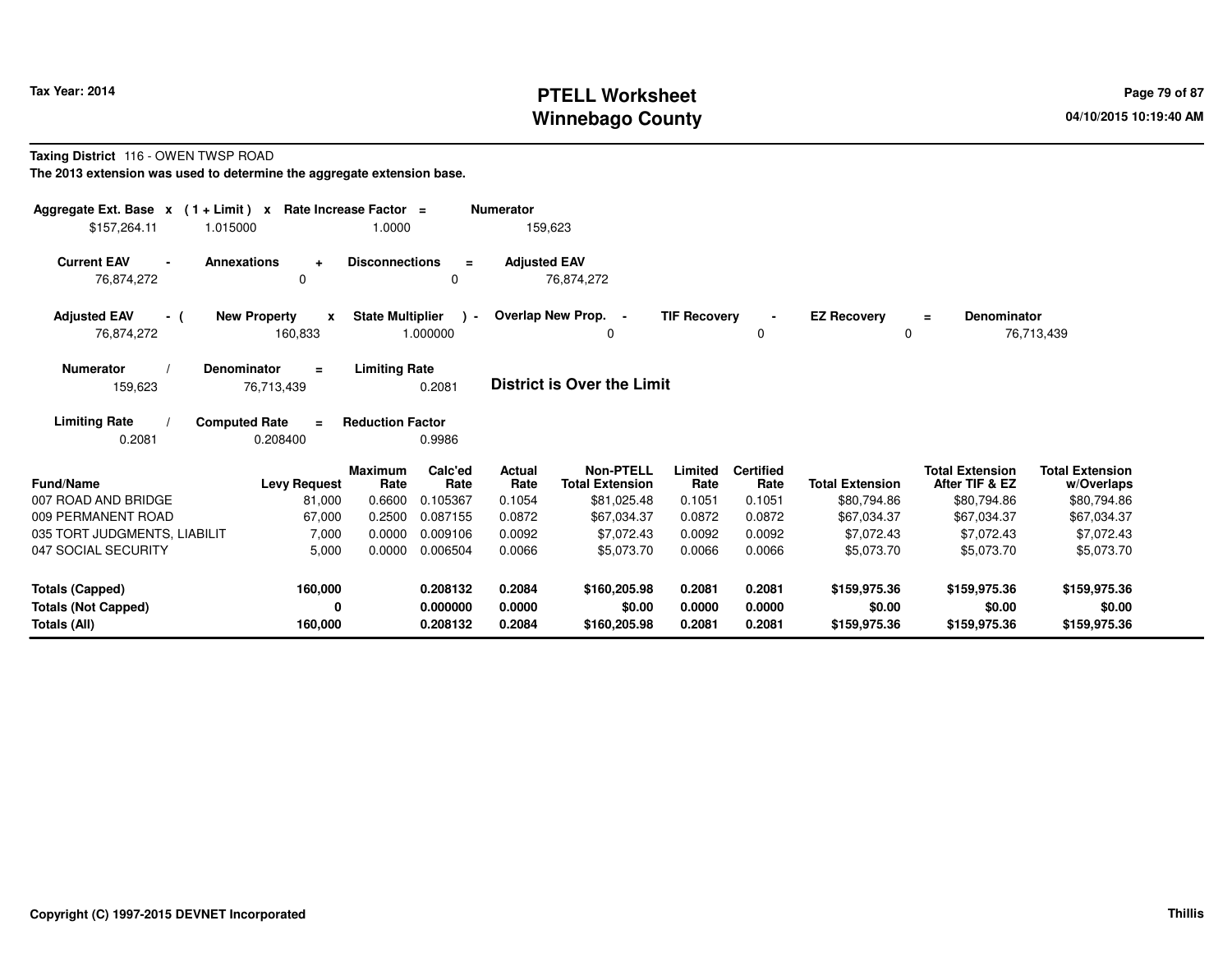# **PTELL Worksheet Tax Year: 2014 Page 80 of 87 Page 80 of 87 Winnebago County**

#### **Taxing District** 117 - PECATONICA TWSP ROAD**The 2013 extension was used to determine the aggregate extension base.**

| Aggregate Ext. Base $x$ (1 + Limit) $x$<br>\$118.113.54              | 1.015000                                          | Rate Increase Factor =<br>1.0000 |                                  | <b>Numerator</b><br>119,885 |                                            |                            |                            |                                        |                                          |                                        |
|----------------------------------------------------------------------|---------------------------------------------------|----------------------------------|----------------------------------|-----------------------------|--------------------------------------------|----------------------------|----------------------------|----------------------------------------|------------------------------------------|----------------------------------------|
| <b>Current EAV</b><br>64,588,689                                     | <b>Annexations</b><br>$\ddot{}$<br>$\Omega$       | <b>Disconnections</b>            | $\equiv$<br>0                    | <b>Adjusted EAV</b>         | 64,588,689                                 |                            |                            |                                        |                                          |                                        |
| <b>Adjusted EAV</b><br>- (<br>64,588,689                             | <b>New Property</b><br>$\boldsymbol{x}$<br>97,718 | <b>State Multiplier</b>          | ۔ ۱<br>1.000000                  |                             | Overlap New Prop.<br>$\sim$<br>0           | <b>TIF Recovery</b>        | $\blacksquare$<br>0        | <b>EZ Recovery</b><br>0                | <b>Denominator</b><br>$=$                | 64,490,971                             |
| <b>Numerator</b><br>119,885                                          | Denominator<br>$\equiv$<br>64,490,971             | <b>Limiting Rate</b>             | 0.1859                           |                             | District is Over the Limit                 |                            |                            |                                        |                                          |                                        |
| <b>Limiting Rate</b><br>0.1859                                       | <b>Computed Rate</b><br>$\equiv$<br>0.192200      | <b>Reduction Factor</b>          | 0.9672                           |                             |                                            |                            |                            |                                        |                                          |                                        |
| <b>Fund/Name</b>                                                     | <b>Levy Request</b>                               | <b>Maximum</b><br>Rate           | Calc'ed<br>Rate                  | <b>Actual</b><br>Rate       | <b>Non-PTELL</b><br><b>Total Extension</b> | Limited<br>Rate            | <b>Certified</b><br>Rate   | <b>Total Extension</b>                 | <b>Total Extension</b><br>After TIF & EZ | <b>Total Extension</b><br>w/Overlaps   |
| 007 ROAD AND BRIDGE                                                  | 56,000                                            | 0.6600                           | 0.086703                         | 0.0868                      | \$56,062.98                                | 0.0868                     | 0.0868                     | \$56,062.98                            | \$56,062.98                              | \$56,062.98                            |
| 009 PERMANENT ROAD                                                   | 34,000                                            | 0.2500                           | 0.052641                         | 0.0527                      | \$34,038.24                                | 0.0478                     | 0.0478                     | \$30,873.39                            | \$30,873.39                              | \$30,873.39                            |
| 010 EQUIPMENT AND BUILDING                                           | 28,000                                            | 0.1000                           | 0.043351                         | 0.0434                      | \$28,031.49                                | 0.0420                     | 0.0420                     | \$27,127.25                            | \$27,127.25                              | \$27,127.25                            |
| 035 TORT JUDGMENTS, LIABILIT                                         | 6,000                                             | 0.0000                           | 0.009290                         | 0.0093                      | \$6,006.75                                 | 0.0093                     | 0.0093                     | \$6,006.75                             | \$6,006.75                               | \$6,006.75                             |
| <b>Totals (Capped)</b><br><b>Totals (Not Capped)</b><br>Totals (All) | 124,000<br>0<br>124,000                           |                                  | 0.191985<br>0.000000<br>0.191985 | 0.1922<br>0.0000<br>0.1922  | \$124,139.46<br>\$0.00<br>\$124,139.46     | 0.1859<br>0.0000<br>0.1859 | 0.1859<br>0.0000<br>0.1859 | \$120,070.37<br>\$0.00<br>\$120,070.37 | \$120,070.37<br>\$0.00<br>\$120,070.37   | \$120,070.37<br>\$0.00<br>\$120,070.37 |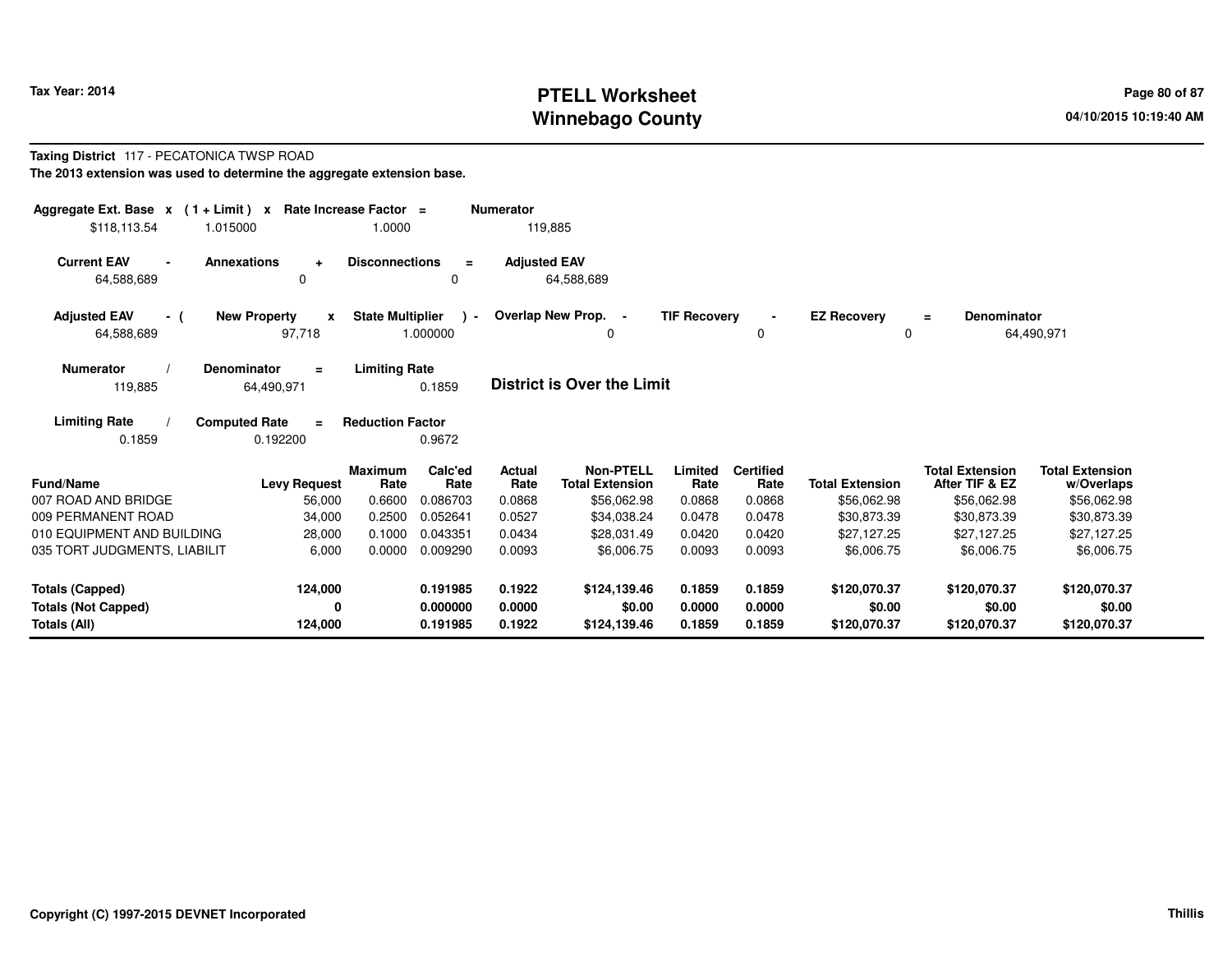# **PTELL Worksheet Tax Year: 2014 Page 81 of 87 PAGE 12 At 2014 Page 81 of 87 Winnebago County**

#### **Taxing District** 118 - ROCKFORD TWSP ROAD**The 2013 extension was used to determine the aggregate extension base.**

| Aggregate Ext. Base x<br>\$2,489,182.05                         | $(1 + Limit) x$<br>1.015000                          | Rate Increase Factor $=$<br>1.0000            | <b>Numerator</b><br>2,526,520       |                          |                                             |                              |
|-----------------------------------------------------------------|------------------------------------------------------|-----------------------------------------------|-------------------------------------|--------------------------|---------------------------------------------|------------------------------|
| <b>Current EAV</b><br>$\overline{\phantom{0}}$<br>1,790,589,413 | <b>Annexations</b>                                   | <b>Disconnections</b><br>$\equiv$<br>0        | <b>Adjusted EAV</b><br>,790,589,413 |                          |                                             |                              |
| <b>Adjusted EAV</b><br>$-1$<br>1,790,589,413                    | <b>New Property</b><br>$\boldsymbol{x}$<br>4.388.004 | <b>State Multiplier</b><br>$\sim$<br>1.000000 | Overlap New Prop.<br>0              | <b>TIF Recovery</b><br>0 | <b>EZ Recovery</b><br>$\equiv$<br>9.727.120 | Denominator<br>1,776,474,289 |
| <b>Numerator</b>                                                | <b>Denominator</b>                                   | Limitina Rate                                 |                                     |                          |                                             |                              |

**Limiting Rate**<br>0.1423 2,526,5201,776,474,289 0.1423 **District is Within the Limit**

| <b>Fund/Name</b>           | Levy Request | <b>Maximum</b><br>Rate | Calc'ed<br>Rate | Actual<br>Rate | Non-PTELL<br><b>Total Extension</b> | Limited<br>Rate | <b>Certified</b><br>Rate | <b>Total Extension</b> | <b>Total Extension</b><br>After TIF & EZ | <b>Total Extension</b><br>w/Overlaps |  |
|----------------------------|--------------|------------------------|-----------------|----------------|-------------------------------------|-----------------|--------------------------|------------------------|------------------------------------------|--------------------------------------|--|
| 005 I. M. R. F.            | 127.139      | .0000                  | 0.007100        | 0.0071         | \$127.131.85                        | 0.0071          | 0.0071                   | \$129.193.33           | \$127.131.85                             | \$127,131.85                         |  |
| 007 ROAD AND BRIDGE        | 2,413,681    | .6600                  | 0.134798        | 0.1348         | \$2,413,714.53                      | 0.1348          | 0.1348                   | \$2,452,853.71         | \$2,413,714.53                           | \$2,413,714.53                       |  |
| Totals (Capped)            | 2,540,820    |                        | 0.141898        | 0.1419         | \$2,540,846,38                      | 0.1419          | 0.1419                   | \$2,582,047.05         | \$2,540,846.38                           | \$2,540,846.38                       |  |
| <b>Totals (Not Capped)</b> | 0            |                        | 0.000000        | 0.0000         | \$0.00                              | 0.0000          | 0.0000                   | \$0.00                 | \$0.00                                   | \$0.00                               |  |
| Totals (All)               | 2,540,820    |                        | 0.141898        | 0.1419         | \$2,540,846,38                      | 0.1419          | 0.1419                   | \$2,582,047.05         | \$2,540,846,38                           | \$2,540,846.38                       |  |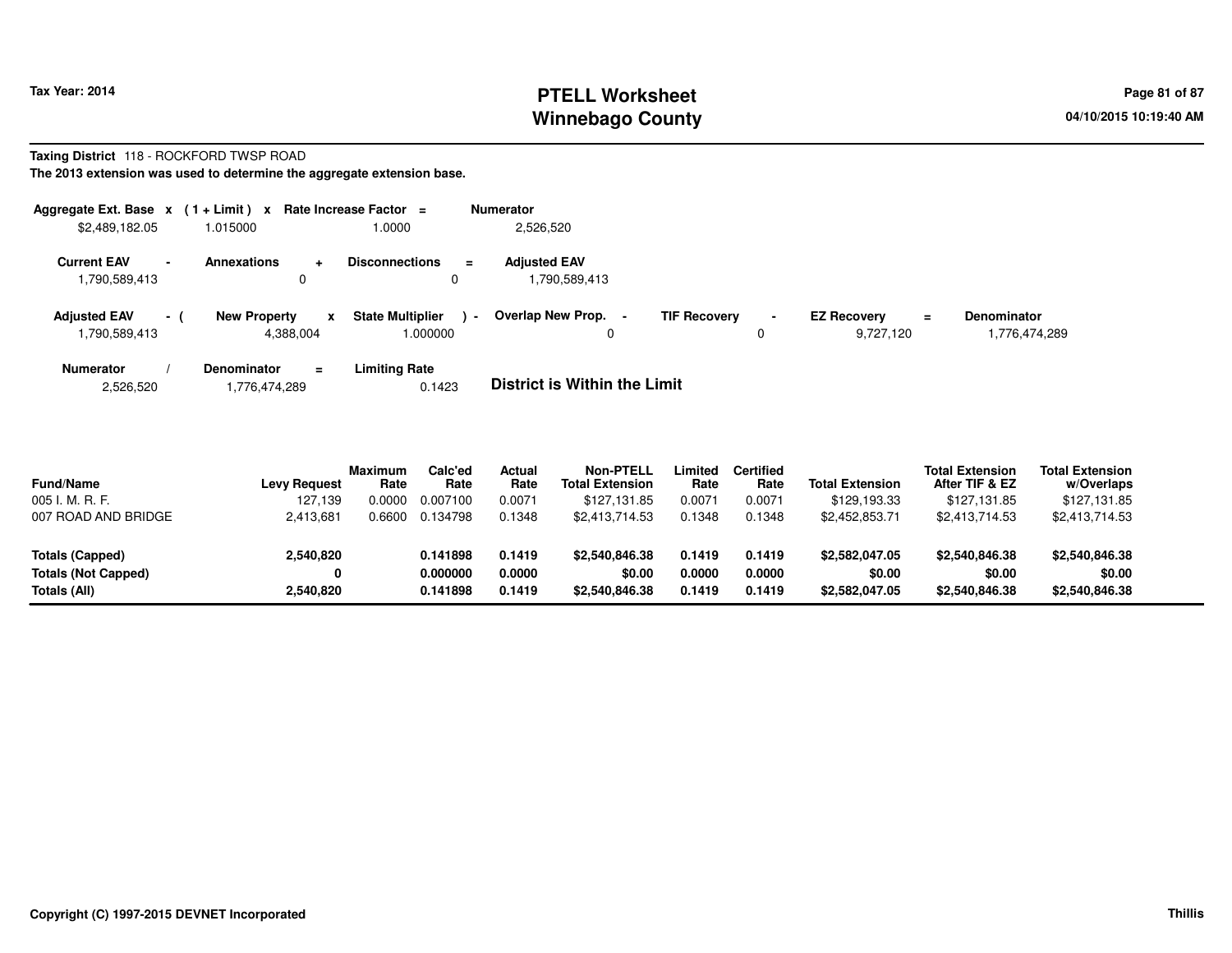# **PTELL Worksheet Tax Year: 2014 Page 82 of 87 Page 82 of 87 Winnebago County**

#### **Taxing District** 119 - ROCKTON TWSP ROAD**The 2013 extension was used to determine the aggregate extension base.**

| Aggregate Ext. Base $x$ (1 + Limit) $x$<br>\$364,069.26 | 1.015000                                         | Rate Increase Factor =<br>1.0000 |                           | Numerator<br>369,530 |                                            |                     |                            |                                |                                          |                                      |  |
|---------------------------------------------------------|--------------------------------------------------|----------------------------------|---------------------------|----------------------|--------------------------------------------|---------------------|----------------------------|--------------------------------|------------------------------------------|--------------------------------------|--|
| <b>Current EAV</b><br>$\blacksquare$<br>231,656,808     | <b>Annexations</b><br>$\ddot{}$<br>0             | <b>Disconnections</b>            | $\equiv$<br>0             | <b>Adjusted EAV</b>  | 231,656,808                                |                     |                            |                                |                                          |                                      |  |
| <b>Adjusted EAV</b><br>- (<br>231,656,808               | <b>New Property</b><br>$\mathbf{x}$<br>1,191,463 | <b>State Multiplier</b>          | $\rightarrow$<br>1.000000 |                      | Overlap New Prop. -<br><sup>0</sup>        | <b>TIF Recovery</b> | $\blacksquare$<br>$\Omega$ | <b>EZ Recovery</b><br>$\Omega$ | <b>Denominator</b><br>$\equiv$           | 230,465,345                          |  |
| <b>Numerator</b><br>369,530                             | Denominator<br>$\blacksquare$<br>230,465,345     | <b>Limiting Rate</b>             | 0.1604                    |                      | <b>District is Over the Limit</b>          |                     |                            |                                |                                          |                                      |  |
| <b>Limiting Rate</b><br>0.1604                          | <b>Computed Rate</b><br>0.167400                 | <b>Reduction Factor</b>          | 0.9582                    |                      |                                            |                     |                            |                                |                                          |                                      |  |
| Fund/Name                                               | <b>Levy Request</b>                              | <b>Maximum</b><br>Rate           | Calc'ed<br>Rate           | Actual<br>Rate       | <b>Non-PTELL</b><br><b>Total Extension</b> | Limited<br>Rate     | <b>Certified</b><br>Rate   | <b>Total Extension</b>         | <b>Total Extension</b><br>After TIF & EZ | <b>Total Extension</b><br>w/Overlaps |  |
| 007 ROAD AND BRIDGE                                     | 100,000                                          | 0.6600                           | 0.043167                  | 0.0432               | \$100,075.74                               | 0.0379              | 0.0379                     | \$89,020.18                    | \$87,797.93                              | \$87,797.93                          |  |
| 009 PERMANENT ROAD                                      | 287,615                                          | 0.2500                           | 0.124156                  | 0.1242               | \$287,717.76                               | 0.1225              | 0.1225                     | \$287,730.15                   | \$283,779.59                             | \$283,779.59                         |  |
| <b>Totals (Capped)</b>                                  | 387,615                                          |                                  | 0.167323                  | 0.1674               | \$387,793.50                               | 0.1604              | 0.1604                     | \$376,750.33                   | \$371,577.52                             | \$371,577.52                         |  |
| <b>Totals (Not Capped)</b>                              | 0                                                |                                  | 0.000000                  | 0.0000               | \$0.00                                     | 0.0000              | 0.0000                     | \$0.00                         | \$0.00                                   | \$0.00                               |  |
| Totals (All)                                            | 387,615                                          |                                  | 0.167323                  | 0.1674               | \$387,793.50                               | 0.1604              | 0.1604                     | \$376,750.33                   | \$371,577.52                             | \$371,577.52                         |  |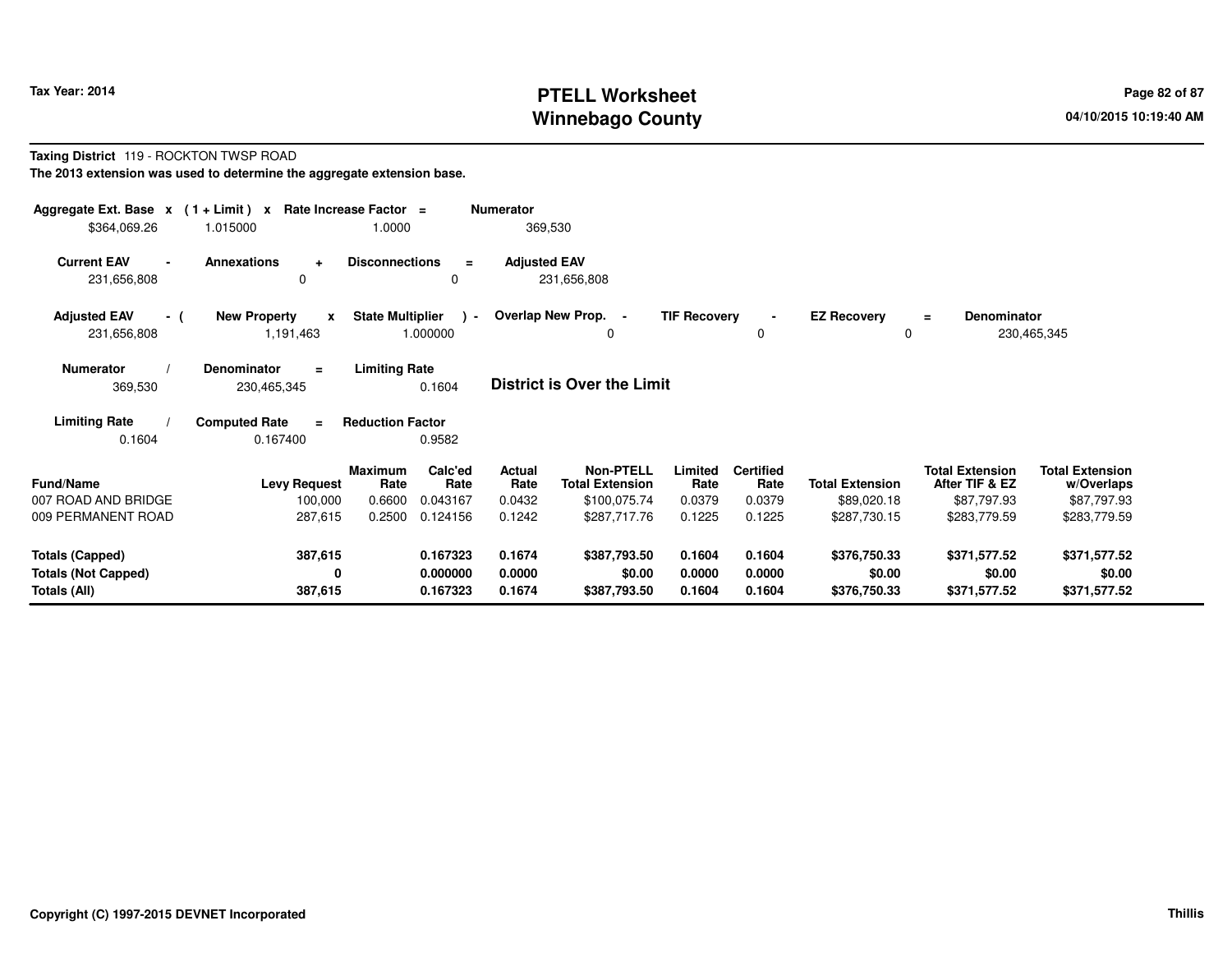# **PTELL Worksheet Tax Year: 2014 Page 83 of 87 Page 83 of 87 Winnebago County**

#### **Taxing District** 120 - ROSCOE TWSP ROAD**The 2013 extension was used to determine the aggregate extension base.**

| Aggregate Ext. Base $x$ (1+Limit) $x$<br>\$738,790.26<br>1.015000    | Rate Increase Factor =                           | 1.0000                           |                                  | <b>Numerator</b><br>749,872 |                                                           |                            |                                    |                                        |                                                         |                                                     |
|----------------------------------------------------------------------|--------------------------------------------------|----------------------------------|----------------------------------|-----------------------------|-----------------------------------------------------------|----------------------------|------------------------------------|----------------------------------------|---------------------------------------------------------|-----------------------------------------------------|
| <b>Current EAV</b><br>407,846,552                                    | <b>Annexations</b><br>$\ddot{}$<br>0             | <b>Disconnections</b>            | $\equiv$<br>0                    | <b>Adjusted EAV</b>         | 407,846,552                                               |                            |                                    |                                        |                                                         |                                                     |
| <b>Adjusted EAV</b><br>- (<br>407,846,552                            | <b>New Property</b><br>$\mathbf{x}$<br>1,978,443 | <b>State Multiplier</b>          | $\sim$<br>1.000000               |                             | Overlap New Prop. -<br>0                                  | <b>TIF Recovery</b>        | $\blacksquare$<br>0                | <b>EZ Recovery</b><br>$\Omega$         | <b>Denominator</b><br>$\equiv$                          | 405,868,109                                         |
| <b>Numerator</b><br>749,872                                          | Denominator<br>$\equiv$<br>405,868,109           | <b>Limiting Rate</b>             | 0.1848                           |                             | <b>District is Over the Limit</b>                         |                            |                                    |                                        |                                                         |                                                     |
| <b>Limiting Rate</b><br>0.1848                                       | <b>Computed Rate</b><br>$=$<br>0.187500          | <b>Reduction Factor</b>          | 0.9856                           |                             |                                                           |                            |                                    |                                        |                                                         |                                                     |
| <b>Fund/Name</b><br>007 ROAD AND BRIDGE                              | <b>Levy Request</b><br>80,000                    | <b>Maximum</b><br>Rate<br>0.6600 | Calc'ed<br>Rate<br>0.019615      | Actual<br>Rate<br>0.0197    | <b>Non-PTELL</b><br><b>Total Extension</b><br>\$80,345.77 | Limited<br>Rate<br>0.0197  | <b>Certified</b><br>Rate<br>0.0197 | <b>Total Extension</b><br>\$80,346.74  | <b>Total Extension</b><br>After TIF & EZ<br>\$80,345.77 | <b>Total Extension</b><br>w/Overlaps<br>\$80,345.77 |
| 008 BRIDGE CONST W/ COUNTY<br>009 PERMANENT ROAD                     | 0<br>684,000                                     | 0.2500<br>0.2500                 | 0.000000<br>0.167710             | 0.0000<br>0.1678            | \$0.00<br>\$684,366.51                                    | 0.0000<br>0.1651           | 0.0000<br>0.1651                   | \$0.00<br>\$673,362.76                 | \$0.00<br>\$673,354.66                                  | \$0.00<br>\$673,354.66                              |
| <b>Totals (Capped)</b><br><b>Totals (Not Capped)</b><br>Totals (All) | 764,000<br>0<br>764,000                          |                                  | 0.187325<br>0.000000<br>0.187325 | 0.1875<br>0.0000<br>0.1875  | \$764,712.28<br>\$0.00<br>\$764,712.28                    | 0.1848<br>0.0000<br>0.1848 | 0.1848<br>0.0000<br>0.1848         | \$753,709.50<br>\$0.00<br>\$753,709.50 | \$753,700.43<br>\$0.00<br>\$753,700.43                  | \$753,700.43<br>\$0.00<br>\$753,700.43              |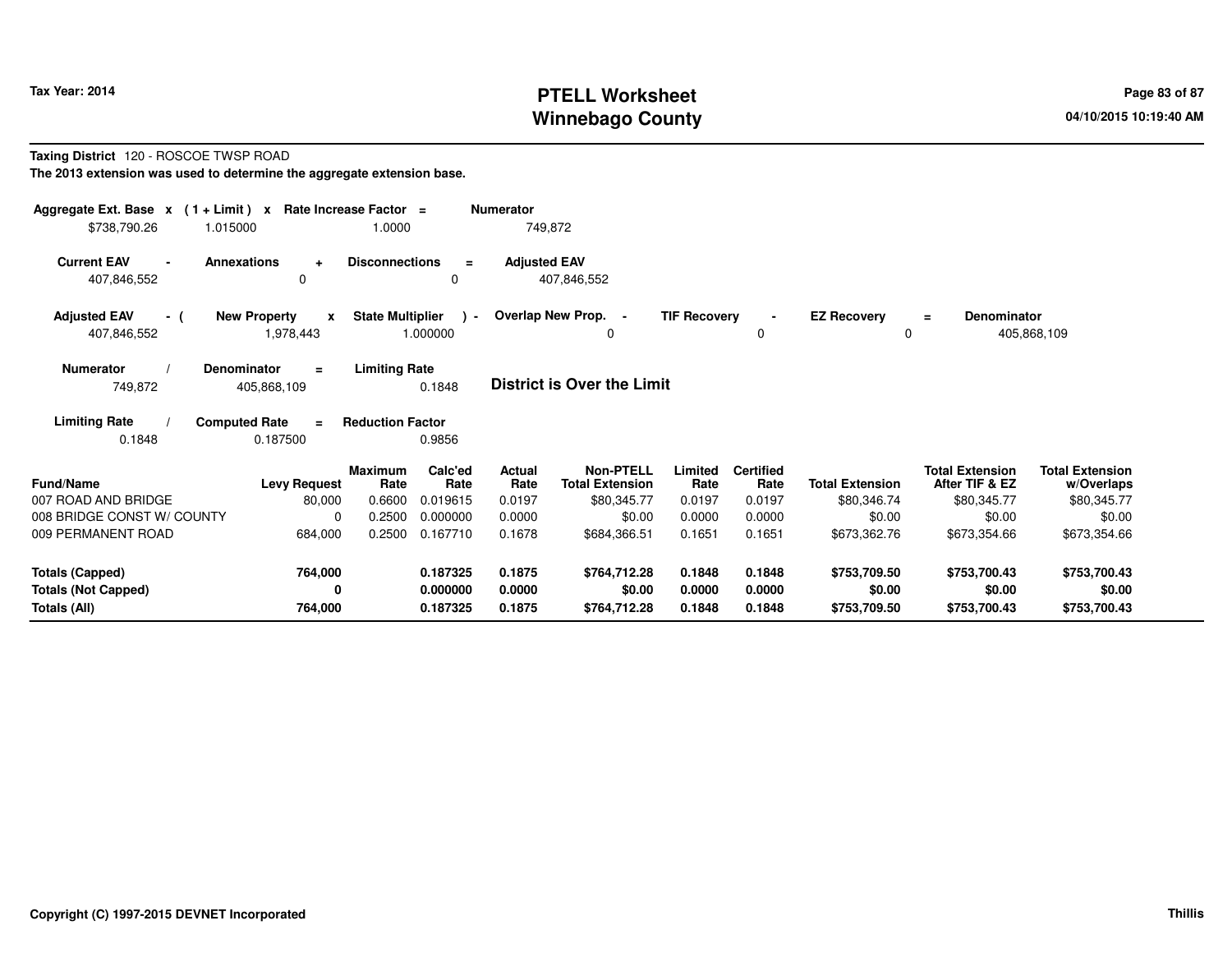# **PTELL Worksheet Tax Year: 2014 Page 84 of 87 Page 84 of 87 Page 84 of 87 Winnebago County**

#### **Taxing District** 121 - SEWARD TWSP ROAD**The 2013 extension was used to determine the aggregate extension base.**

| Aggregate Ext. Base $x$ (1 + Limit) x Rate Increase Factor =<br>\$102,829.21<br>1.015000 | 1.0000                                          |                                                      | <b>Numerator</b><br>104,372 |                                            |                     |                          |                         |                                          |                                      |
|------------------------------------------------------------------------------------------|-------------------------------------------------|------------------------------------------------------|-----------------------------|--------------------------------------------|---------------------|--------------------------|-------------------------|------------------------------------------|--------------------------------------|
| <b>Current EAV</b><br><b>Annexations</b><br>22.971.762                                   | <b>Disconnections</b><br>$\ddot{}$<br>0         | $\equiv$<br>0                                        | <b>Adjusted EAV</b>         | 22,971,762                                 |                     |                          |                         |                                          |                                      |
| <b>Adjusted EAV</b><br>- (<br>22,971,762                                                 | <b>New Property</b><br>$\mathbf{x}$<br>158,791  | <b>State Multiplier</b><br>$\mathcal{L}$<br>1.000000 |                             | Overlap New Prop. -<br><sup>0</sup>        | <b>TIF Recovery</b> | O                        | <b>EZ Recovery</b><br>0 | <b>Denominator</b><br>$\equiv$           | 22,812,971                           |
| <b>Denominator</b><br><b>Numerator</b><br>104,372                                        | <b>Limiting Rate</b><br>$\equiv$<br>22,812,971  | 0.4576                                               |                             | <b>District is Over the Limit</b>          |                     |                          |                         |                                          |                                      |
| <b>Limiting Rate</b><br><b>Computed Rate</b><br>0.4576                                   | <b>Reduction Factor</b><br>$\equiv$<br>0.457800 | 0.9996                                               |                             |                                            |                     |                          |                         |                                          |                                      |
| Fund/Name                                                                                | Maximum<br><b>Levy Request</b><br>Rate          | Calc'ed<br>Rate                                      | Actual<br>Rate              | <b>Non-PTELL</b><br><b>Total Extension</b> | Limited<br>Rate     | <b>Certified</b><br>Rate | <b>Total Extension</b>  | <b>Total Extension</b><br>After TIF & EZ | <b>Total Extension</b><br>w/Overlaps |
| 007 ROAD AND BRIDGE                                                                      | 0.6600<br>44,340                                | 0.193020                                             | 0.1931                      | \$44,358.47                                | 0.1929              | 0.1929                   | \$44,312.53             | \$44,312.53                              | \$44,312.53                          |
| 008 BRIDGE CONST W/ COUNTY                                                               | 0.2500<br>2,170                                 | 0.009446                                             | 0.0095                      | \$2,182.32                                 | 0.0095              | 0.0095                   | \$2,182.32              | \$2,182.32                               | \$2,182.32                           |
| 009 PERMANENT ROAD                                                                       | 0.2500<br>44,880                                | 0.195370                                             | 0.1954                      | \$44,886.82                                | 0.1954              | 0.1954                   | \$44,886.82             | \$44,886.82                              | \$44,886.82                          |
| 010 EQUIPMENT AND BUILDING                                                               | 0.1000<br>10,560                                | 0.045970                                             | 0.0460                      | \$10,567.01                                | 0.0460              | 0.0460                   | \$10,567.01             | \$10,567.01                              | \$10,567.01                          |
| 047 SOCIAL SECURITY                                                                      | 3,160<br>0.0000                                 | 0.013756                                             | 0.0138                      | \$3.170.10                                 | 0.0138              | 0.0138                   | \$3.170.10              | \$3,170.10                               | \$3,170.10                           |
| <b>Totals (Capped)</b>                                                                   | 105,110                                         | 0.457562                                             | 0.4578                      | \$105,164.72                               | 0.4576              | 0.4576                   | \$105,118.78            | \$105,118.78                             | \$105,118.78                         |
| <b>Totals (Not Capped)</b>                                                               | 0                                               | 0.000000                                             | 0.0000                      | \$0.00                                     | 0.0000              | 0.0000                   | \$0.00                  | \$0.00                                   | \$0.00                               |
| Totals (All)                                                                             | 105,110                                         | 0.457562                                             | 0.4578                      | \$105,164.72                               | 0.4576              | 0.4576                   | \$105,118.78            | \$105,118.78                             | \$105,118.78                         |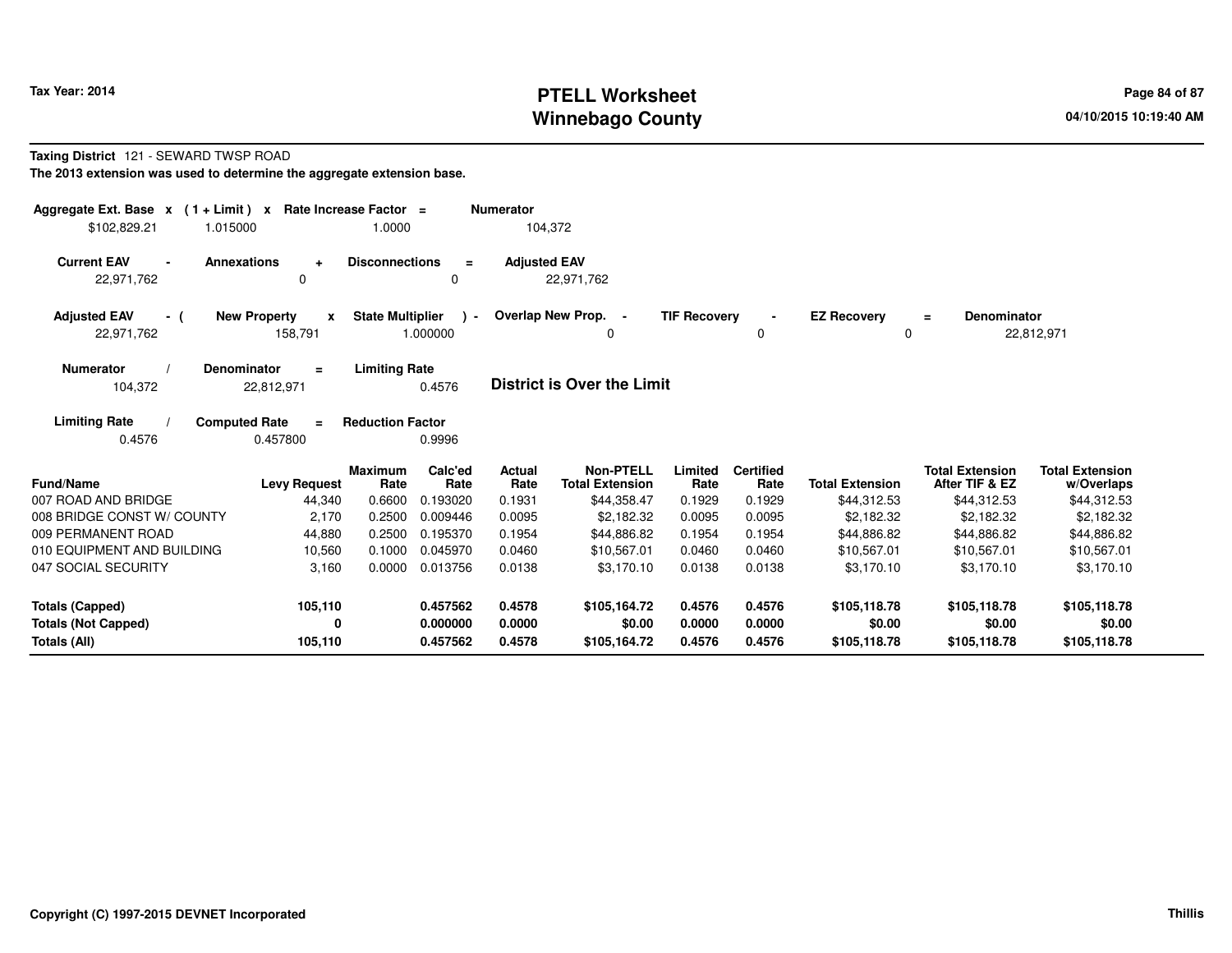# **PTELL Worksheet Tax Year: 2014 Page 85 of 87 Page 85 of 87 Winnebago County**

# **Taxing District** 122 - SHIRLAND TWSP ROAD

**The 2013 extension was used to determine the aggregate extension base.**

| Aggregate Ext. Base $x$ (1+Limit) $x$ |                          |                                |          | Rate Increase Factor =                 |        | <b>Numerator</b>                  |                     |                |                    |          |                                  |
|---------------------------------------|--------------------------|--------------------------------|----------|----------------------------------------|--------|-----------------------------------|---------------------|----------------|--------------------|----------|----------------------------------|
| \$24,909.24                           |                          | 1.015000                       |          | 1.0000                                 |        | 25,283                            |                     |                |                    |          |                                  |
| <b>Current EAV</b><br>21,029,688      | $\overline{\phantom{a}}$ | <b>Annexations</b>             | $\pm$    | <b>Disconnections</b><br>$\equiv$<br>0 |        | <b>Adiusted EAV</b><br>21,029,688 |                     |                |                    |          |                                  |
| <b>Adjusted EAV</b><br>21,029,688     | $\sim$ 1                 | <b>New Property</b><br>268,838 |          | <b>State Multiplier</b><br>.000000     | $\sim$ | Overlap New Prop. -<br>0          | <b>TIF Recovery</b> | $\blacksquare$ | <b>EZ Recovery</b> | $\equiv$ | <b>Denominator</b><br>20,760,850 |
| <b>Numerator</b>                      |                          | <b>Denominator</b>             | $\equiv$ | <b>Limiting Rate</b>                   |        | _ _ _ _ _ _ _ _ _ _ _ _ _ _ _ _ _ |                     |                |                    |          |                                  |

| <b>District is Within the Limit</b><br>0.1218<br>20,760,850<br>25.283 |
|-----------------------------------------------------------------------|
|-----------------------------------------------------------------------|

| <b>Fund/Name</b>           | Levy Request | <b>Maximum</b><br>Rate | Calc'ed<br>Rate | <b>Actual</b><br>Rate | Non-PTELL<br><b>Total Extension</b> | Limited<br>Rate | <b>Certified</b><br>Rate | <b>Total Extension</b> | <b>Total Extension</b><br>After TIF & EZ | <b>Total Extension</b><br>w/Overlaps |
|----------------------------|--------------|------------------------|-----------------|-----------------------|-------------------------------------|-----------------|--------------------------|------------------------|------------------------------------------|--------------------------------------|
| 007 ROAD AND BRIDGE        | 25,557       | 0.6600                 | 0.121528        | 0.1216                | \$25,572.10                         | 0.1216          | 0.1216                   | \$25.572.10            | \$25,572.10                              | \$25,572.10                          |
| 008 BRIDGE CONST W/ COUNTY |              | N 2500                 | 0.000000        | 0.0000                | \$0.00                              | 0.0000          | 0.0000                   | \$0.00                 | \$0.00                                   | \$0.00                               |
| 009 PERMANENT ROAD         |              |                        | 0.000000        | 0.0000                | \$0.00                              | 0.0000          | 0.0000                   | \$0.00                 | \$0.00                                   | \$0.00                               |
| Totals (Capped)            | 25,557       |                        | 0.121528        | 0.1216                | \$25,572.10                         | 0.1216          | 0.1216                   | \$25,572.10            | \$25,572.10                              | \$25,572.10                          |
| <b>Totals (Not Capped)</b> |              |                        | 0.000000        | 0.0000                | \$0.00                              | 0.0000          | 0.0000                   | \$0.00                 | \$0.00                                   | \$0.00                               |
| Totals (All)               | 25,557       |                        | 0.121528        | 0.1216                | \$25,572.10                         | 0.1216          | 0.1216                   | \$25,572.10            | \$25,572.10                              | \$25,572.10                          |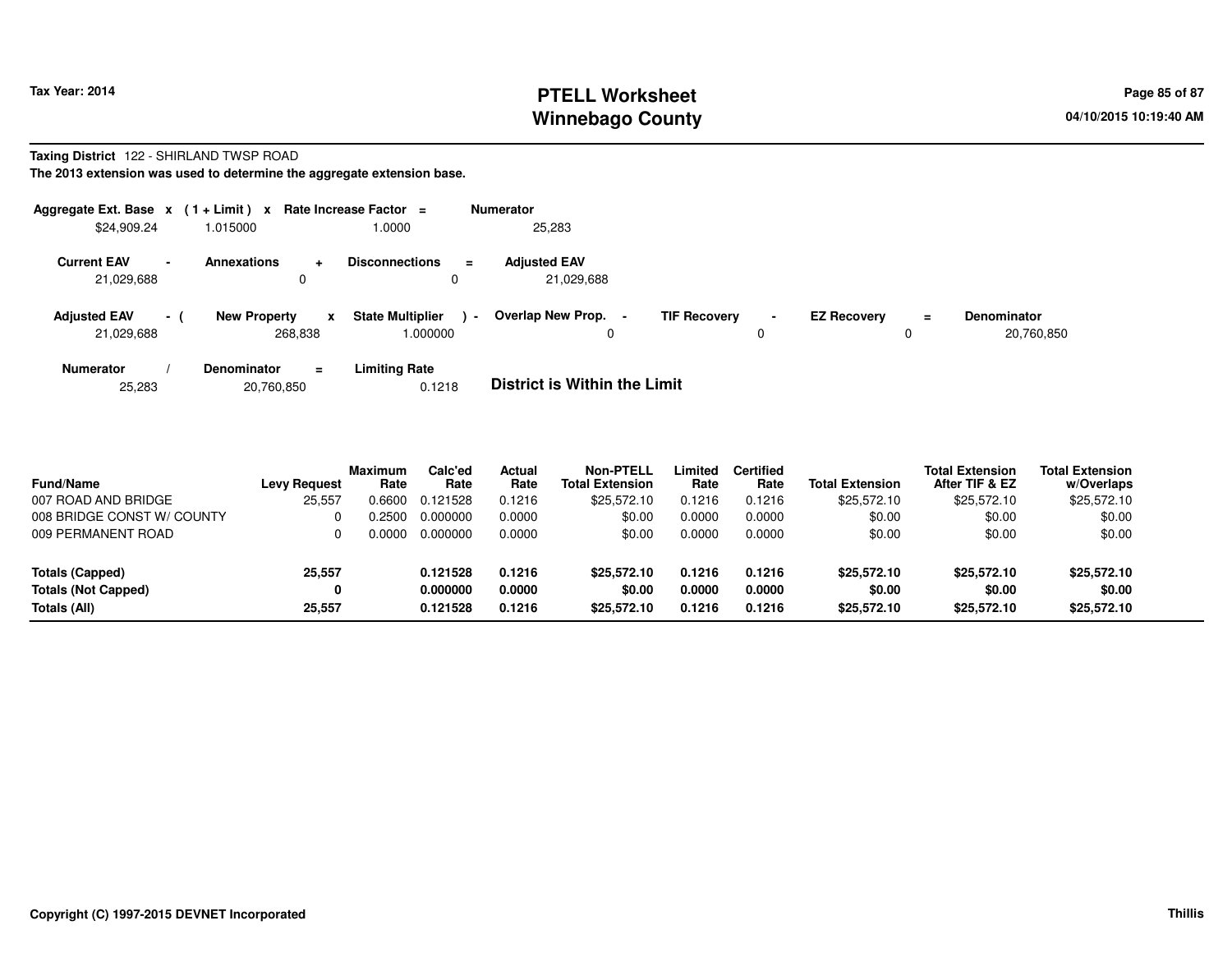# **PTELL Worksheet Tax Year: 2014 Page 86 of 87 Page 86 of 87 Winnebago County**

#### **Taxing District** 123 - WINNEBAGO TWSP ROAD**The 2013 extension was used to determine the aggregate extension base.**

| Aggregate Ext. Base $x$ (1 + Limit) $x$<br>\$172,588.03 | 1.015000                                       | Rate Increase Factor =<br>1.0000                                | <b>Numerator</b><br>175,177 |                                                           |                           |                                    |                                       |                                                         |                                                     |  |
|---------------------------------------------------------|------------------------------------------------|-----------------------------------------------------------------|-----------------------------|-----------------------------------------------------------|---------------------------|------------------------------------|---------------------------------------|---------------------------------------------------------|-----------------------------------------------------|--|
| <b>Current EAV</b><br>$\blacksquare$<br>92,257,490      | Annexations<br>$\ddot{}$<br>0                  | <b>Disconnections</b><br>$\equiv$<br>0                          | <b>Adjusted EAV</b>         | 92,257,490                                                |                           |                                    |                                       |                                                         |                                                     |  |
| <b>Adjusted EAV</b><br>- (<br>92,257,490                | <b>New Property</b><br>$\mathbf{x}$<br>206,930 | <b>State Multiplier</b><br>$\rightarrow$<br>1.000000            |                             | Overlap New Prop. -<br>$\Omega$                           | <b>TIF Recovery</b>       | $\blacksquare$<br>0                | <b>EZ Recovery</b><br>$\Omega$        | <b>Denominator</b><br>$\equiv$                          | 92,050,560                                          |  |
| <b>Numerator</b><br>175,177                             | <b>Denominator</b><br>$\equiv$<br>92,050,560   | <b>Limiting Rate</b><br>0.1904                                  |                             | <b>District is Over the Limit</b>                         |                           |                                    |                                       |                                                         |                                                     |  |
| <b>Limiting Rate</b><br>0.1904                          | <b>Computed Rate</b><br>0.196600               | <b>Reduction Factor</b><br>0.9685                               |                             |                                                           |                           |                                    |                                       |                                                         |                                                     |  |
| <b>Fund/Name</b><br>007 ROAD AND BRIDGE                 | <b>Levy Request</b><br>45,304                  | Calc'ed<br><b>Maximum</b><br>Rate<br>Rate<br>0.6600<br>0.049106 | Actual<br>Rate<br>0.0492    | <b>Non-PTELL</b><br><b>Total Extension</b><br>\$45,390.69 | Limited<br>Rate<br>0.0476 | <b>Certified</b><br>Rate<br>0.0476 | <b>Total Extension</b><br>\$43,914.57 | <b>Total Extension</b><br>After TIF & EZ<br>\$43,914.57 | <b>Total Extension</b><br>w/Overlaps<br>\$43,914.57 |  |
| 009 PERMANENT ROAD                                      | 135,913                                        | 0.147319<br>0.2500                                              | 0.1474                      | \$135,987.54                                              | 0.1428                    | 0.1428                             | \$131,743.70                          | \$131,743.70                                            | \$131,743.70                                        |  |
| <b>Totals (Capped)</b><br><b>Totals (Not Capped)</b>    | 181,217<br>0                                   | 0.196425<br>0.000000                                            | 0.1966<br>0.0000            | \$181,378.23<br>\$0.00                                    | 0.1904<br>0.0000          | 0.1904<br>0.0000                   | \$175,658.26<br>\$0.00                | \$175,658.27<br>\$0.00                                  | \$175,658.27<br>\$0.00                              |  |